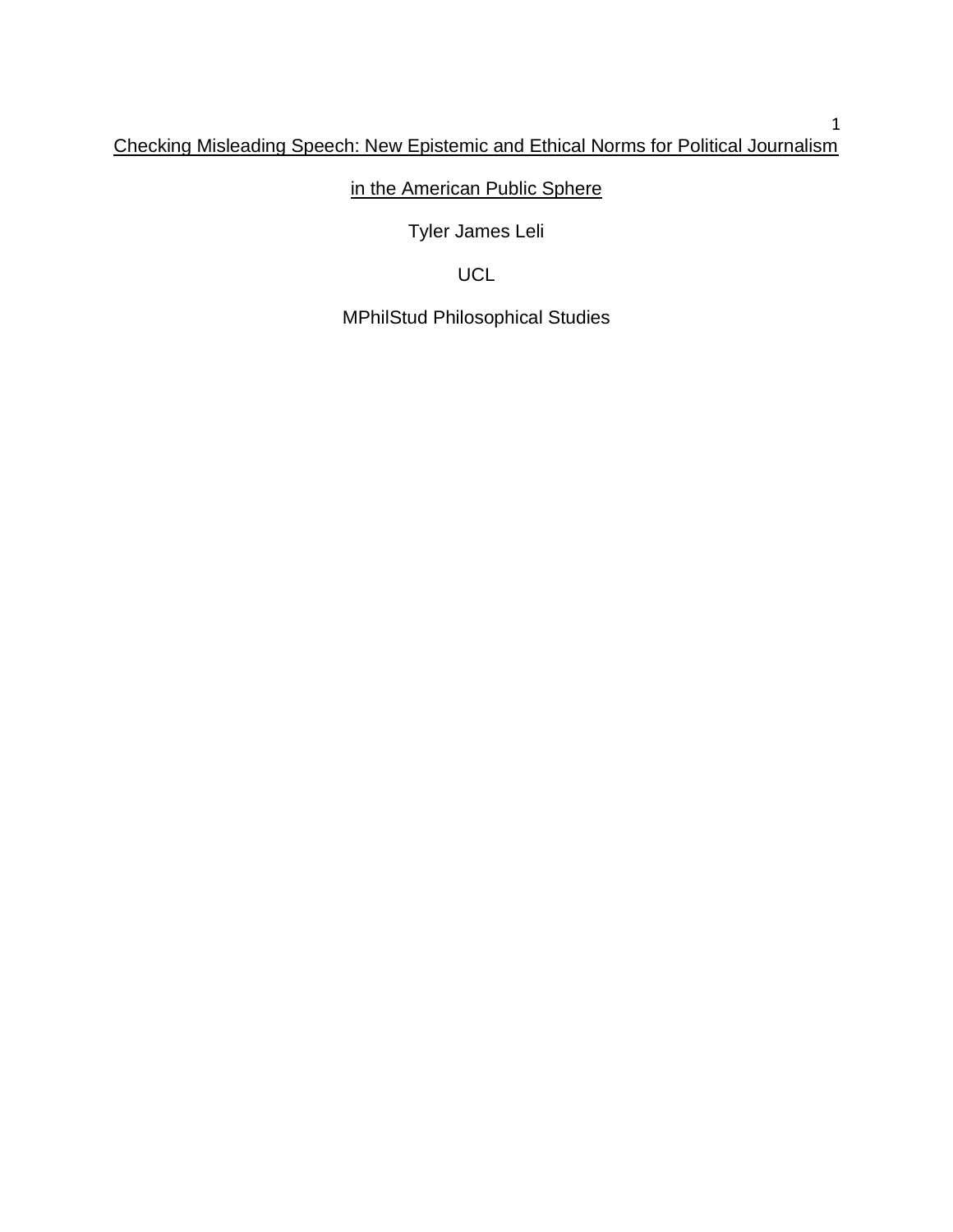I, Tyler Leli confirm that the work presented in this thesis is my own. Where information has been derived from other sources, I confirm that this has been indicated in the thesis.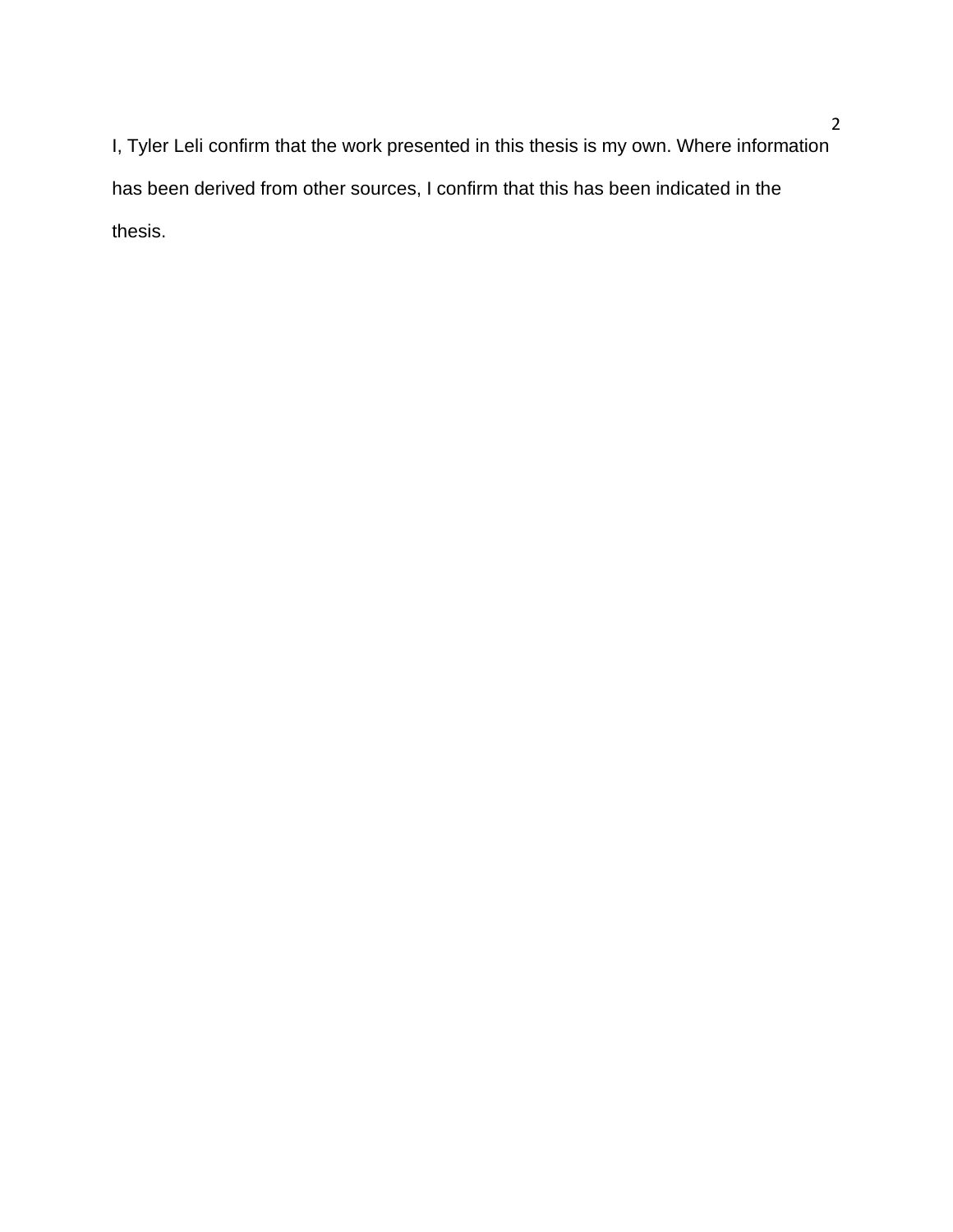#### Abstract

Objectivity has been a guiding norm of American political journalism since the 1920s. Journalistic objectivity as impartial observation has given way to neutral observation, which I call *performative objectivity*. *Performative objectivity* defaults journalists to presenting information from popularly supported sides of political disputes as equally valid, stepping away from the idea that political journalism's role is to check misleading speech. The result has been what I figuratively describe as a market failure in political speech in the American public sphere. My thesis argues for a new set of ethical and epistemic norms for political news journalists. Chapter 1 identifies a general trust deficit in political journalism, before arguing trustworthiness in political communication is earned through an iterative process wherein communicators are expected to (1) make reliable and truthful claims, (2) carry through their professional and normative commitments, and (3) be competent to carry through commitments. Chapter 2 identifies lying, spin, and 'bullshit' as three kinds of prevalent misleading speech in the American public sphere. Chapter 3 argues that unchecked misleading political speech undermines norms of truthfulness, cooperation, and democratic legitimacy, damages trust in democratic processes, and creates a problematic powerinequality in political communication. Unfortunately, neither a strictly deontological, consequentialist, nor a virtue ethics-led account of journalism can help American journalism fulfill its proper purpose. Chapter 4 argues the pluralistic standpoints of citizens should be integrated into reporting by incorporating the perspective of marginalized groups and the reporter's position in society into the political journalists' news production process. Establishing new epistemic and ethical norms from this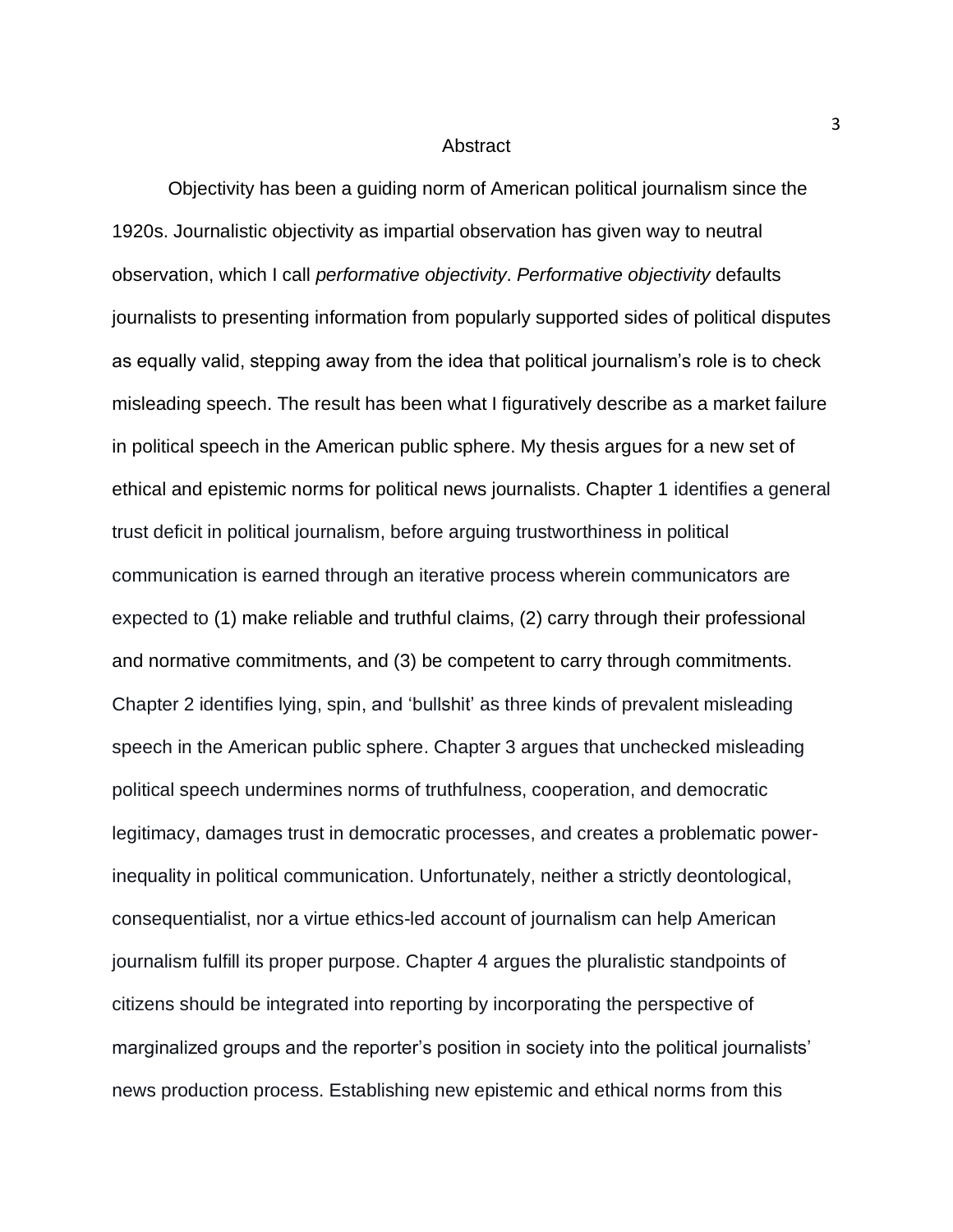grounding can build back public trust in American political journalism, serve as a more effective check on misleading political speech, and represent a wider variety of perspectives and experiences than *performative objectivity*'s commitment to neutral observation allows.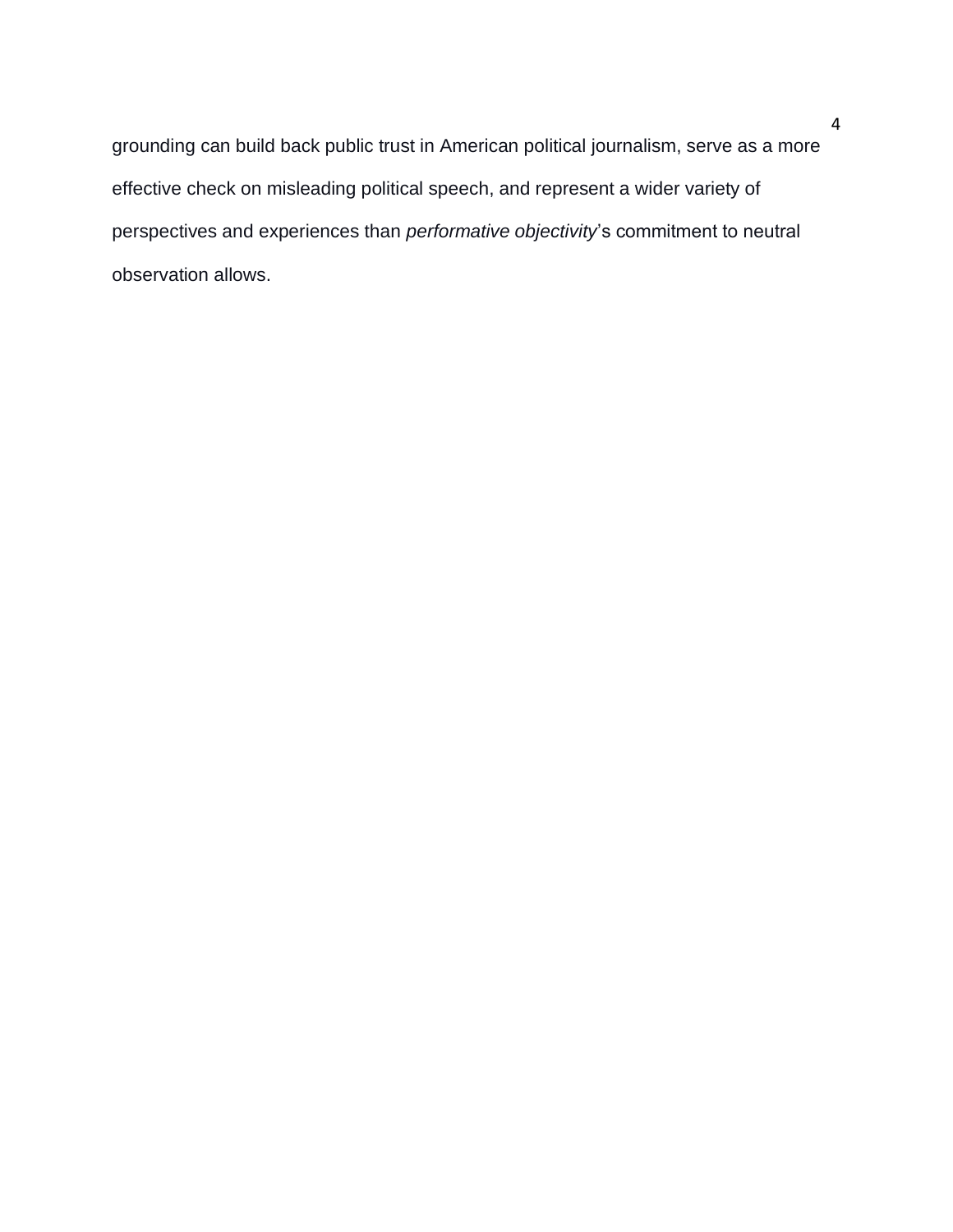### Impact Statement

This thesis provides philosophical analysis and guidance regarding the role of political news journalists in checking bad epistemic practices in the American public sphere. This thesis is motivated by the notion that there is a market failure in political speech in the American public sphere that has resulted from journalists adhering to *performative objectivity.* This thesis has its first impact outside of academia, arguing that new epistemic standards and norms are needed if journalism will fulfill its proper epistemic function in American democracy. Namely, this thesis seeks to impact American public policy and the work of journalists and publications themselves by identifying a problem with the notion of journalistic objectivity and providing solutions led by philosophical insight.

Inside academia, this thesis contributes to ongoing discussions in journalistic ethics in philosophy and communications departments. Given the rapidly changing nature of information sharing, an updated account of the role of journalism in the public sphere in the United States can contribute to communications studies, political theory, epistemology, and philosophical analyses of social norms. This thesis attempts to prove that academic philosophy should play a vital role in guiding academic and public thinking on the public policy issues that face the world today.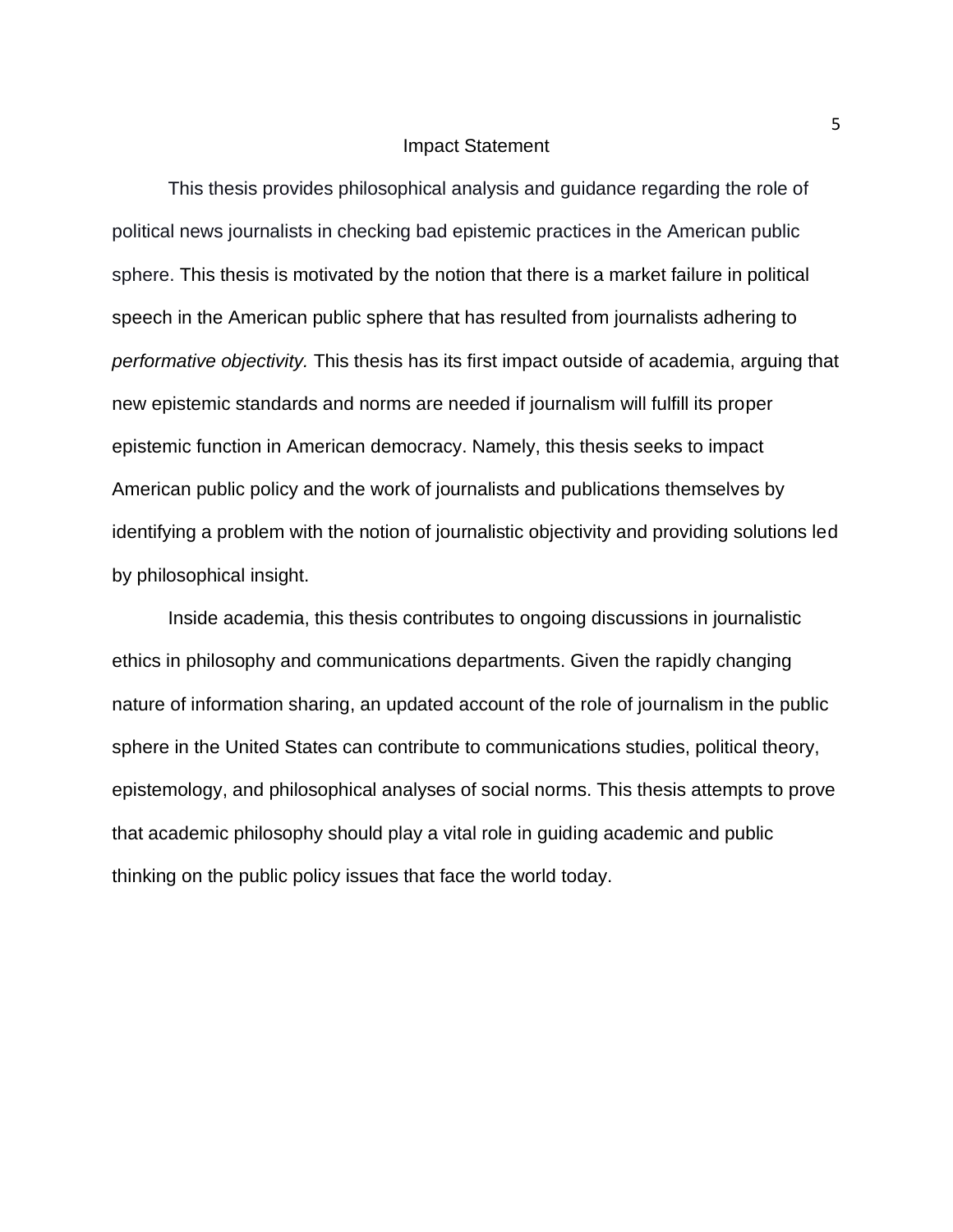l would like to dedicate my thesis to the memories of Lucille Rose Leli and Lucille Rose Leli (*née* Ciresi), my dear aunt and grandma. Two women who were always there when I needed love. Your deaths bookended my studies at UCL. I miss you both dearly.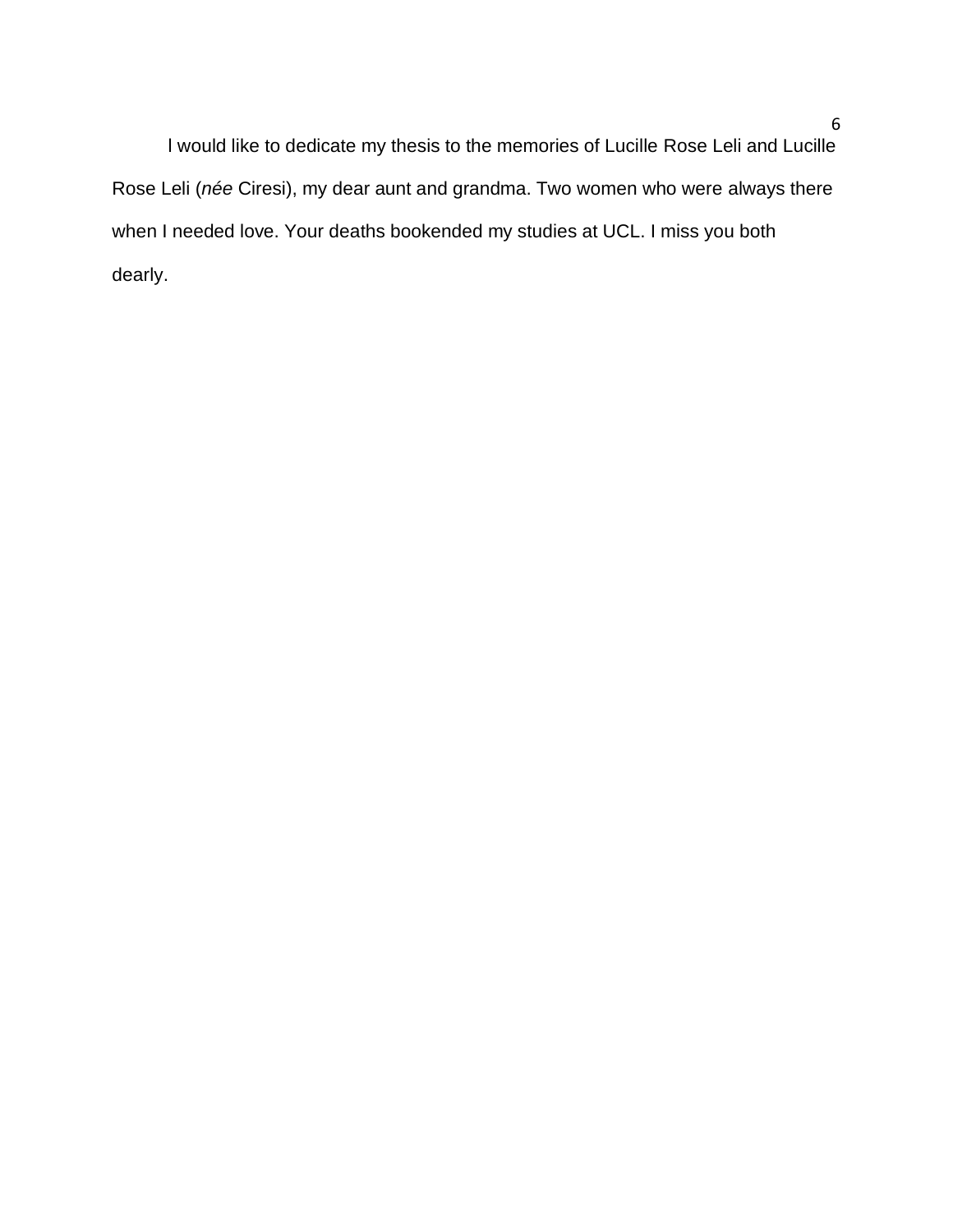# Table of Contents

## Chapter 1: Trust, Performative Objectivity, and the Marketplace of Ideas

Section 1.1: Narrowing in: Who Counts as a Journalist?

Section 1.2: Trust in Political Communication

Section 1.3: Walter Lippmann and Journalistic Objectivity

Section 1.4: *Performative Objectivity*: Neutral, Value-Free Journalism

Section 1.5: *Performative Objectivity* and the 'Figurative Marketplace of Ideas'

Section 1.6: Journalism's Role as an Arbiter of Political Speech

Section 1.7: Concluding Thoughts

Chapter 2: What are Lying, Spin, and Bullshit to the Journalist?

Section 2.1: Good Political Communication

Section 2.2: Political Speech and Political Authority

Section 2.3: Lying

Section 2.4: Two Accounts of Spin

Section 2.5: Evaluating Bullshit

Section 2.6: Concluding Thoughts

# Chapter 3: Harms of Bad Communication and Limits of Ethical Theories as Guides

Section 3.1: The Harms of Bad Communicative Practices

Section 3.2: Harms of Misleading Political Speech

Section 3.3: Dirty Hands, Misleading Communication, and Journalism

Section 3.4: Deontology and Political Speech: Too Rigid?

Section 3.5: A Virtue Ethics Account

Section 3.6: Utilitarianism and Journalism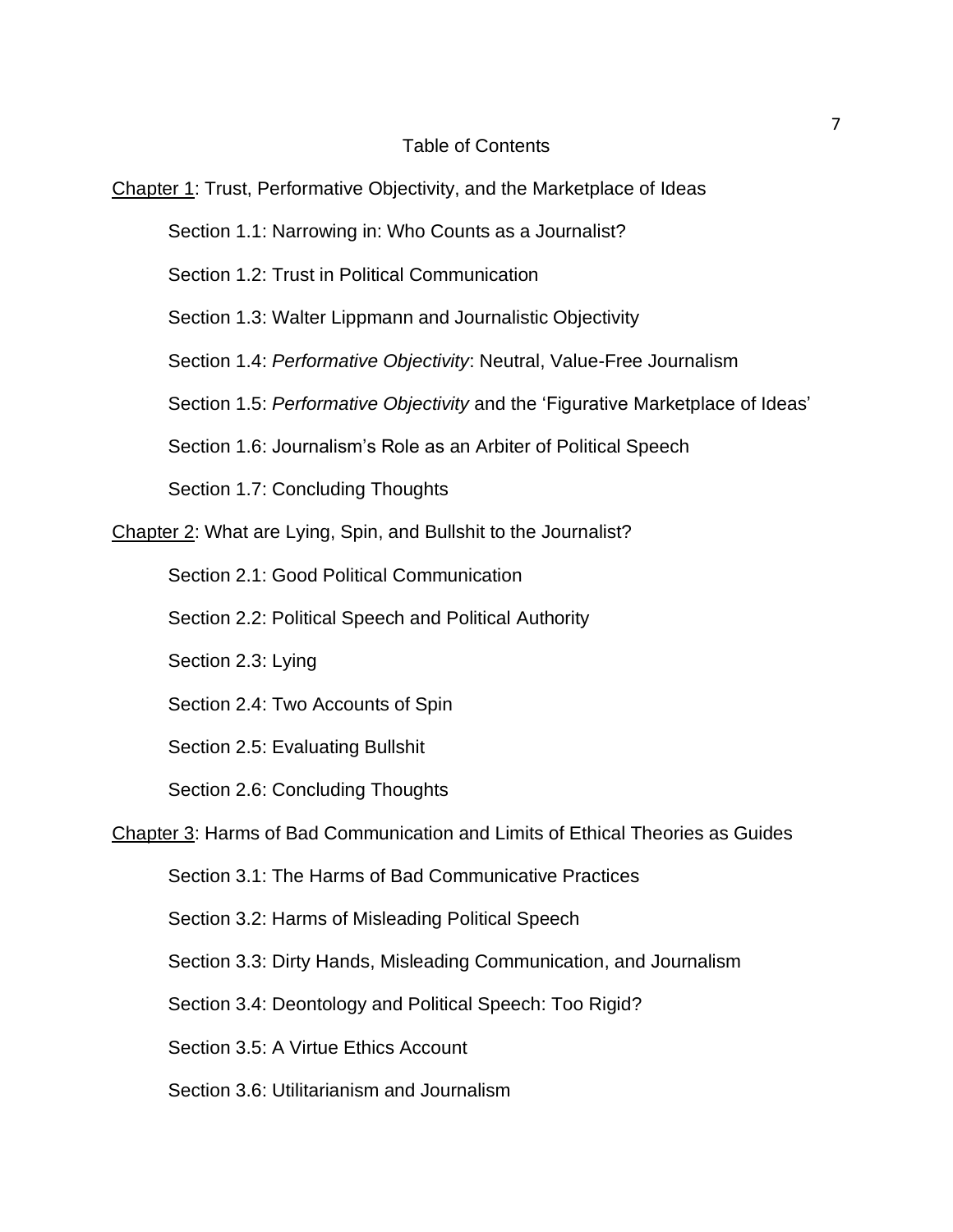Section 3.7: My Path Forward

Chapter 4: An Epistemic Foundation: A New Guide for Journalism

Section 4.1: An Epistemic Foundation

Section 4.2: What is Standpoint Epistemology?

Section 4.3: The Journalist's Perspective

Section 4.4: New Ethical Norms for Epistemic Success

Section 4.5: Back to Lying, Spin, and Bullshit

Section 4.6: The Limits of Journalism

Section 4.7: Conclusion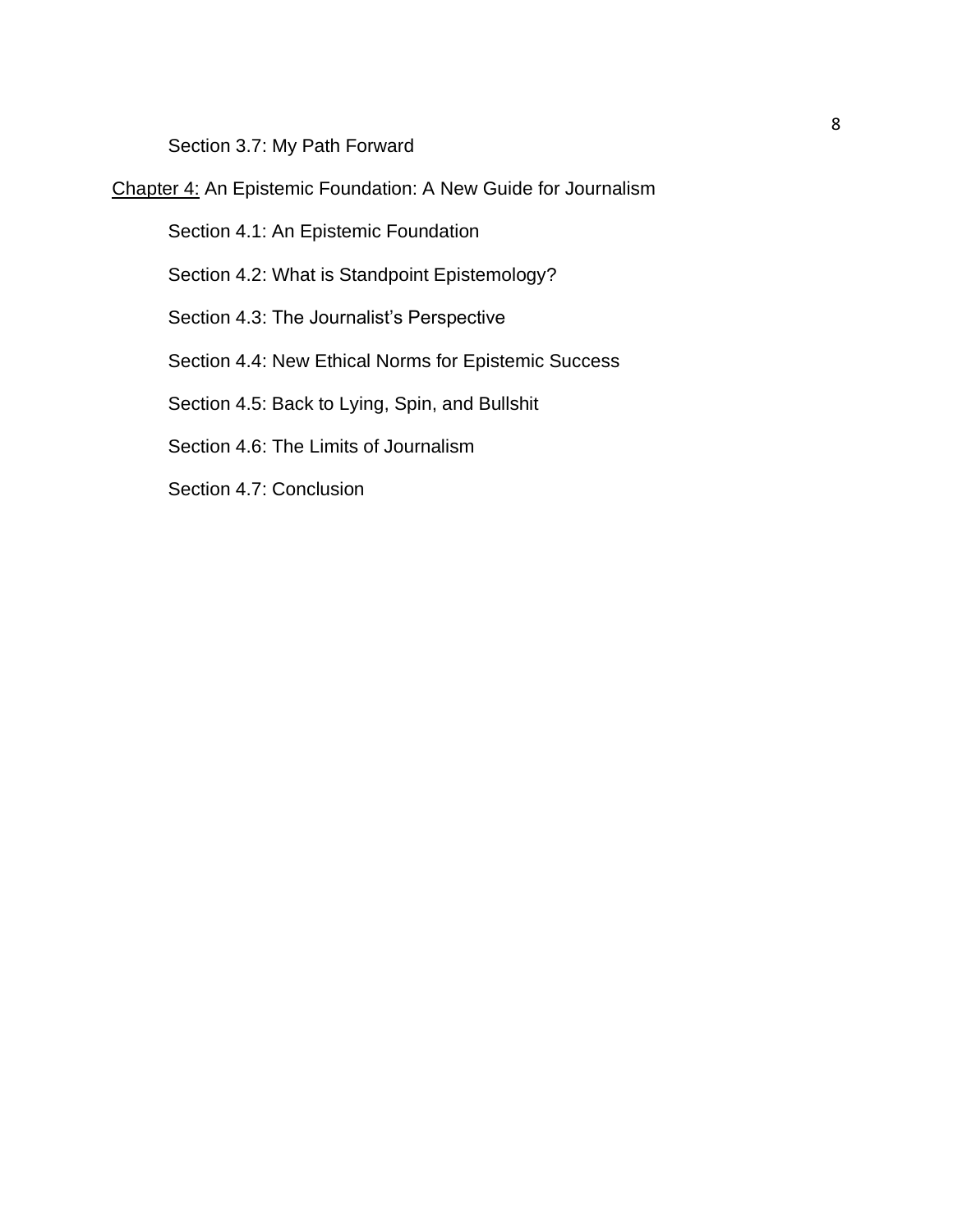### **Chapter 1: Trust, Performative Objectivity, and the Marketplace of Ideas**

Political news sections of journalistic outlets often are filled with headlines declaring a 'Crisis in Public Trust' of the American news media (Gottfried and Walker 2020; Pew 2020). These news stories are premised on available public polling; public polling which is used as justification in academia and journalism that news outlets are generally not trusted as reporters of political information (from journalists: Gottfried et al., 2020; Salmon 2021: from academic literature: Strömbäck et. al. 2020). These assertions are justified; available polling data does allow us to confidently assert that many Americans do not trust political information from the news media. This is an interesting empirical point, although it leaves plenty of philosophical work to explore.

I will use this chapter to assess whether the American public has good reasons for not trusting political journalists today. A few questions that will be answered in exploring this topic are: Who counts as a journalist? What does trustworthy political communication look like and what are the necessary conditions of trustworthy journalistic communication? Are Americans justified in not trusting political news media? And what role should American journalism play in the public sphere given existing social norms and institutional constraints? Answering these questions will help me build a basic account of whether the public is justified in not trusting American political news media, and provide a basis for answering further questions regarding the ethical grounding that should guide American journalists.

### **Section 1.1: Narrowing in: Who is the News Media and Who Counts a Journalist?**

To speak effectively about journalism, I will need to build an account of the news media and who counts as a journalist. I will begin with the news media. When using this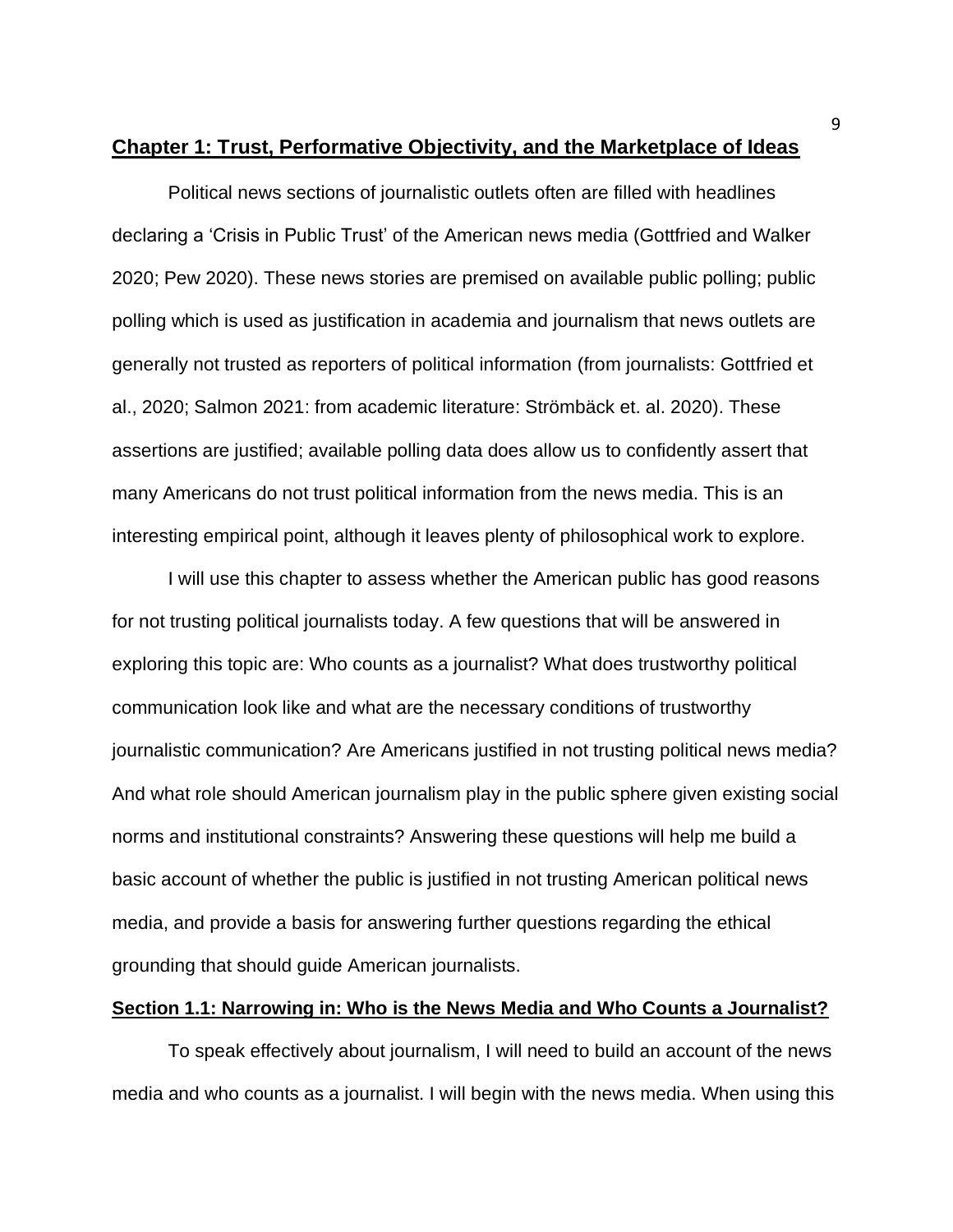term, I am referring to outlets in what is colloquially referred to as the 'mainstream media'. Outlets we may think of are *The Washington Post*, *The New York Times*, *The Wall Street Journal*, *The Economist*, ABC News, NBC News, and CBS News. Without seeking to make an exhaustive list, these are some of the major national outlets that collectively do much of the on-the-ground reporting on national politics in the United States. When speaking of journalists who work for these outlets, I will be referring to the reporter who goes to press conferences, does on-the-ground reporting, contacts sources, records interviews, and reports information through written, audio, or visual presentation. Often, the reporting done here is disseminated to local news outlets, written about in blogs and smaller outlets, and discussed in public fora such as social media websites, local professional associations, and neighborhood events.

I will focus on the journalism that reports on the utterances of the public figures who make decisions on a national political scale; the decisions of presidents, speakers, cabinet members, and other officials. These actors, along with candidates vying for office, and a select group of activists, lobbyists, and donors who directly affect legislative processes, compose a small group of people in the United States who directly impact the use of political power on a federal level. I will often refer to these people as political actors. The public speech of political actors holds normative weight in that it models norms for other politicians and political supporters to follow and it can express legal validity through expressed legislative actions, military decrees, and military plans which entail commitments for further action. The speech of many political actors is thus interesting as a guide of public narratives and because it expresses commitments that are pertinent to the lives of the general public.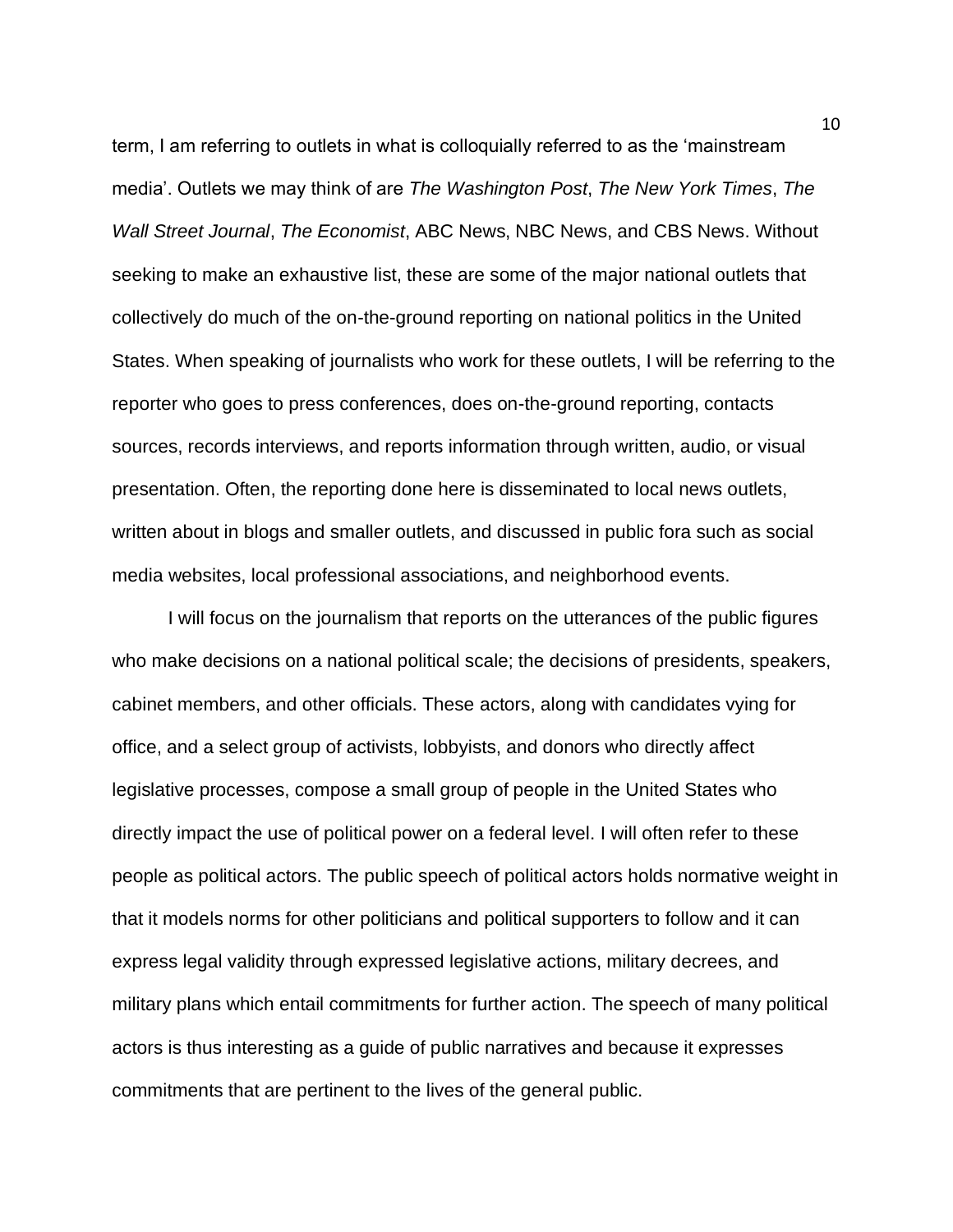### **Section 1.2: Trust in Political Communication**

An account of trust and trustworthiness political communication is necessary to assess whether journalists are trustworthy communicators. I will begin this inquiry by consulting Onora O'Neill's framework for general conditions of trustworthiness. O'Neill argues that trust is only valuable when directed towards trustworthy agents (2018 p. 293). O'Neill identifies two modes of assessing trustworthiness: (1) the empirically testable claim of whether people do make truthful claims and (2) a normative aspect which asks whether actors carry through their stated commitments and are competent enough to fulfill their commitments (2018 pp. 294-95). I will map this framework to argue that trustworthiness in political communication is assessed on empirical claims that verify conditions of the world, and also whether actors make commitments that they can fulfill.

An example of an empirically testable claim would be Kamala Harris declaring that she is the first woman to be Vice President of the United States. Here, we can verify that Harris is a woman, no previous Vice President of the United States has identified as a woman, and that she became Vice President of the United States in January 2021. An example of a verifiable claim that was not truthful would be if any other woman claimed to be the first woman to be Vice President of the United States. The premise of the claim would not be truthful, and it would be verifiable that the claim was not truthful.

The normative aspect of trust means that one is trustworthy if the actor makes commitments which they can and will fulfill. Here, we can consult a non-political example that shows how not fulfilling commitments undermines an actor's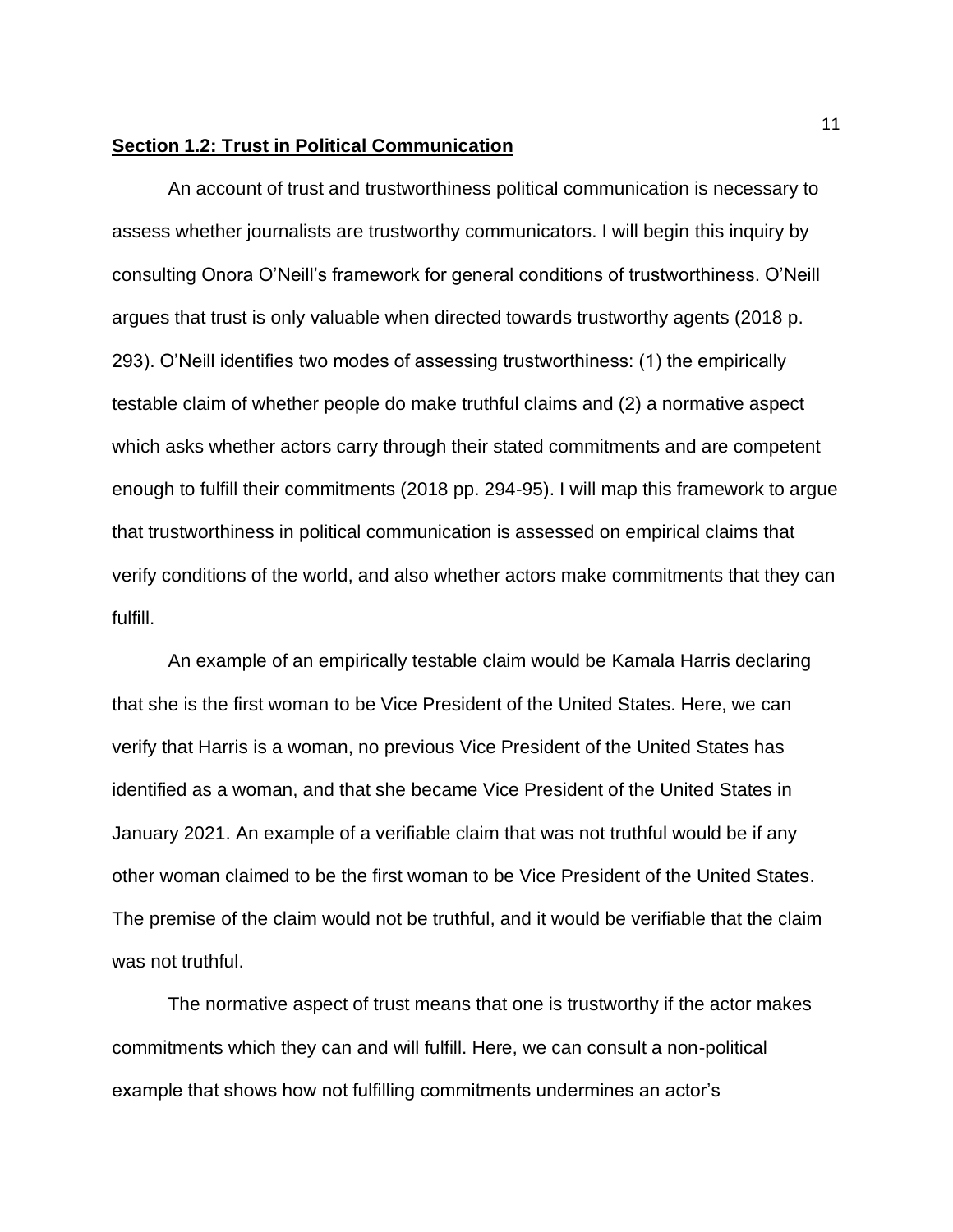trustworthiness. When my friend says they will pick me up for a doctor's appointment at 11 and never shows up, I have missed the appointment, accruing financial loss and not addressing my ailment. Our friendship has been damaged because of the lapse in trust and this often has emotional or financial consequences. Social and professional functions are heavily reliant on trustworthy communication; without trustworthy communication personal relationships would be impossible to maintain. There is also a social and professional component; trust is required to build and maintain interpersonal communication, so trust is required for debate and negotiations in professional, political, and social spheres.

Political actors make unique commitments. Political actors make assertions which commit them to the use of coercive power. Whereas I can reasonably make a promise to buy a pizza for my friend, political actors can make promises to enter wars and enact laws. These commitments affect the public, and the importance of these commitments makes rigorous public scrutiny of them important. When a political actor does not fulfill their commitments, they can lose credibility politically and often suffer at the ballot box as a result. We should be clear here that trustworthiness is not earned or lost with one set of truthful statements or fulfilled commitments. With political speech particularly, becoming a trustworthy actor is the result of an iterative process wherein agents develop patterns of making trustworthy (or not) empirical claims, and further trustworthy (or not) commitments and develop a track record of fulfilling (or not) their commitments. Upon the overall basis of evidence, trustworthiness is established<sup>i</sup>.

The role of journalism here is pivotal. A key function of journalists' professional role is to be an intermediary of political speech and the general public. Journalists

12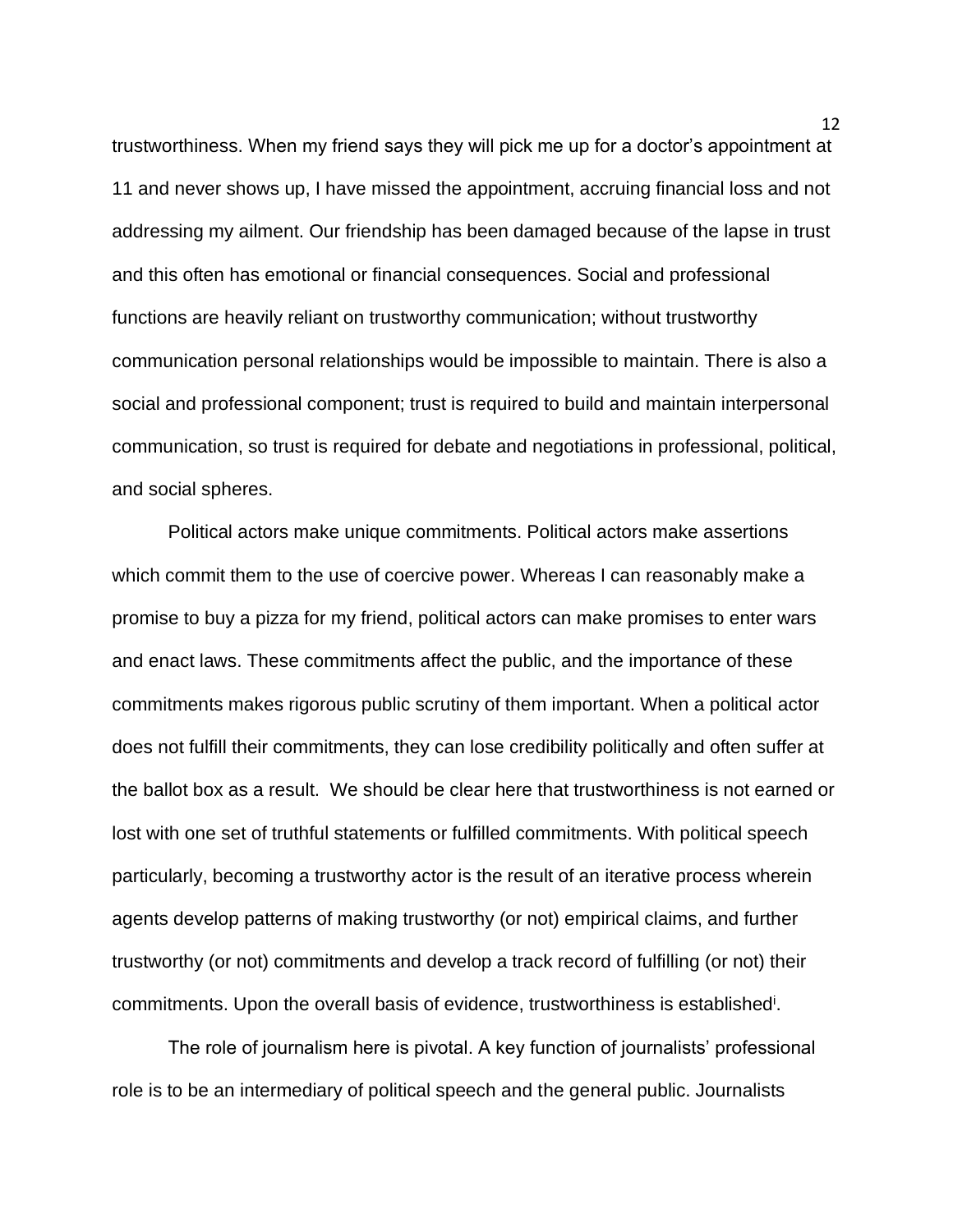interact with political speech, assessing its trustworthiness and reporting trustworthiness to the public. Journalists begin inquiry into political speech from a skeptical stance, owing to the importance of the commitments of political actors. The gravity of coercive power means that journalists must take a skeptical stance towards political speech and political information from political actors. There are political incentives to hold and accumulate power for most political actors, and one way to accumulate political support is to mislead journalists and the public.

To gain credibility reporting on the trustworthiness of political actors, journalists must be trustworthy reporters of information themselves. The trustworthiness of journalists is assessed using the same framework as trustworthiness for the communications of political actors. Journalists are expected to be truthful in their communications empirically, though there are also key sets of commitments that journalists have. Among these commitments will be to interact and contextualize political speech and political information, and to use good practices of procuring information, sourcing, and writing. I will speak further on ethical commitments for journalists in Chapter 4. For now, I would like to highlight journalism's dual role in becoming trustworthy: (1) serving as an effective assessor of the trustworthiness of political communication and (2) being a trustworthy communicator of political information.

As I move forward in thinking about trustworthiness in political communication, I will amend O'Neill's condition (2) whether actors carry through their stated commitments and are competent enough to fulfill their commitments to be (2) carry through professional and normative commitments and are competent enough to fulfill their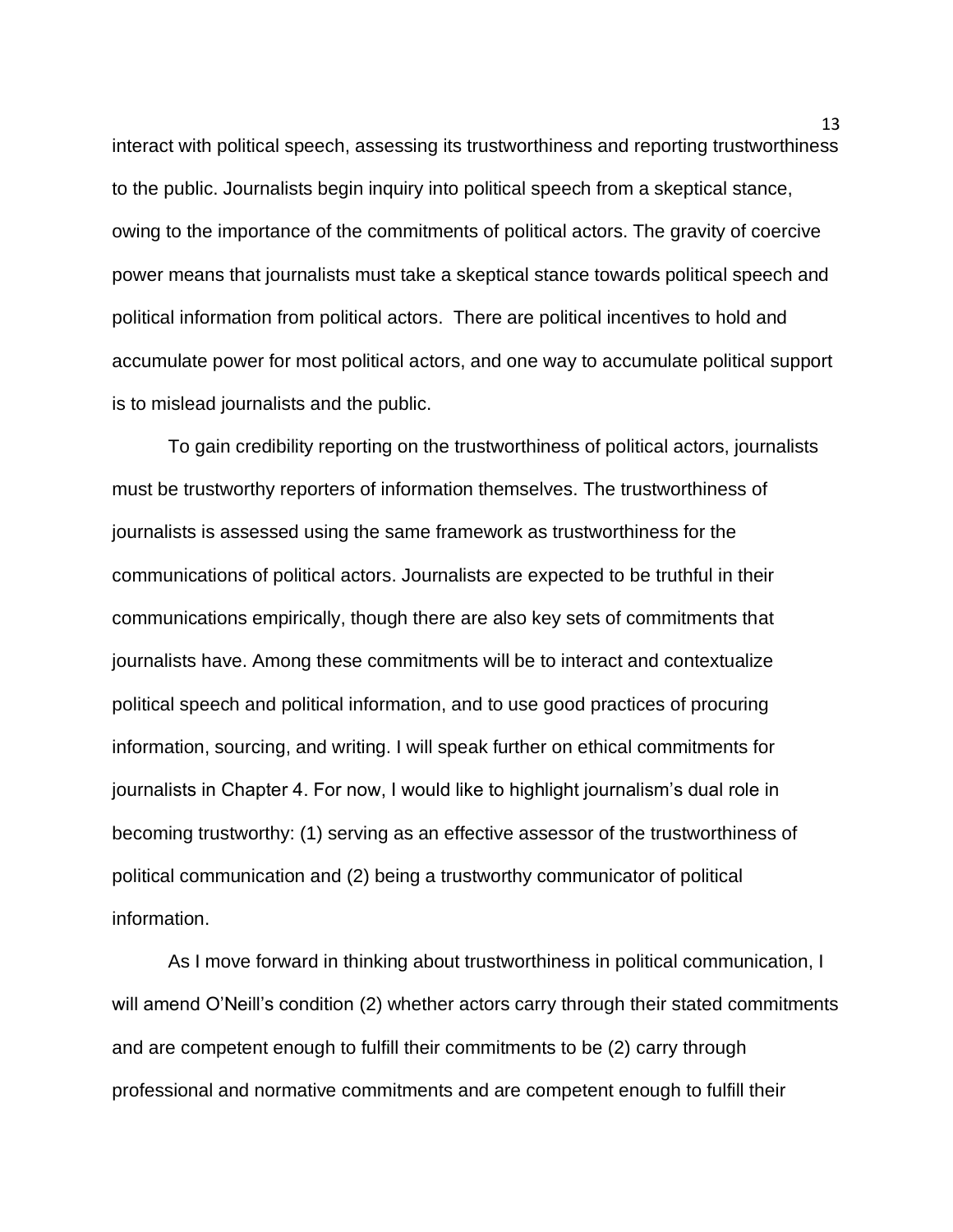professional and normative commitments. Journalists' commitments come from both professional and normative commitments. Professionally, journalists are expected to provide information and writing, audio, or video, which can be used to produce a news story that will then bring economic value back to the company. Journalists may also have professional commitments to be truthful, accurate, and objective. Professional and normative commitments are often intertwined; journalists may have professional and normative obligations to be truthful and accurate. Ideally, these professional and normative obligations would align. But where professional organizations do not enact strict professional commitments, journalists' normative commitments may ask more of them than their professional commitments. These normative commitments entail that journalists are needed to fulfill an essential epistemic function to American democracy, which entails commitments to provide accurate and relevant information which serves as the basis of public deliberation and helps to validate voting processes.

I have created an account for the framework of trustworthiness in political communication. The public has particular expectations of journalists as professionals and as necessary epistemic actors. The public expects journalists to have publicly verifiable commitments and expectations, which journalists can be judged on. Part of judgment is based on whether political actors themselves make trustworthy claims empirically, but also whether they fulfill their broader commitments as professionals and necessary epistemic actors. I have positioned journalists as the intermediary of political speech and information between political actors in the general public. I have proposed that there is an iterative notion of speech that journalists should use to assess political speech and thus to assess whether political actors are trustworthy. Journalists should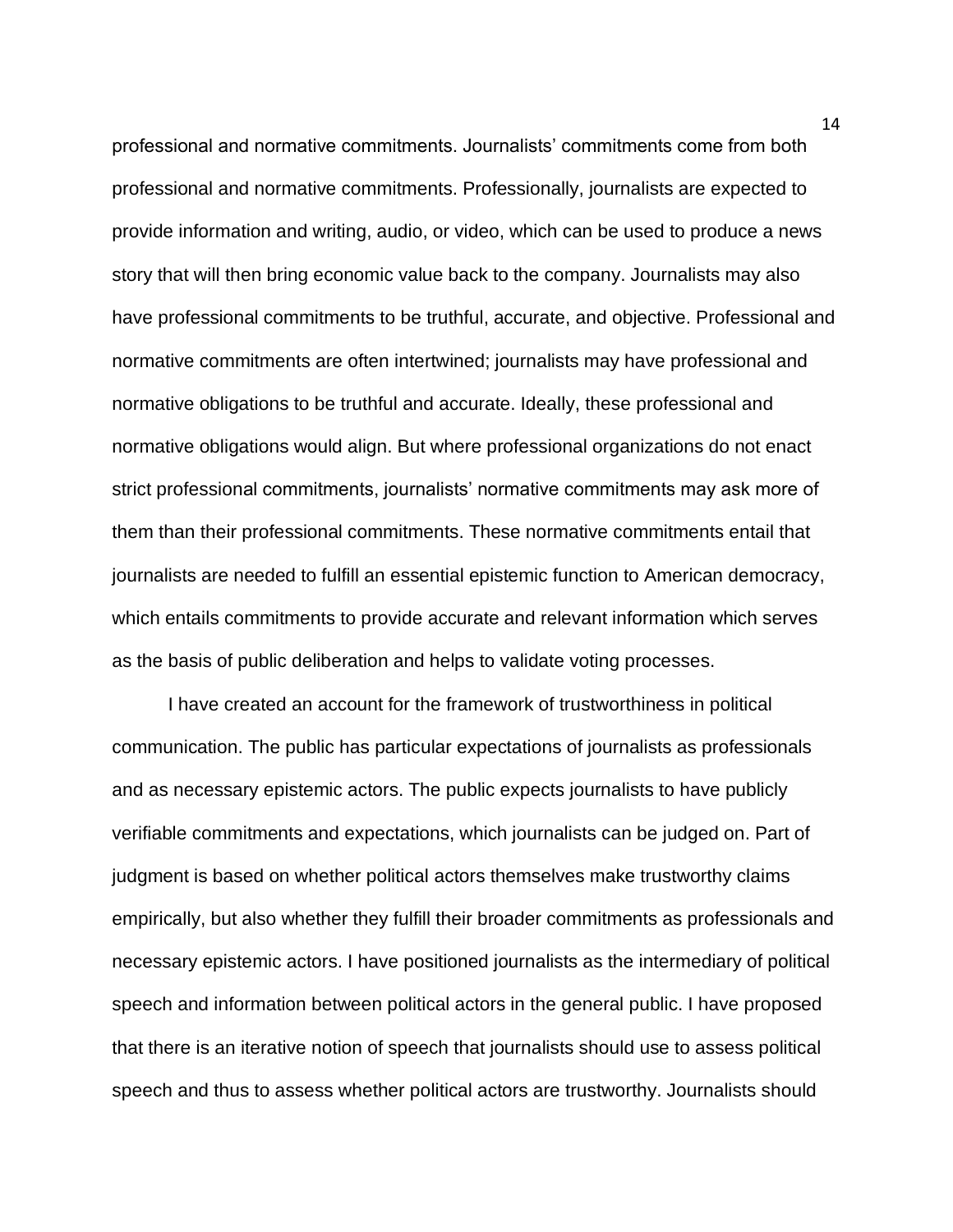use evidence as a heuristic for placing more or less trust in political actors, and then continuously verify whether or not political actors are trustworthy.

Trustworthy journalism is critical to good public deliberation in democratic states. Political journalism procures the information which is debated in the public sphere and used as the basis to assess and pick which causes to support, and which candidates to vote for. In short, the public uses the information presented in the public sphere by journalists for matters of public deliberation. The public sphere requires information presented in a shared language from journalists to allow a pluralistic citizenry relevant and necessary information to discuss politics and other matters as equals. Misplaced trust in journalists creates serious harms that are worth avoiding. Directing trust to an untrustworthy journalist or newspaper can increase readership for untrustworthy sources, lead to more sharing of bad information in the public sphere, and thus lead to collective voting decisions that would have differed with better information sharing practices.

#### **Section 1.3: Walter Lippmann and Journalistic Objectivity**

Having spoken about the need for any account of trustworthy journalism to start with a set of professional and normative expectations for journalists, I will now focus on the guiding commitments of contemporary American journalism. Journalism has been guided by a commitment to a norm of objectivity*.* Objectivity was introduced in the lexicon of American journalism around 1920. Walter Lippmann prominently used the term in the essay *Liberty and the News* (1920 p. 82; Streckfuss p. 978), arguing that journalists were not impartial and that a system of news production divorced from reporters' opinions was essential to fostering a public sphere with conditions of good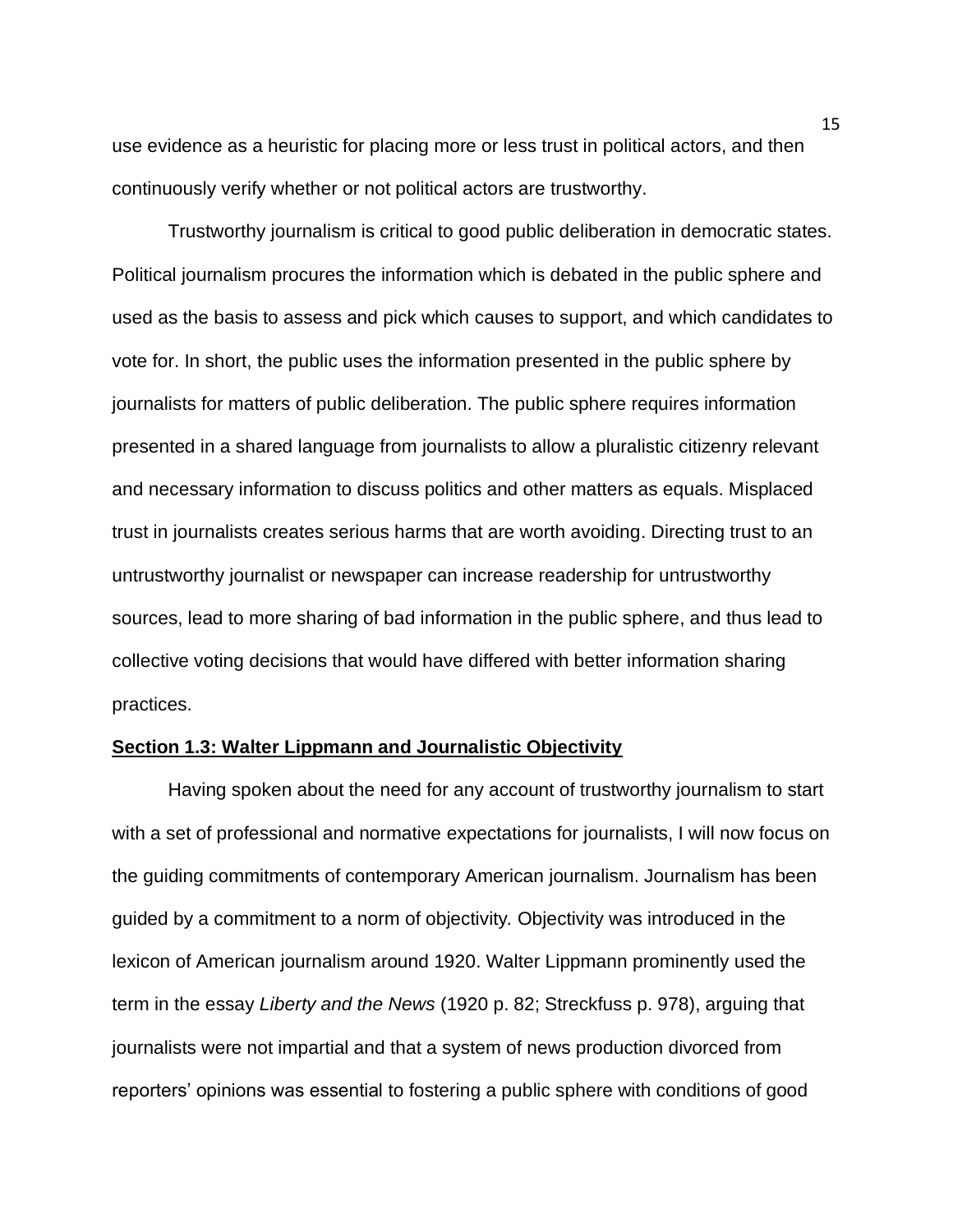information sharing (1920 p. 31). Lippmann argued that public opinion is created based on the information that is available in the public sphere and as such the public sphere needed impartially gathered information to ensure that communities can detect bad actors and make informed public decisions (1920 pp. 17, 23-24). The norm of objectivity thus is distinctly associated with an attempt to fulfill the necessary epistemic function of journalists in American democracy.

The argument that humans are not naturally objective creatures and that democracies need objective journalists to ensure good information sharing in the public sphere necessary for good public deliberation led Lippmann to propose a journalistic system of news production that purported to mirror the scientific method (1920 p. 27)<sup>ii</sup>. Objectivity was proposed as a norm for journalists to follow in producing good reporting. Richard Streckfuss noted that "In its original sense, *objectivity* meant finding the truth through the rigorous methodology of the scientist" (p. 975). Lippmann proposed greater training at the university and professional levels, and increasing transparency regarding the production of news by having all who helped produce news should document and sign news articles (1920 pp. 24-27). Lippmann argued that the reporter should have fixed methods for gathering and producing news stories that should guide them in the varying conditions that the journalist may encounter.

We can see an immediate link to the philosophy of science in Lippmann's desire for journalists to have fixed methods and a desire to be an impartial purveyor of information. Karl Popper argued that scientists should disclose their methods so that anyone could reproduce their testing of hypotheses under the same or similar conditions (pp. 31-34; Post p. 731). Objective methods of testing information that are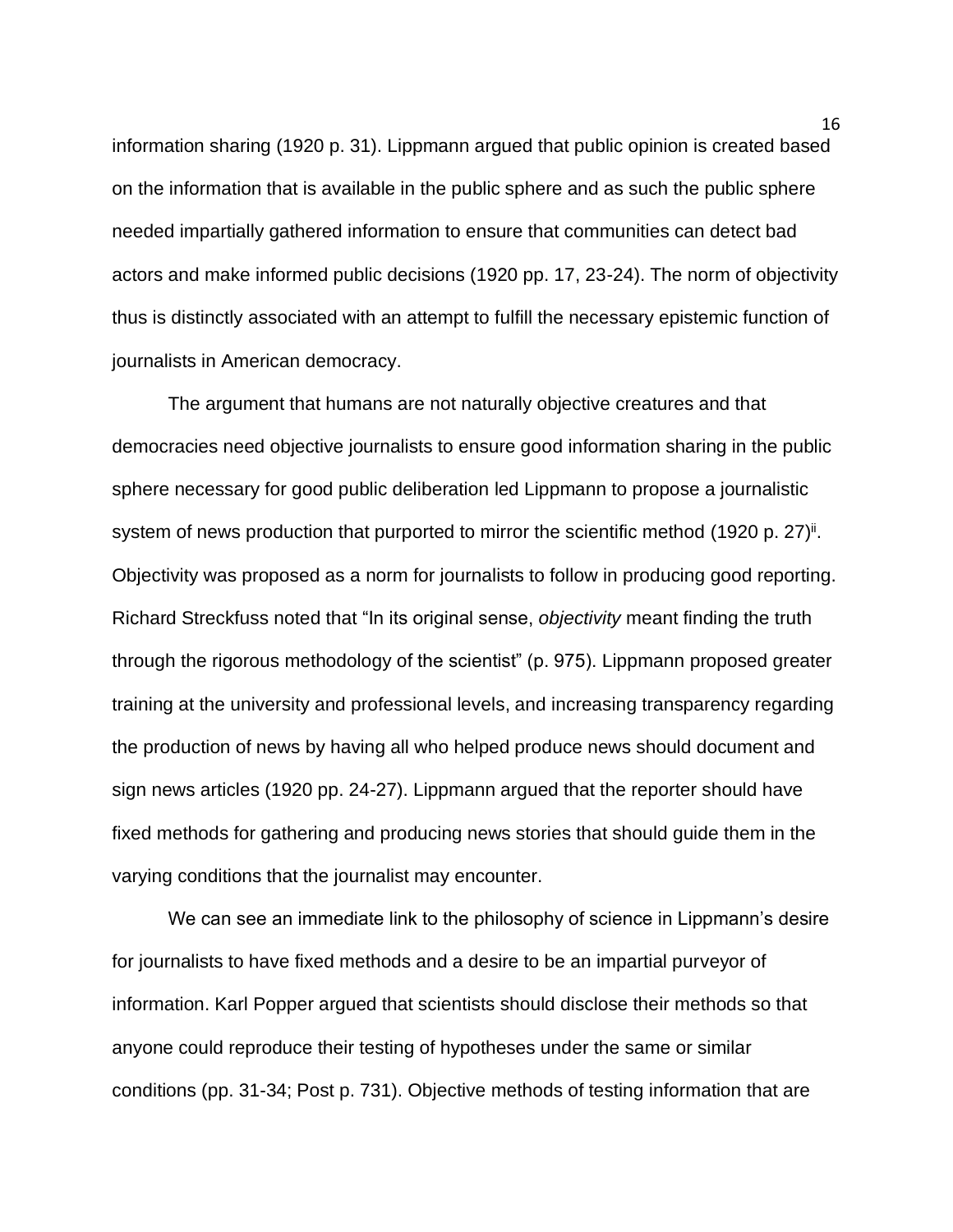transparent and reproducible create a standard that people in the field can follow. Lippmann argued for the journalist as an impartial provider of political information, saying objective journalist must be disinterested reporting (1920 p. 28), and that the journalist should make "cardinal the idea of objective testimony" (1920 pp. 24-27). The basic idea behind Lippmann's objective reporting was that creating a clear and repeatable methodology of information gathering, and reporting would best allow journalists to insert truthful information that the public could deliberate on.

Journalistic objectivity modeled on scientific inquiry, which Lippmann called for, is limited in the sense that journalists cannot reproduce inquiry under the same conditions daily. Lippmann himself acknowledged that scientists deal with repetitive studies in stable environments, while journalists deal with events that occur one time and attempt to give timely information of daily affairs (1922 pp. 215-217; Post p. 733). Political news is reported under shifting conditions, such that a political news reporter may be covering a wide array of issues regularly and under differing conditions. We may think that the process of news production itself can and has been standardized; journalists pitch news stories to editors, pursue stories via interviews, on-the-ground reporting, and background reporting, and their copy is edited by copy editors and editors before being published either online or in print. Yet, this standardized process has not taken out the values imbued in the decision-making of reporters, which ranges from sources chosen to interview, the perspective taken in reporting on news, and internalized and recognized biases. I will turn now to consider journalistic objectivity in practice, inquiring into whether this is a desirable guiding norm of journalism.

#### **Section 1.4:** *Performative Objectivity:* **Neutral, Value-Free Journalism**

17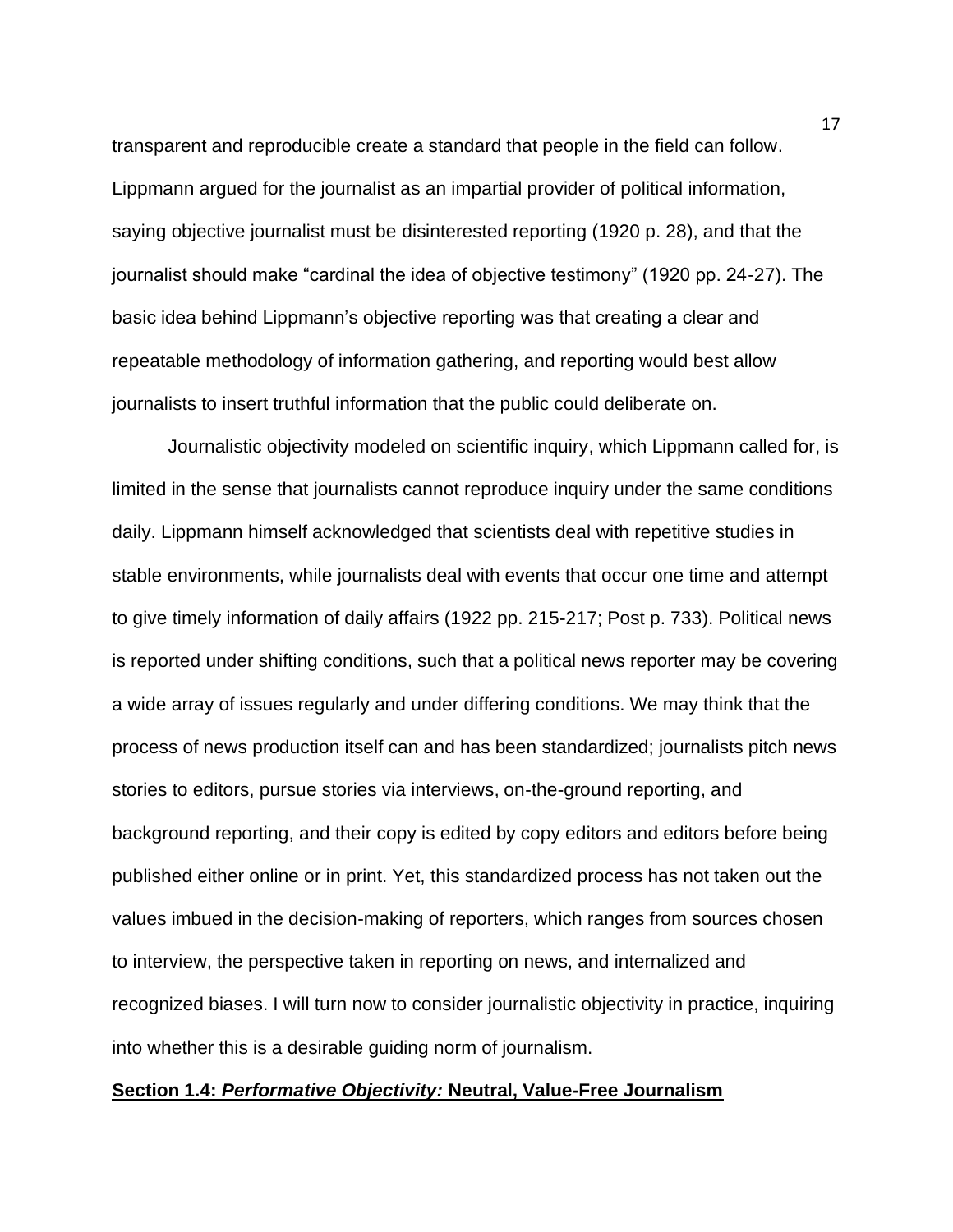Journalists often portray themselves as being objective, impartial providers of news, arguing that do not use any value judgments in the production of news but rather only report truthful information. Practicing the norm of objectivity is used as a shield to protect journalists from criticism; Michael Schudson refers to objectivity as an ideology of journalists (p. 162) and Gaye Tuchman calls objectivity "a strategic ritual protecting the newspaperman from the risks of their trade" (p. 660). Journalists purport to be impartial, disinterested reporters of political information, though they are neutral providers of information. Journalists act as neutral agents by portraying political issues as two-sided issues between equally legitimate parties, where possible. Based on this need for objectivity, journalists often cultivate sources from acceptable mainstream political actors, keeping reporting discourse limited to a Republican-Democratic dilemma where the communication of both parties is neutrally reported and left for the public to make choices upon.

We can see a link between the value-free ideal in the philosophy of science and the current state of journalism. Andrew Schroeder defined the value-free ideal as arguing that "science is trustworthy because it deals only in facts, and not values" (p. 2). Under this view, scientific inquiry and judgment should not be judged using moral values. The objective journalist purports to similarly be a value-free producer of news with a methodology from their publication guiding their craft. Journalism guided by the norm of objectivity as neutrality rather than impartiality, has led to the practice of what I call *performative objectivity*. *Performative objectivity* is the practice of the norm of objectivity as the methodological commitment to the impartial and neutral observation of political news that defaults journalists to presenting information from actors who are a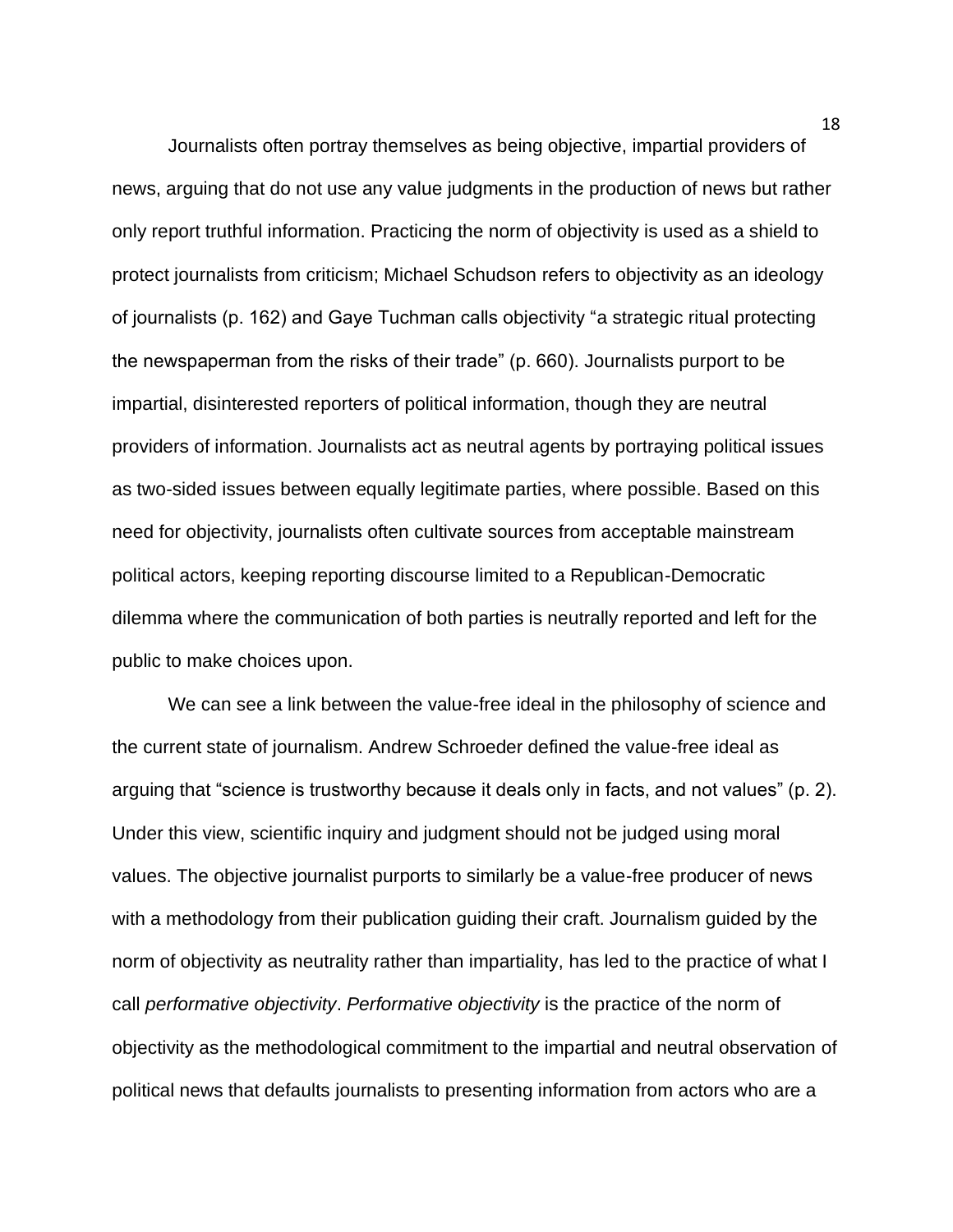part of the two-party domestic political scene as reputable and not worthy of contextualizing (particularly where there is an easily identifiable, partisan, two-party structure to political news stories). The structure of news presentation in the United States lends itself to this kind of presentation, given domestic political polarization. The commitment to value-free journalism allowed *performative objectivity* to become a guiding value and methodology of American journalism.

An easy example of how *performative objectivity* instructs journalists to interact with political information is shown through the presentation of fact-checking in a distinct section from political news. The Washington Post (Kessler), The New York Times (Qui), The Associated Press (Associated Press), and CNN (Dale) all have distinct sections of their websites dedicated to fact-checking. The digital edition of *The Washington Post* identifies the Analysis section as "Interpretation of the news based on evidence, including data, as well as anticipating how events might unfold based on past events". *The Washington Post* treats 'Analysis' as distinct from 'News' because 'Analysis' interprets information and speech using qualitative and quantitative data. Presenting fact-checking in this ways sends the message that journalists' professional commitment is to neutrally present news rather than to analyze it in any substantial way. There are distinct fact-checkers, while political news journalists predominantly are encouraged to present news as an impartial, value-free observer.

*The Washington Post's* 'Analysis' section was home to the count of false and misleading claims uttered by former President Donald Trump while in office (Kessler and Rizzo 2021). The Washington Post established a team count all of Trump's false claims over his four years in office, and the information was shared as a special 'Fact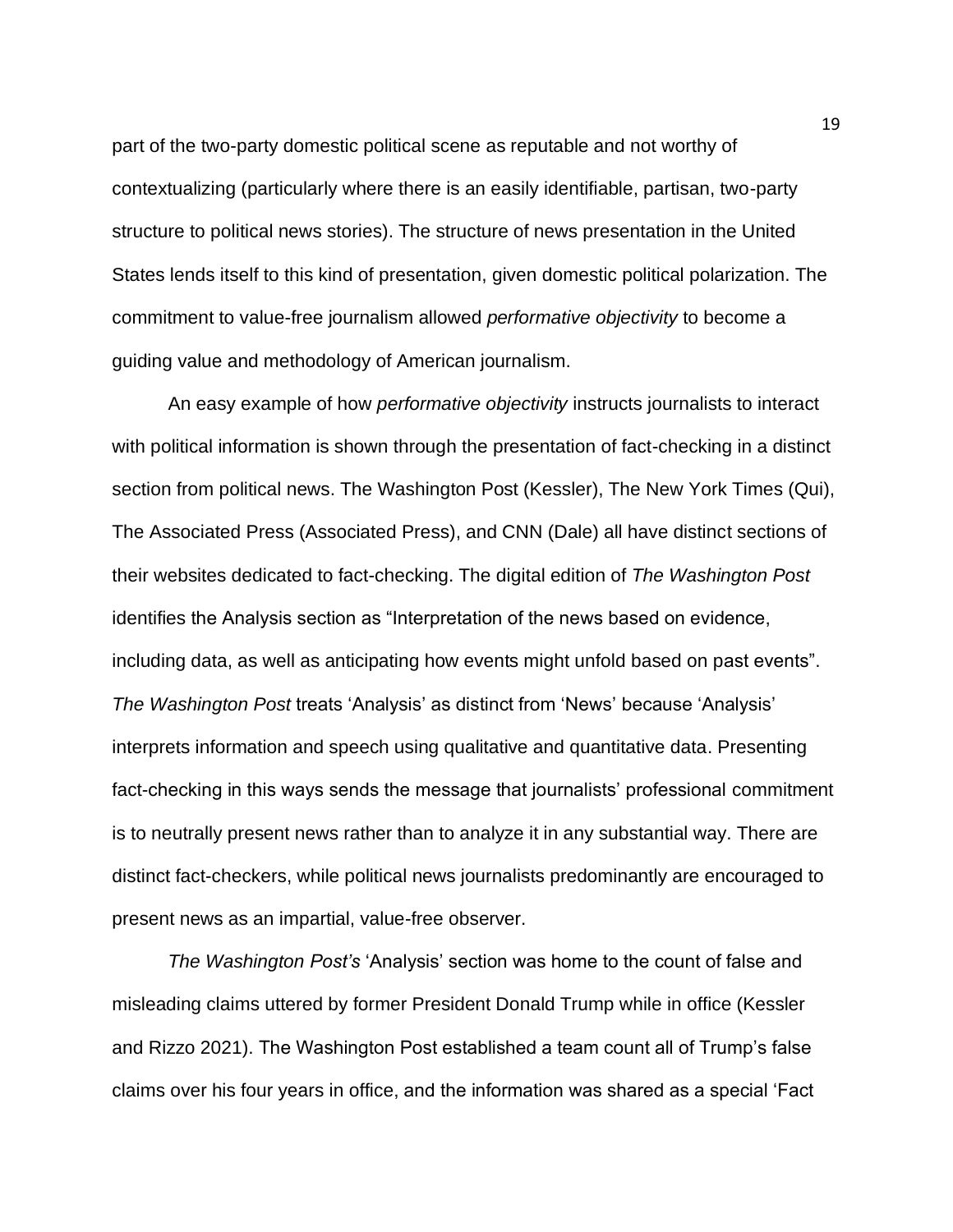Checker' article in the 'Analysis'. Distinguishing this 'Analysis' as different from news served as a cue that 'Analysis' placed values on analyzing claims and that this somehow made 'Analysis' distinct from 'News'. The implication is that 'News' follows the typical formed in American journalism: information is presented from most to least important, with practically no critical analysis of what has happened and an impetus on removing the perspective of the observer. Trump would successfully castigate factchecking, to the glee of his audience. To those against fact-checkers, the distinction between 'News' and 'Analysis' grants license to ridicule the value-laden, antagonistic fact-checker. In *performative objectivity,* the journalist is a neutral observer and purveyor of political information, and particularly of political speech. Analyzing is outsourced to fact-checkers; the message sent is that such endeavors should be viewed differently.

As should be obvious, I am critical that *performative objectivity* should guide journalism. Journalists are the conduit of political knowledge between political actors and the body politic in the public sphere. The craft of journalism has an important epistemic function to play in educating a public that deliberates on public policy matters collectively. Journalism cannot be neutral in fulfilling this epistemic function of democracy; journalists should work in defense of their ability to procure and share information that is relevant to the public deliberation of political and public policy issues. Journalists, as humans, must have a previous set of concepts and values to make judgments based on<sup>iii</sup>.

There is plenty of pre-existing philosophical and communications criticism of journalistic objectivity. One line of criticism motivating my criticisms of *performative* 

20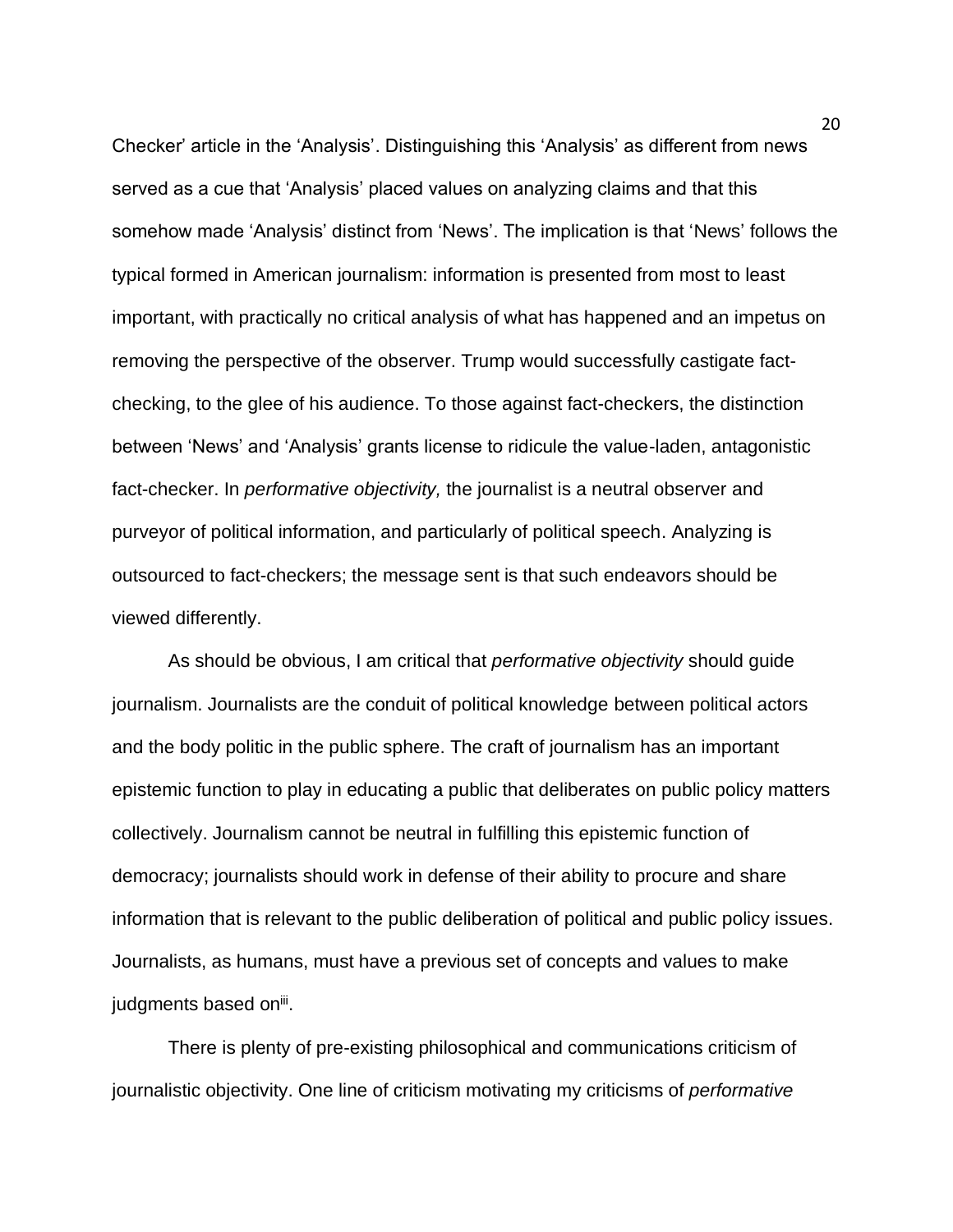*objectivity* is that objectivity as neutrality has permitted the development of an epistemic relativism wherein every belief from federal public officials operating within the two-party parameters has been deemed worthy of being aired (Munoz-Torres p. 576; Durham p. 117). Neutrality has given way to balance, which has had the negative impact of presenting various views as equally worthy of representation in political media. This criticism points to an underlying problem with *performative objectivity:* that the methodology and norm wrongly focuses journalists on eradicating rather than dealing with internalized biases. M.G. Durham makes a version of this argument (p. 125). Durham argues that the practice of presenting all political sides in most circumstances does nothing to address the internal ideology and prejudices that individual, supposedly impartial, journalists have as humans (pp. 125-126).

Objectivity has emerged into an emblem of reporting the facts without imbuing values, and also to presenting all information without filter. The practice of *performative objectivity* has led to the adoption of a norm of neutrality in the portrayal of information, a neutrality which can undermine the validity of actual news analysis. What I want to think about moving forward is how journalism guided by *performative objectivity* interacts with norms and institutions in the United States. For this, I will turn to an exploration of the marketplace of ideas.

### **Section 1.5:** *Performative Objectivity* **and the Figurative 'Marketplace of Ideas'**

I have mentioned that journalism must interact with public speech in the United States as part of their professional and normative commitments. The health of democracy in the United States requires good, trustworthy journalism. To flesh out why journalism must interact with political speech, I will sketch out a figurative 'marketplace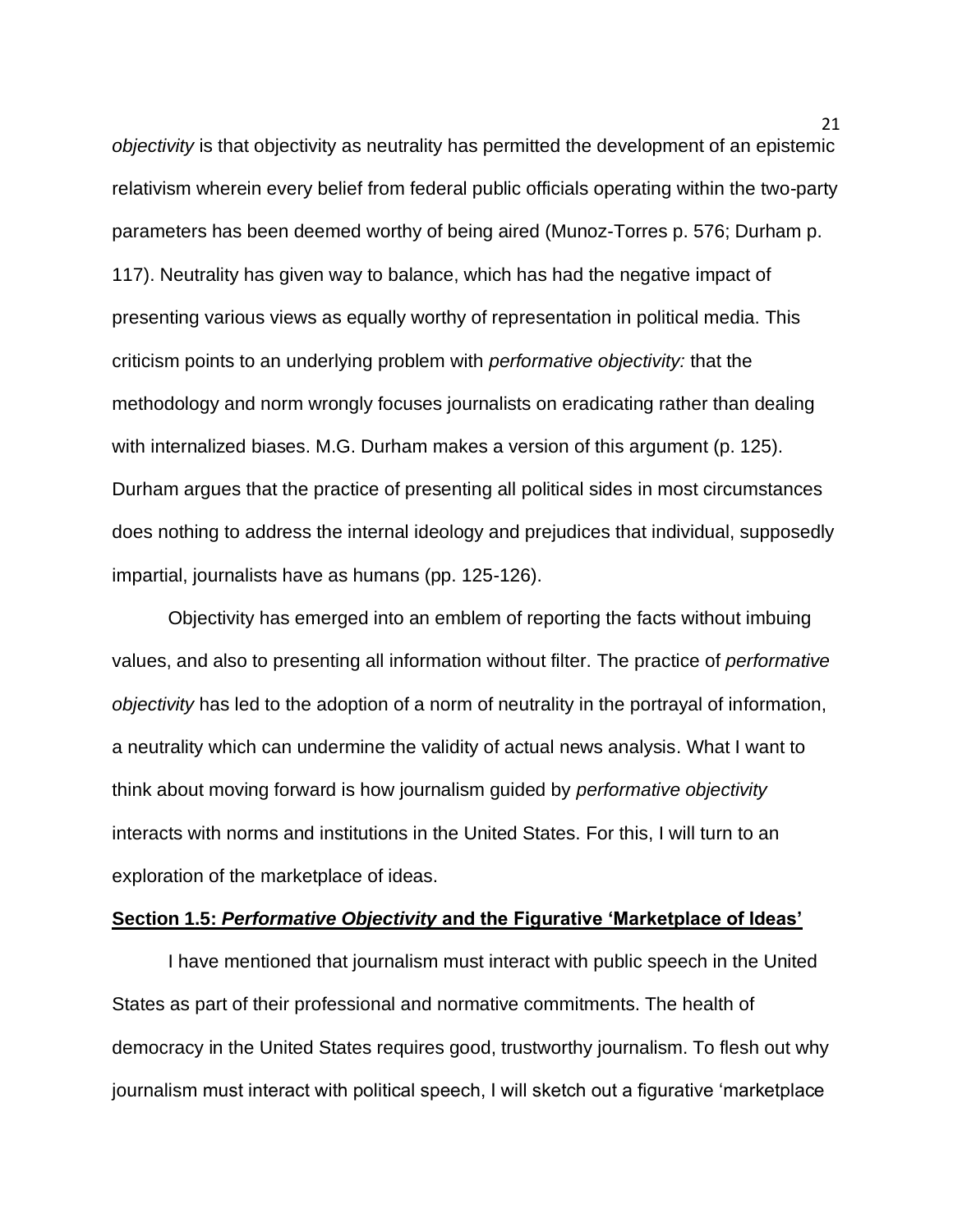of ideas'. This is not a market where ideas are bought and sold; rather, this is a public sphere-style market where ideas are debated, discussed, and given merit or demerit.

The philosophical underpinnings of a figurative 'marketplace of ideas' are based upon a bit of economic theory. The philosophical argument is that markets with no significant burdens to entry operate most efficiently without interference in private transactions (Hayek 1945). Markets, in this case figurative markets of speech and ideas, operate best when working independently, sending signals to tell which goods to allocate in markets without any state intervention. The argument entails that allowing all speech into the figurative marketplace, regardless of its nature, will allow for the market to filter out bad (not truthful) speech, thus allowing well-reasoned, truthful arguments to gain support in the court of public opinion.

Proponents of a marketplace of ideas envision something akin to an unfiltered capitalist economic market, wherein all ideas, no matter how untruthful, egregious, or hateful, are permitted a space in the public sphere. The idea is that bad ideas will not enjoy popular support; the best ideas will win out in the marketplace, and public opinion will reflect the arguments that were best supported by reason. John Milton, wrote, "Let her (Truth) and Falsehood grapple; who ever knew Truth put to the worse, in a free and open encounter" (pp. 51-52). In his first inaugural address, Thomas Jefferson channeled Milton in saying, "errors of opinion may be tolerated where reason is left free to combat it" (Jefferson). The underlying theory is that there should be no barriers to the marketplace of political speech and ideas; with free entry and no regulation, all people can ostensibly enter the market. There is a belief that, in the end, truth, or something like it, will win out over falsehoods. That is, there is a belief that will be more currency

 $22$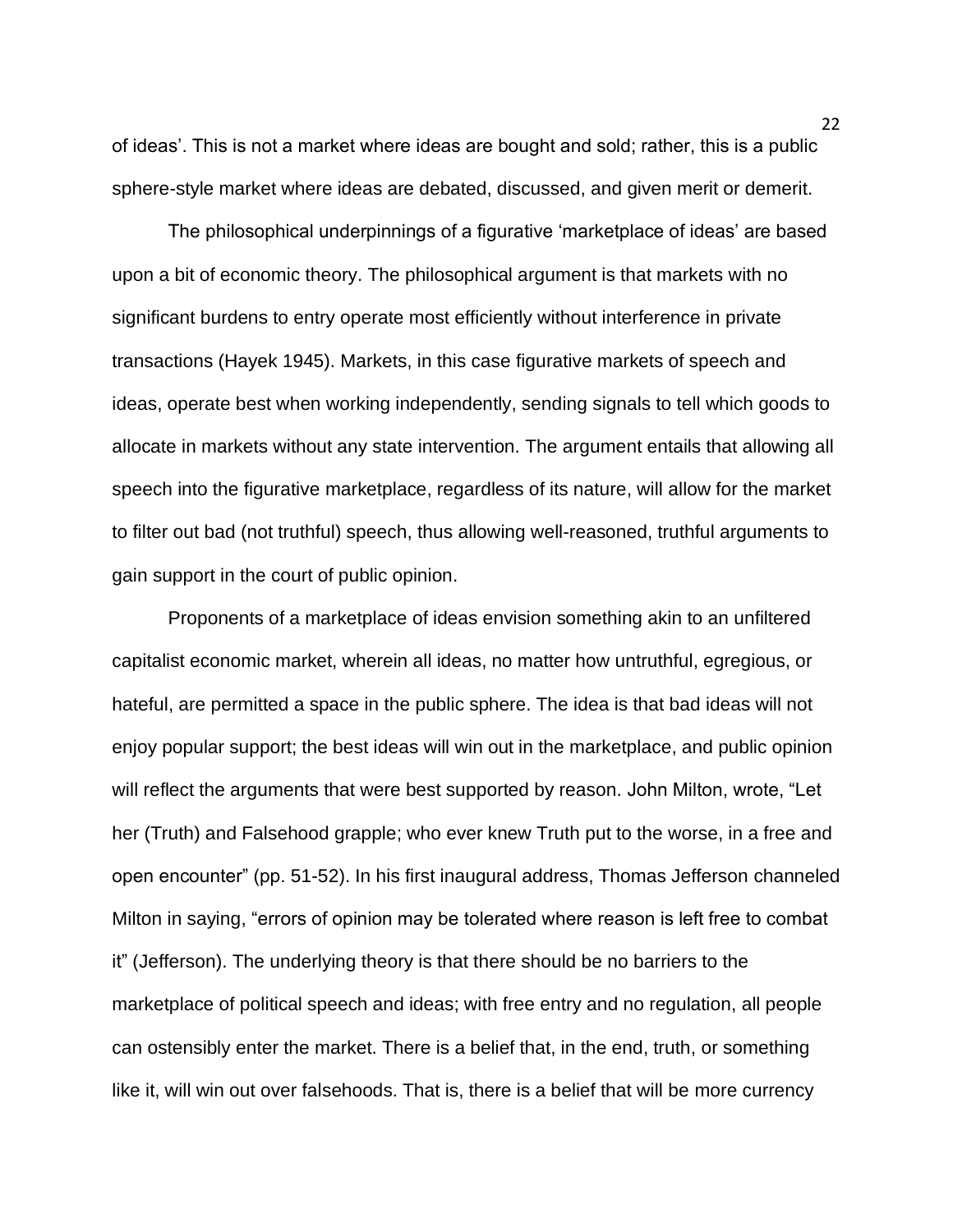for claims based on reason and evidence than for faulty claims. This argument is underpinned by a firm belief against censorship and coercion against bad speech acts.

The marketplace of ideas has become normalized as a part of the American political communications landscape for journalists and political actors. Political actors are free from a coercive force compelling good communicative norms, as journalism guided by *performative objectivity* has reported on political speech neutrally. Political journalism has been disinterested and neutral, helping to report information 'as it is' and letting the public assess that information for itself. As such, the marketplace of ideas has been free to act without a journalistic intermediary incentivizing against bad communicative norms.

Significant pieces of the philosophical arguments for the 'marketplace of ideas' are institutionalized in the Constitution of the United States. The First Amendment of the Constitution of the United State guarantees freedom of thought, belief, speech, and religious exercise. A string of 20<sup>th</sup> and 21<sup>st</sup> century Supreme Court rulings on freedom of speech, censorship, and the rights of journalists has further institutionalized the marketplace of ideas as the guiding norm of public speech in the United States. In Abrams v. US (1919) former Associate Justice Oliver Wendell Holmes wrote that, "the best test of truth is the power of the thought to get itself accepted in the competition of the market." Holmes was offering the dissenting opinion, arguing that defendants should be permitted to distribute leaflets arguing against sending American troops to Russia and for stopping the production of weapons in the United States that would be used against the U.S.S.R. (Oyez). For Holmes, unpopular ideas should compete in the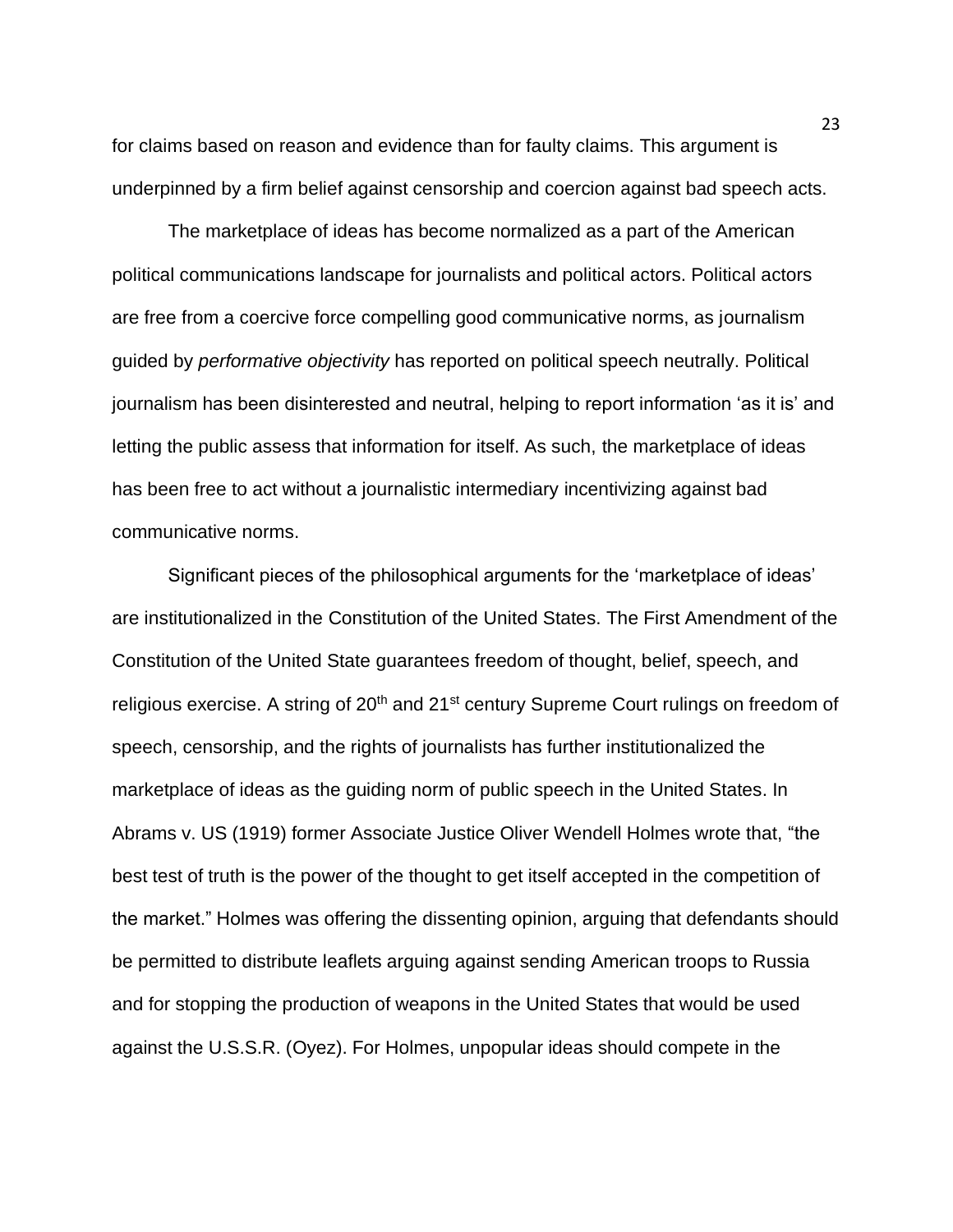marketplace of ideas, where they would presumably lose, following in the arguments of Mill and Milton.

The standard guiding the court's regulation of speech in Abrams v. US was the clear and present danger standard, which Holmes had argued in support of in a majority opinion earlier in 1919 in Schneck v. U.S. ("Schneck v. United States"). The clear and present danger test established the precedent that only words that cause a clear and present danger and which Congress has a right to protect should be infringed upon by the state. In Abrams v. U.S. ("Abrams v. United States"), Holmes argued against the majority opinion because he argued that the leaflets posed no actual risk to the United States Government and the defendants had no intention of interfering with the effort to produce war materials. The rest of the Supreme Court disagreed in Abrams v. US, arguing that Congress was justified in believing that the defendants posed a danger to war production efforts and thus the Sedition Act of 1918 was upheld. The court followed the clear and present danger test until 1969.

Brandenburg v. Ohio ("Brandenburg v. Ohio") would lead to the adoption of the imminent lawless action standard. The majority opinion in Brandenburg argued that only speech that is "directed to inciting or producing imminent lawless action and is likely to incite or produce such action" should be regulated. As a result of the decision in Brandenburg v. Ohio, KKK member Clarence Brandenburg was permitted to continue advocating for violence against African-Americans, Jewish-Americans, and others, because advocating violence is constitutionally protected where it will not imminently incite violence. The advocating of violence was viewed as completely distinct from intending to enact violence imminently. The imminent lawless action standard remains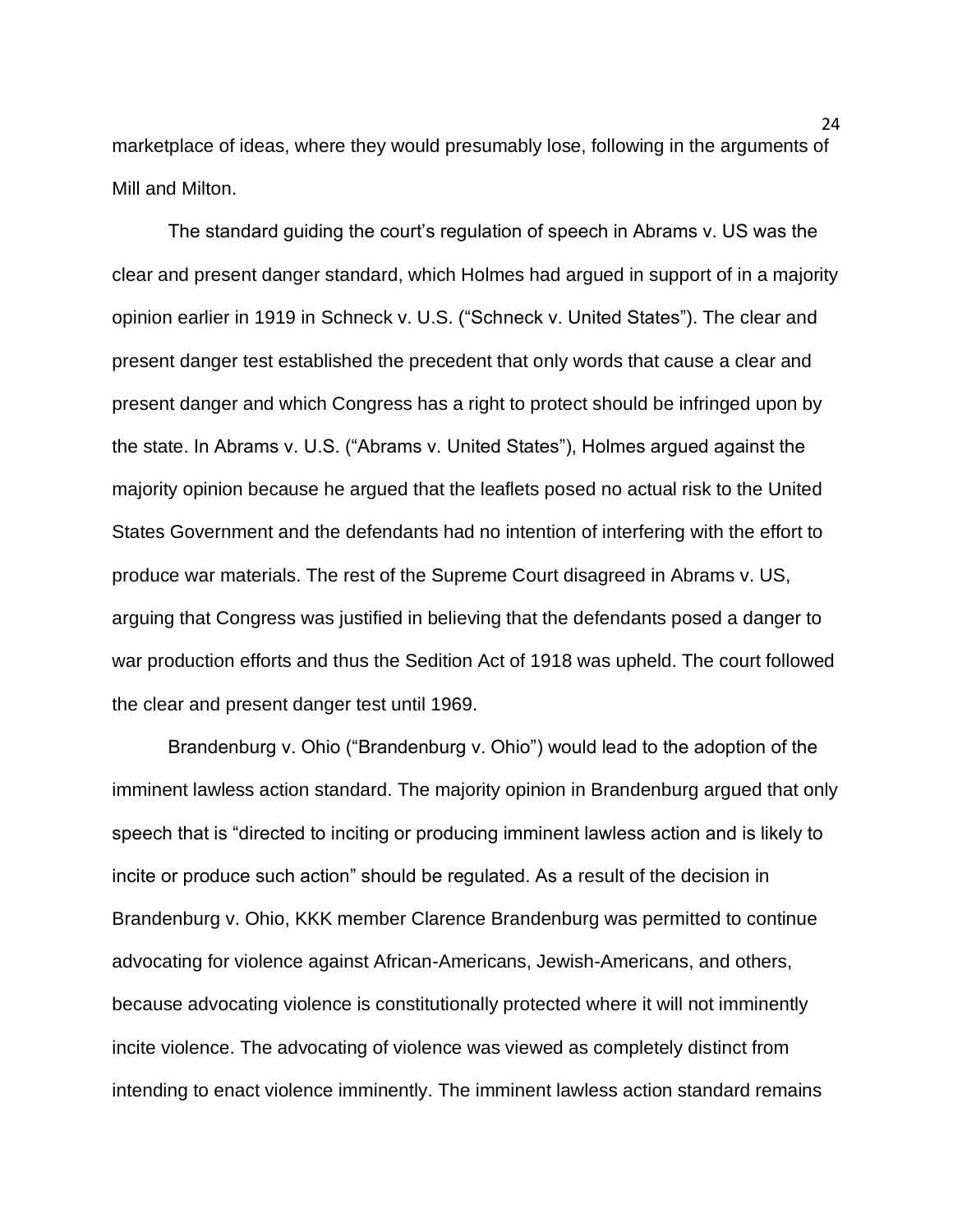in place today in the United States. Here, the court has followed J.S. Mill, who argued that only speech which directly and immediately harms others should be coerced against via censorship (1859).

In thinking about the speech of political actors in particular, it is clear that American political actors are given wide berth against coercion. Government regulations of political speech receive what is called strict scrutiny from the courts; meaning that that government must show a law uses the least restrictive means to achieve a compelling government interest. Strict scrutiny is applied because speech is considered a fundamental right under the U.S. Constitution. Political actors are protected from coercion against their speech or censorship of any real form. There is a figurative marketplace of ideas in political ideas, which is held up by nearly universal freedom against coercion and thus at least purportedly should represent a market with no barriers to entry and healthy competition.

The protections for political speech are combined with court rules that ensure journalists are protected from coercive measures when publishing information that will not cause immediate material harms to the state. In New York Times Company v. United States ("New York Times Company v. United States" 1971), the Supreme Court of the United States ruled that Richard Nixon could not use a claim of executive authority to pre-emptively suspend the publication of the Pentagon Papers (an account from the U.S. Department of Defense of the United States' political and military involvement in Vietnam between 1945-1967) by *The Washington Post* and *The New York Times* (Legal Information Institute, *New York Times Company*; Robertson). The Supreme Court's majority opinion held that government actors had to show that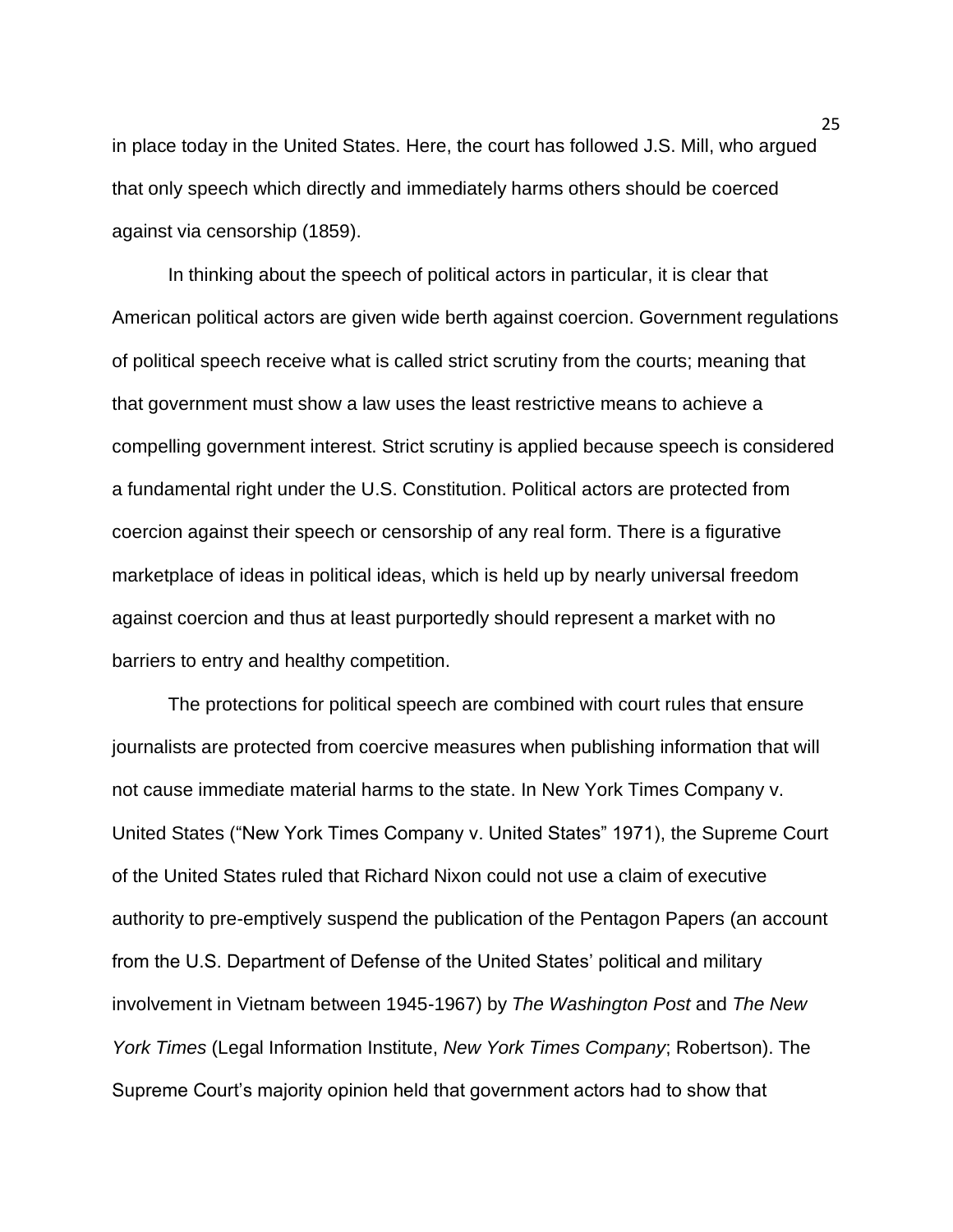publicizing classified information would pose a direct and immediate danger to American troops in Vietnam, and the government failed to show this. The case Nebraska Press Association v. Stuart ("Nebraska Press Association v. Stuart") affirmed protections against coercion before publication, i.e. prior restraint, and Reno v. American Civil Liberties Union ("Reno v. American Civil Liberties Union") extended the protections against prior restraint to internet publications. The standard of causing material harms to the state is a difficult one for the state to overcome, and as such coercion against journalists printing information is rarely broached as a means of stopping publication.

Journalistic protections against being rarely be pre-emptively coerced against publishing information is accompanied by strong libel protections for American journalists. The Supreme Court case New York Times Company v. Sullivan ("New York Times Company v. Sullivan" 1964) created the actual malice standard, which established journalistic protections against charges of libel made by political actors. The actual malice standard states that individuals cannot be held responsible for libel unless their statement was made "with knowledge that it was false or with reckless disregard of whether it was false or not". The condition that the intentions of a person must be proven to sustain a charge of libel has made the standard incredibly difficult to overcome, and has given journalists an extra cushion from coercion. The Supreme Court of the United States has in essence given journalists the right to publish political information free of coercion in the printing of news and also free from libel for information published about public figures. This safety is further sustained by shield laws, which exist in 49 of 50 states (sans Idaho) and allow journalists privilege to not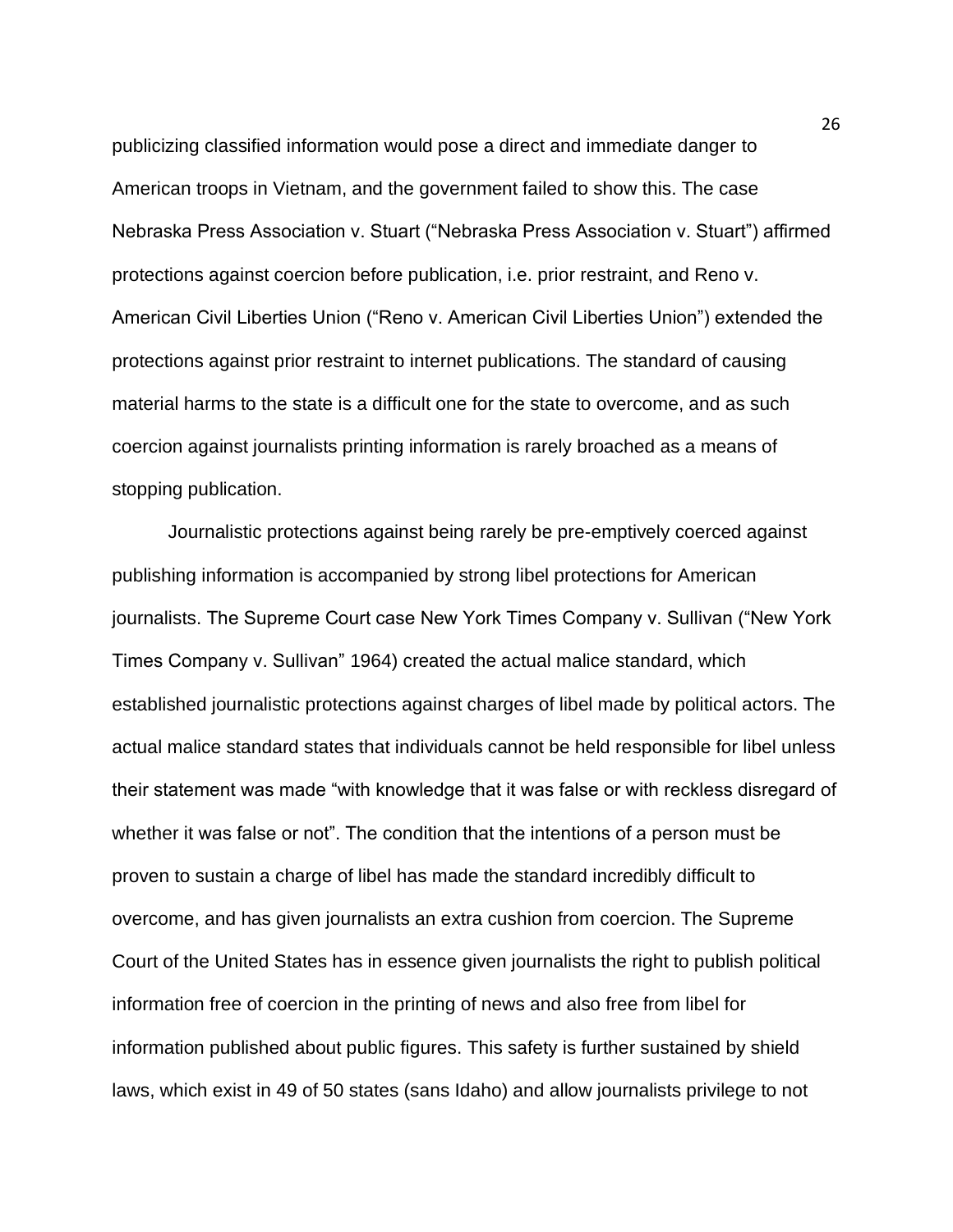disclose information, sources, or notes that were used in the production of news (Kirtley 2020).

We can conclude that the United States has a Chicago School of Economicsstyle marketplace of political speech in the public sphere with de jure institutionalization. There is economic theory underlying the marketplace of ideas, arguing that economic markets with no significant burdens to entry operate most efficiently without interference in private transactions (Hayek 1945). The argument entails that permitting all speech in the figurative marketplace will allow the public to assess arguments and that good public deliberation will result in the acceptance of truthful, well-reasoned arguments. As a practical matter, this theory influenced the journalistic practice of *performative objectivity* that neutrally presents political speech and information to the public. The theory also influenced Supreme Court precedents establishing imminent lawless action standard, strict scrutiny, protection from pre-emptive censorship, and strong protections for journalists against charges of libel. The figurative marketplace of ideas has thus been institutionalized by the Supreme Court of the United States and normalized by journalistic practice.

## *Section 1.6: Journalism's Role as an Arbiter of Political Communication*

A problem with the figurative marketplace of ideas is that unregulated markets often incur market failures and the state (the United States Government in this case) has abdicated its role as a coercer in solving market failures in speech. This Millian, utilitarian justification for the unregulated 'marketplace of ideas' argued for by Milton, Mill, and Jefferson, and used as justification by Justice Holmes and others for legal decisions, has resulted in a political speech landscape with no coercive measures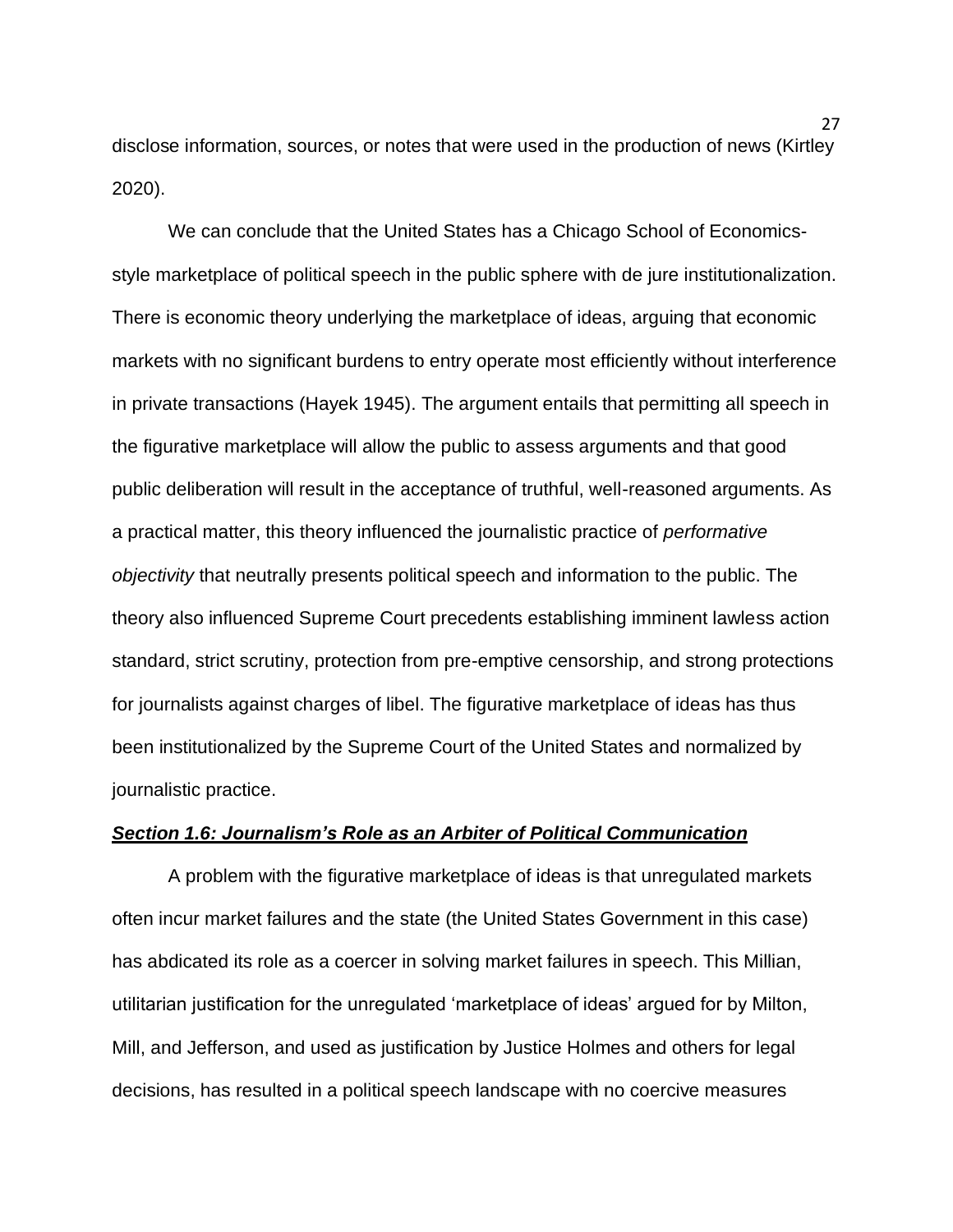available to ensure the good communicative practices which are necessary for good public deliberation before taking collective actions. The de jure institutionalization of the figurative 'marketplace of ideas' in the public sphere in the United States permits the public sphere to be flooded with inaccurate and harmful information without recourse.

The unregulated nature of political speech, and the lack of a coercive threat to enforce good communicative and information sharing practices, entails that there must be a mechanism to correct market failure, i.e. if good speech and reasoned ideas do not win out over bad speech and poorly reasoned ideas in the figurative 'marketplace of ideas'. Journalism must play this role due to jurisprudence and a lack of state interest in correcting the problem; trustworthy journalism must serve a necessary epistemic function and as such needs to check market failures in speech where they occur.

The role of journalism here is pointed. Journalism has the role of arbiter between the claims made by political actors and the information which the general public receives as news. Journalism thus needs to be an information conduit, contextualizer, and analyzer here. Journalism plays the role of both communicating political speech to the general public and of deciding how to present speech in a manner that makes journalists and the outlets they represent trustworthy. Then, they must decide how to present such information in a manner that gains trust from the general public that they are faithfully presenting information manner. A problem that emerges is how political news journalists should deal with political speech in a manner that both can allow the outlets to represent facts faithfully while not alienating readers that are essential to continuing to capture market share in the capitalist system that organizations necessarily operate within.

28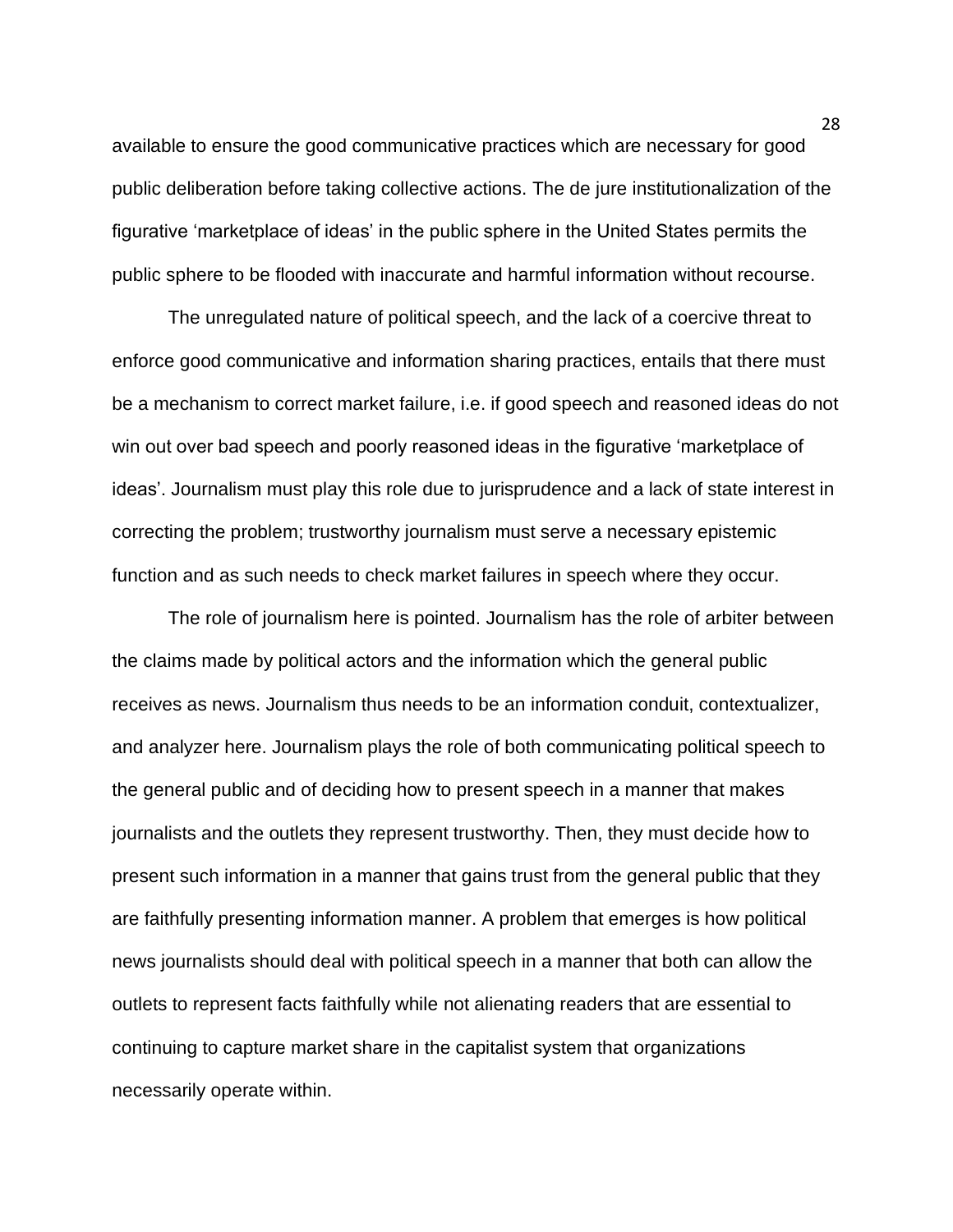Journalists are needed to serve an essentially coercive function on bad epistemic practices in the public sphere, though they are not armed with coercive measures. Journalism led by *performative objectivity* is incapable of providing this essential function. Currently, young journalists are often taught that the job of a journalist is to present sets of facts objectively. The idea is that by being a neutral actor in the presenting of political information, political news journalists allow the public to decide if the speech of political actors is trustworthy or not. The contextual role of journalism in the United States is currently fulfilled through the use of fact-checking articles that are distinguished from the presentation of news itself. Journalists are not expected to check bad epistemic practices, as under the framework of trust which I am working on. Journalists do not want to be labeled as partisan actors, so they stick out of the merits of political discussions, regurgitating information rather than filtering it. Presenting political speech neutrally, without added context, allows journalists to abide by *performative objectivity*, fulfilling a marketplace of ideas-conferred commitment for journalists to not imbue values on political information. Instead, the methodology of being a neutral actor, presenting information as faithfully as it is presented to them, is what *performative objectivity* purports should provide the basis of trust.

What this approach fails to account for is that journalists, if they are to provide information in a manner aiding public deliberation, must both decipher sets of purported facts and present information to a broader audience. Avoiding normative assumptions is impossible; journalists have a commitment to democracy in their craft, a commitment undergirded by a commitment to provide pertinent information and context to public deliberation on political issues. Two key parts of this role of journalism are deciding

29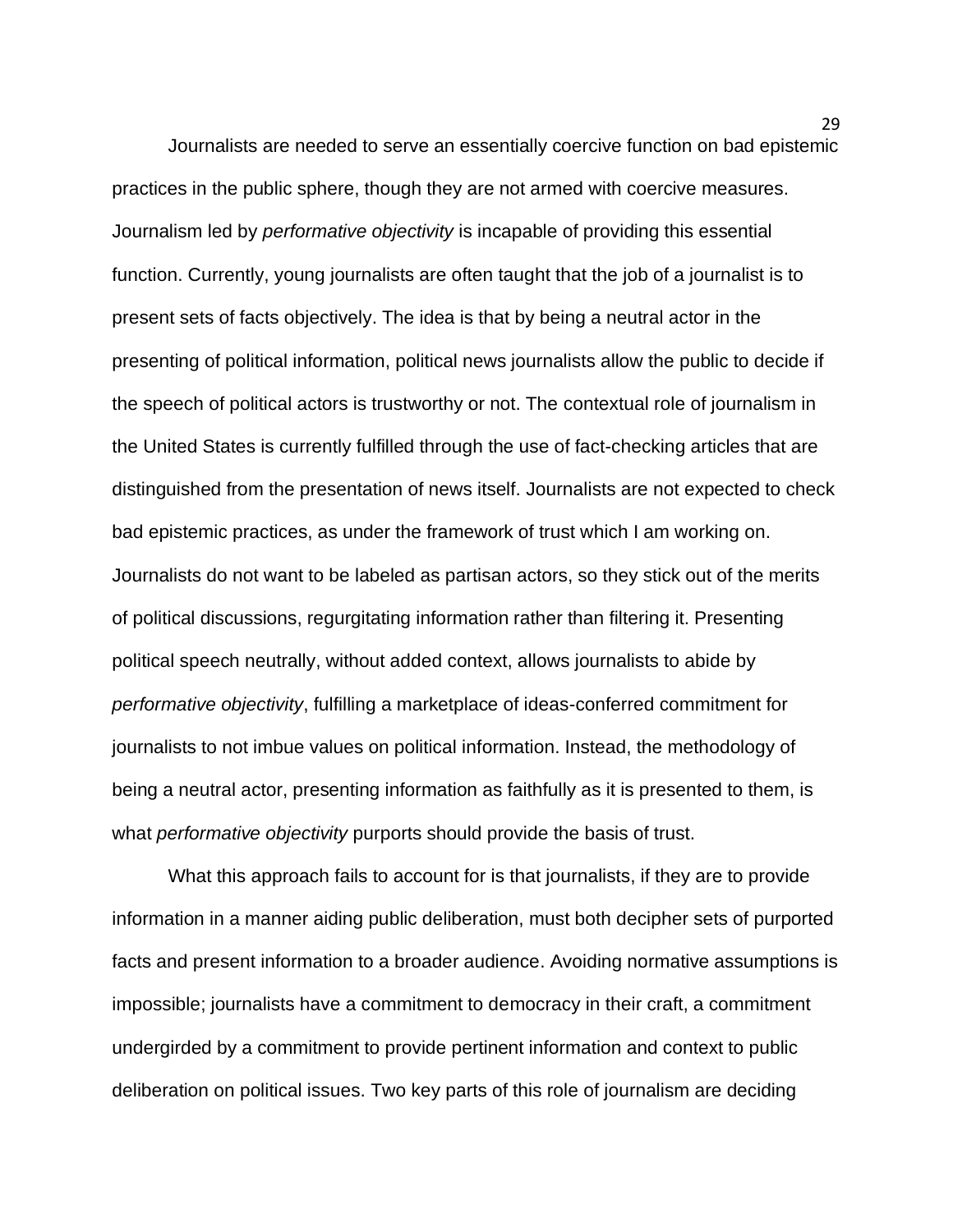what testimony to rely on and which value systems to use in conveying information to the public. Journalists are typically second-hand receivers (or further removed) of political information. Whether they are learning about the legislative process from aides leaking information, receiving press briefings from a press secretary, or being informed about policies from politicians themselves, political news journalists are normally not watching the act of legislation itself. That is, political news journalists are reporting on an activity they are not necessarily watching (as opposed to football journalists, who I presume watch all 90 minutes of the matches they report on). Through this discussion we can see that journalism has a normative commitment to fulfill certain epistemic obligations in the public sphere, and they are not adequately fulfilling this obligation presently. Not fulfilling their normative commitments has provided reason for journalists to be viewed less trustworthy by the general public.

### *Section 1.7: Concluding Thoughts*

Political communication gains trustworthiness through an iterative process wherein communicators are expected to (1) make reliable and truthful claims, (2) carry through their professional and normative commitments, and (3) be competent to carry through their commitments. To be trustworthy, journalists must be trusted to fulfill their professional and normative commitments, and also to check that political actors are trustworthy themselves. Journalism cannot be expected to fulfill its normative commitments being led by *performative objectivity*. The combination of political journalism not incentivizing good epistemic practices and the de jure institutionalization of a figurative 'marketplace of ideas' in the United States have resulted in a scenario where political speech in the public sphere has no institutionalized checks. I will turn in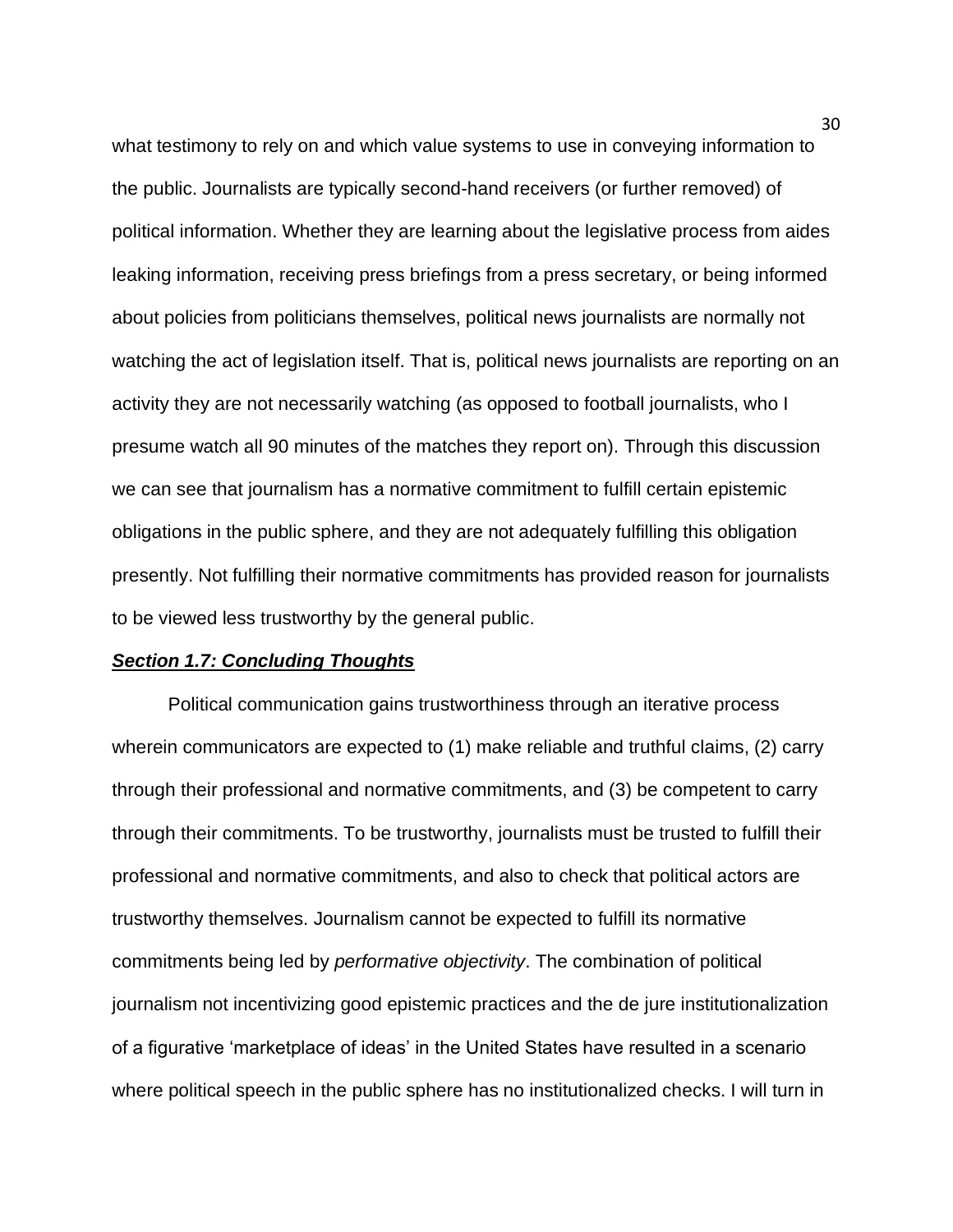Chapter 2 to explore the most harmful communicative practices which a marketplace of ideas permits. By identifying bad epistemic practices and their harms in the public sphere, we can begin to lay the foundation for new epistemic norms for journalistic communication grounded in the necessary epistemic function of American journalists.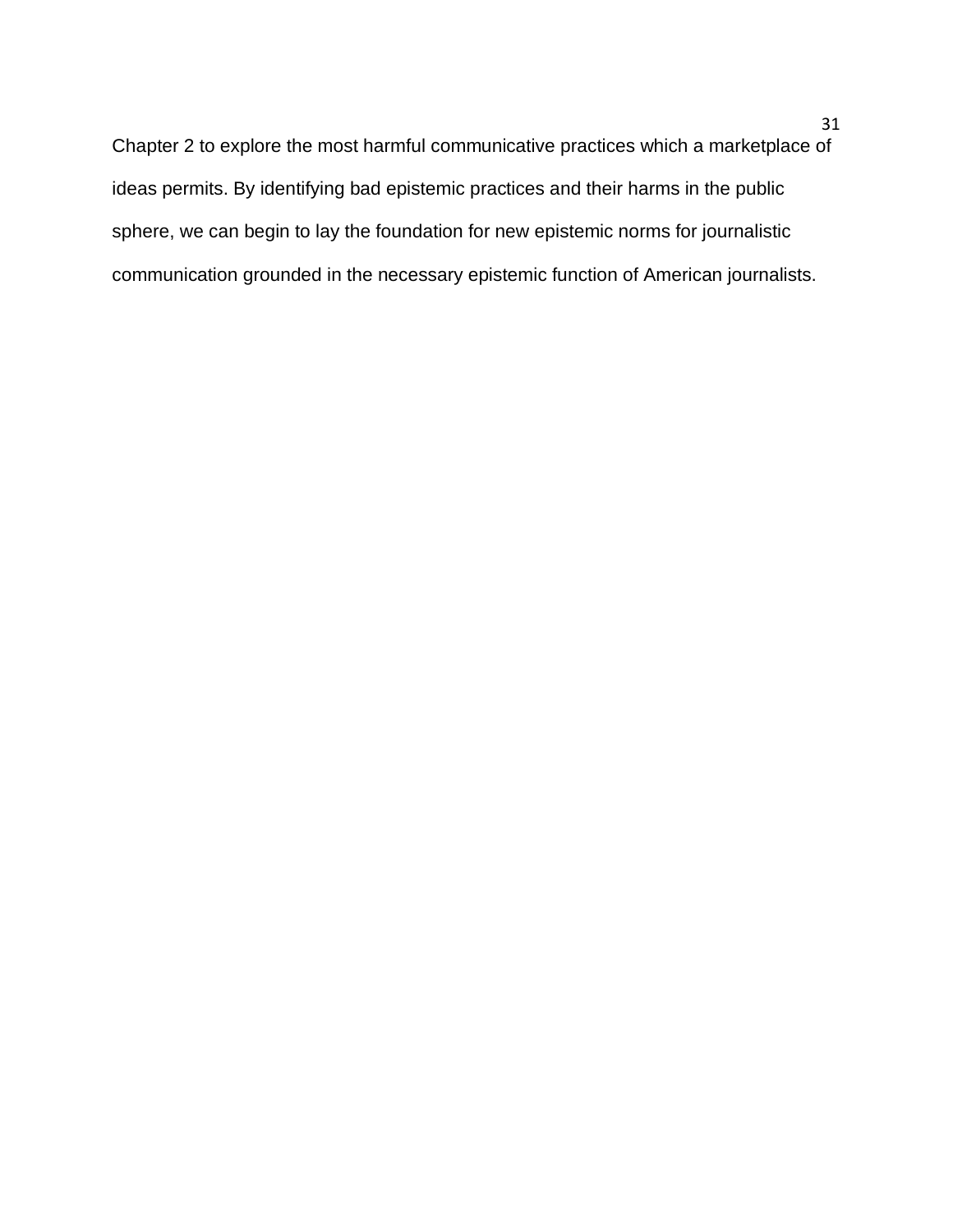### **Bibliography**

- "Abrams v. United States." *Oyez,* www.oyez.org/cases/1900-1940/250us616. Accessed 18 Apr. 2021.
- Associated Press. (2021). *AP fact check*. AP NEWS. [https://apnews.com/hub/ap-fact](https://apnews.com/hub/ap-fact-)check.
- "Brandenburg v. Ohio." *Oyez,* www.oyez.org/cases/1968/492. Accessed 13 Sep. 2021.
- Dale, D. (2021). *Fact check*. CNN. [https://www.cnn.com/specials/politics/fact-check](https://www.cnn.com/specials/politics/fact-check-)politics.
- Durham, M.G. (1998), On the Relevance of Standpoint Epistemology to the Practice of Journalism: The Case for "Strong Objectivity". Communication Theory, 8: 117- 140.<https://doi.org/10.1111/j.1468-2885.1998.tb00213.x>
- Gottfried, J., Mitchell, A., & Walker, M. (2020, December 17). *Americans See Skepticism of News Media as Healthy, Say Public Trust in the Institution Can Improve*. Pew Research Center's Journalism Project.

<https://www.journalism.org/2020/08/31/americans-see-skepticism-of-news->

media-as-healthy-say-public-trust-in-the-institution-can-improve/.

- Jefferson, T. (n.d.). *First Inaugural Address | The Papers of Thomas Jefferson*. Princeton University. https://jeffersonpapers.princeton.edu/selecteddocuments/first-inaugural-address-0.
- Kessler, G., & Rizzo, S. (2021, February 10). *Analysis | Trump's false or misleading claims total 30,573 over 4 years*. The Washington Post.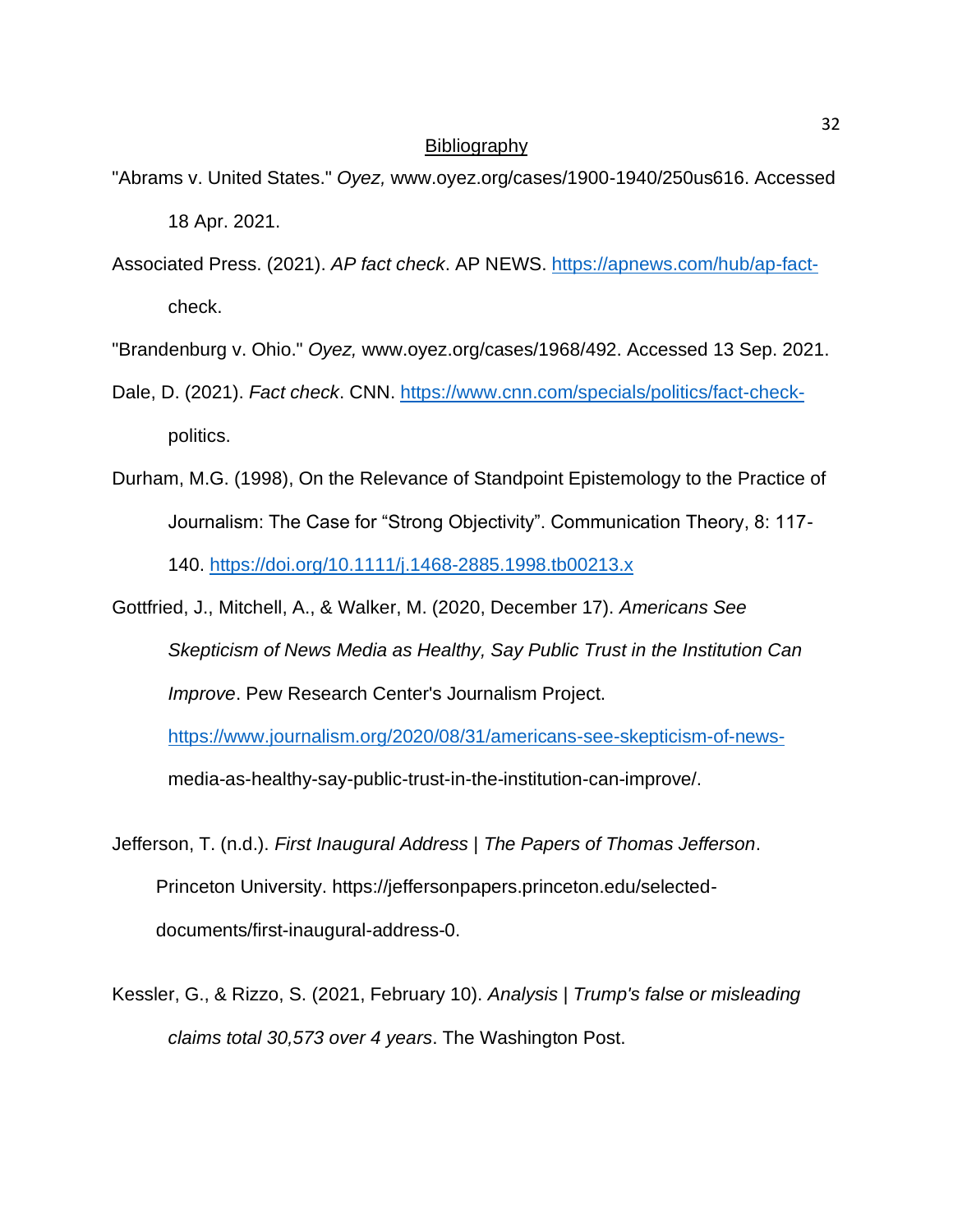[https://www.washingtonpost.com/politics/2021/01/24/trumps-false-or-misleading](https://www.washingtonpost.com/politics/2021/01/24/trumps-false-or-misleading-claims-)[claims-t](https://www.washingtonpost.com/politics/2021/01/24/trumps-false-or-misleading-claims-)otal-30573-over-four-years/.

Kessler, G. (2021). *Fact checker*. The Washington Post. https://www.washingtonpost.com/news/fact-checker/.

Kirtley, J. E. (2020). *Shield laws*. Shield Laws. https://www.mtsu.edu/firstamendment/article/1241/shield-laws.

Mill, John S. *On Liberty*. London: John W. Parker and Son, West Strand, 1859. Print.

Milton, John. *Areopagitica*. Oxford: Clarendon Press, 1894. Print.

- Muñoz-Torres, J.R., 2012. Truth and objectivity in journalism: Anatomy of an endless misunderstanding. *Journalism studies*, *13*(4), pp.566-582.
- O'Neill, Onora (2018). Linking Trust to Trustworthiness, International Journal of Philosophical Studies, 26:2, 293-300, DOI: [10.1080/09672559.2018.1454637](https://doi.org/10.1080/09672559.2018.1454637)
- O'Neill, O. (2020). Trust and Accountability in a Digital Age. *Philosophy, 95*(1), 3-17. doi:10.1017/S0031819119000457
- "Nebraska Press Association v. Stuart." *Oyez,* www.oyez.org/cases/1975/75-817. Accessed 22 Aug. 2021.
- "New York Times Company v. Sullivan." *Oyez,* www.oyez.org/cases/1963/39. Accessed 22 Aug. 2021.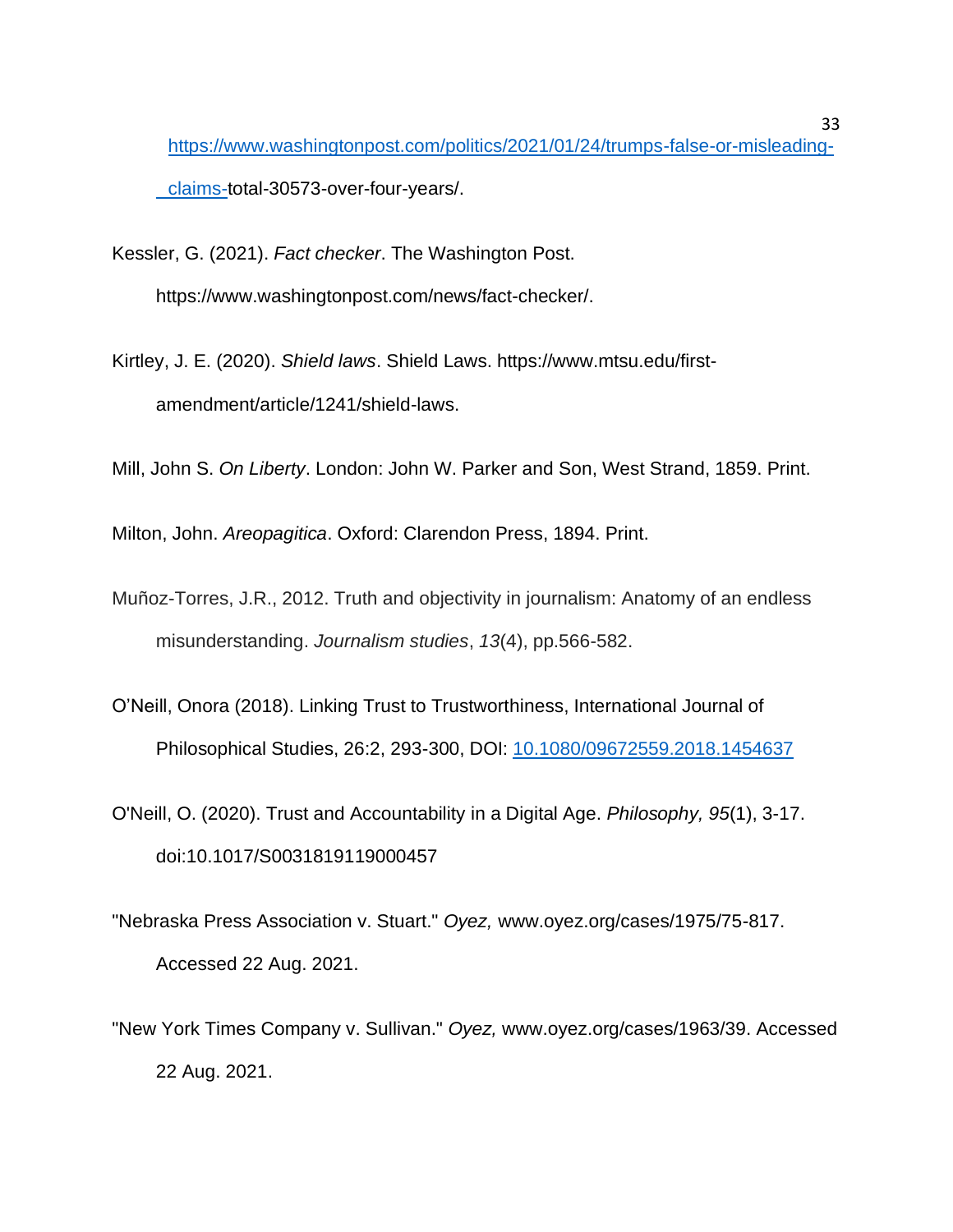Pew Research, (2020, December 07). Americans' Views of Government: Low Trust, but Some Positive Performance Ratings. Retrieved December 11, 2020, from [https://www.pewresearch.org/politics/2020/09/14/americans-views-of-government](https://www.pewresearch.org/politics/2020/09/14/americans-views-of-government-low-trust-but-some-positive-performance-ratings/)[low-trust-but-some-positive-performance-ratings/](https://www.pewresearch.org/politics/2020/09/14/americans-views-of-government-low-trust-but-some-positive-performance-ratings/)

Pew Research Center. (2021, April 26). *Demographics of Internet and Home Broadband Usage in the United States*. Pew Research Center: Internet, Science & Tech. https://www.pewresearch.org/internet/fact-sheet/internet-broadband/.

Popper, Karl. 1959. The Logic of Scientific Discovery. New York, NY: Basic Books.

Qui, L. (2021). *Fact checker*. The Washington Post.

[https://www.washingtonpost.com/news/fact-c](https://www.washingtonpost.com/news/fact-)hecker/.

Salmon, F. (2021, January 21). *Trust in media hits new crisis low*. Axios. [https://www.axios.com/media-trust-crisis-2bf0ec1c-00c0-4901-9069](https://www.axios.com/media-trust-crisis-2bf0ec1c-00c0-4901-9069-) e26b21c283a9.html.

- "Schenck v. United States." *Oyez,* www.oyez.org/cases/1900-1940/249us47. Accessed 13 Sep. 2021.
- Schudson, Michael. "The News Media as Political Institutions". *Annual Review of Political Science*. 2002 5:1, 249-269.
- Schroeder, S. Andrew (2018). Democratic Values: A Better Foundation for Public Trust in Science. *British Journal for the Philosophy of Science*:axz023.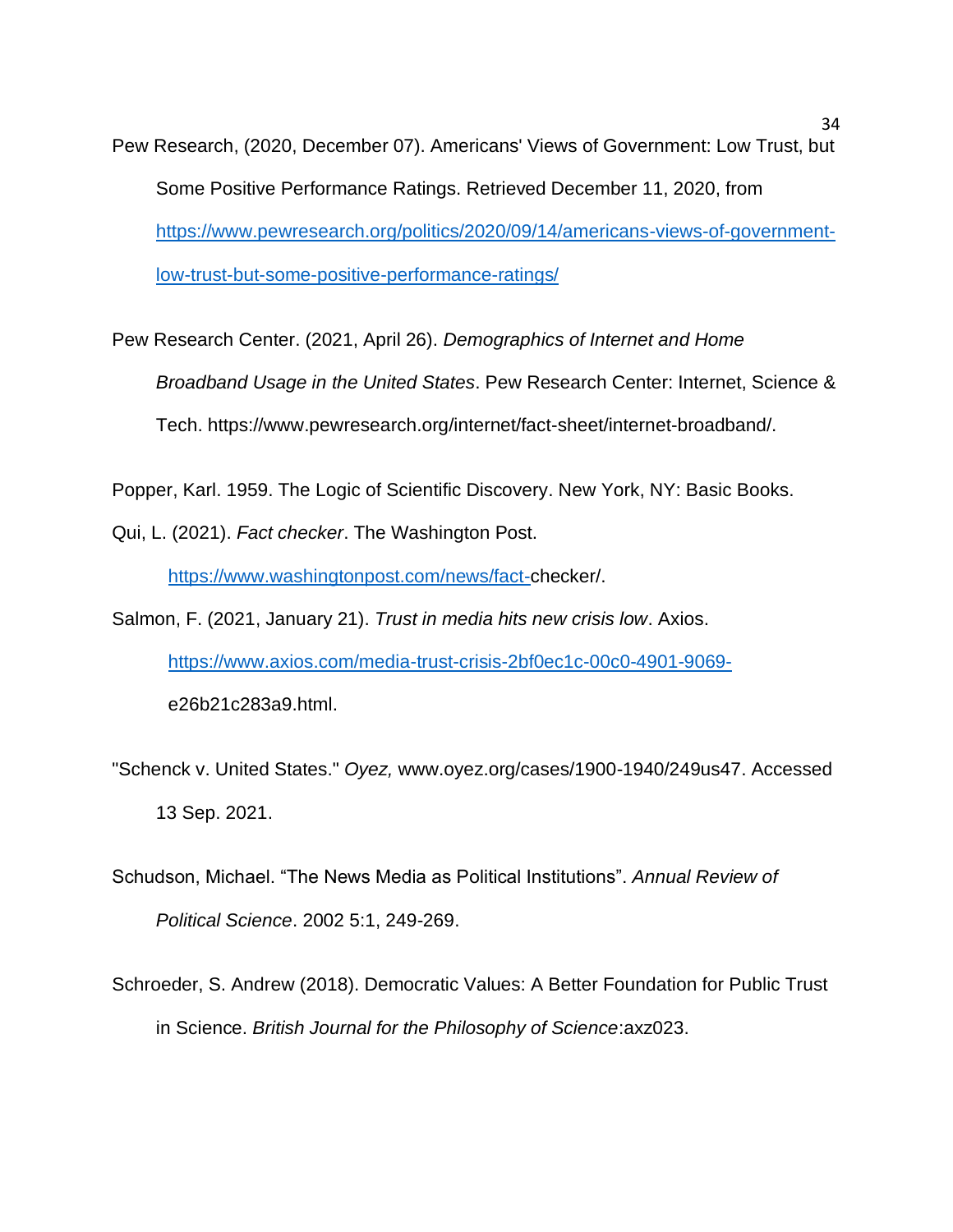Streckfuss, Richard. "Objectivity in Journalism: A Search and a Reassessment." Journalism Quarterly, vol. 67, no. 4, Dec. 1990, pp. 973–983, doi:10.1177/107769909006700453.

Strömbäck, Jesper, Yariv Tsfati, Hajo Boomgaarden, Alyt Damstra, Elina Lindgren,

Rens Vliegenthart & Torun Lindholm (2020) News media trust and its impact on

media use: toward a framework for future research, Annals of the International

Communication Association, 44:2, 139-156, DOI:

[10.1080/23808985.2020.1755338](https://doi.org/10.1080/23808985.2020.1755338)

Tuchman, Gaye. "Objectivity as Strategic Ritual: An Examination of Newsmen's Notions

of Objectivity." American Journal of Sociology, vol. 77, no. 4, 1972, pp. 660–679.

JSTOR, www.jstor.org/stable/2776752. Accessed 10 Feb. 2021.

# **Endnotes**

<sup>&</sup>lt;sup>i</sup> One can be trustworthy on one topic but not another. This is particularly common in politics, where advisors may be labeled trustworthy in an esoteric area and not provide much useful information elsewhere. In this case, we will need to be particular in how we talk about the trustworthiness of the actor.

ii For Lippmann, "good reporting requires the exercise of the highest of scientific virtues" (p. 27 1920).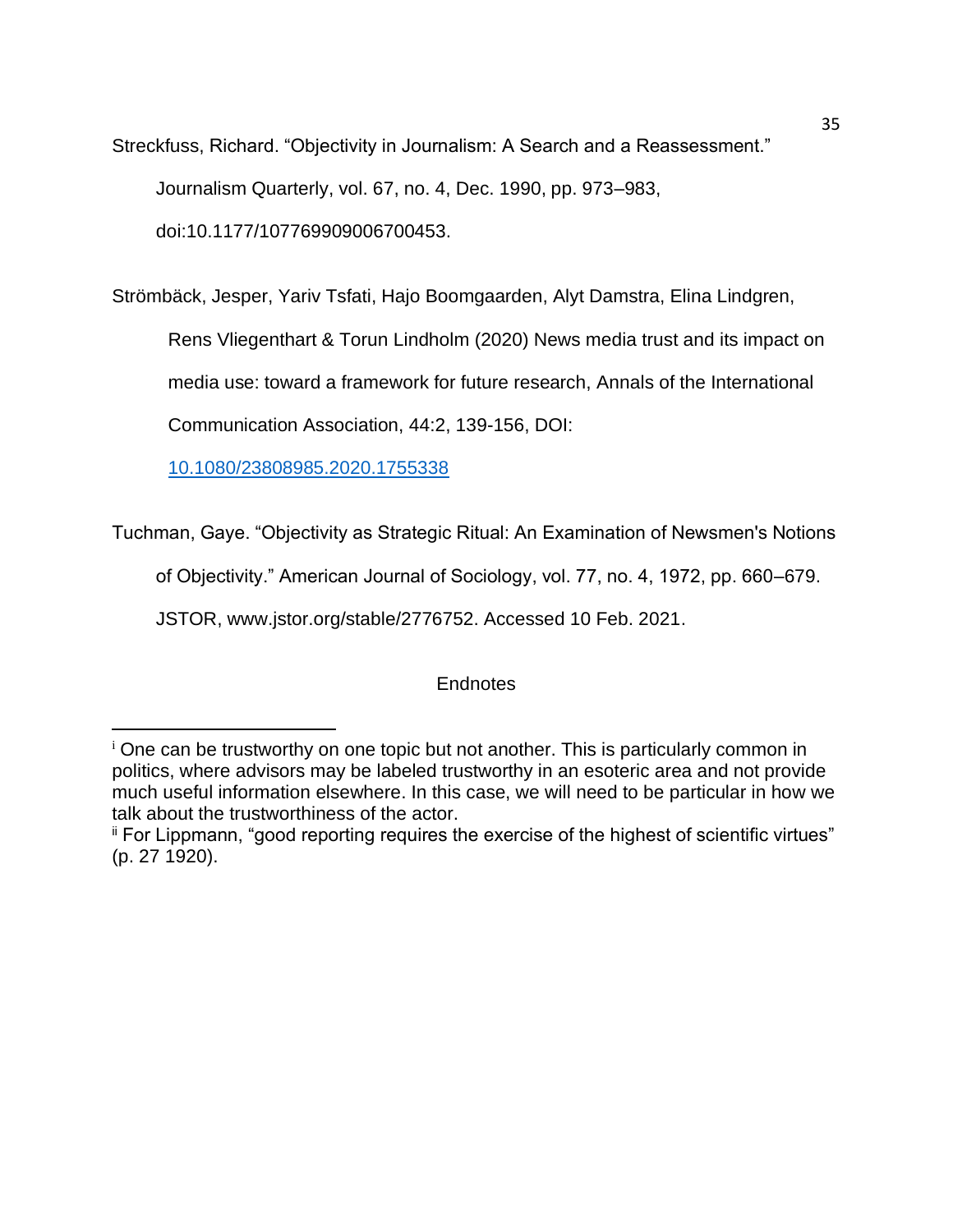# *Chapter 2:* **What are Lying, Spin, and Bullshit to the Journalist?**

American journalism is currently guided by the rigid neutrality of *performative objectivity.* I argued in Chapter 1 that this form of journalism cannot effectively incentivize good political communication in the American public sphere. Chapter 2 will begin with an account of good political communication, mapping Paul Grice's general features of discourse as a template for good political communication, with slight modifications and valuable guidance from Jurgen Habermas's work. The remainder of Chapter 2 will focus on lying, spin, and bullshit, arguing these are three prevalent forms of speech that undermine good political communication. This exploration will examine how these problematic forms of speech undermine good political communication, particularly in a 'marketplace of ideas' where *performative objectivity* neutrally presents political communication.

### *Section 2.1: Good Political Communication*

Before mapping out general features of lying, spin, and bullshit and their function in American political discourse, I will present a picture of good political communication. We will need this picture as a tool to contrast with bad communicative practices. I will begin my account by consulting Paul Grice's arguments in "Logic and Conversation". Grice argued the general features of discourse are that: talk exchanges are cooperative (the cooperative principle), all participants in talk exchanges recognize a mutually accepted direction in conversations, and the purpose of conversations can be either fixed or fluid in nature (p. 45). Where the asserter and their audience follow these general features of discourse, and they possess a shared language and understanding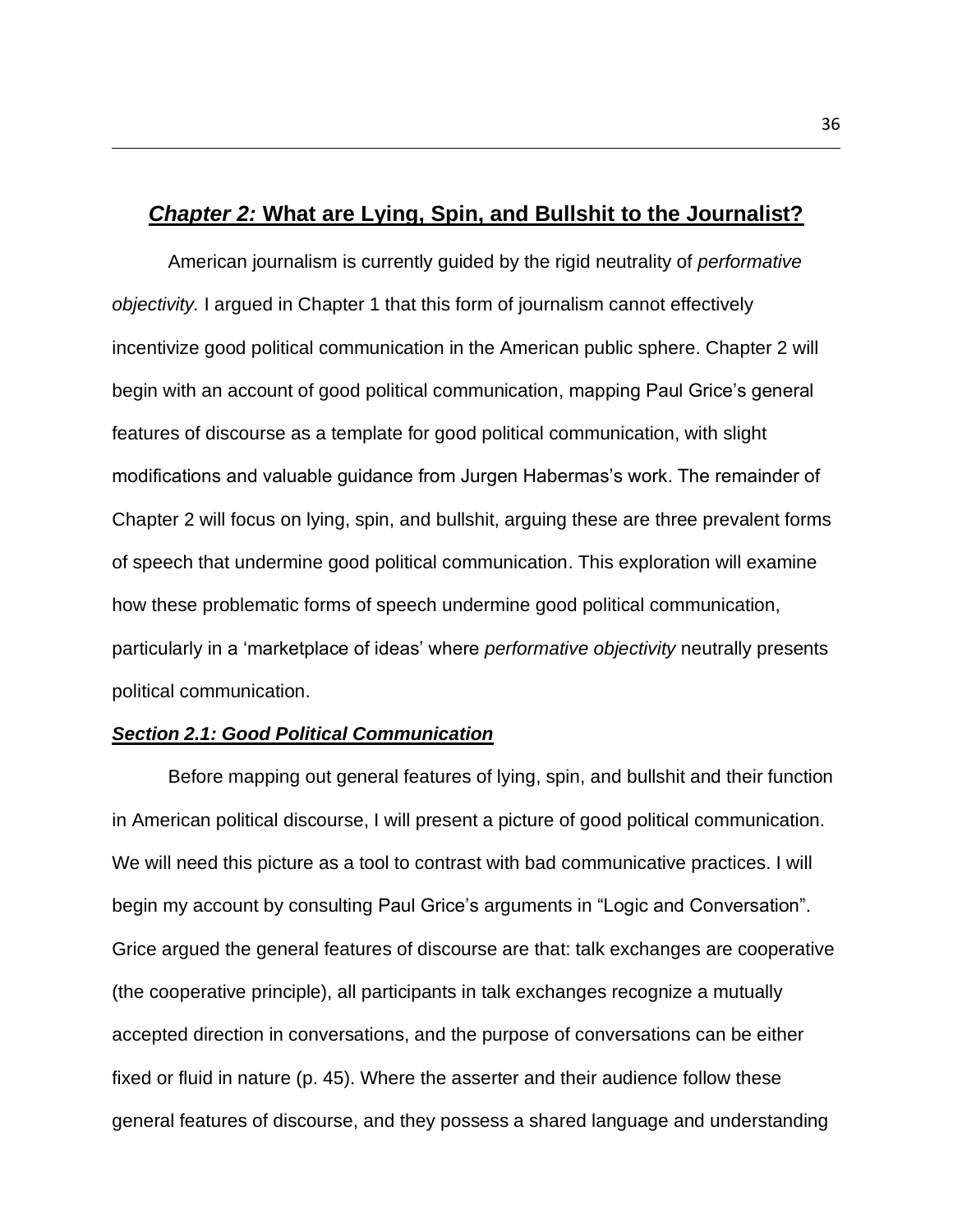of cultural norms, conversational implicatures are facilitated. Implicatures allow hearers to pick up contextual meanings that were not expressly stated. For example, a television ad telling one to vote for Joseph Biden implicitly sends the message that one should not vote for Donald Trump in the same race.

The cooperative principle plays an important role in facilitating implicatures and productive communication. Without cooperation, people cannot trust each other to be trustworthy individual epistemic actors or to fulfill any commitments that people make to them. Sustained cooperation helps to form the basis for shared linguistic and social norms, which helps provide the basis for social, economic, and political activities. The practicing of shared norms, and the trust that others are cooperative, helps provide context for implicatures and thus helps conversation continue at some points where clarification would be needed if norms did not facilitate implicatures. We can thus see that there is an iterative notion to building linguistic norms and the implicatures that shared social understanding and language help facilitate. From Grice's general features of discourse, we can see that a norm of cooperation emerges as central to communication.

The relationship between journalists and political actors differs from general relationships in the conditions of cooperation. I argued in Chapter 1 that journalists approach political actors from a naturally skeptical stance. This skeptical stance appears to entail a different commitment to cooperation than interpersonal communication normally requires. I see the commitment to cooperation as altered by this skeptical stance but not severed. Journalists need information and news from political actors to fulfill their epistemic function to public deliberation, and political actors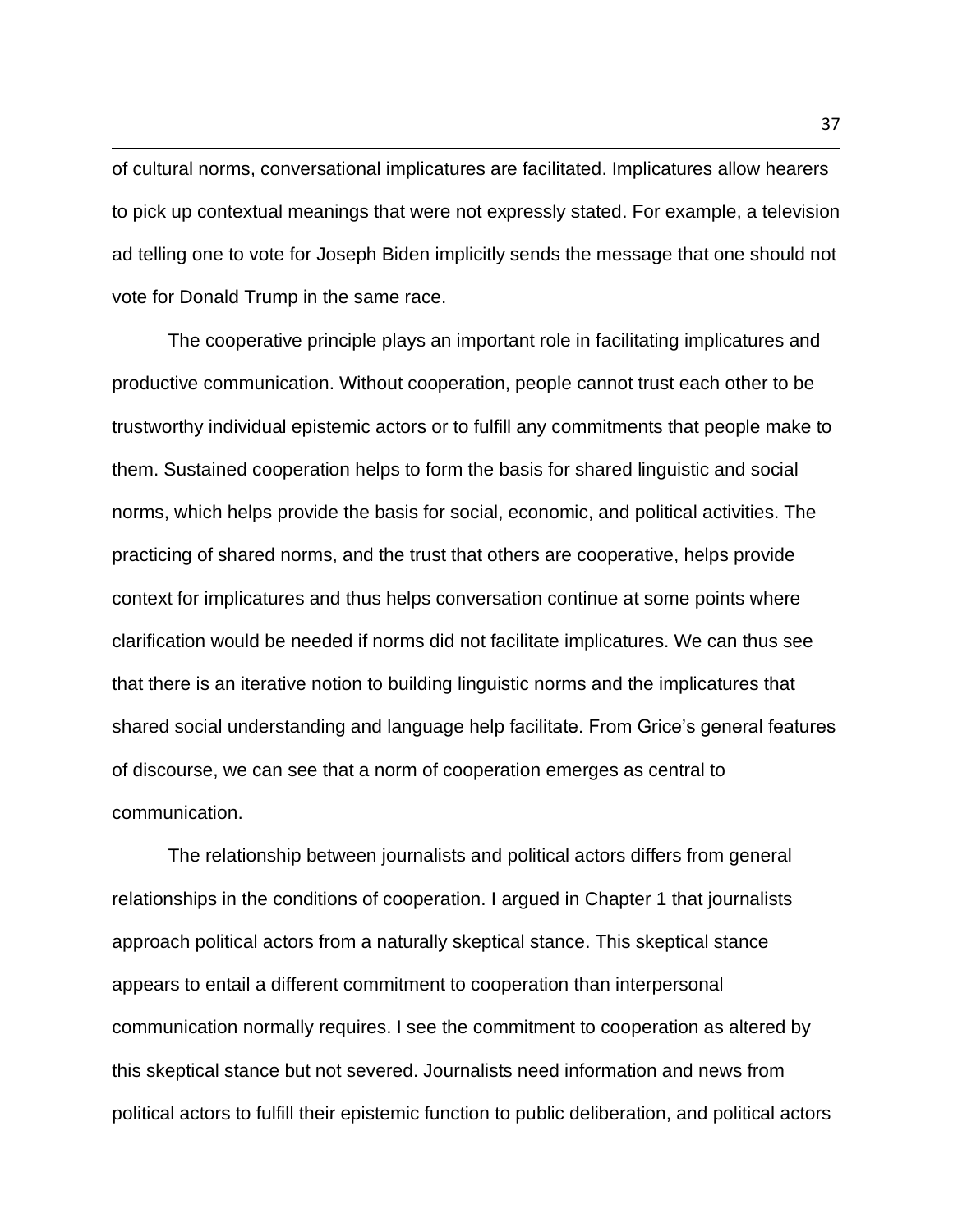often desire information to be widely disseminated for political purposes and want that information to be presented in a desirable light. The two actors have a slightly altered norm of cooperation because political actors are often evasive or misleading with political news journalists, undermining the idea of a mutually accepted direction of conversation and cooperation as the basis of discourse.

Journalists often have the task of trying to keep evasive political actors on topic, exposing a reason for added skepticism that is not normally present in everyday interpersonal communication. Still, ideal communication between journalists and political actors will be cooperative, have a shared direction, and the conversation can be either fixed or fluid, and this type of ideal communication does help facilitate the journalist's ability to gather and produce news. Having fleshed out that there are grounds for cooperation between journalists and political actors, I will now examine Grice's maxims of conversation as they relate to political discourse. Grice argues that four maxims of conversation make up the cooperative principle: quantity, quality, relation, and manner (p. 45).

Quantity refers to the quantity of information provided; it is expected that participants in conversations will make contributions that provide informative detail to the topic at hand but that they will not add in superfluous information (Grice p. 45). In political speech, this dedication to providing relevant information is imperative to facilitating good political reporting and thus for providing the information that public deliberation is based on. Politicians, or the staff who sometimes speak on their behalf, cannot be expected to provide all available information with any assertion or set of assertions. Yet, political actors should normally be expected to relevantly answer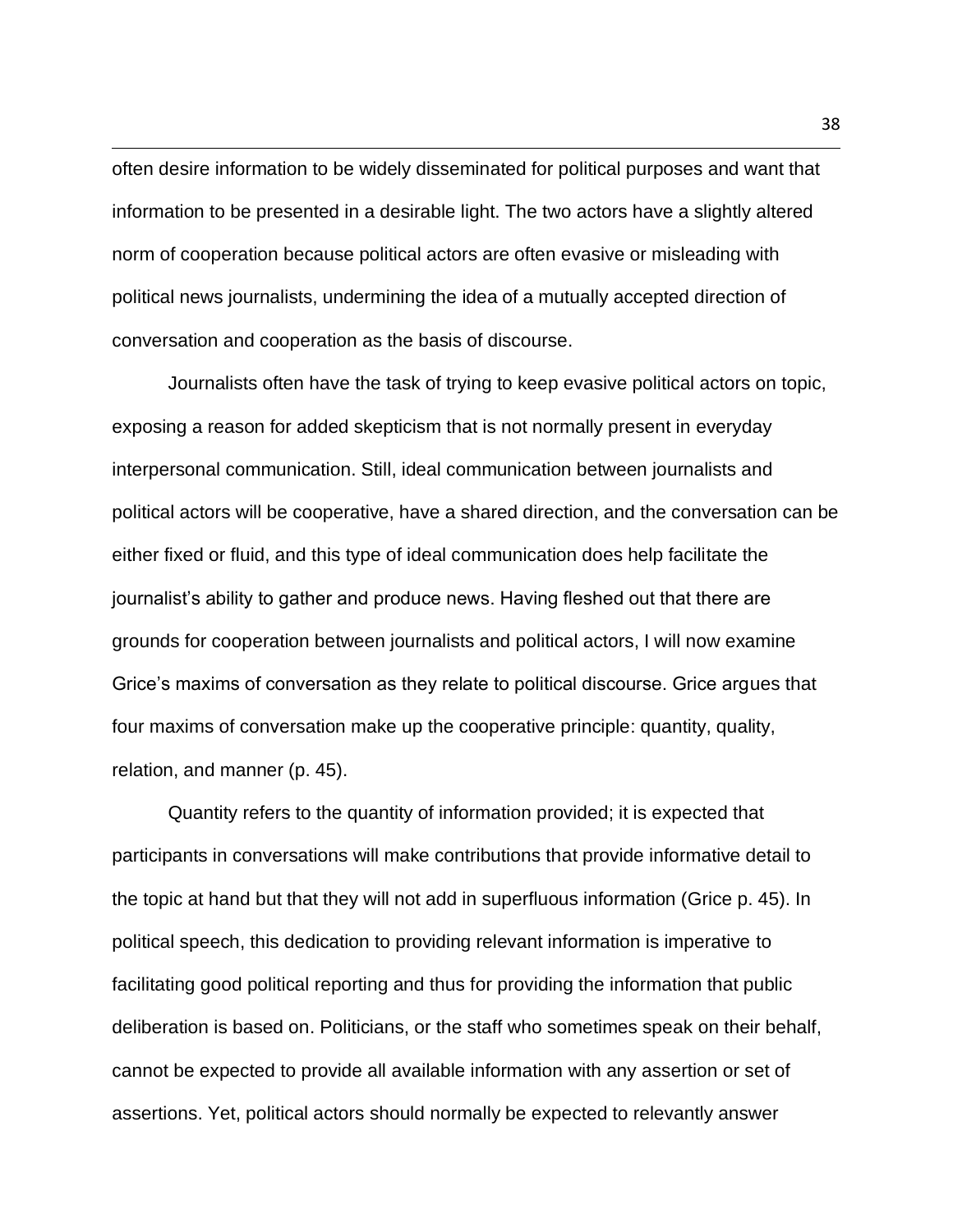inquiries by the general public and by political journalists. The public requires good sets of information when engaging in public deliberation, deliberation set in newspapers, barbershops, local associations, and online fora which serve as the basis of the collective consciousness of the American public. The political actor who is intentionally misleading is intentionally polluting the information which exists in the public sphere and which gives validity to democratic institutions. I will speak more on bad communicative practices in the coming sections. For now, I would like to emphasize that American political actors have a commitment to democratic deliberation to provide relevant sets of information and abide by the maxim of quantity, and this commitment ideally helps to provide good sets of information for journalists to report and the public to deliberate on.

Political speech should not only provide relevant sets of information to the public sphere, but it also desirably abides by a norm of truthfulness. Grice's maxim of quality requires that speech acts try to be truthful, and has the added condition of arguing that claims should not be made if they lack supporting evidence. There is a tradition of philosophers arguing that speakers have special obligations where they assert information as truthful. The argument here is that those who claim to make truthful assertions have a responsibility not to mislead their audience (Searle; Manson and O'Neill p. 59). In the political context, when politicians assert information that they know to be untruthful or which compels citizens to take up an inaccurate picture of political events, they are misleading journalists and the general public. By not being truthful, political actors insert untruthful knowledge into the public sphere, which is particularly the case with *performative objectivity*-led journalism where political discourse is not critically analyzed in 'News' but rather only in 'Analysis'. Such insertions of bad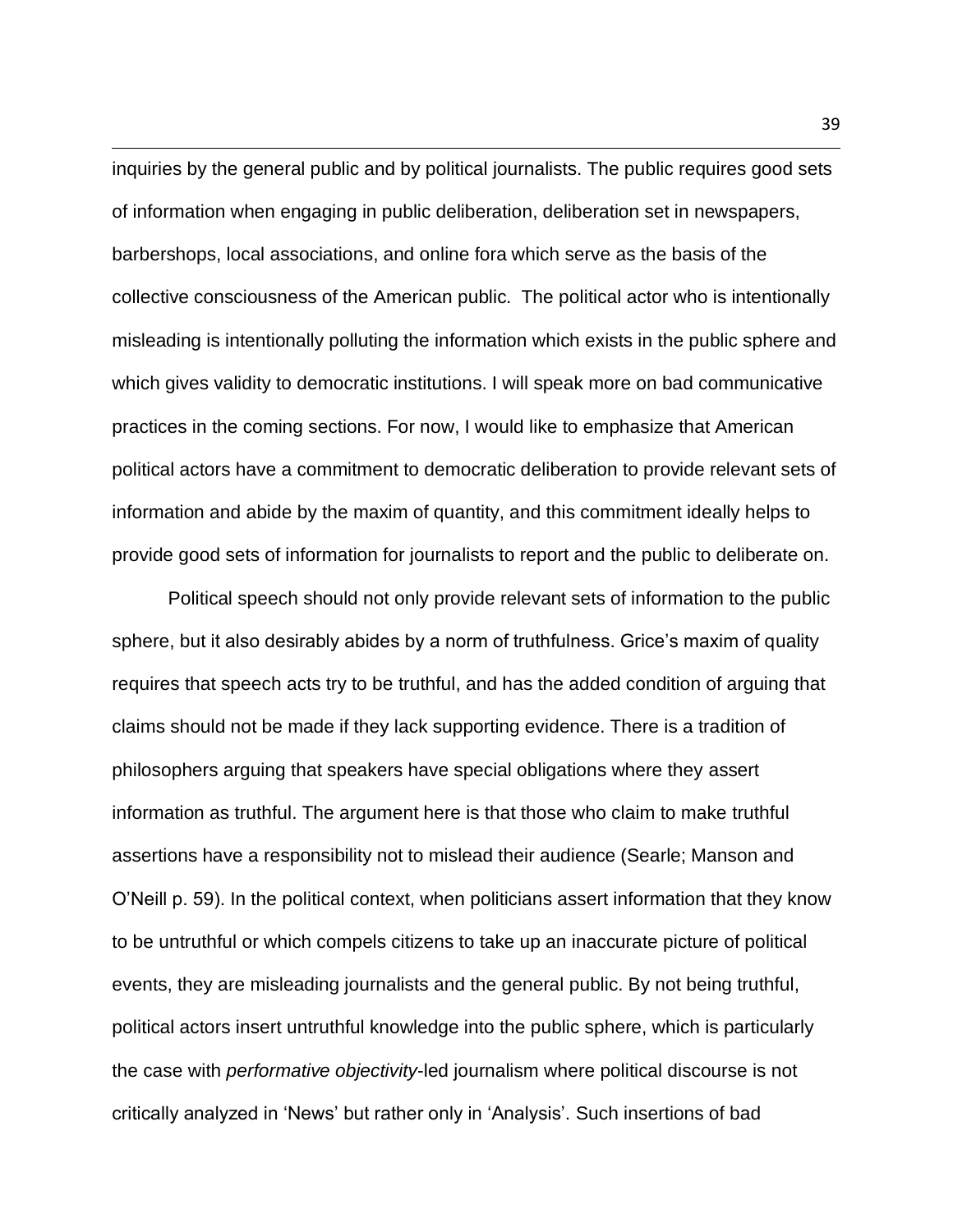information left unchecked risks polluting public knowledge via the route of bad communicative practices, which journalists report on, the public consumes as political discourse worthy of being disseminated, and thus shares, discusses, and debates as justified beliefs in the public sphere.

The maxim of relation forthrightly entails that people will be relevant in their conversations, that discussion will speak appropriately to the conversation at hand. In the political context, there are times when politicians have individual incentives to not speak pertinently to the conversation at hand, and at times this speaking tactic is institutionally incentivized. Institutional design in the United States, as in most liberal democracies, is meant to facilitate cooperative and focused dialogue between opposing political parties and interests. Good political speech practices are often incentivized by institutional norms and rules which provide constraints on speech acts in official duties, i.e. in a legislative body, official debates, and other structured scenarios. For example, in the United States Senate, there are official rules of decorum to ensure that speech is cooperative. Senators may not speak of another Senator in a disreputable manner (Rules of the Senate, Rule XIX 1.b).

There are further institutional design features that ensure a mutually accepted direction for most political speech in state institutions, as in the United States Senate. Committees are formed to focus on specific areas of interest, such as the Committees on Budget, Commerce, Judiciary, and Veterans Affairs. The design of such committees is meant to create discussion between senators about particular topics and issues within those topics. Senators are allotted limited amounts of time to speak at committee meetings and on the Senate floor; enforcing a rule of brevity. The reporter as an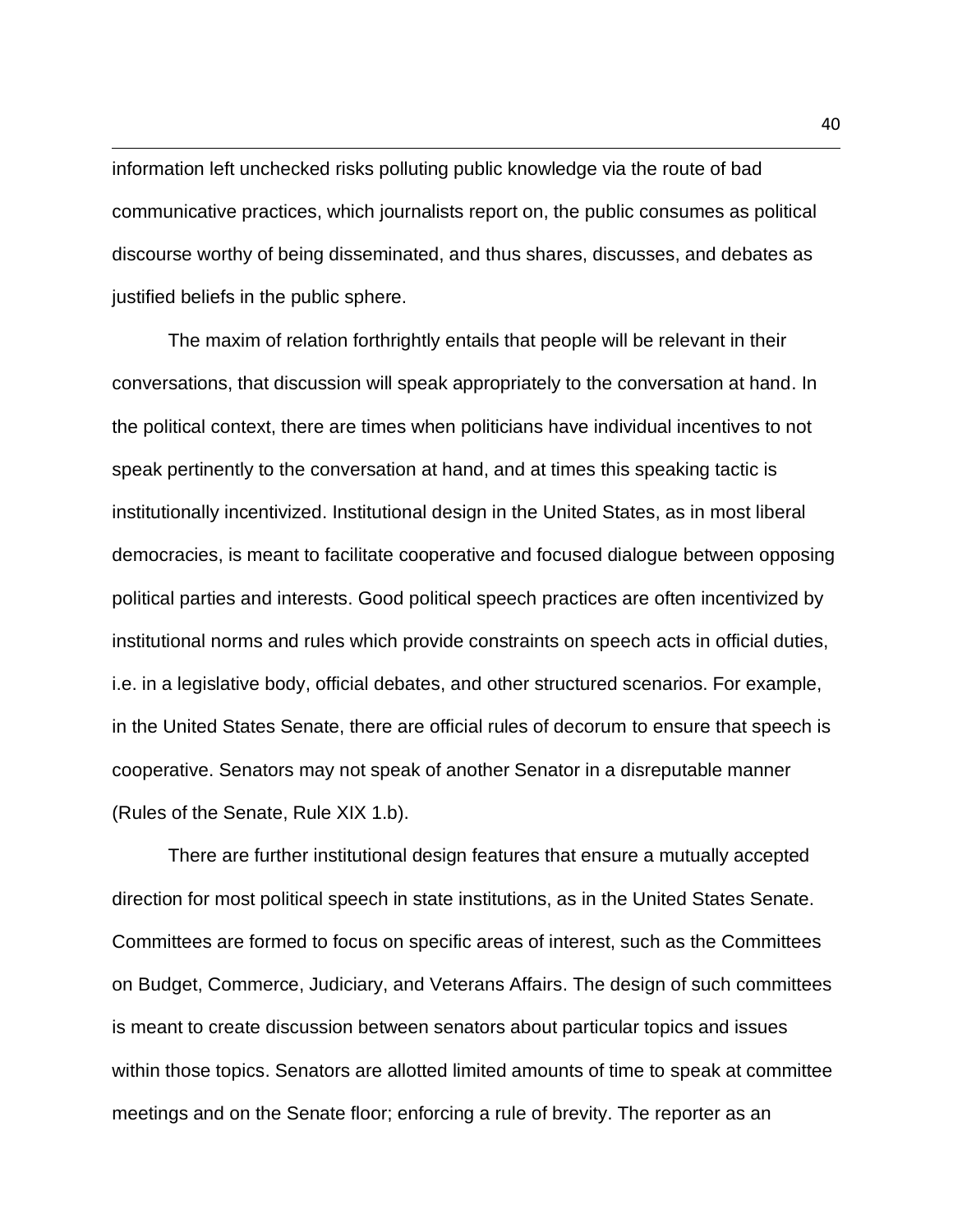observer of the legislative process should find it easy to decipher which topics are being discussed because of the institutional rules and design, as well as by rules of verbal decorum that are normalized and often institutionalized.

A lot of political speech operates free from these institutional constraints. Here we might think of campaign rallies, interviews, press conferences, and even the discourse that comes off the record between reporters and politicians. The standards of speech that are rigorously enforced in the legislative and more formal parts of office are relaxed in these other settings. In informal settings, political actors often are intentionally evasive or misleading because they have no check on their speaking relevantly. Where political actors do not speak relevantly to the discussion at hand in news interviews, particular problems emerge for the journalist and flows of information in the public sphere. Journalists are typically granted only a limited amount of time with politicians for interviews. That politicians exhibit brevity and speak to the agreed subjects at hand is critical to producing useful interviews in particular. Journalists must combat politicians occupying conversational space for strategic reasons, normally avoiding answering hard questions, to fulfill their professional and normative obligations. To fulfill their epistemic function, journalists need politicians to speak pertinently to the discussion at hand, particularly in non-institutional, media-based settings where time is a precious commodity.

In building on the maxim of relation, institutional design, and informal settings, I touched on past Grice's final maxim, the maxim of manner, without mentioning it specifically. Manner emphasizes that individuals engaged in conversation should speak clearly and with brevity. Clear speaking entails that those engaging in political speech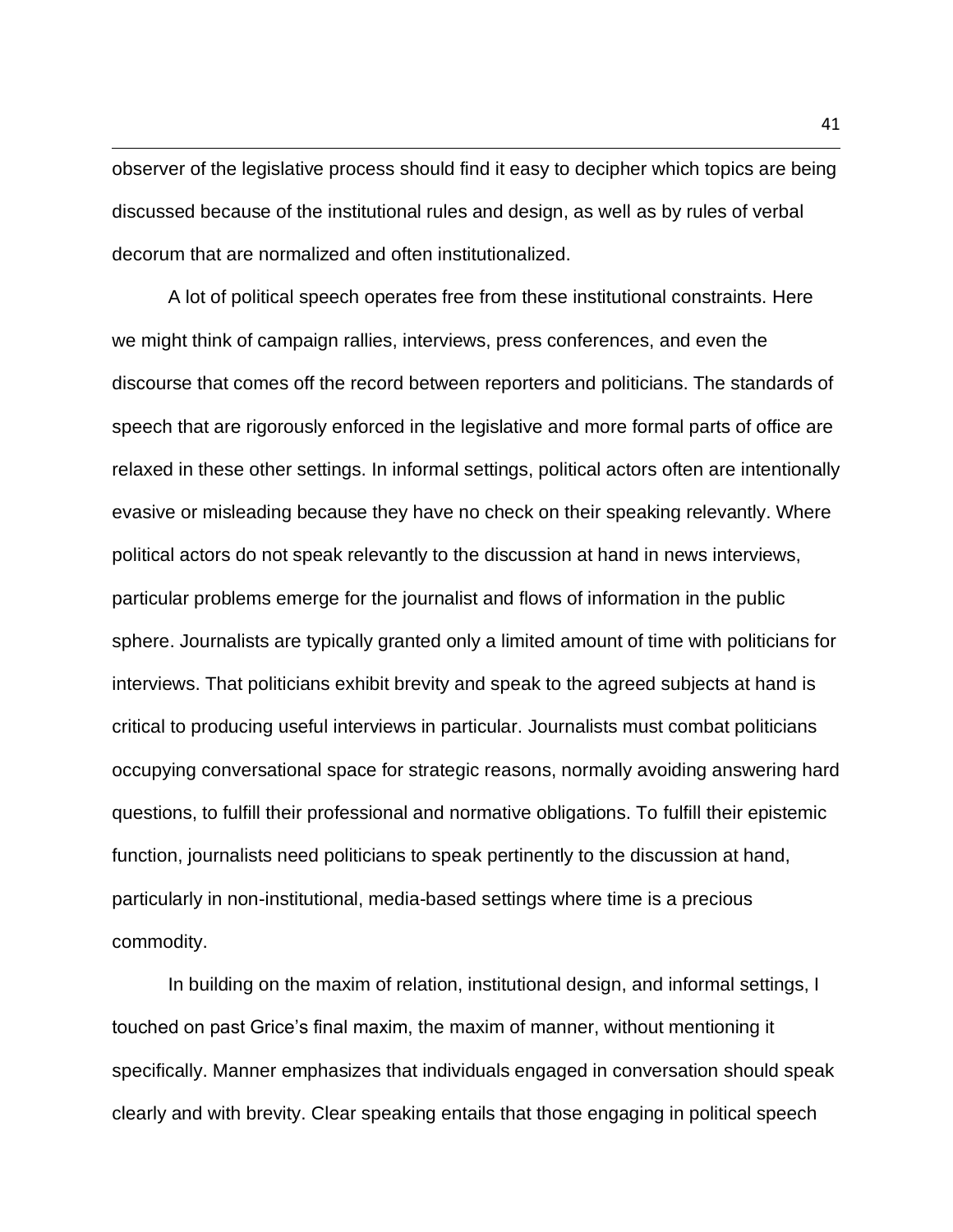use conventional language that is accessible to the general public. Political actors frequently use esoteric language and acronyms that refer to obscure government agencies, and journalists sometimes follow suit. The use of acronyms and esoteric language treats people as what Manson and O'Neill call 'epistemic sponges' without providing the tools to soak up the information people are being doused with (p. 63). Epistemic sponges refer to people who can be doused with information, which they are expected to soak up. People are not sponges though; they are fallible beings with a finite amount of time to learn about political matters. Language that is not clear, either through being deceitful or using esoteric language and acronyms, treats people disrespectfully and treats politics as a sort of language which is only accessible to a small few. Such an approach to political discourse breeds mistrust in political communicators and brings up the necessity of brevity. Being brief and concise (in terms that the layman understands) makes political speech accessible for a large audience, and allows for political education and political involvement without added linguistic barriers to entry.

In review, Grice's features of discourse and the maxims of cooperation do map onto ideal political speech. From this mapping of Grice's features of discourse and the maxims of conversation that make up the cooperative principle, we are left with the idea that good political communication should follow norms of truthfulness and cooperation. Institutional constraints sometimes provide direction for political speech and specific topics to discuss, although much political speech is free of institutional constraints. Outside of institutional constraints, political actors can be expected to sometimes have incentives to not follow norms of truthfulness and other ideal practices that make up this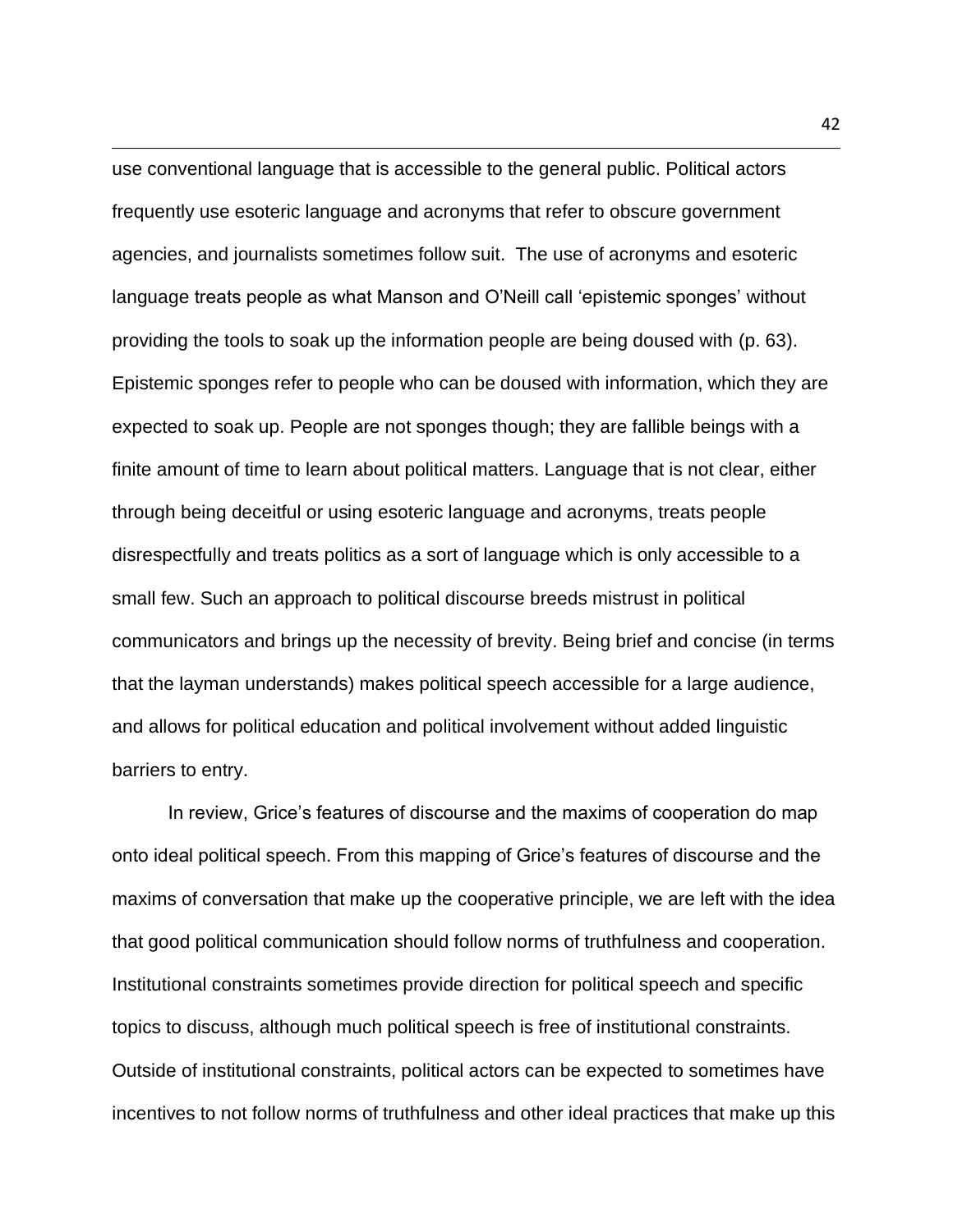norm such as sincerity, accuracy, brevity, and concision. The skeptical stance of journalists is justified and forms the basis of a strained form of cooperation.

### *Section 2.2: Political Speech and Political Authority*

One reason to be concerned with political actors' speech inside and outside of institutions is that political actors' speech carries both normative and legal authority. This authority of the speech of political actors is not discussed in Grice's general features of discourse nor in the maxims that make up the cooperative principle, but is necessary to fully flesh out good political communication. As the guides of public policy debates, politicians, political candidates, and activists all have normative and often legal authority attached to their speech acts. Political actors' assertions often contain promises or obligatory actions which the actor is expected to fulfill to be considered trustworthy actors.

A stance as a public official or a candidate for office imbues the authority to make claims conferring commitments, as their authority infers the ability to fulfill political commitments. Jurgen Habermas refers to political actors' holding roles which permit authority to pass laws and lead nations into war, in addition to candidates' ability to make campaign promises that have the potential to be enacted, as a validity claim to rightness (1973; 2008 p. 89; Chilton 2004 pp. 57-58;). The rightness of speech is grounded in political legitimacy because the power of particular speech acts, such as promises and declarations of official actions, from public figures is tied to their legitimacy as public officials (or future public officials). This status of legitimacy confers access to the use of coercive measures and thus lends legal authority and normative authority associated with the acceptance and following of laws, rules, and regulations.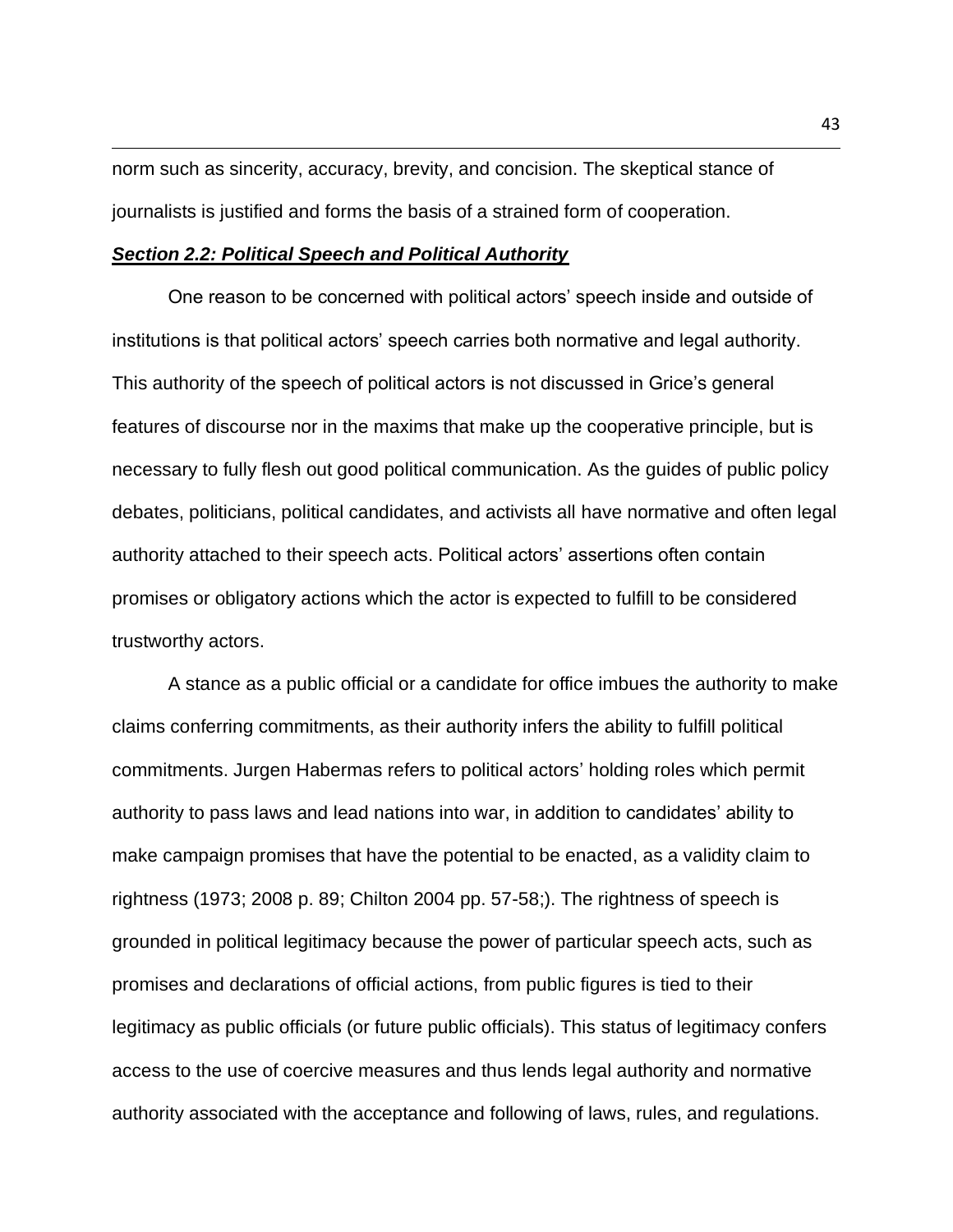Ideally, political actors should be committed to democratic legitimacy. In the United States and other liberal democracies, political actors who hold office have legitimacy lent to their speech from democratic procedures. Chief among these procedures is voting processes and the authority of holding public office, which are both validated from collective decision making after public deliberation, which requires trustworthy information to be deliberated on. The power of speech acts provides a reason for why journalists must interact with speech from a political actor much more skeptically than they would in normal interactions. The journalist must verify that politicians are abiding by a norm of truthfulness, both by engaging in cooperative speech practices and verifying this cooperation across many interactions. Journalism is needed to incentivize politicians to follow the norm of truthfulness, a norm of cooperation, and to help serve a coercive function on speech without coercive powers.

The legal validity of political speech and the importance of effective speech and information markets for the validity of collective decision making render it especially important that there is a stronger mechanism for coercing against bad political communication from federal actors in the United States. As I showed in Chapter 1, political speech markets in the United States are left unregulated by the U.S. Constitution and SCOTUS rulings, necessitating journalism to check political speech in the public sphere. Journalism has a vital epistemic function in the public sphere, helping lend legitimacy to political actors and serving as the most prominent American institution capable of incentivizing norms of truthfulness and cooperation, which help sustain a commitment to democratic legitimacy. The democratic legitimacy of political actors is conferred through good political communication and good public deliberation before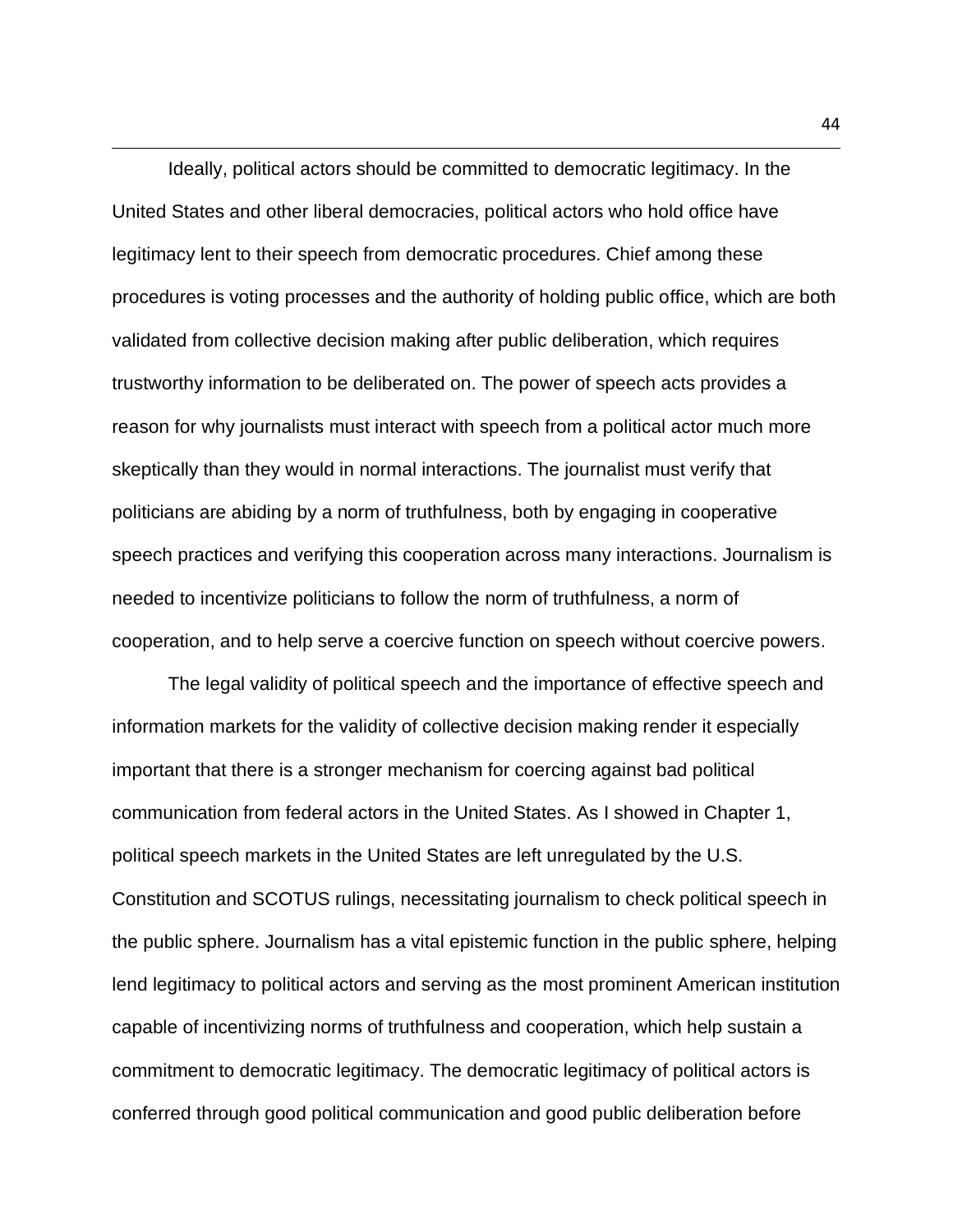voting, which necessarily requires good political communication. The rest of Chapter 2 will examine lying, spin, and bullshit as three prevalent and problematic forms of speech in the United States public sphere, considering how each interacts with the epistemic function of journalists.

### *Section 2.3: Lying*

The idea that politicians sometimes lie to constituents and journalists is readily accepted in standard political commentary and in philosophical work on the use of political power. I will in no way dispute the sociological observation that lying does indeed occur quite often in politics generally, and specifically in American politics. I will want to flesh out the notion of lying in political speech and then examine the harms of unchecked lying on political discourse and political processes. I will begin by comparing two broad conceptions of lying that are regularly argued for: in conception (1) lying occurs when a false statement is intentionally made with the intention of deceiving the audience (Isenberg p. 248; Primoratz; Siegler p. 128; Williams p. 74, pp. 96-97), and in conception (2) lying occurs when an untruthful statement is intentionally made with the intention of deceiving the audience *and* a breach of trust occurs because the hearer is justified in believing the speaker's assertion and is led to a false belief (versions of this argument are made by Chisholm and Feehan pp. 149-153; Fried pp. 55-67; Simpson pp. 624-626).

Much of the philosophical literature on lying trends towards a version of conception (1). Arnold Isenberg defines lying as "a statement made by one who does not believe it with the intention that someone else shall be led to believe it" (p. 249). Harry Frankfurt argues that a lie "is designed to insert a particular falsehood at a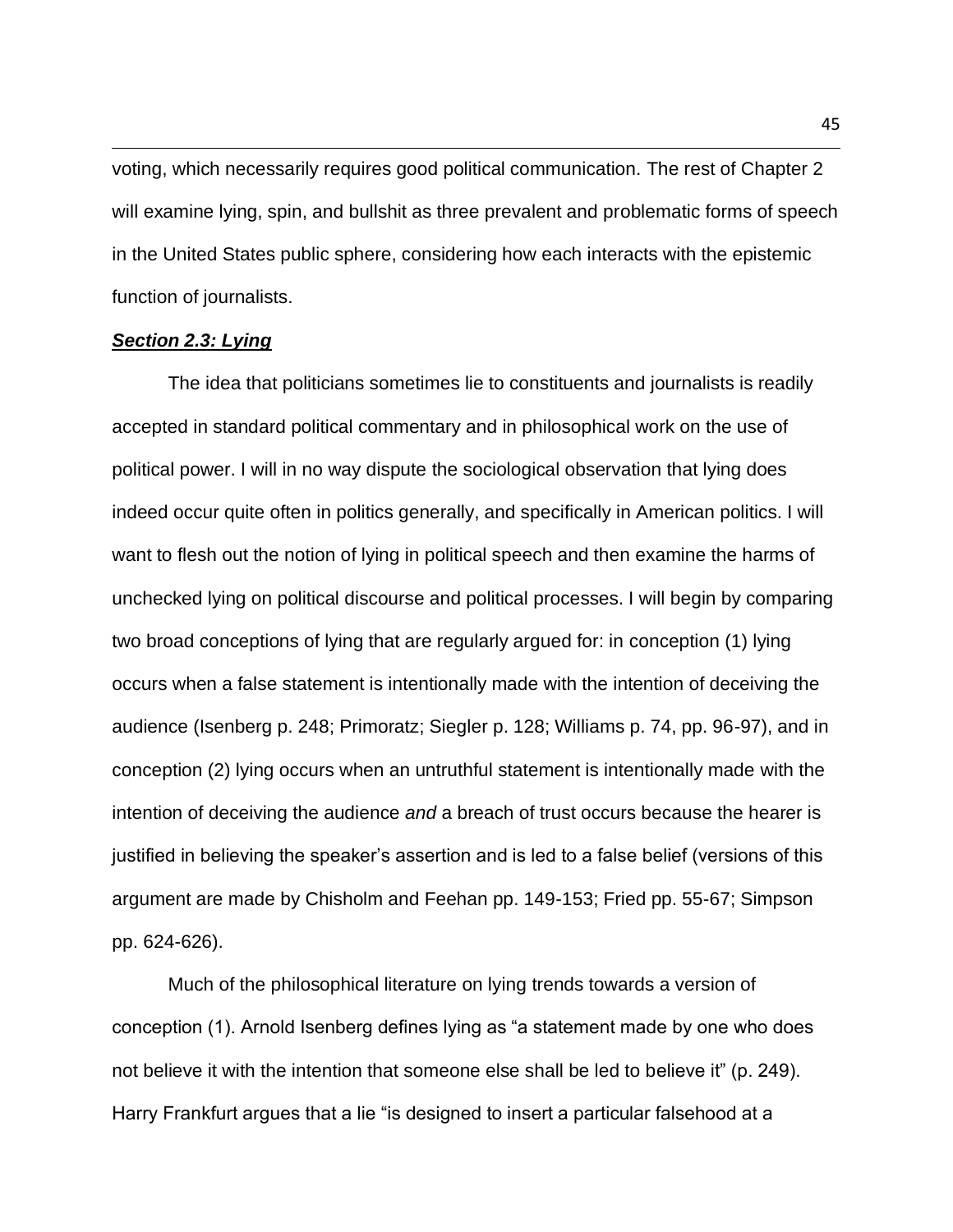specific point in a set or system of beliefs, in order to avoid the consequences of having that point occupied by the truth" (p. 51). Such conceptions of lying are premised on the notion that lying consists of making a statement that one knows to be false and which is made with the intention of convincing the listener to believe it is truthful. The asserter must be knowledgeable of available information in the world to make reason-informed judgements. That is, there must be an accepted and verifiable set of political information that is accessible to the public, and social parameters around truthful information. A politician who is lying intentionally makes untruthful statements with the intention of changing the beliefs of a listener so that they also believe an untruthful statement.

There is an implicit notion here that there must be a relationship between the speaker and the listener, and that the listener must have some trust in the speaker. I have already commented that trust between journalists and political actors is built on a skeptical foundation and is developed through an iterative process of interactions including interviews and press conferences, and an examining of political promises, and political actions. The verification of trust is facilitated by previous sets of verifiable information, which journalists can use to examine whether political actors lie to them or otherwise engage in actions which undermine their trustworthiness. Without agreed upon sets of political information, it would be nearly impossible to set parameters around when a person was lying. Fact-checking would be a much more difficult endeavor, a key role of the journalist, in a world where there were no sets of truthful information to be agreed upon.

While definition (1) only argues that there must be intent to deceive the audience, (2) codifies the breach of faith that occurs after lies are communicated. I count this as a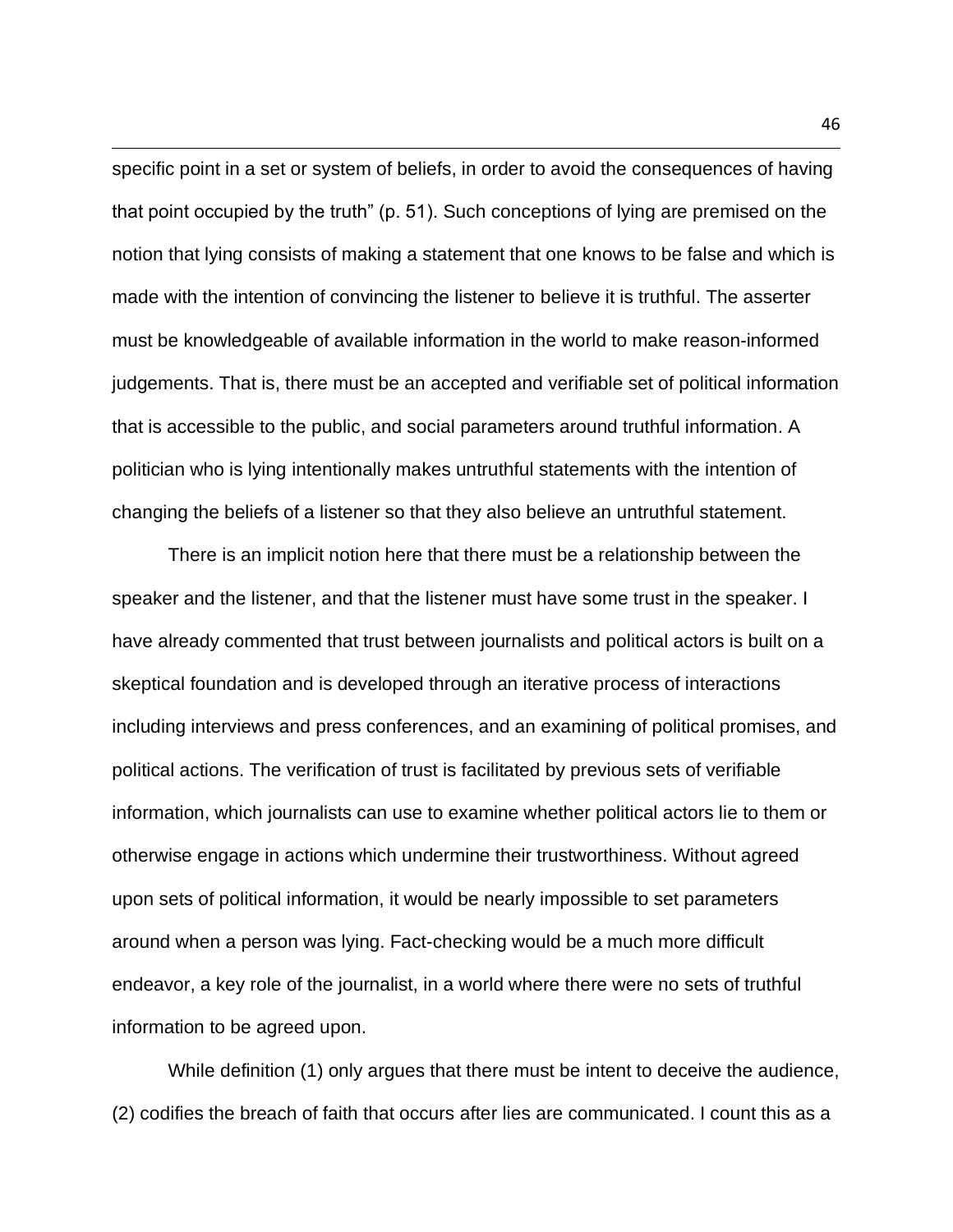promising move. Lying violates both the norm of truthfulness and the norm of cooperation. Lying denotes a lack of cooperation, undermining the trustworthiness of an asserter. There is a clear breach of faith that occurs in the undermining of trustworthiness. One might step back here to ask: why should already skeptical journalists care about political actors justifying their skeptical stance by lying? What faith is there to breach? With journalism led by *performative objectivity*, we might think that there is no breach of faith in lying. Journalists led by *performative objectivity* default to presenting information neutrally, allowing most political speech in news sections to be presented without qualification. There can hardly be a breach of faith if journalists are not trained to have a professional commitment to identify and contextualize lying in their reporting. What is problematic for journalists is that the lack of trust in political news media is given justification by political news' refusal to hold political actors accountable via reporting. Political journalists have a normative obligation to fulfill their epistemic function, and the public is justified in losing trust *performative objectivity's* ability to fulfill the commitment to be arbiter of political speech.

The persistent liar breaks down trust in the faith of their listeners that they make truthful statements and reasonable commitments. For the journalist, dealing with a political actor who persistently lies could be cause for analyzing the statements of a particular asserter more rigorously or providing extra context for lies uttered (in an ideal world all statements would be analyzed equally rigorously, but we live in a market driven journalism world where resources are finite). I will address journalistic practice and obligations more in Chapter 4. For now, I would like to make the point that the politician who lies consistently has broken faith from journalists in the notion that asserters make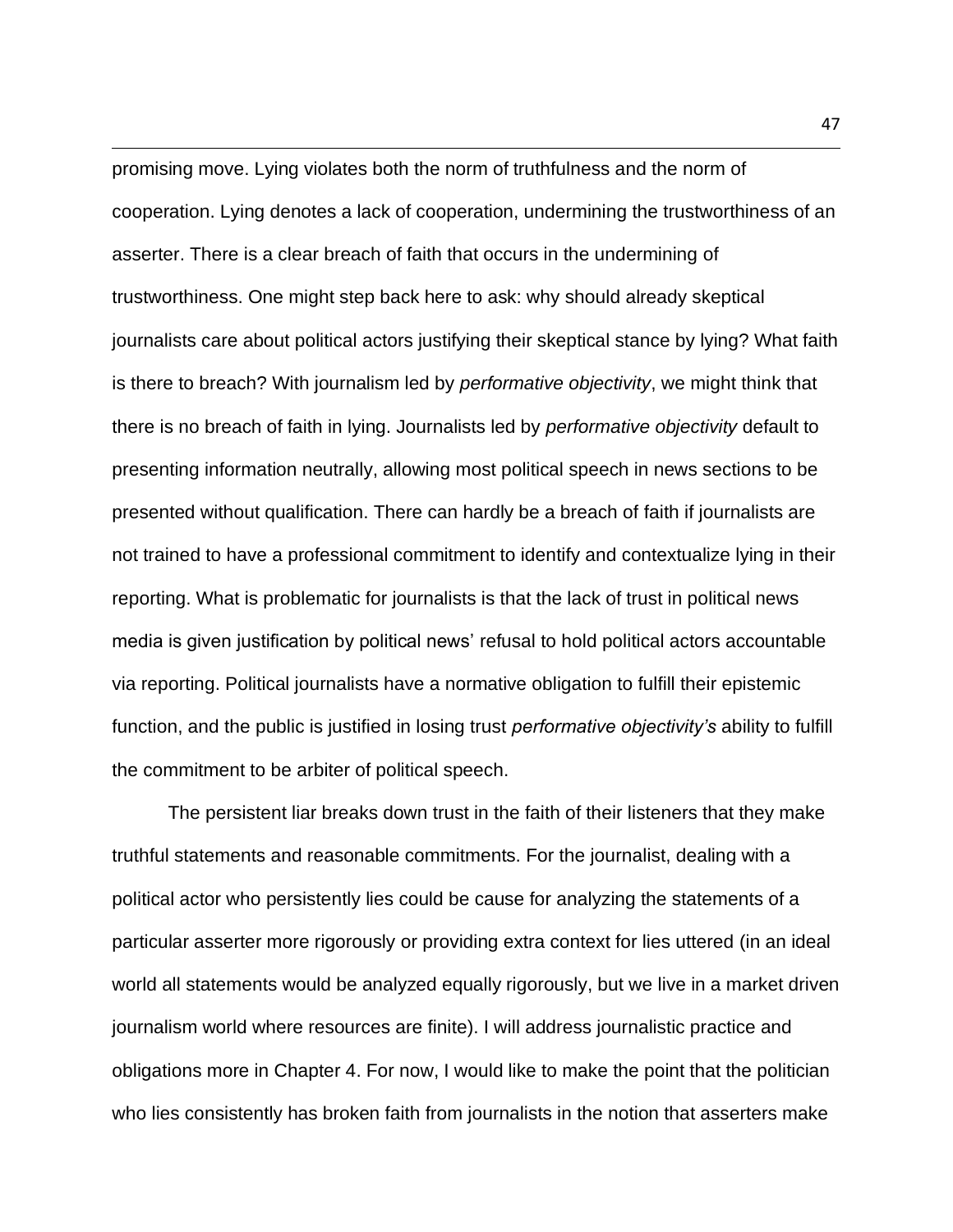truthful claims generally, and as such gives reason for added skepticism that should be reflected in journalistic practice. The politician here may want to cry ignorance, that they are not lying and are not breaching faith because they were ignorant of the information available. Normally, political actors do have access to pertinent information on issues they are speaking on, with advisors often providing expert advice on esoteric issues. Good journalism is reliant on politicians having a good grasp of information and presenting the information available to them faithfully. The political actor who does not have access to information and knowingly asserts untruthful information regardless has failed their own duty to follow the norm of truthfulness, and has become less trustworthy. Journalists will need an effective mechanism to incentivize political actors against lying, or journalists will not be able to procure the information necessary for effective public deliberation which lends legitimacy to democratic institutions.

# *Section 2.4: Two Accounts of Spin*

Spin is another commonly used form of problematic political speech. Spin is often used colloquially in describing political speech in a demeaning manner; we often hear "that politician spun the facts to benefit themselves!". This colloquial notion's emphasis on spinning information for personal benefit does provide good direction for a philosophical exploration of spin as a form of misleading political speech. There are two accounts of spin, from Thomas Carson and Neil Manson, that I will contrast before arriving at my own conception of political spin. Carson's account of spin argues that spin involves taking events or facts that are not in dispute and placing an interpretation on them, often with the intention of making a political candidate look good and their opponent look bad (p. 57). Carson argues that a common form, presumably the most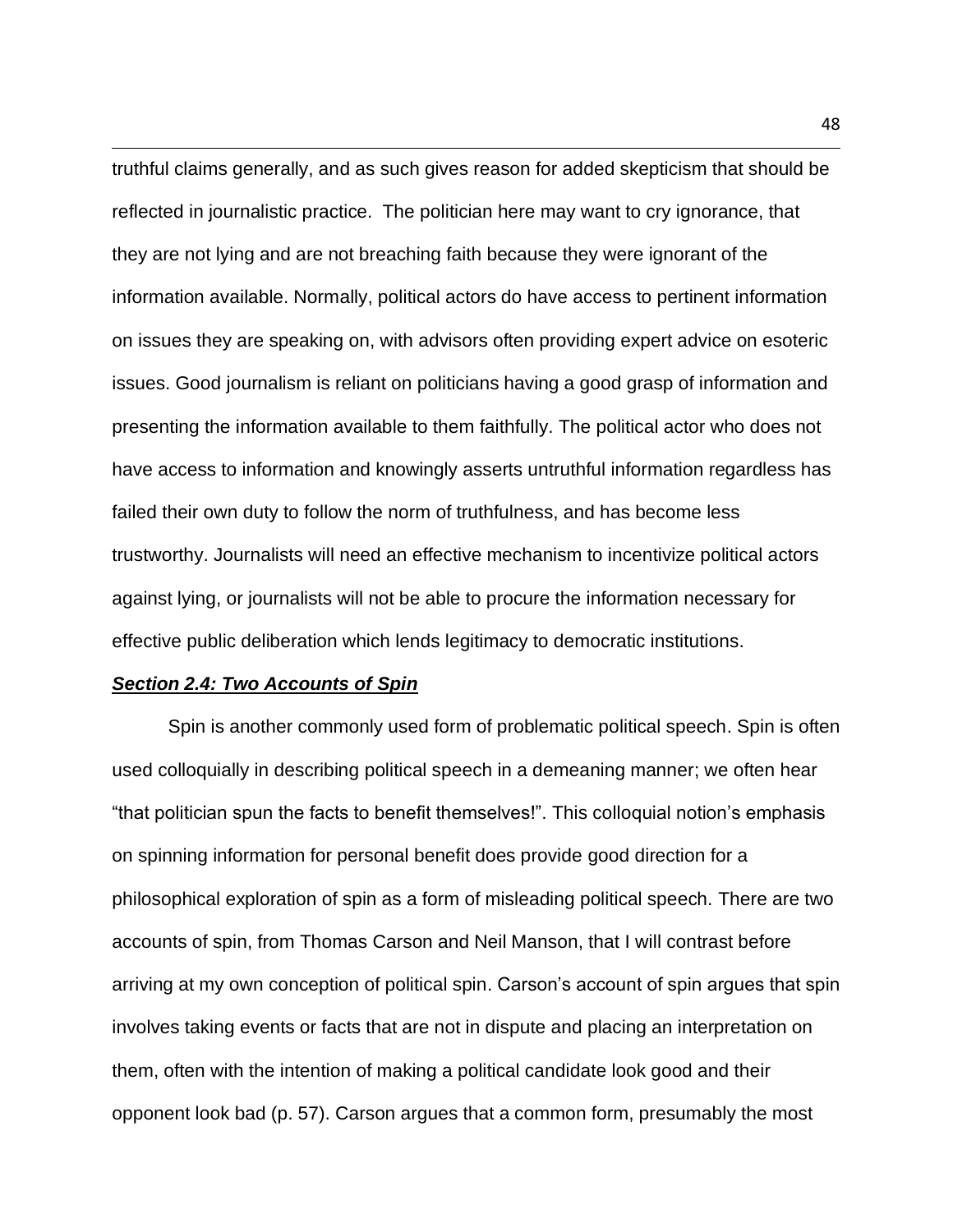common form based on his language, of spin is the use of half-truths. Half-truths are "true statements or sets of true statements that selectively emphasize facts that tend to support a particular interpretation or assessment of an issue and selectively ignore or minimize other relevant facts that tend to support contrary assessments" (pp. 57-58). Spin as half-truths emphasizes that the selection of information asserted in spin has the primary goal of supporting a misleading interpretation of events.

Manson argues spin "is identified as a form of selective claim-making, where the process of selection is governed by an intention to bring about promotional perlocutionary effects" (p. 1). Manson says spin involves selectively choosing and arranging claims with the intention of bringing benefits to the speaker (promotional perlocutionary effects). This account necessarily identifies two features of spin: (1) an aim of bringing about promotional per-locutionary effects and (2) a difference in the speaker's *first-order* interpretation and *constructed* interpretation (p. 5). To bring about promotional per-locutionary effects, speakers create a constructed interpretation that differs from their original, sincere interpretation of information. Manson argues that actors construct a new interpretation using (a) aspect selection and (b) lexical selection. (a) Aspect selection regards which aspects of a given topic one chooses to highlight when speaking. If a veteran of the American military asserts that the United States has never been a clear loser in a military conflict, they may choose to speak of World War I, World War II, and the Revolutionary War. They will likely omit discussing the War in Vietnam, the Korean War, and the Wars in Iraq and Afghanistan. The speaker did not necessarily lie, though the speaker chose to emphasize a particular set of truthful information (aspect selection) that led to a perception of the United States in military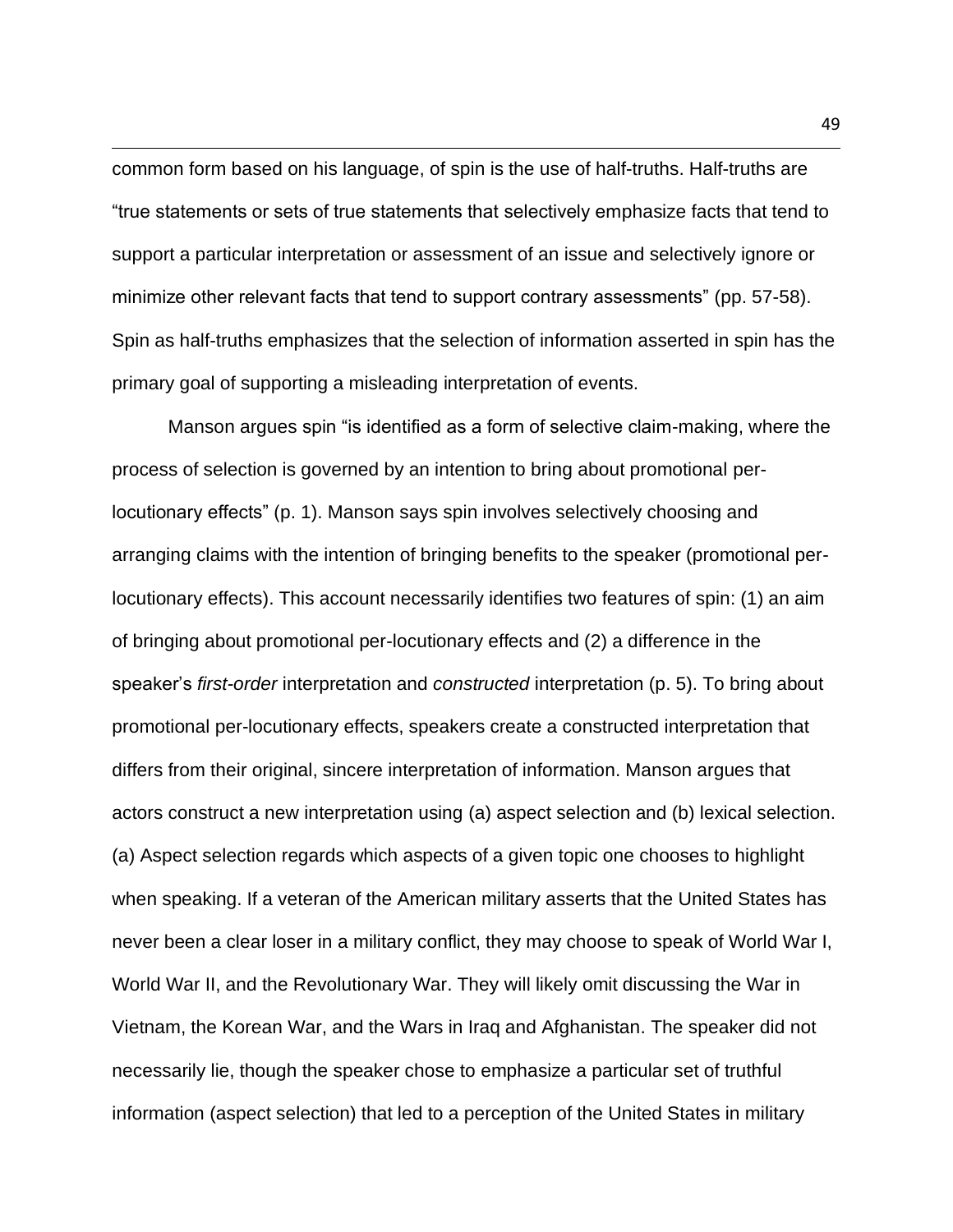conflict that is not entirely accurate, and which is self-serving to the speaker in their professional capacity and as a (slightly delusional) unabashedly patriotic American.

The second major linguistic aspect of spin used to create a constructed interpretation is (b) lexical selection. Lexical selection involves the language that is used in speech to describe information. When I review the presidency of Franklin Delano Roosevelt (FDR), I may describe it as "an incredibly bold push forward for progressive taxation!" or I may say that "his administration enacted progressive domestic policies which disproportionately helped white Americans". Saying that FDR's policies were an "incredibly bold push forward" indicates that there is something remarkable about what FDR did. FDR made the push for these progressive policies after all, being bold where others were timid or did not have the desire to act. Meanwhile, the second phrasing where FDR's policies were progressive but which had an uneven benefit distribution indicates a less laudatory review. Both may be used in the political context to further an argument, and such arguments are often used to re-create shared notions of political history. Creating different interpretations of information and events helps to further the political ends of the speaker, though it is an obviously misleading tactic that can lead to inaccurate representations of information which citizens use to justify political decisions, as well as shared representations of the United States itself and citizens' place within that history.

In thinking about political speech, Manson's account of spin is superior to Carson's due to Manson arguing that the per-locutionary effects that accrue to a speaker in the use of spin are the primary reason for using spin. Carson only argued that speakers using spin make assertions that 'tend' to support a particular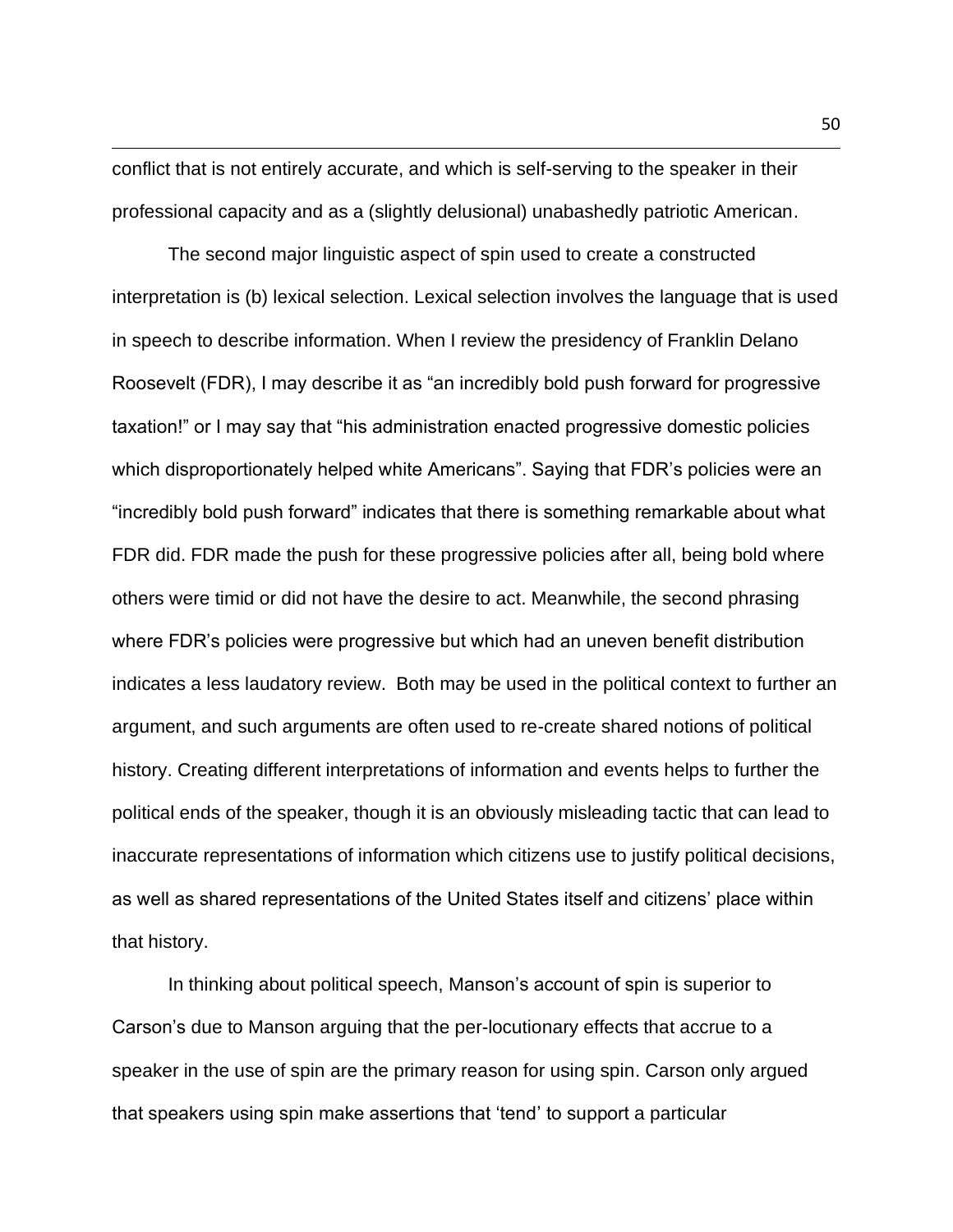interpretation of events (p. 57). What Carson's interpretation leaves out is that political spin necessarily intends to promote a specific interpretation of information, and that this interpretation has the goal of accruing benefits to the speaker themselves. In the political realm, most political actors, particularly politicians, engaging in political speech are worried about re-election. One means of furthering their individual prospects is to speak about legislation, and one's political record in a manner which gives the implication that politicians are fighting towards shared political ends. Spin can and certainly is used to distort one's record with the intention of accruing benefits at the ballot box.

Despite the advantage of Manson's account of spin over Carson's account, Manson's account can still be improved. I would like to extend the notion of perlocutionary effects for the speaker, which Manson explicitly states, to also include perlocutionary effects intended to benefit a particular political actor, party, or cause. Here, I am thinking about the political speech of surrogates for political candidates; press secretaries, cabinet officials, and others. Although the precise goal of speech acts differs for different surrogates, there is a unifying idea that surrogates speak on behalf of political actors with the intention of improving the latter's political standing. These surrogates do bring about per-locutionary effects to themselves, though as a surrogate they are necessarily also trying to benefit the actor they are speaking on behalf of. Any hit to surrogates' credibility harms trust in the speech of the political actor they are speaking on behalf of, at least to the degree that the surrogate is seen to be an effective and reliable interlocutor for the political actor in reportable public fora. Reportable public fora where surrogates appear today include spaces such as Twitter, Facebook,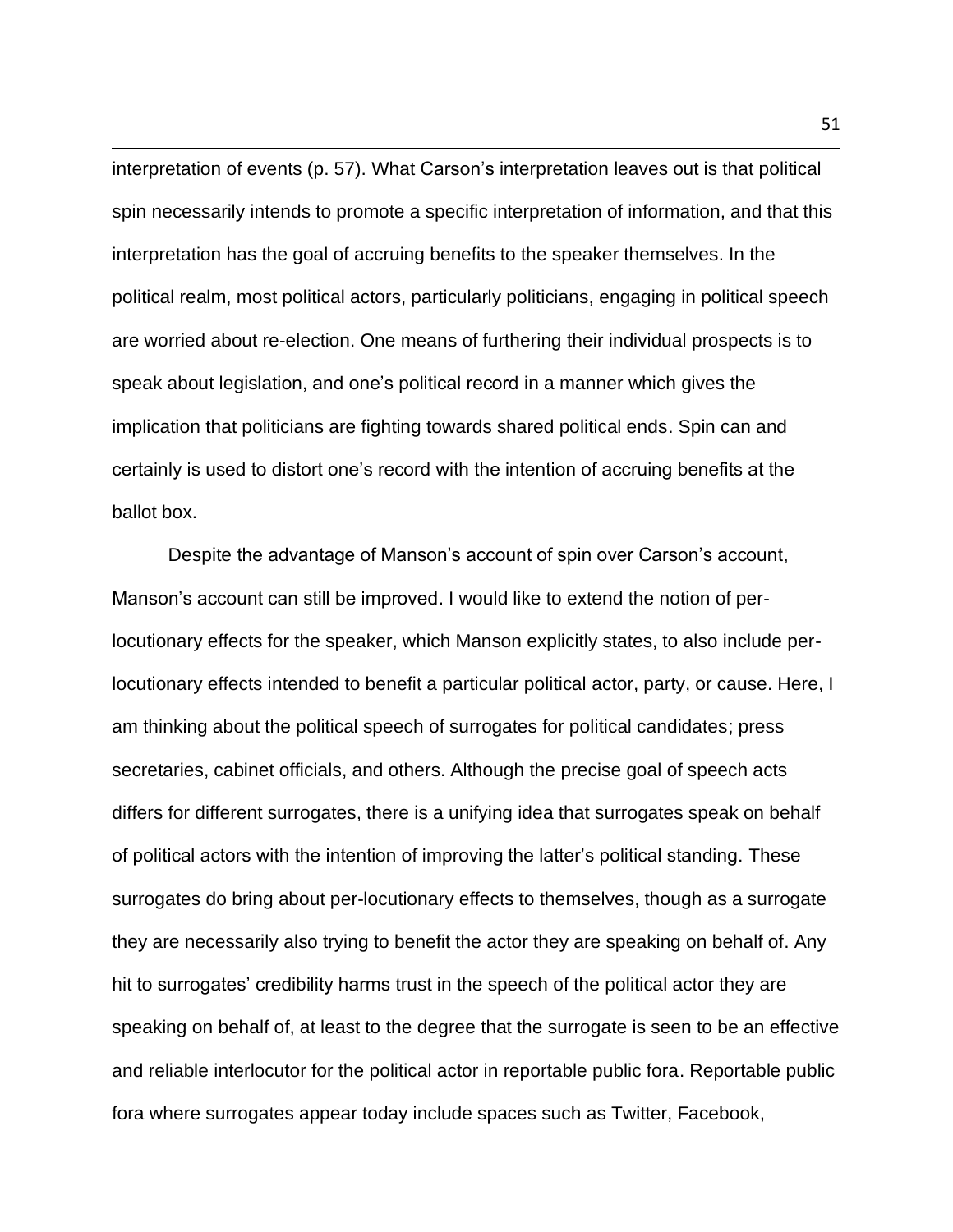YouTube, Snapchat, and TikTok, in addition to more conventional fora such as press conferences, television appearances, and campaign rallies.

From this discussion of Manson and Carson, I arrive at the notion that political spin involves the selective choosing of statements that are intended to benefit the speaker and their political aims via creating an insincere interpretation of events or information. The political actor using spin wants their audience to draw particular inferences where a more expansive set of information and context would lead to a different interpretation. The public sphere will commonly contain surrogates using spin to attain individual benefits, but also necessarily to obtain benefits to the political actors they are speaking on behalf of. Drawing from Manson, the selective choosing of statements involves both (a) aspect selection and (b) lexical selection, which are both used to further the end of accruing benefits to political actors and political movements. The use of spin must not, and often does not, practically involve making false claims, though there is a lack of respect for truthfulness involved in insincere selection of claims made with the intention of creating an insincere interpretation of information in the public sphere.

Spin harms the norm of cooperation; the essence of spin is that the asserter is not cooperating with the audience. This lack of cooperation is intentionally hidden; spin necessarily contains a lack of disclosure of some information with the intended effect of misleading people to accrue promotional per-locutionary effects. Aspect selection of speech is intended to support a particular interpretation of a set of information with no specific regard for whether or not the audience benefits from that interpretation. The lack of cooperation necessary in spin denotes a lack of respect for truthfulness, which is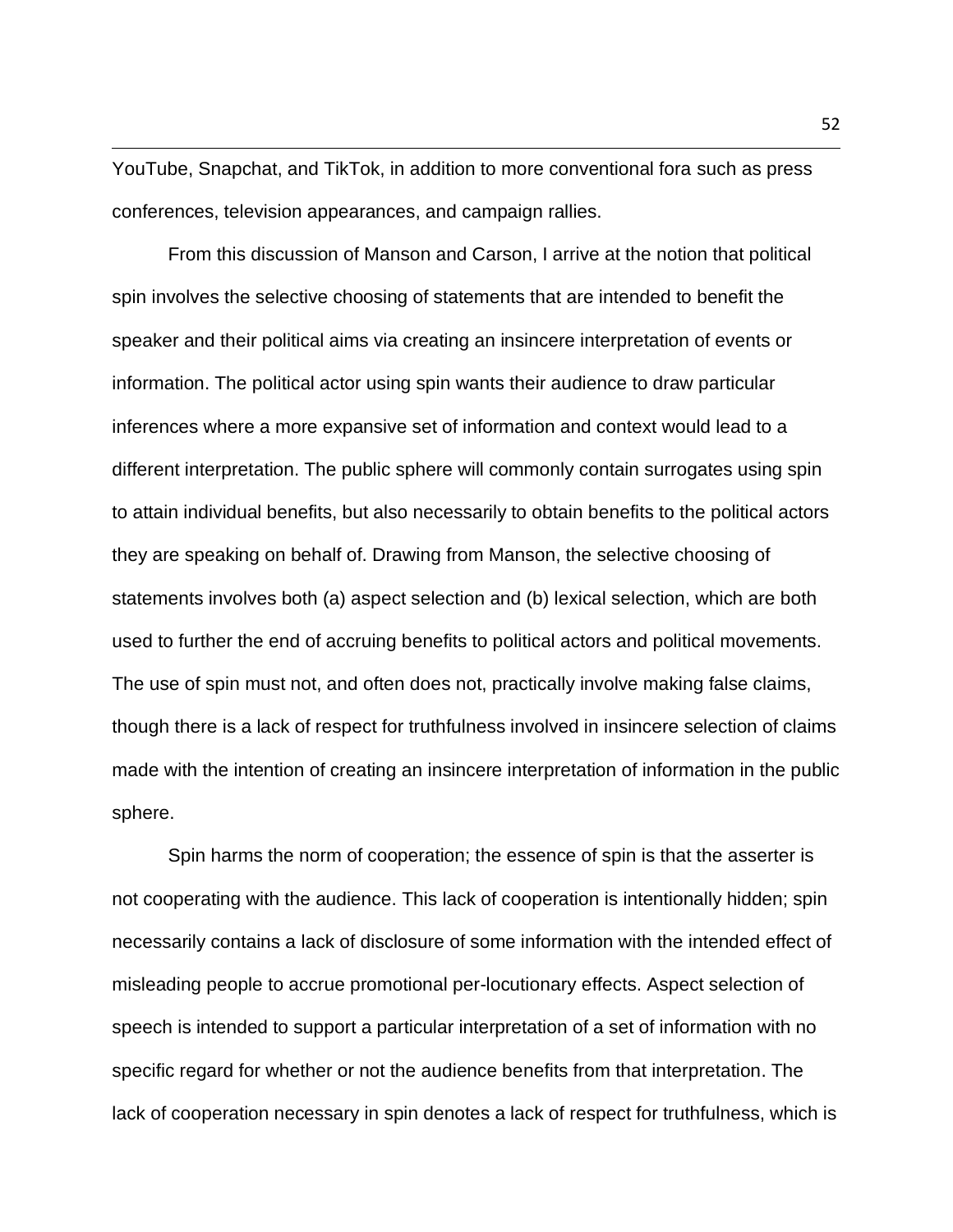exhibited through a constitutive lack of respect for accuracy. Drawing back to Grice, we can say that spin uses authority associated with office to undermine the maxims of quality and relevance.

The journalist dealing with spin has multiple questions to confront. When a political actor engages in spin, journalists must decide how to represent the speech act; i.e. should further information be added to a news article to provide the context necessary to draw the implication that a political actor intentionally sought? The answer to this may depend on the iterative experience reporters have with political actors. When the speech act comes from a surrogate, the journalist may need to both represent the surrogate's avoided implication, but also the reasons the surrogate had for drawing the hearer to a specific conclusion. A function of journalism is to be privy to a range of interpretations that are available in political discourse. I will comment more in Chapter 4 on the obligations and norms that should journalists as they interact with political spin.

### *Section 2.5: Evaluating Bullshit*

My philosophical exposition of bullshit will build from Harry Frankfurt's ideas in 'On Bullshit', which was published in 1986 in a collection of essays and then republished as a solo text in 2005. Frankfurt noted in the republished edition that bullshit is "one of the most salient features of our culture" and that "Everyone knows this.". I think Frankfurt is right. The renaissance of Frankfurt's text in the mid-2000s, and a flurry of recent books on the prevalence of bullshit in political discourse (Ball 2017; Baron 2018; D'Ancona 2017) highlights that bullshit is abundant in political communication today in the United States, not to mention the United Kingdom, and Continental Europe. There is little doubt that bullshit occupies a central place in political speech.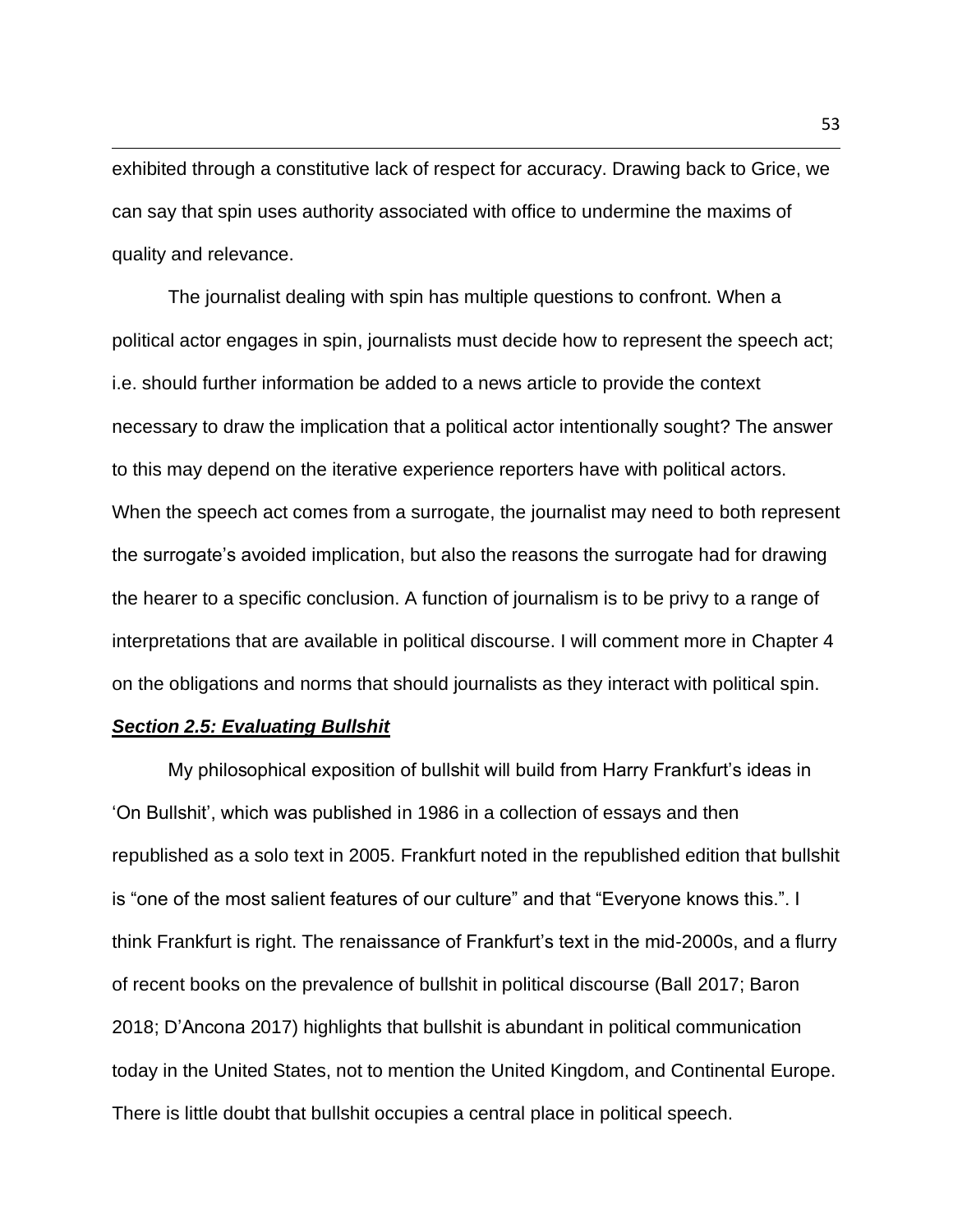Having acknowledged that bullshit is prevalent in the American public sphere, I will turn to argue what bullshit looks like and how it functions in the political realm. Frankfurt compellingly argues that bullshit is a form of misrepresentation from the asserter to the audience. Bullshit is phony. The asserter removes themselves from the true-false dichotomy which is a necessary condition of political communication, showing an indifference to how things really are (Frankfurt p. 34). Bullshitters speak in a manner which appears truthful, cooperative, and sincere. The bullshitter does not notify the audience that they have removed themselves from a commitment to the true-false dichotomy. As such, the audience is deceived into thinking that the speaker has a commitment to be truthful and takes their assertions as good communication if they view the asserter as trustworthy.

Bullshit is disconnected from settled beliefs (Frankfurt p. 40), which distinguishes bullshit from lying and spin. Spin interacts with sets of truthful information, then decides which selection of speech and syntactical structure would best serve the ends of the speaker. Lying works within a true-false paradigm and involves intentionally making false statements with the intention of deceiving the listener. Bullshit makes no reference to the settled beliefs that constitute the basis for discussion in speech, for creating conditions of cooperation and for shared understanding in political discourse. Bullshit necessarily shows a lack of regard for evidence, which may rise to contempt for evidence in some situations.

Frankfurt argues that the use of bullshit is stimulated because people are so frequently compelled, particularly in public life, to discuss matters which they are not experts on (p. 63). We might think that political actors in particular are often compelled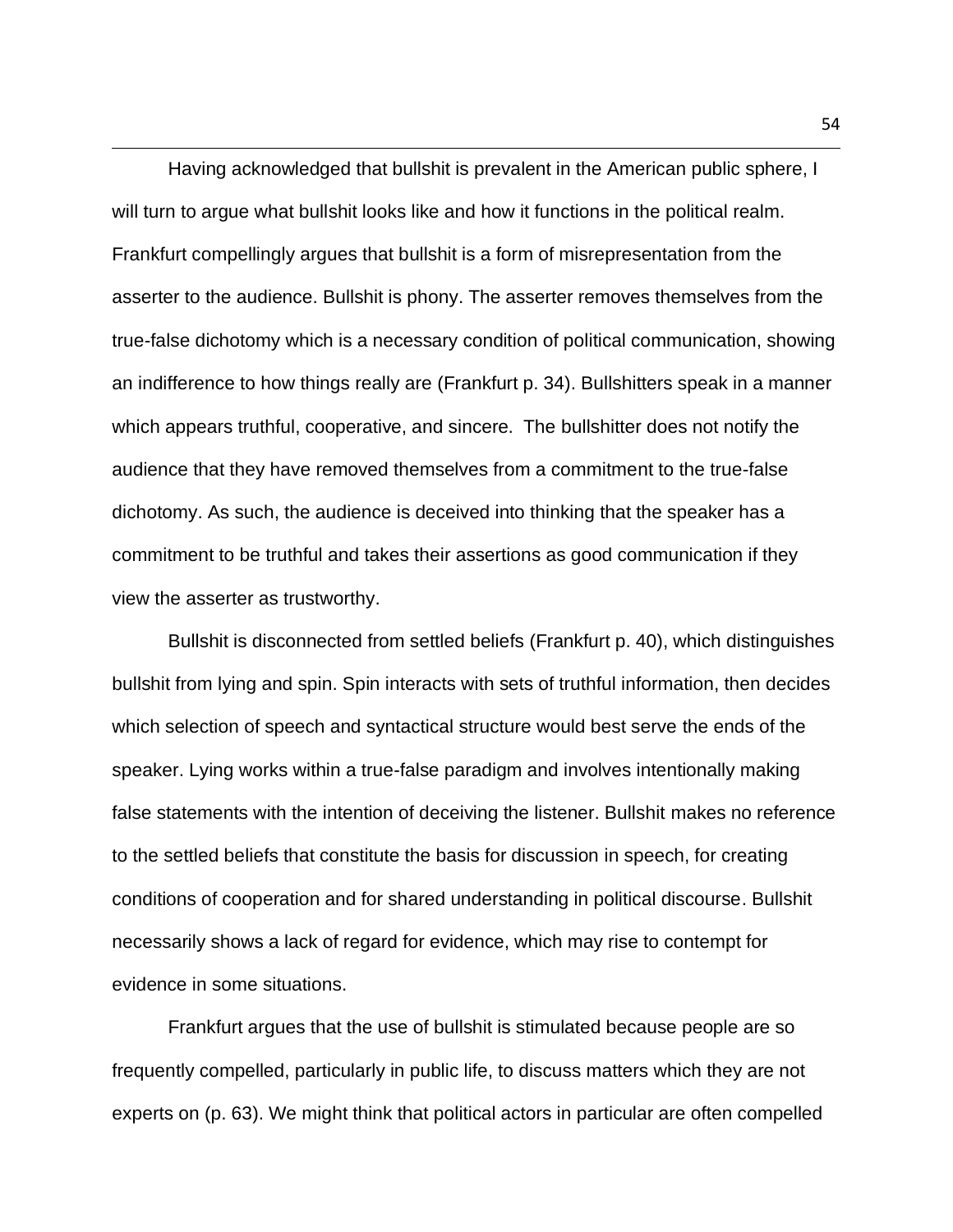to speak with authority on a variety of fields they are not experts in. For a hypothetical example, we can think of a politician who grew up on the Upper West Side of Manhattan, lived their entire life in New York City, and became mayor of New York City, before seeking nomination to a major party ticket for the presidency of the United States. The politician would normally go through Iowa in this journey, and may find themselves stopped at a local farmers' bureau discussing rural agricultural policy. Without any history working in this field, the political actor may be compelled to bullshit.

What is the city politician to do in this scenario? Well, hopefully they would have hired good advisors with expertise on farming policy. If they did not, the political actor can either admit their incompetence on rural agriculture policy, which could be harmful politically, or bullshit. The politician may choose to bullshit their way through the session by highlighting sets of information not based in reality or otherwise speaking on information which they are not knowledgeable about. The bullshitter will normally try to misrepresent their own knowledge of a matter in an attempt to bring about perlocutionary benefits.

The incentive to bullshit here comes about because there are currently personal benefits to be had by bullshitting in the American public sphere. Political actors have an incentive structure designed to frequently portray themselves as experts when speaking. Admitting that one is not an expert may be seen as an admission of weakness in that the political actor who admits they are not qualified to answer a question may be viewed as lacking authority in other domains. Bullshitting by political actors is often driven by a desire to receive personal benefits in the form of enhanced political support. Sometimes the benefits accrue via entrenching support in alternative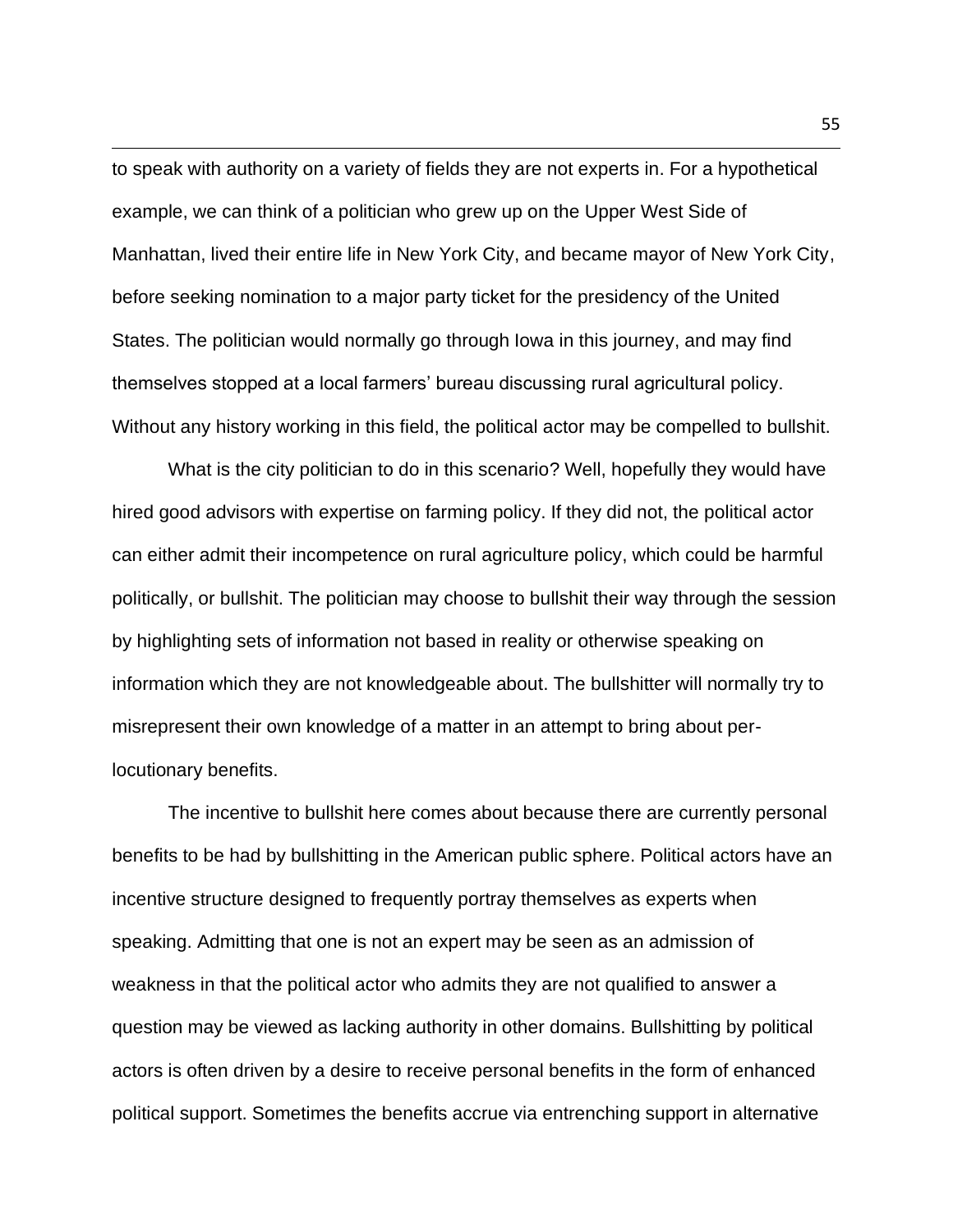narratives, which helps to create constant disbelief in political opponents who are not included in alternative narratives. Bullshit is frequently used to fulfill the end goal of growing political support.

The use of repetitive bullshit risks creating a sort of muscle-memory of bullshitting in political discourse. If we are to believe, as Frankfurt posited and I have assumed, that bullshit is prevalent in American society, and further that bullshitting is particularly easy in the political realm when political actors are compelled to answer questions they are not qualified to answer, then we can see that persistent bullshitting creates an indifference to the norm of truthfulness. Undermining this commitment risks a cascading effect of indifference to shared beliefs and shared information that is used to publicly deliberate on issues before going to the ballot box and which is necessary for effective political action in polarized multi-party democracies like the United States. The positive effects which accrue to bullshitters send signals to non-bullshitters that bullshitting will help further political ends. This signal to bullshitters keeps the cascading indifference to truthfulness going, and denotes a severe lack of cooperation in speech acts.

This cascading indifference to truthfulness is not confined to political actors; the public often receives cues on accepted political beliefs and norms of discourse from political actors they support and respect. Quassim Cassam provides an effective framework for thinking about how unregulated bullshit harms public discourse beyond the actions of political actors. Cassam refers to political actor's indifference to basing beliefs in shared sets of information and evidence as epistemic insouciance, and refers to bullshit as "the primary product of epistemic insouciance" (p. 3). Cassam argues that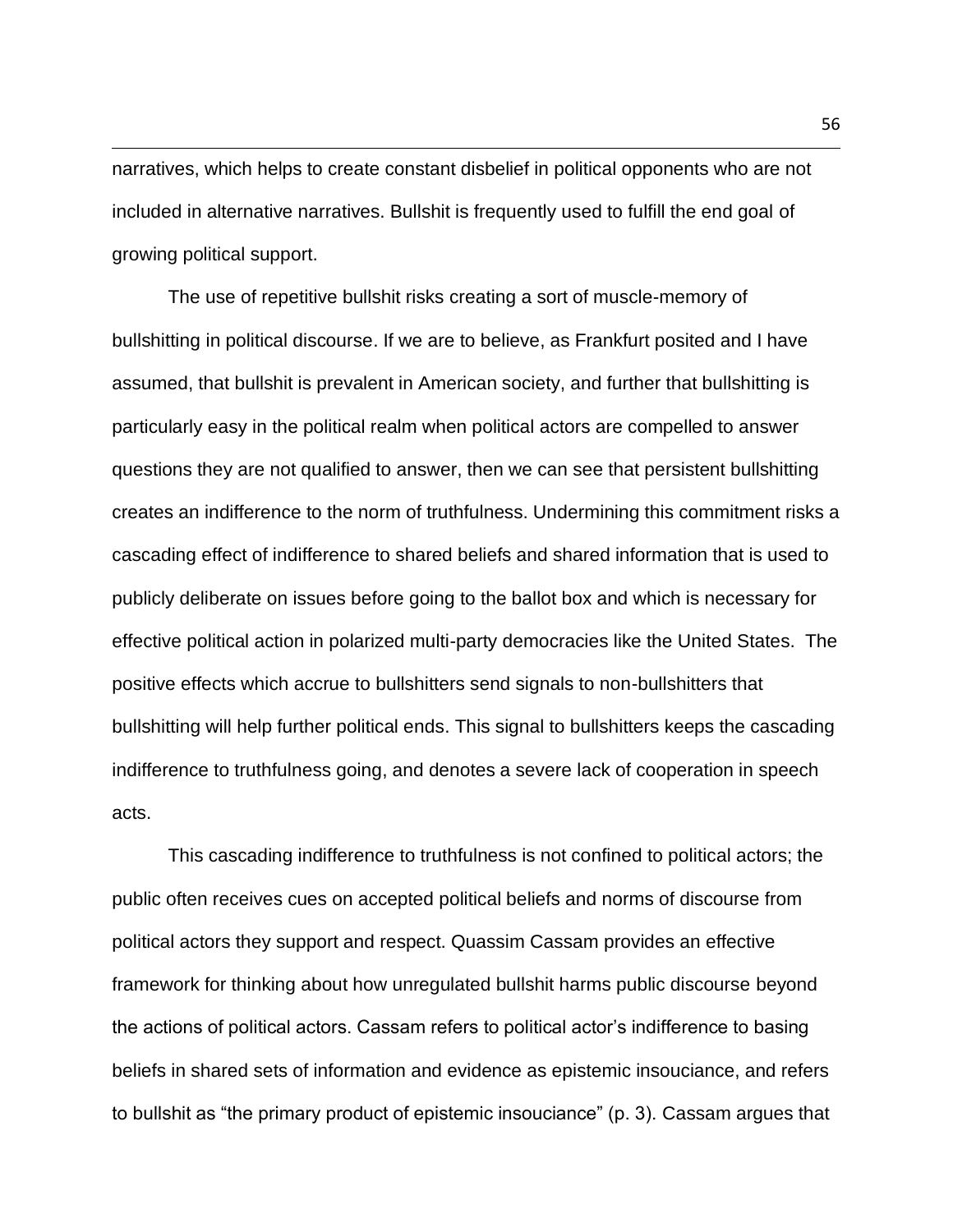epistemic insouciance creates "epistemologies of ignorance" where listeners are more easily deceived because of their attitude of indifference to being truthful (p. 2). An indifference to shared sets of beliefs and norms guiding public deliberation will be harmful to enacting meaningful collective political action and will harm the quality of public deliberation that does occur, and risks creating distinct social narratives. Distinct social narratives, norms, and beliefs risk fraying shared social interactions that form the basis of communal associations, and which are necessary for sharing market signals and fostering collective economic interaction and growth.

What I have sought to prove is that unchecked bullshit in politics, as with *performative objectivity*-led journalism, can create a muscle-memory effect with positive reinforcement. This positive reinforcement creates a permission structure for political actors to bullshit. Bullshit undermines shared norms of discourse and inserts beliefs into the public sphere with no regard for truthfulness, which means that bullshit poses a distinct threat to public discourse. With lying, journalists can label statements as obviously false, and with spin they can shade in the missing gaps in information the speaker chose selectively emphasized or de-emphasized. The journalist dealing with bullshit needs to identify the relevant information that exists in the world, provide context for the relevant information found and the already asserted information, and place this context within the asserter's misrepresentation of justified collective beliefs. I will speak more on journalist's obligations and norms which should guide their practice in dealing with bullshit (and spin and lying) in Chapter 4.

## *Section 2.6: Concluding Thoughts*

57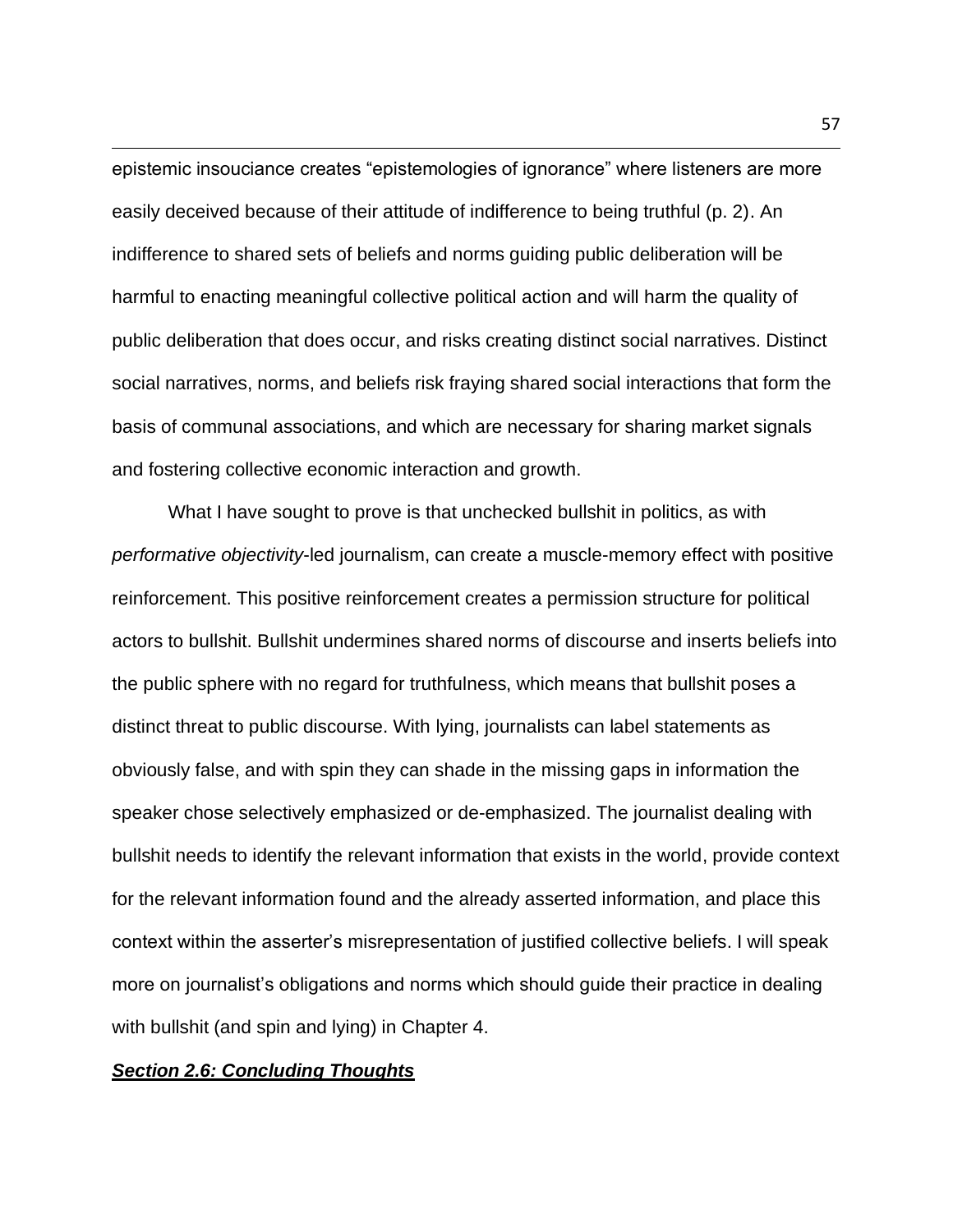You may be wondering why I did not discuss wishful thinking, moral grandstanding (which Brandon Warmke and Justin Tosi discussed in *Grandstanding: The Use and Abuse of Moral Talk*), and other problematic forms of political speech. To be fair, these are all interesting forms of speech, but they are not the speech practices that cause the most persistent problems for political news journalists and information sharing in the public sphere of the United States. As such, I focused in Chapter 2 on lying, spin, and bullshit as three prevalent and problematic forms of political speech that journalists must deal with and which *performative objectivity*-led journalism does not check adequately. Each of these forms of speech risks harming norms of public discourse and the shared political beliefs and understanding which serve as the basis of public deliberation. Now, I will turn to look more precisely at the harms of these bad communicative practices, before identifying how journalists should go about the task of counteracting these problematic and prevalent forms of political speech in American political discourse.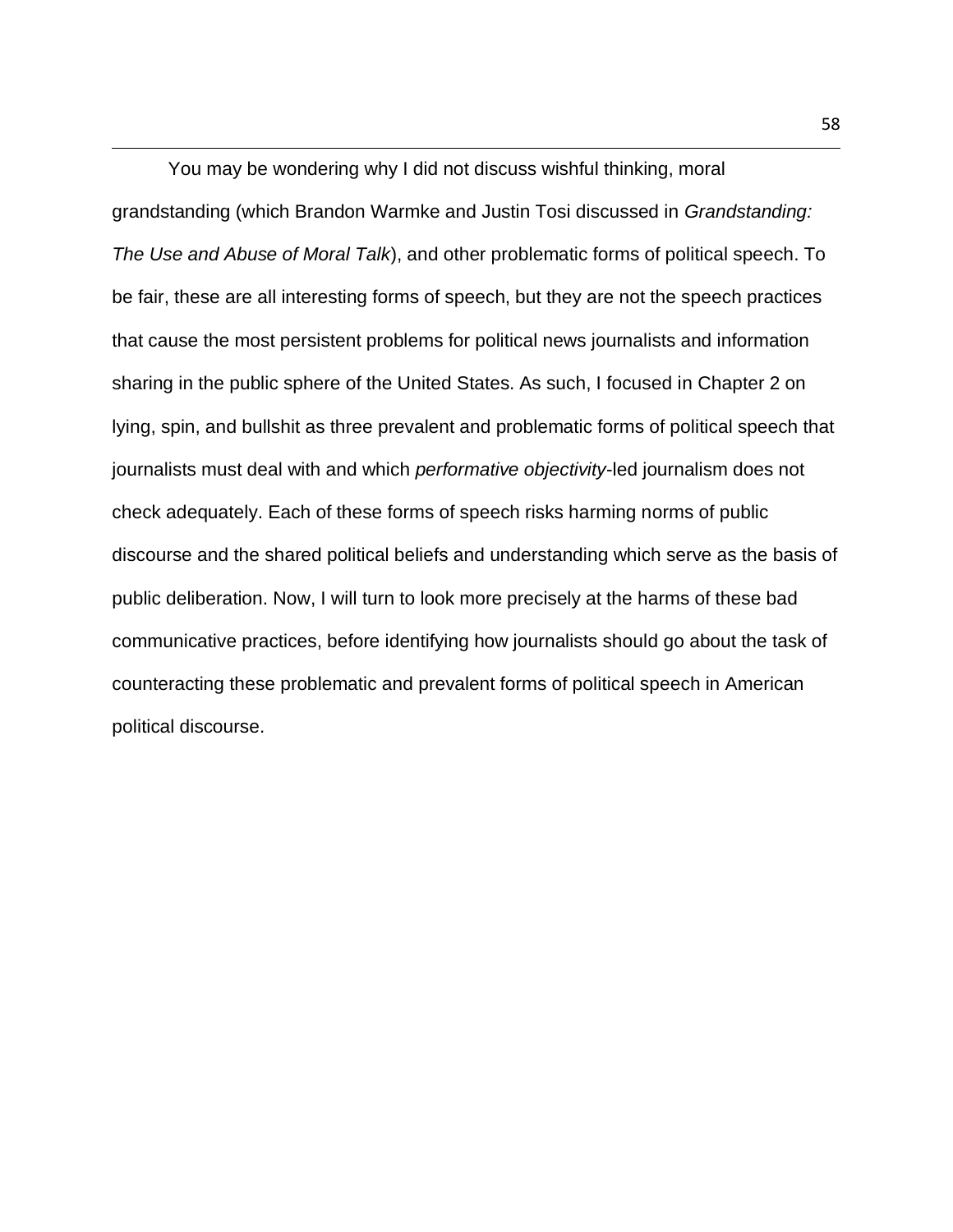### **Bibliography**

Ball, James. *Post-truth: How Bullshit Conquered the World*. , 2017. Internet resource.

- Baron, Ilan Zvi. *How to Save Politics in a Post-truth Era: Thinking Through Difficult Times.* Manchester: Manchester University Press, 2018. Print.
- Cassam, Quassim (2018). Epistemic Insouciance. *Journal of Philosophical Research* 43:1-20.
- Carson, Thomas L. *Lying and Deception: Theory and Practice* (Oxford: Oxford University Press, 2010).
- Chilton Paul, Analysing political discourse: Theory and practice. London & New York: Routledge, 2004.
- Chisholm, R. M., and T. D. Feehan, 1977. 'The intent to deceive,' *Journal of Philosophy*, 74: 143–159.
- Frankfurt, Harry G. *On Bullshit*. Princeton University Press, 2005. *JSTOR*, www.jstor.org/stable/j.ctt7t4wr. Accessed 18 Dec. 2020.

Fried, C., 1978. *Right and Wrong*, Cambridge: Harvard University Press.

Grice, Paul, 1975., 'Logic and Conversation', in *The Logic of Grammar*, D. Davidson and G. Harman (eds), Encino, CA: Dickenson, 64–75. Reprinted in SWW.

Habermas, Jürgen. *Theory and Practice*. Boston: Beacon Press, 1973. Print.

Habermas, Jürgen. 2008. *Between Naturalism and Religion*, C. Cronin (trans.).

Cambridge: Polity. 2008. [German, 2005b]. Print.

Isenberg, A., 1973. 'Deontology and the Ethics of Lying,' in *Aesthetics and Theory of Criticism: Selected Essays of Arnold Isenberg*, Chicago: University of Chicago Press, 1973. 245–264.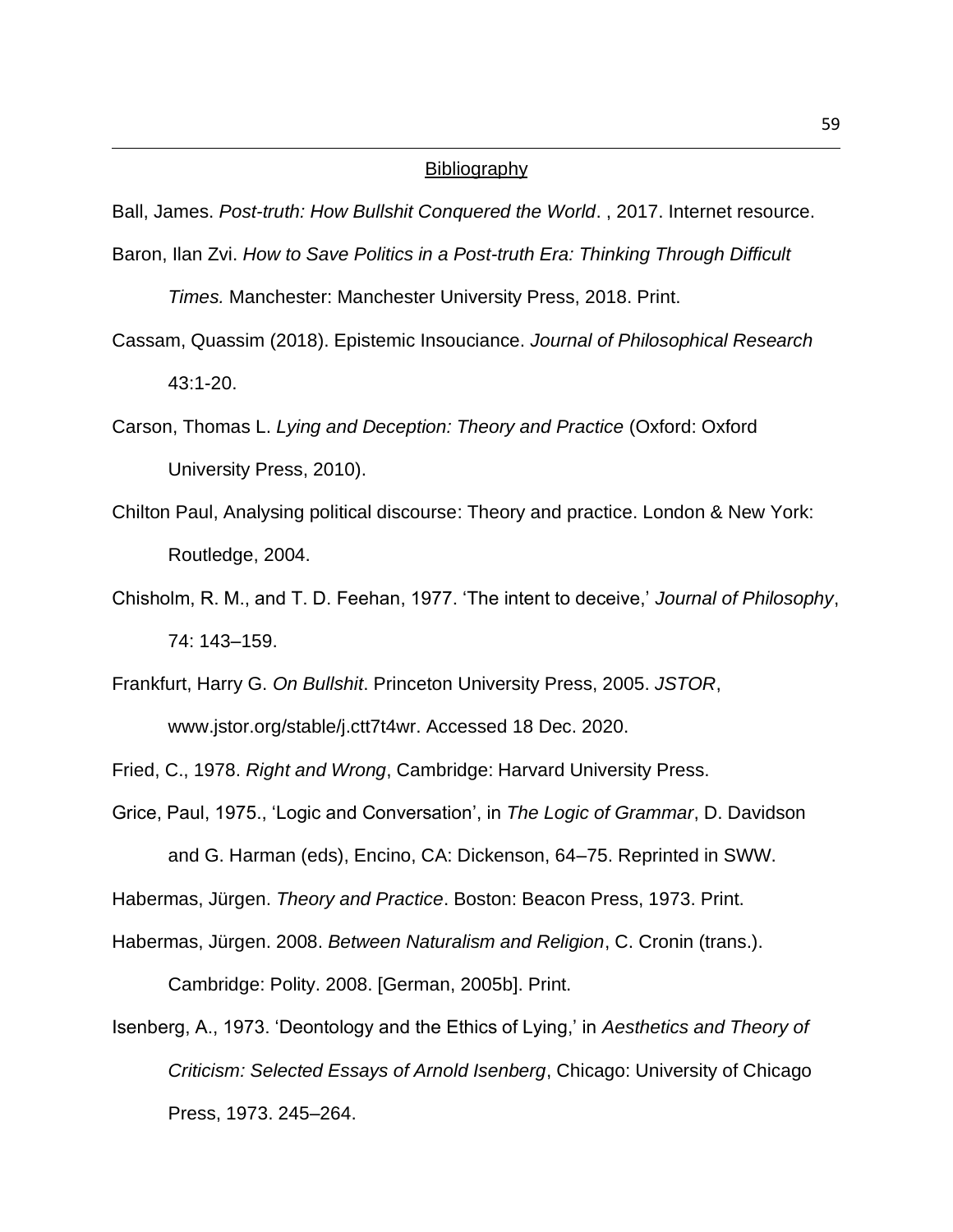Manson, Neil (2012). Making Sense of Spin. *Journal of Applied Philosophy* 29 (3):200- 213.

- Manson, N., & O'Neill, O. (2007). *Rethinking Informed Consent in Bioethics*. Cambridge: Cambridge University Press. doi:10.1017/CBO9780511814600
- Primoratz, Igor (1984). Lying and the "Methods of Ethics". *International Studies in Philosophy* 16 (3):35-57.

Rules of the Senate: U.S. Senate Committee on rules & administration. (n.d.).

Retrieved March 04, 2021, from<https://www.rules.senate.gov/rules-of-the-senate>

- Siegler, Frederick A. "Lying." *American Philosophical Quarterly*, vol. 3, no. 2, 1966, pp. 128–136. *JSTOR*, www.jstor.org/stable/20009199. Accessed 28 Apr. 2021.
- Simpson, D., 1992. 'Lying, Liars and Language,' *Philosophy and Phenomenological Research*, 52: 623–639.
- Tosi, Justin, and Brandon Warmke. Grandstanding: The Use and Abuse of Moral Talk .: Oxford University Press, 19. Oxford Scholarship Online. Date Accessed 28 Jun. 2021 <https://oxford.universitypressscholarship.com/view/10.1093/oso/978019090015 1.001.0001/oso-9780190900151>.

# **Chapter 3: Limits of Ethical Theories Guiding Journalism Alone**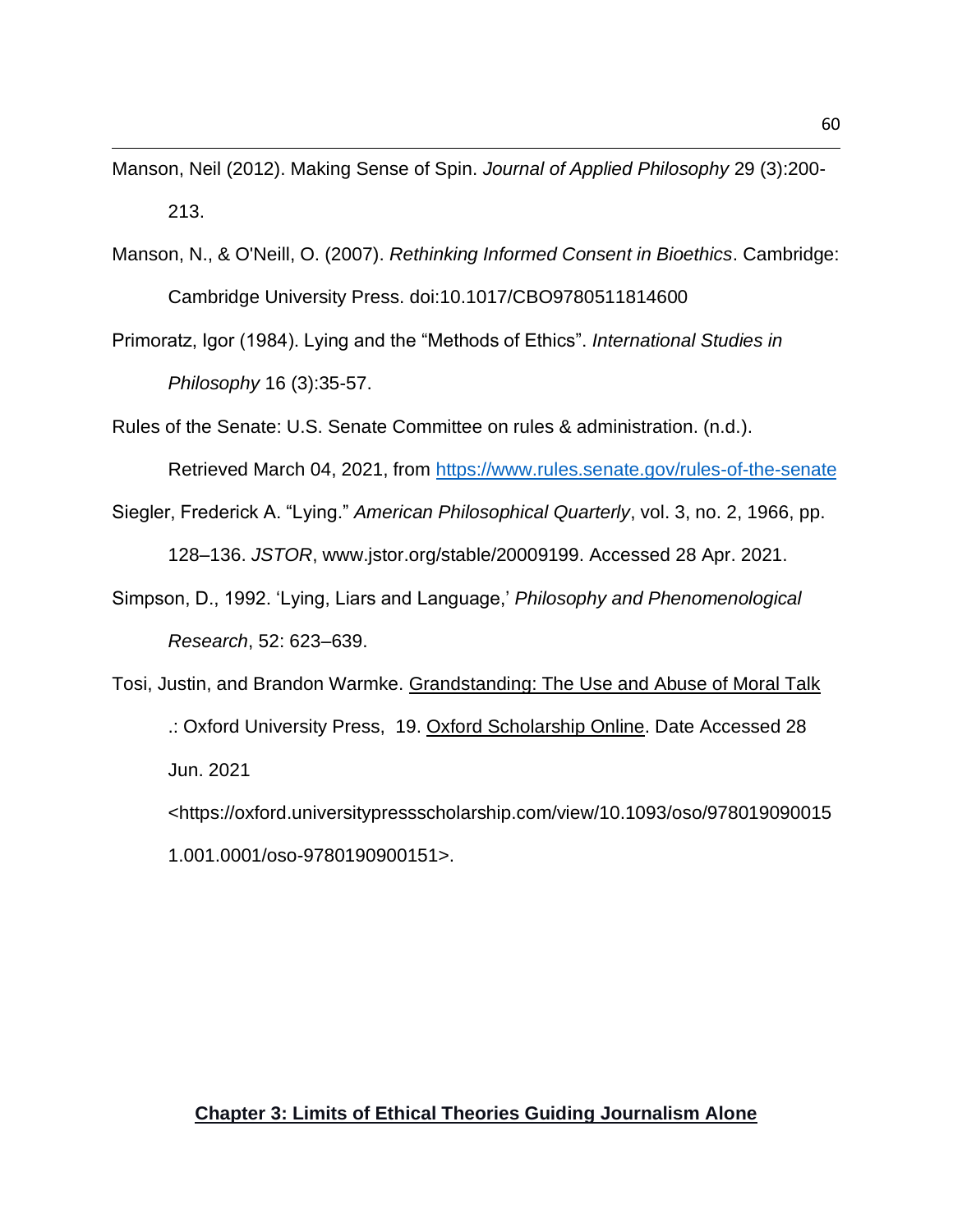Journalism guided by *performative objectivity* has proven unable to check political actors' misleading communicative practices. Lying, spin, and bullshit are three examples of misleading communicative practices that are prevalent in the American public sphere. I will begin Chapter 3 by identifying the harms of unchecked misleading communicative practices. I will begin this inquiry by conceptualizing the harms of bad communicative practices generally, before arguing that unchecked misleading political speech undermines desirable norms of political speech, damages trust in democratic processes, and creates a problematic power-inequality in political communications. Political incentives to mislead the public mean that misleading speech will be a persistent problem in American political discourse, and effective journalism is needed to counteract this incentive. The remainder of the chapter will evaluate whether major ethical theories, namely, Kantian (Section 3.3), virtue ethics (Section 3.4), and utilitarian theories (Section 3.5), can provide the proper philosophical grounding for the necessary role of journalism as a check on bad epistemic practices in the American public sphere. I will not try to strike down each ethical theory, although I will find that none provides the right philosophical grounding for journalism in the American public sphere.

### **Section 3.1: The Harms of Bad Communicative Practices**

Having conceptualized lying, spin, and bullshit in Chapter 2, I will now further draw out the harms of engaging in these bad communicative practices. To begin, I will step back to look at the general harms of bad communicative practices. Bad communicative practices are generally harmful because they break down norms of communication that are built up (sometimes over a long period) and which are contextspecific. Norms require trust to be sustained. In Chapter 1, I touched on norms of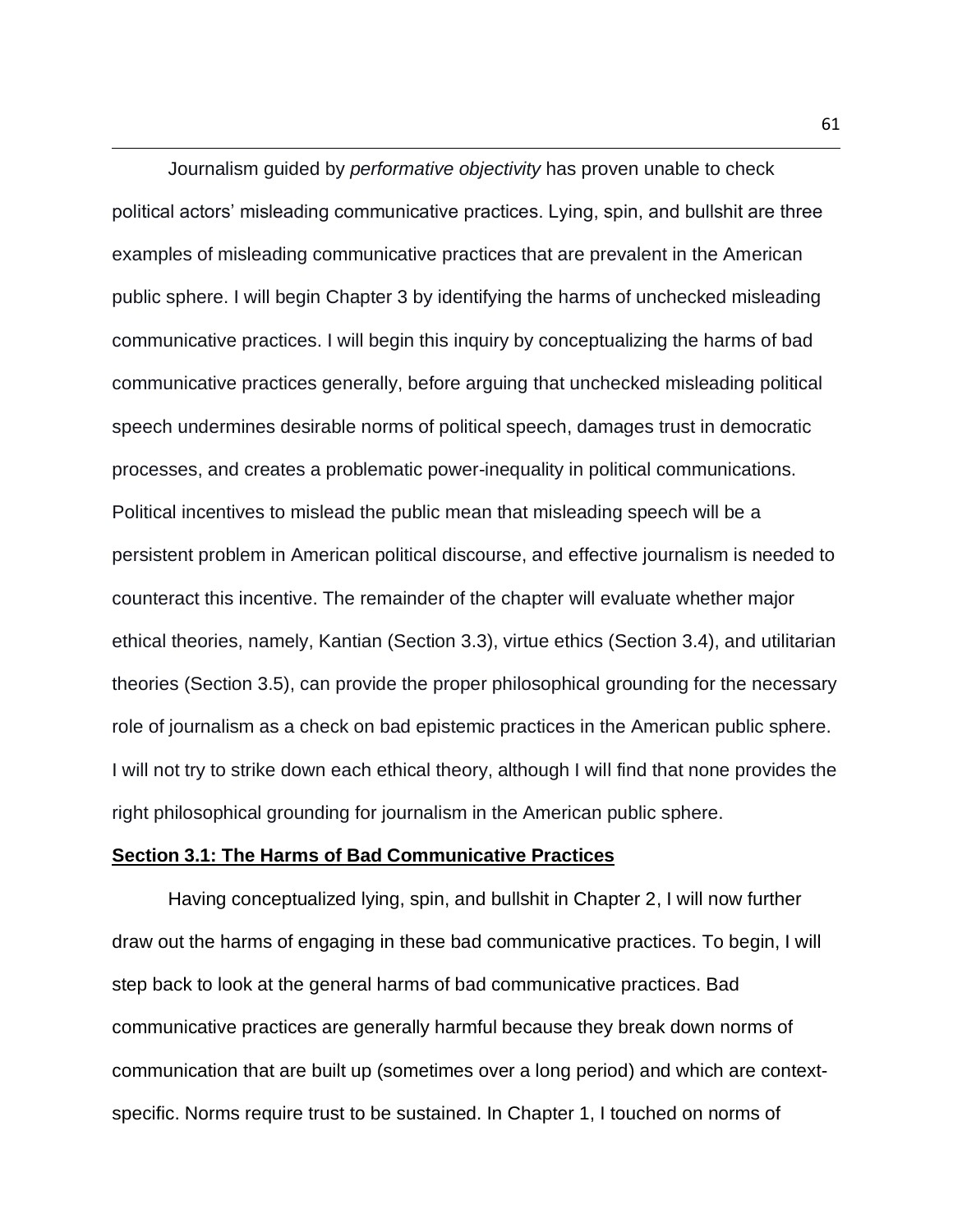cooperation and truthfulness as two essential norms that help facilitate all communicative acts. Norms of accuracy and sincerity are two examples of norms that necessarily follow from the norms of truthfulness and cooperation.

Violations of communicative norms cause clear harms. Successful lying, spin, and bullshit all mislead both the intention of the speaker (i.e. are they engaging in the conversation for the same reason as I am?) and the content of the speaker's assertions (i.e. are they providing truthful information?). In being misled, the listener is led to believe an assertion that they would not believe given the use of non-deceptive language and good information sharing practices. The harm of being misled often begins with the hearer having strong affective attitudes, such as anger and betrayal. This occurs as a reaction to trust being harmed by a breach of faith in the trustworthiness of an individual. The person who is misled was tricked into believing information that is not truthful, and they presumably feel embarrassed about being duped when they are informed of being misled<sup>iii</sup>.

Bad communicative practices harm trustworthiness in individual speakers and eventually dissolves it. Each bad speech act serves as a breach of faith between the speaker and the hearer. The breach of faith undermines the trust that exists between the hearer and the speaker. The misleading asserter's trustworthiness is dented with identifiable breaches of good communication. The hearer's access to truthful information is undermined by the use of bad communicative practices, and a recognition of this leads to a breakdown of trust between the asserter and their audience. The breakdown of trust undermines norms of truthfulness and cooperation, which serve as the basis of communicative interactions. The harm to trustworthiness and the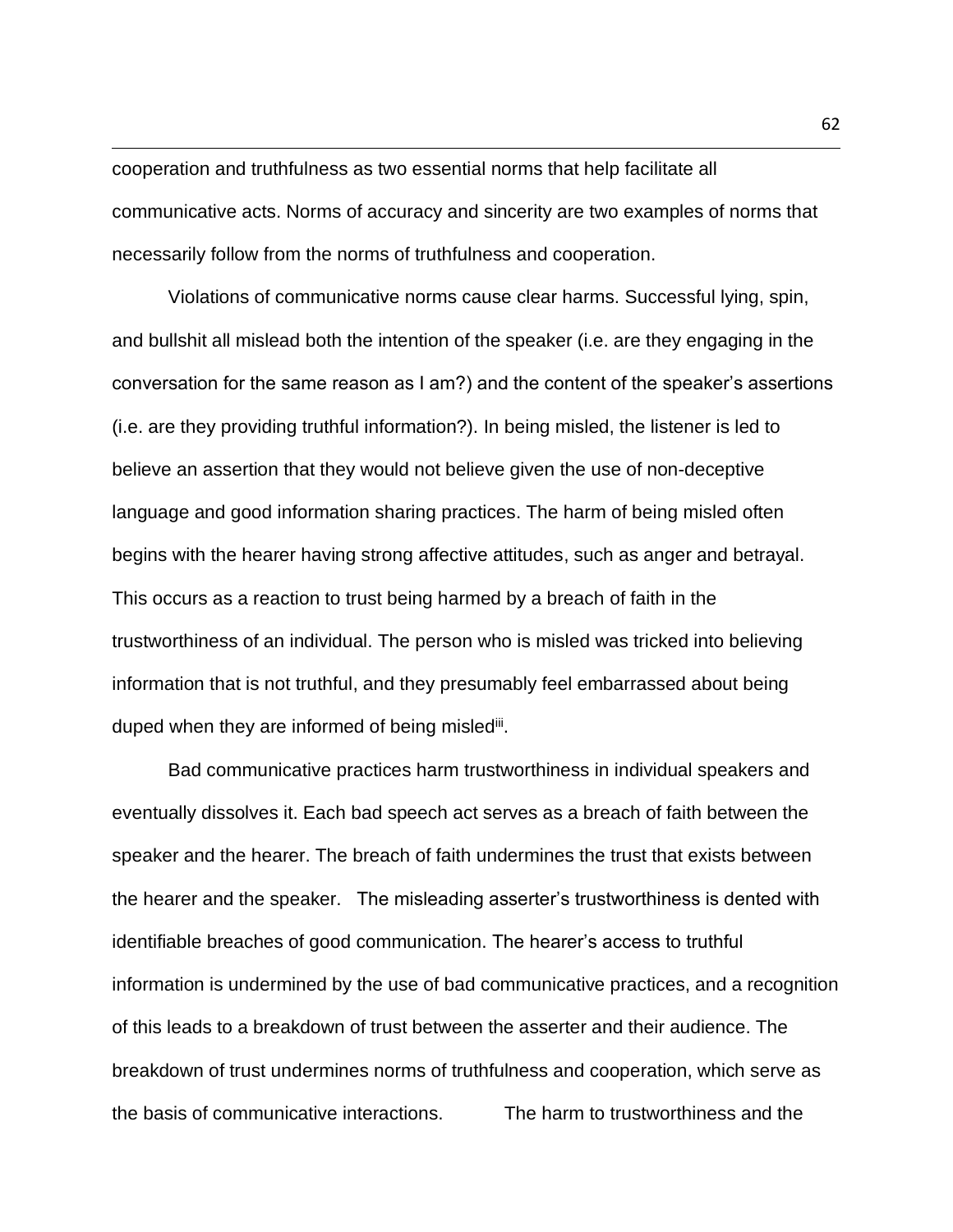undermining of communicative norms can harm individual relationships, ranging from our sexual relations, familial relations, teacher-student relations. Trust in social, economic, business, and community interactions and institutions can also be undermined. These may include interactions in civic organizations, adult hockey teams, parent-teacher associations, and other community activities where groups are organized and participate together based on shared interests and this participation is facilitated by mutually accepted norms of communication. Our interpersonal interactions and the communities that we participate in are premised on notions of shared communication, and breaking down trust in communication harms communal institutions.

I have thus far largely assumed that the hearer is notified that they have been misled. In such instances, there is a breach of trust which occurs and which sometimes is irreparable. Where the hearer knows they were misled, they will often avoid interactions with the bad actor. Oftentimes though, there is no such knowledge that the hearer has been misled. In the time between when a hearer is misled and takes up a false belief and when they are given access to truthful information, a power imbalance emerges<sup>ii</sup>. The deceived does not know their predicament (i.e. they have been lied to), and they have created false beliefs based on information that they believe. If the hearer is not informed they have been misled, the deceiver will become more trusted and their speech acts will be given more credence. The consequence is that the deceiver has control over information sharing in the domains where they mislead their audience and are believed. This is an especially dangerous situation because bad information sharing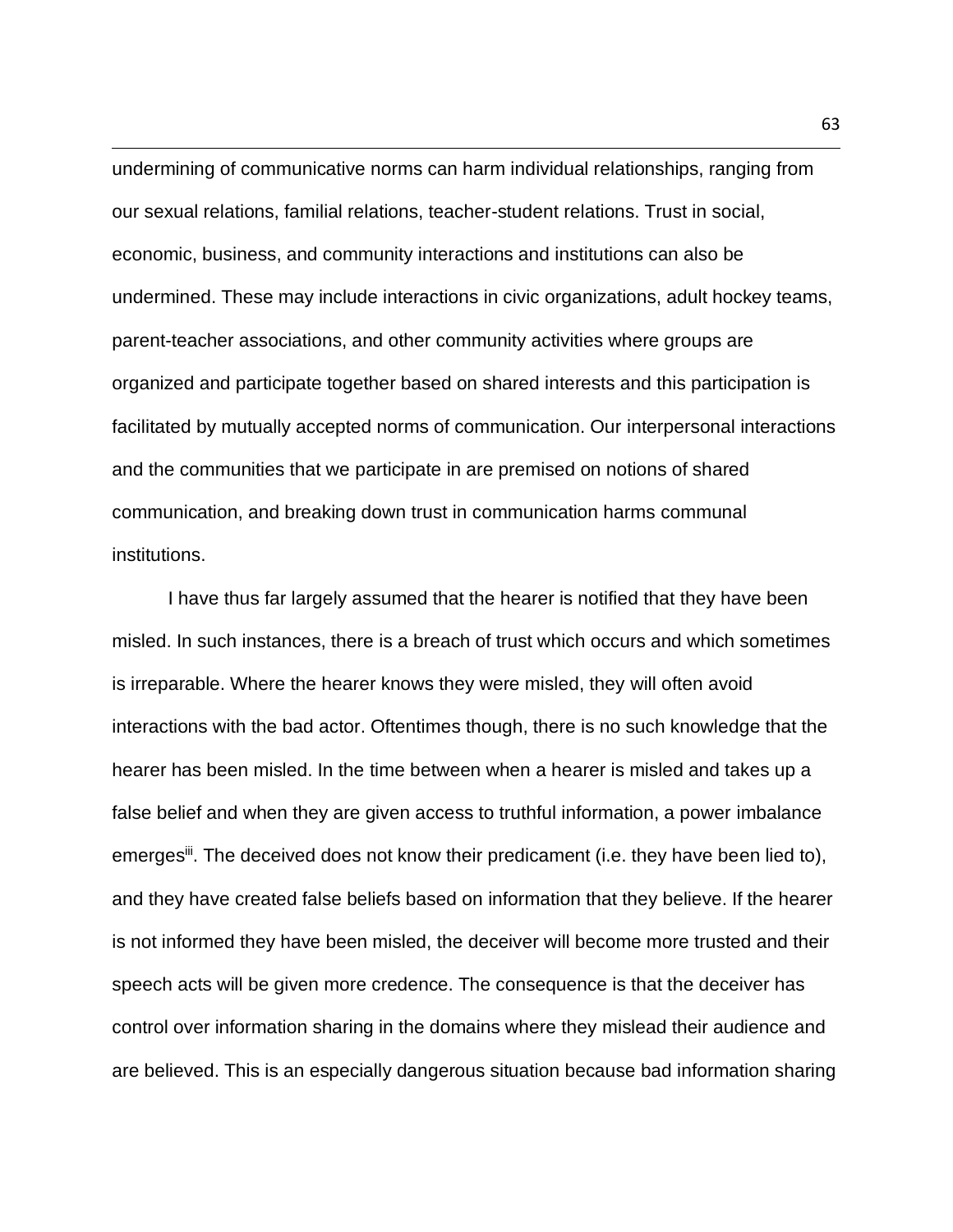can cover domains as wide-ranging as the location of farmers markets in town to misleading sets of information that foster racist prejudices.

### **Section 3.2: Harms of Misleading Political Speech**

The wrong in misleading political speech begins in the affective attitudes that the speaker displays for the hearer(s). The speaker's use of deceitful speech shows contempt for the hearer. The hearer of political information expects political actors to follow norms of truthfulness and cooperation. Misleading political speech creates a harmful power imbalance between asserters and their audience, which enables political actors to manipulate information-sharing practices. So long as hearers do not know they have been misled, they are likely to continue believing trusted political communicators.

In politics, where debate is often driven by emotion as much as reason, supporters of political actors may often become entrenched in believing misleading political actors. Misleading political actors who are able to bullshit, lie, and spin without effective recourse often encourage their supporters to not believe sources who are willing to call out bad communicative practices. If the asserter becomes entrenched in their misleading portrayal of information, social media often incentivizes digging in to garner support via likes, shares, and views. Supporters often take this digging in as a sign to rally behind their team, which further entrenches the credence placed in misleading speech, and increases conditions of political polarization. The worry here is that political actors may create alternate norms of discourse, which political supporters become entrenched supporting.

The worst-case harms of unchecked misleading political speech are that harmful speech is shared and validated by supporters, increasing political polarization to the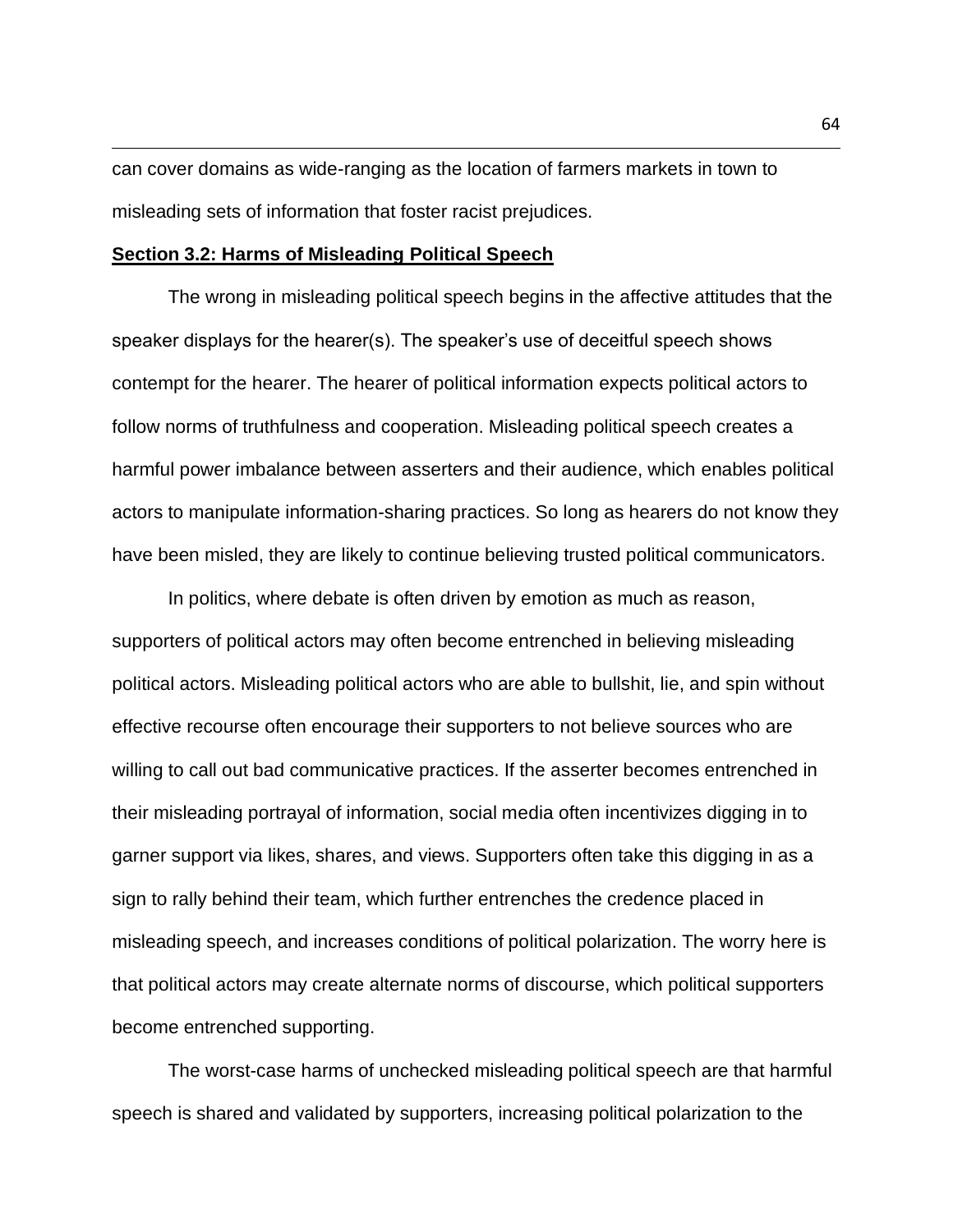point where public deliberation breaks down completely and distinct norms of communication emerge for different political camps. Short of reaching that worst-case point, the growth of unchecked misleading political communication creates an obvious power-imbalance in information sharing, wherein political actors hold power over information sharing and are able to more easily manipulate information sharing where there is no effective check on bad practices. The bad communicative practices that lead to this power imbalance are enabled by *performative objectivity*-led journalism, which neutrally treats nearly all political communication.

### **Section 3.3: Dirty Hands, Misleading Communication, and Journalism**

I have talked about the harms of misleading speech on political discourse, but I have not adequately commented on why political actors are incentivized to engage in bad communicative practices. For this purpose, I will consult a long tradition in philosophical literature identifying the use of dirty tricks as a necessity of the craft of politics. That is, I will consult literature arguing that political actors sometimes have a professional commitment to dirty their hands. This commitment is rooted in a need to maintain and hold political power, a commitment that is used to justify bad communicative practices with harmful epistemic effects.

Machiavelli commented that in politics, the Prince "must learn how not to be good" (p. 52). The Prince cannot be virtuous at all times and be a successful ruler (p. 53). Instead, the Prince must be virtuous when this does not impose costs. Keeping promises are not an obliged facet of political practice under this vision of political ethics. Machiavelli argued that the best rulers know how to trick citizens into believing they are not lying. The best rulers do not care about being truthful; the successful Prince is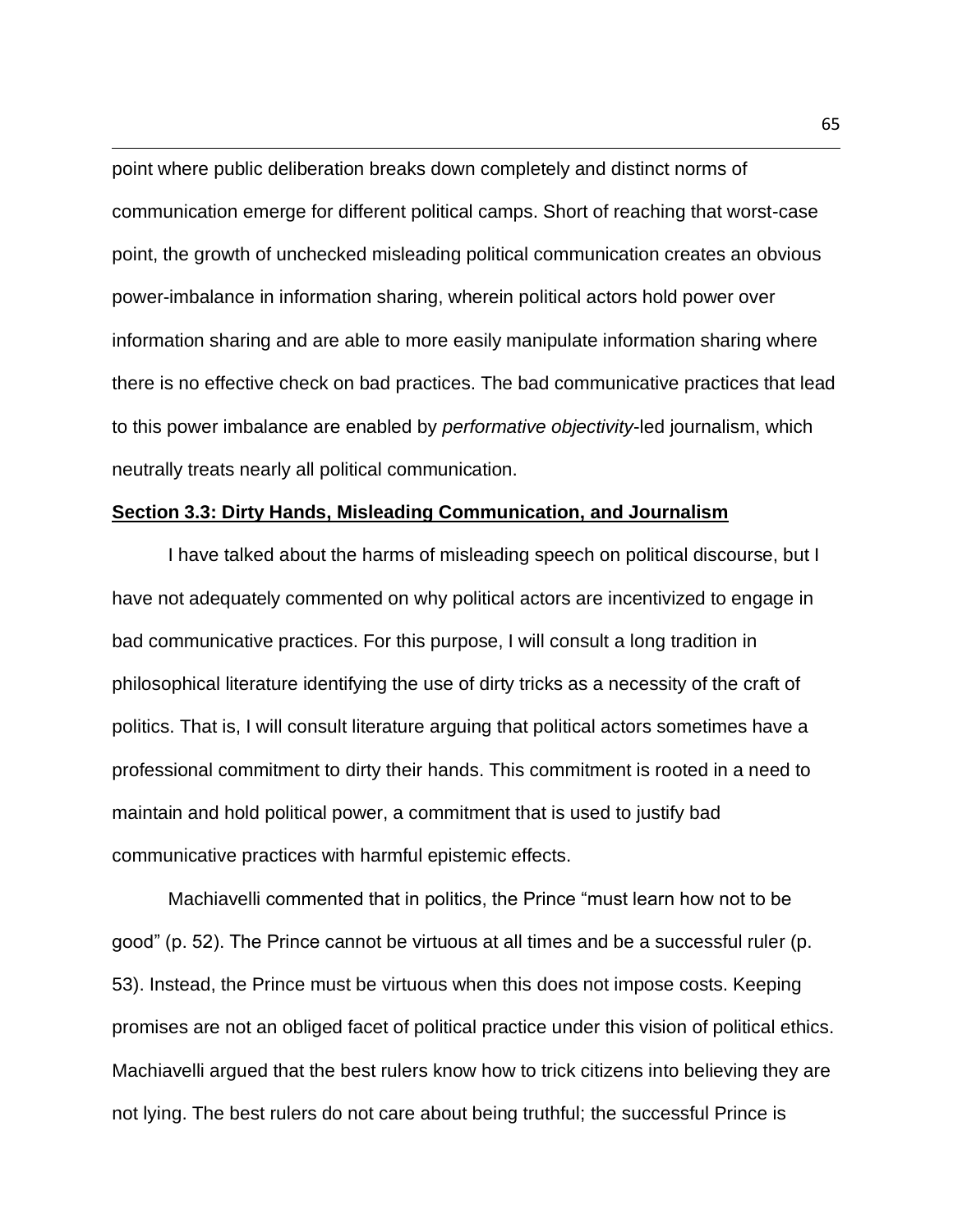encouraged to be a bullshitter in that they should not care about being truthful. The main concern for the Prince, as Machiavelli argues, is to maintain and grow political power, and at times this will require deceiving one's constituents.

The United States does not have a prince, though the argument that achieving good consequences requires getting one's hands dirty in politics (i.e. being deceptive, or worse) has generally been supported in academic circles. William Galston, Michael Walzer, and Bernard Williams all argued that dirty hands are a necessary part of politics (Galston 1991; Walzer 1973; Williams 1978). Those theorizing the use of political power nearly always argue that dirty hands, including misleading speech, can be justified based on the consequences of not getting one's hands dirty. In thinking about bad communicative practices, the dirty hands rationale for using such speech would be premised on the need to maintain political power and the consequences of not doing so. There is an electoral and political incentive to creating inequities in political information sharing, and as such we can expect that American political actors are not exempt from problems of dirty hands.

Since coercion via prior restraint of publishing information is very rare in the United States, political actors often try to wield their coercive power by controlling which information can be debated in the public sphere. Often, there is tension between what political actors argue is good information sharing and what information is necessary for good public deliberation necessary to democratic legitimacy. The United States Federal Government at times accomplishes the goal of selecting which information can be discussed via a system of classifying information. Labeling materials 'Classified' can permit these materials to be hidden from public view for up to 25 years (For examples of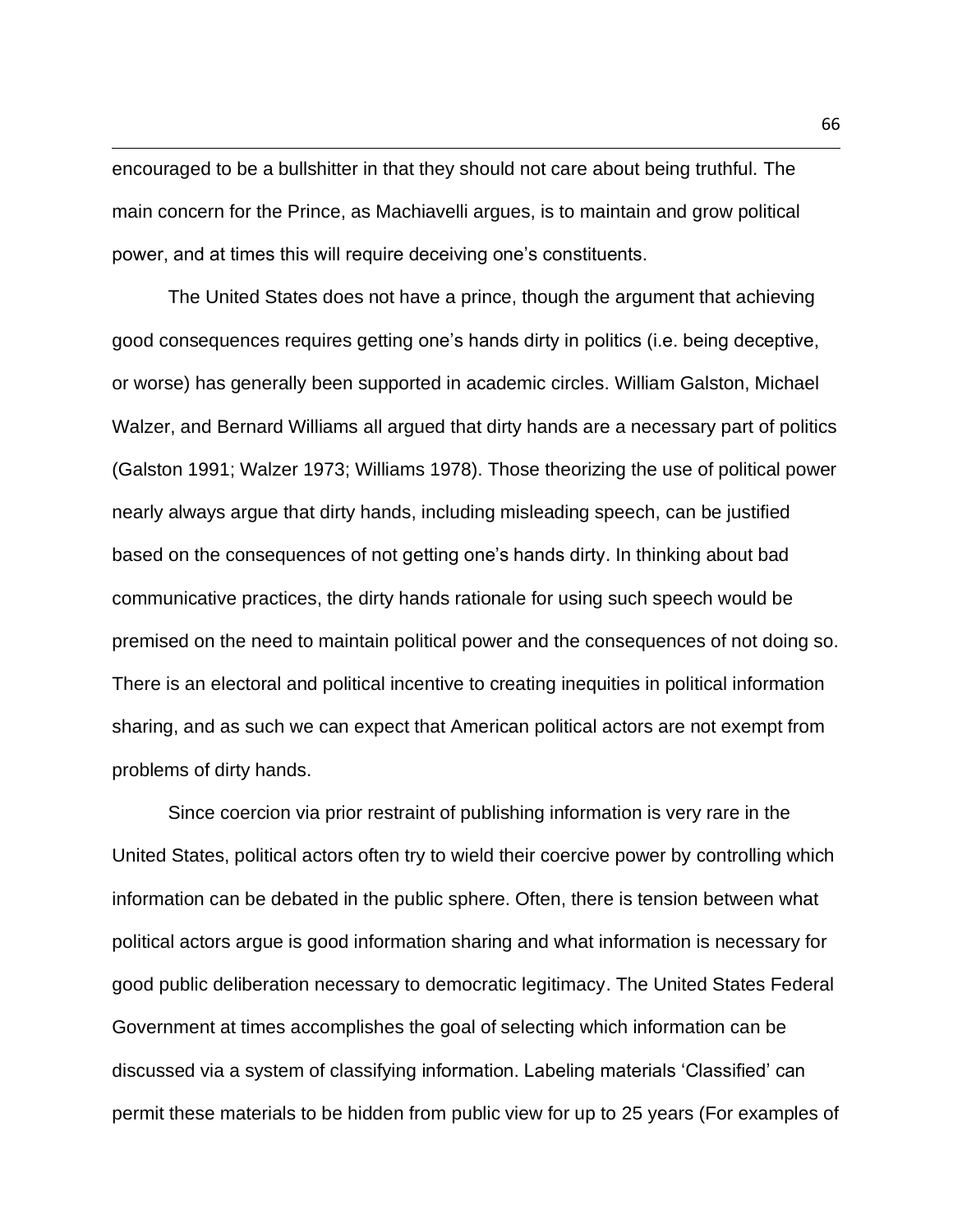classification: Gerstein 2009; Giglio 2019; Savage 2021 For a guide on classified materials: The United States Department of Justice 2020). The U.S. Federal Government in particular often tries to classify information related to national security. Such classified information could help journalists contextualize information on the reasoning and actions of domestic and international political actors. We may think that overly classifying materials is a pernicious form of spin, of choosing information available to be discussed, without journalists or the public having the ability to access all of the information available to be discussed. This is particularly problematic as journalists have little recourse so long as the information is labeled 'Classified'.

In addition to confronting political actors who try to wield their power to prevent journalists from fulfilling their commitments, journalists must also uncover problems of dirty hands where actors abuse their power and report this information to the public. Here, it becomes obvious that journalists have a commitment to procuring and sharing information that the general public will use for public deliberation in the process of forming public opinion which will serve as the basis of collective decisions and political action. The value of democratic legitimacy imbues an obligation from journalists to check bad communicative practices, contrary to journalism led by *performative objectivity.* Given the unregulated marketplace of ideas in the United States and incentives for political actors to engage in bad communicative practices, it becomes clear that American political journalists will always have misleading communicative practices to confront.

### **Section 3.4: Deontology and Political Speech: Too Rigid?**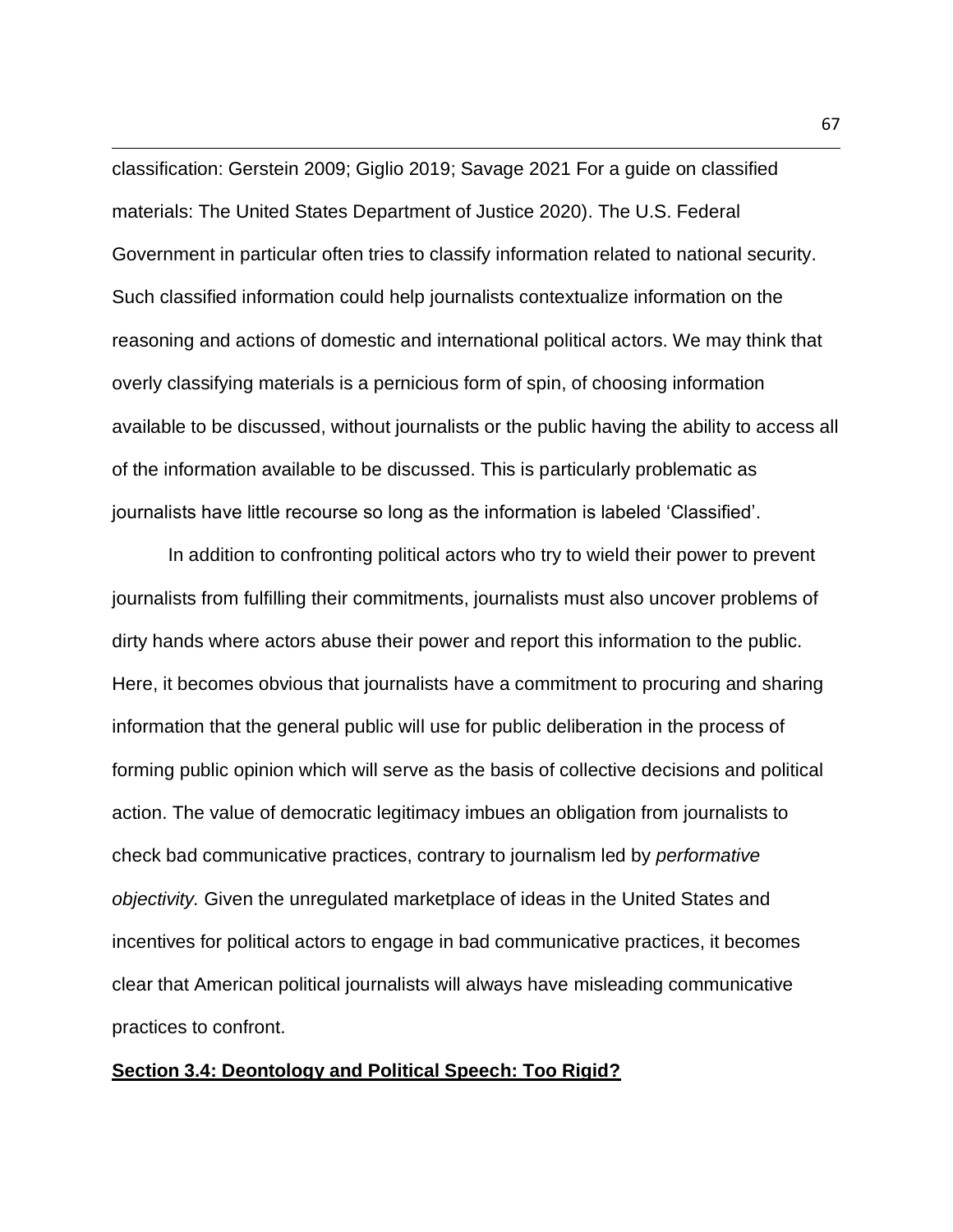Journalism in the United States must move away from *performative objectivity*led, value-free journalism, if journalism is going to fulfill its necessary epistemic function given the figurative 'marketplace of ideas' that enjoys de jure institutionalization. Journalism is needed to coerce political actors against practicing prevalent and harmful forms of misleading speech despite not having coercive powers. Journalism guided by *performative objectivity* does not attempt to analyze and contextualize news; nearly all political speech from mainstream parties and actors is presented without qualification. Recognizing that journalism needs a new guide to incentivize political actors to be good political communicators and for journalism to perform its necessary epistemic functions, I am going to look at three ethical camps as guides to journalistic practice: Kantian, virtue ethics, and utilitarian approaches.

I will begin by tracing the Kantian approach through the works of Immanuel Kant and Christine Korsgaard. Kantians argue that actions are right or wrong aside from their consequences; ethical duties that compel one to act in a particular manner. There is an ideal of conduct to live up to regardless of others' actions or the consequences of living by this ideal standard (Isenberg p. 463; Kant p. 438-439; Korsgaard 1986 p. 325; MacIntyre p. 337; Adler p. 443). Kantians argue there is a particular duty against lying. Kant endorses two ethical claims regarding the duty to tell the truth: (1) one must never lie and (2) if one does lie, one is responsible for any consequences stemming from their lie (Korsgaard 1986 p. 326). Lying violates a duty to respect others and the requirement that all people are treated as ends in the Kingdom of Ends (Korsgaard 1986 pp. 335- 336). Since one must never lie, all lies are intrinsically and equally bad. Lying is never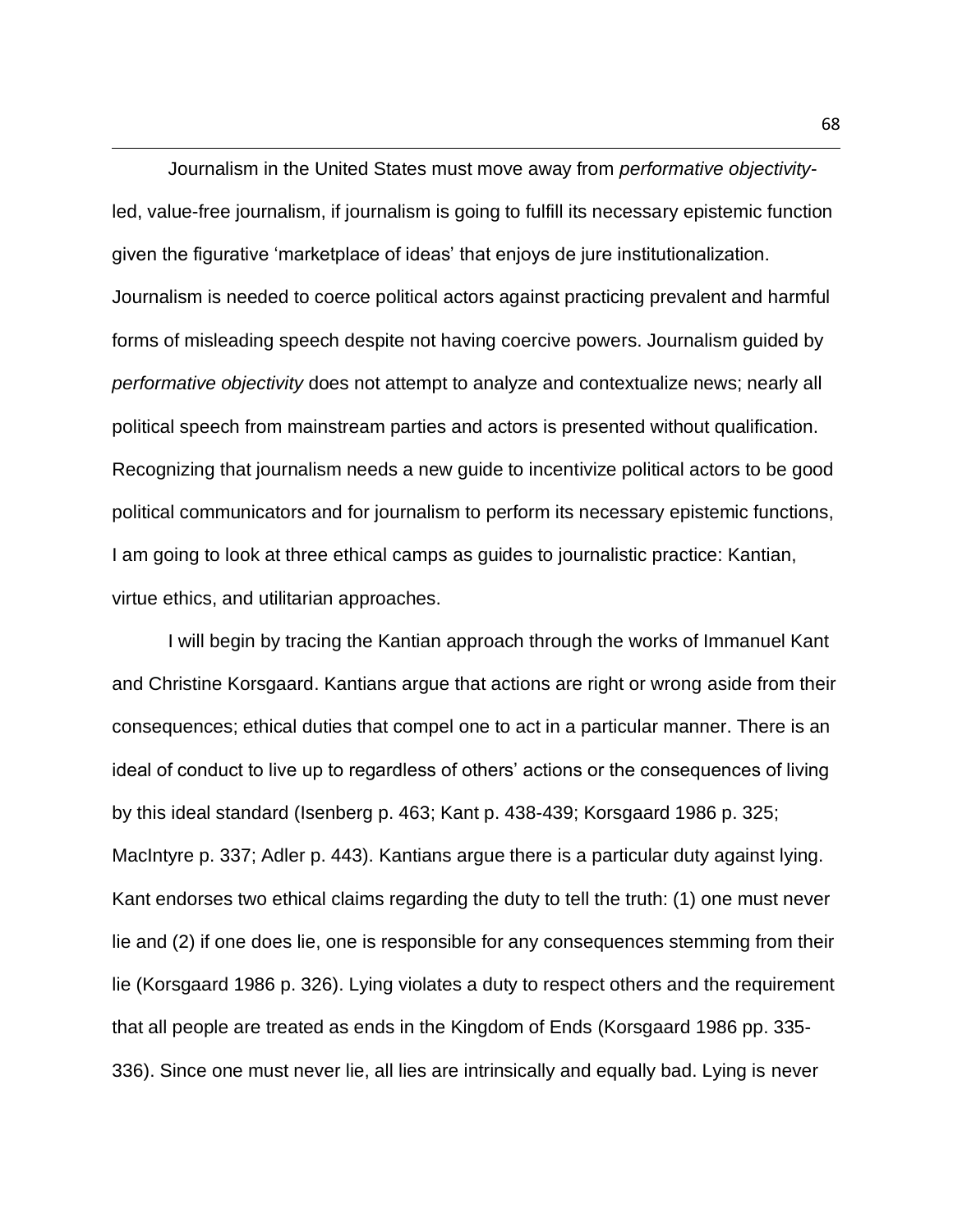permissible and as such would never be an accepted use of political speech under a Kantian view. A Kantian journalistic ethic must start with the duty to check lying.

While the Kantian View is firmly against lying, some argue that deontologists must not hold all deceptive speech to be wrong. Alasdair MacIntyre critically argues that Kant says an individual's "duty is to assert only what is true and the mistaken inferences which others may draw from what I say or what I do are, in some cases at least, not my responsibility, but theirs" (p. 337). Under such a reading, the responsibility for recognizing and understanding the misleading implications of spin, and bullshit would be the epistemic responsibility of individuals. The hearer takes false-inferences from spin and bullshit, and it is their responsibility for taking these false inferences, MacIntyre argues.

Korsgaard has retorted that Kantian theory has the tools to hold a duty against deceptive speech practices without putting responsibility on the hearer for being misled. Christine Korsgaard has argued that because Kantians regard their own free choices as good, they must regard the free rational choices of others as good also (1988 p. 36). Deceptive speech practices undermine the ability of people to make free and rational choices, using the hearer to achieve a specific end. The autonomy to make free and rational choices is undermined when information sharing is polluted with deceptive speech practices. Korsgaard's argument provides the basis for checking the bad epistemic practices of malicious agents who knowingly use deception to achieve an end.

The problem with Korsgaard's Kantian approach is that universalized duties to not lie or deceive do not provide the flexibility necessary for journalists to fulfill their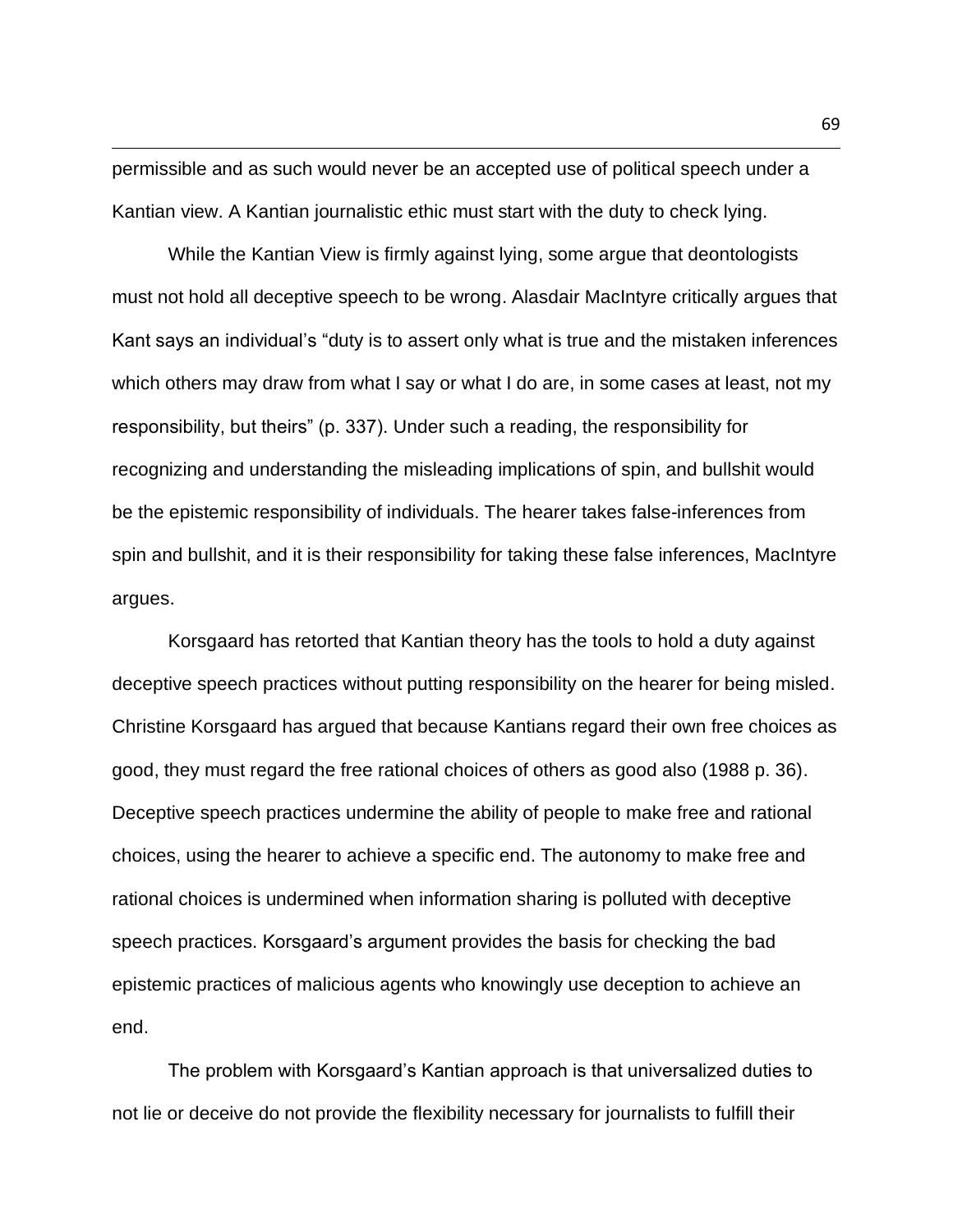professional commitments. There may be times journalists should lie! Journalists may have incentives to lie to political actors themselves about their motives in pursuing a particular story. Journalists may likewise need to lie to or bullshit investigations that seek to require handing over the identities of confidential sources. The point is that journalists need flexibility in their craft; universal duties regarding journalistic speech would not lead to good journalism.

In addition to flexibility regarding their communications, journalists also need flexibility in choosing which bad communicative practices to check. A categorical duty to check lying, spin, or bullshit could permit the success of a 'flood the zone with shit' political communications strategy. Stephen Bannon, formerly Chief Strategist to President Donald Trump, has advocated for a 'flood the zone with shit' strategy (Illing). The 'flood the zone' strategy entails that political actors produce as many news stories as possible, whether filled with accurate information, or made-up stories and information on a subject. By creating a mass amount of stories, journalists can be overwhelmed and will find it more difficult to effectively report on the most pressing matters of the day. Such an approach poses particular problems for a Kantian journalistic ethic, which likely would obligate journalists to check all epistemic practices that involve lying and deception.

If Korsgaard means that journalism must treat all lies as equally bad, then a positive epistemic features of Korsgaard's Kantian account proves incompatible with the practicalities of journalism. Journalism needs to be nimble enough to not respond to outlandish stories that are planted to avoid dealing with hard news cycles. Sometimes journalists must not take the bait. Likewise, journalists may need to be misleading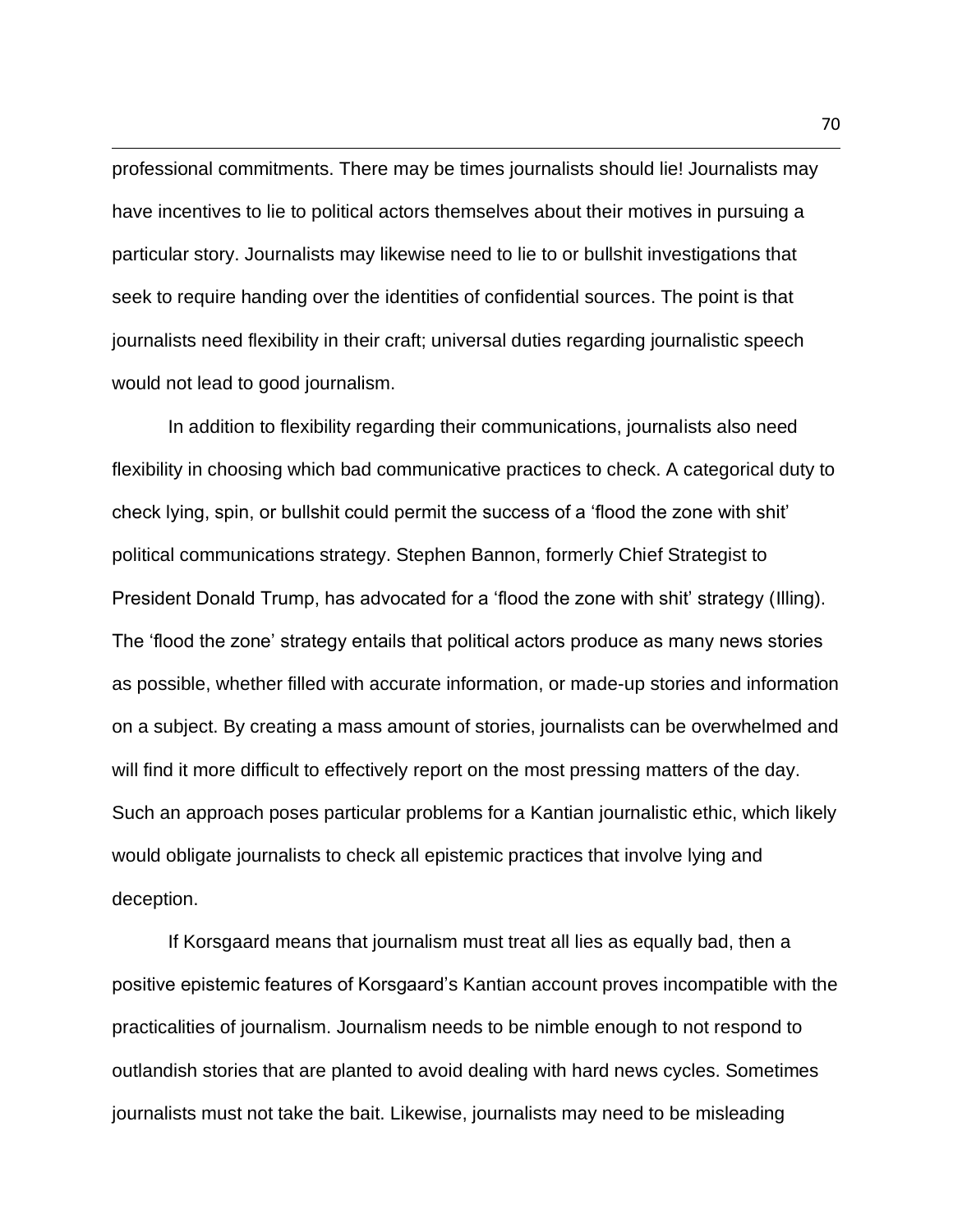communicators themselves. Despite the protections that are offered to journalists in the United States, such protections are not always readily available for whistleblowers and other government informants. Journalists may find that information which was illegally obtained is nevertheless printable and relevant to the public sphere. In such a case, journalists should not disclose their sources. A Kantian approach, particularly led by Korsgaard's that holds a categorical duty against lying, cannot deal with the particular complexities of journalism that necessitate misleading and deceiving as a professional practice.

My aim here is not to strike down deontology as an ethical theory, though I do think a bit of a bind has emerged. Following Korsgaard's Kantian approach to lying and deception, journalistic codes of ethics would have to stress that both are wrong for the journalist and they must the vast majority of instances of such speech in the public sphere. Strictly following this approach would be bad for journalism's ability to serve its proper epistemic purpose. Political actors may 'flood-the-zone' with lying, spin and bullshit that is not relevant to the conversation, knowing that journalists are obliged to check this kind of speech equally and that forcing this professional obligation would leave journalists less able to check other bad practices, leaving journalist's less able to fulfill their epistemic function against bad communicative practices.

One may want to appeal to a set of deontological duties that are not as strict as the Korsgaard-inspired, Kantian journalistic ethic. This approach would assess the ethics of an action based on whether it follows a moral rule, or a set of moral rules. This has been tried before with the Code for the Journalistic Profession adopted by the Federation of the Spanish Press in Seville on November 28, 1993. This was a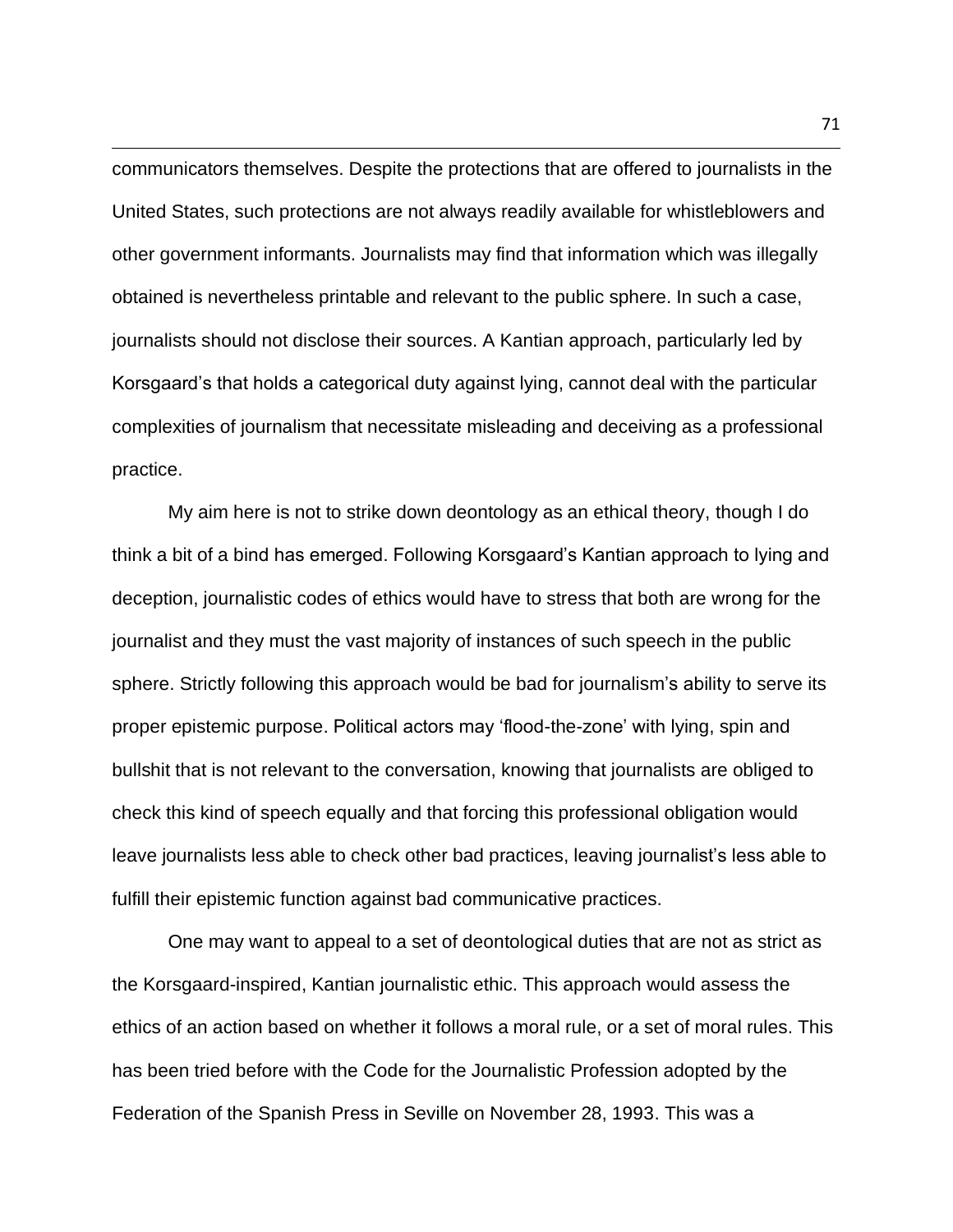deontological code for journalists that did not contain a strict obligation against lying. Instead, the first obligation of the journalist "is to respect the truth" (Deontological Code for the Journalistic Profession). The code further encodes professional duties to defend the "principle of the freedom to investigate and honestly disseminate information as well as the freedom to comment and to criticize" (Deontological Code for the Journalistic Profession). The code is relevant as a uniquely Kantian ethical guide for journalists, despite being from Spain rather than the United States.

The approach of the Federation of the Spanish Press drops the rigid Kantian nature of obligations on journalists that Korsgaard's approach would enforce. An obligation to "respect the truth" is much less rigid than Korsgaard's Kantian approach to lying and deception. We might say that such an approach moves from being a Kantian approach to a deontological approach. A deontological approach encodes a set of duties and resulting commitments that journalists have. A problem that emerges is whether the mere presence of an encoded system of obligations would be enough to ensure good journalistic practice. Would the duty ground the following of a set of commitments based in a deontological ethic or would potential sanctions be the reason commitments were fulfilled? Would the development of good norms and value-systems not be required to secure good ethical actions without sanctions? A deontological approach at the very least can help inform us what kinds of duties journalists that stem from their epistemic function, though American journalism may need more than just good commitments to be successful.

### **Section 3.5: A Virtue Ethics Account**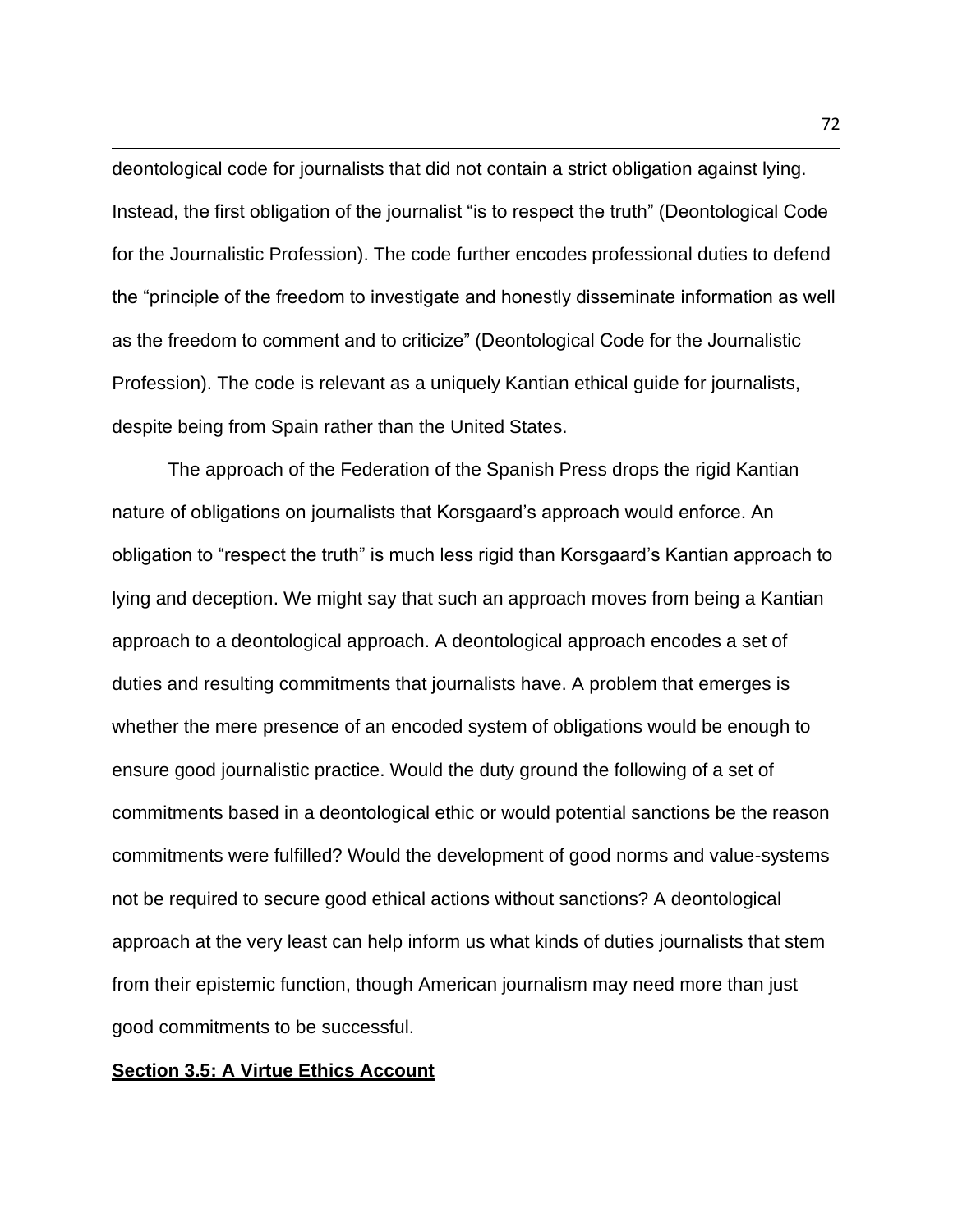I brought up the idea of value systems guiding the professional work of journalists in Section 3.3, and will now return to this idea to explore virtue ethics as the ethical grounding of journalism. I will begin by examining what virtue ethicists broadly argue a moral person should be like, before examining Aaron Quinn's particular arguments for the moral virtues of journalism and assessing whether virtue ethics should provide the philosophical grounding for journalistic ethics. Virtue ethicists argue that virtuous persons are disposed to act virtuously because they have worked consistently to be disposed to act virtuously. There is a telos serving as a source of direction for people to pursue in trying to be a virtuous person (Cicero p. 42). Eudaimonia, or human flourishing, is the chief good that Aristotle argues people should pursue in human life (Book 1). To work towards human flourishing, one must have moral knowledge (phronesis) and be disposed to act correctly upon this knowledge. Virtue is achieved in degree; any person would rarely be perfectly virtuous, though they can be excellent (Oakley and Cocking pp. 15-17). Excellence is earned habitually through iteratively practicing virtuous characteristics, such as honesty, sincerity, fairness, and integrity, and this iterative practicing of virtuous behaviors habituates one to act virtuously.

Arguments for virtue theory as a guide for journalism have normally appealed to Aristotle's argument for role-based morality in Nicomachean Ethicsii. Aristotle argued that "every art and every inquiry, and similarly every action and pursuit is thought to aim at some good", using the examples that "the end of the medical art is health, that of shipbuilding a vessel" (1.1). Since every profession aims at some specific end, there are specific virtues that will guide different professions. Here is where we will encounter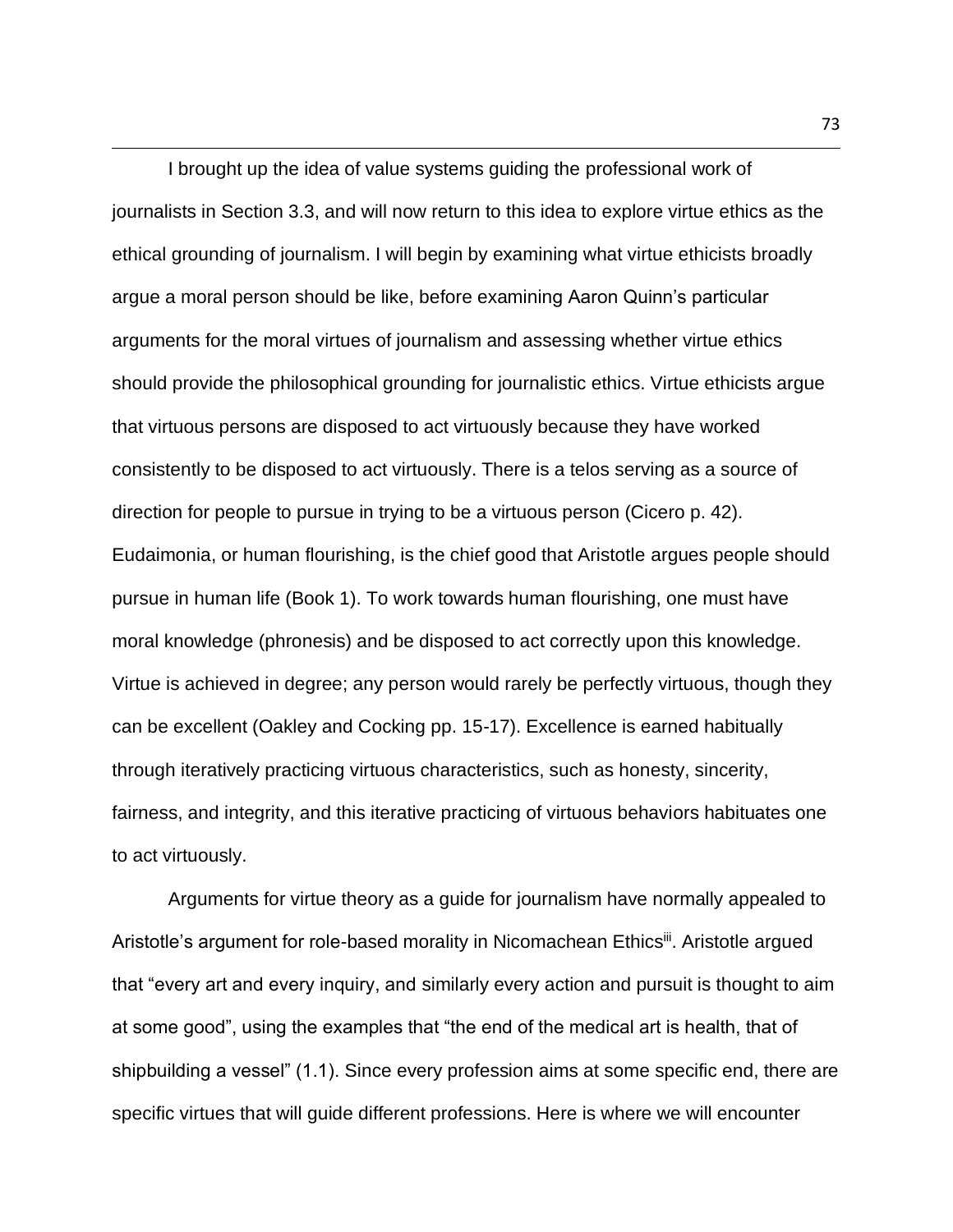Aaron Quinn's argument of moral virtues for journalists in his essay "Moral Virtues for Journalists" (2007) and the later book *Virtue Ethics and Professional Journalism*   $(2018)^{iii}$ . The arguments in the book are largely an expansion of arguments in the essay, so I will draw from both<sup>iii</sup>. Quinn argues that political journalists have been guided by institutional norms and codified principles in ethical codes which are imposed by external agents (2007 p. 168), and that external guidance has confused journalists. He has argued that journalists need an internal view of ethics, which emanates from journalists themselves, and that external guidance could only serve a complementary role (2007 p. 168).

Quinn argues that good action is driven by having the right moral character and having the right character habituates people to make the right choices. Having the right virtues and practicing these virtues disposes a journalist to make good choices<sup>iii</sup>. Quinn's book argues extensively for the idea that integrity and justice are the two most important virtues for the journalist (2018 p. 23; p. 50; p. 97). Quinn argues that integrity keeps journalists in accord with constitutive desires such as being truthful and rational. Quinn argues that integrity is "guided by an appropriate sense of justice" (2018 p. 97), indicating that having integrity helps dispose one to act upon the virtue of justice as a journalist. Quinn thus argues that integrity is constitutive of justice, a view which is furthered in his argument that justice is normally the guide for journalists in cases of moral conflict. Quinn conceives of justice as an internal disposition in which an agent governs themselves to habitually treat others fairly (2018 p. 98).

In thinking critically about virtue ethics as a guide for journalism, and specifically honing in on Quinn's arguments, I am brought to two main questions. First, is there a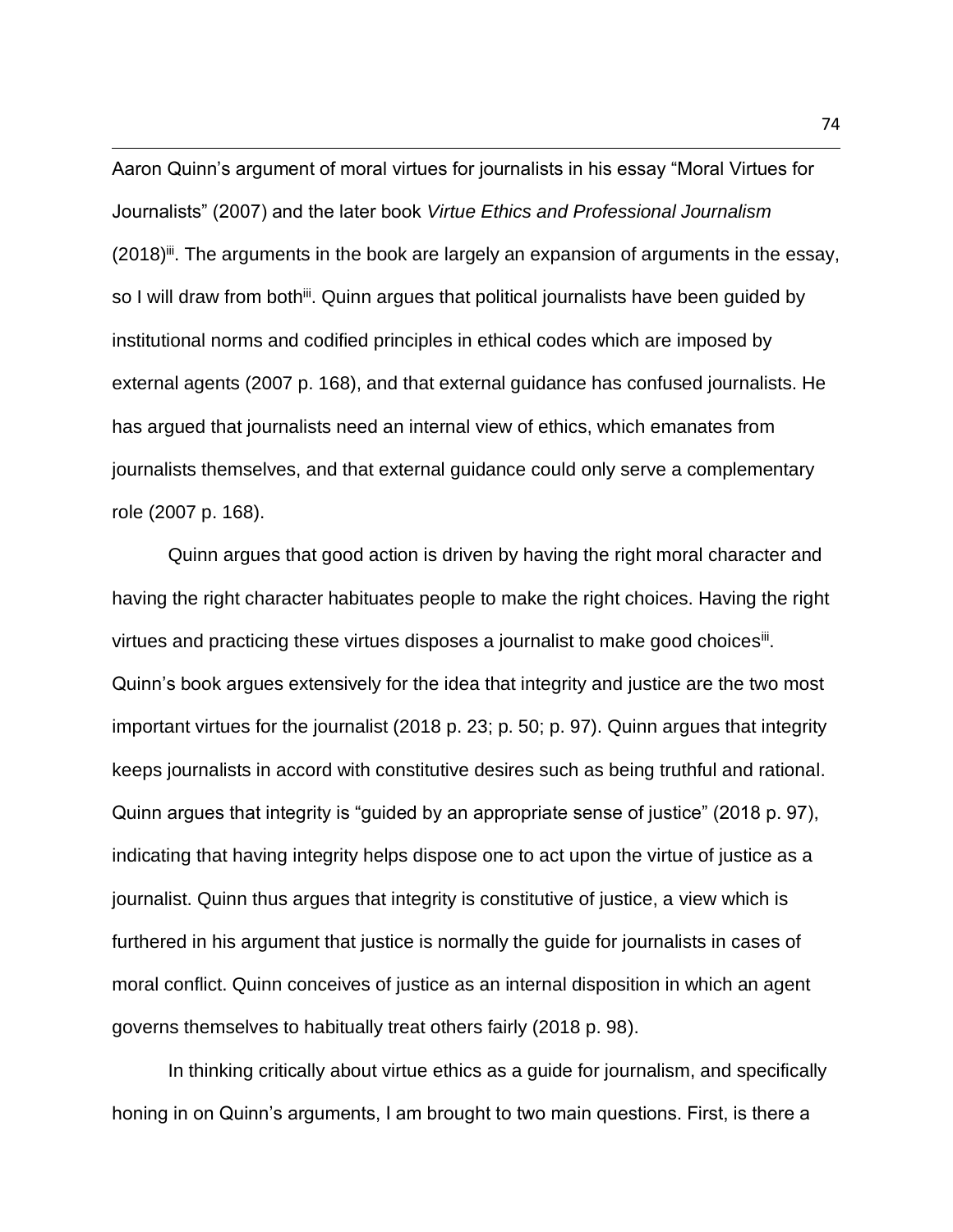decision procedure for deciding journalistic action, and, if not, is one necessary in the American context? and, second, is Quinn correct that having the right dispositions should be prioritized over collective norms and obligations?

There is decidedly not a decision procedure in Quinn's conception of virtue ethics as a guide for journalism. Despite leaving open the door to useful forms of external regulation (2007 p. 168), Quinn in 2018 argues against strict professional obligations (2018 pp. 100-102), following Oakley and Cocking in arguing against encoding professional obligations (2001 p. 27). Quinn is committed to the notion that journalists need to recover the right dispositions to be good journalists. Having the right practical wisdom and the right dispositions to act on this wisdom will help the journalist make role-specific choices that align with the guiding values of integrity and justice. At times, he argues the journalist will have to be a detached, value-free observer, while other times the values of justice and integrity will call for a detached psychological distance from story subjects (2018 pp. 107-12).

Drawing from work on Oakley and Cocking, Quinn argues for the necessity of a 'regulative ideal' as a mode of internal, self-regulation. To have a regulative ideal is to have internalized a notion of excellence, a standard which disposes one to know which virtues to act upon in specific scenarios (Oakley and Cocking 2001 p. 25; Quinn 2018 p. 85; Quinn 2007 p. 179). A primary benefit of a regulative ideal is that it grants journalists flexibility in decision-making. Journalists sometimes practice virtues that would not be desirable in most scenarios. For example, journalists should be permitted to be cunning where lying or being misleading will help receive vital information on an important story.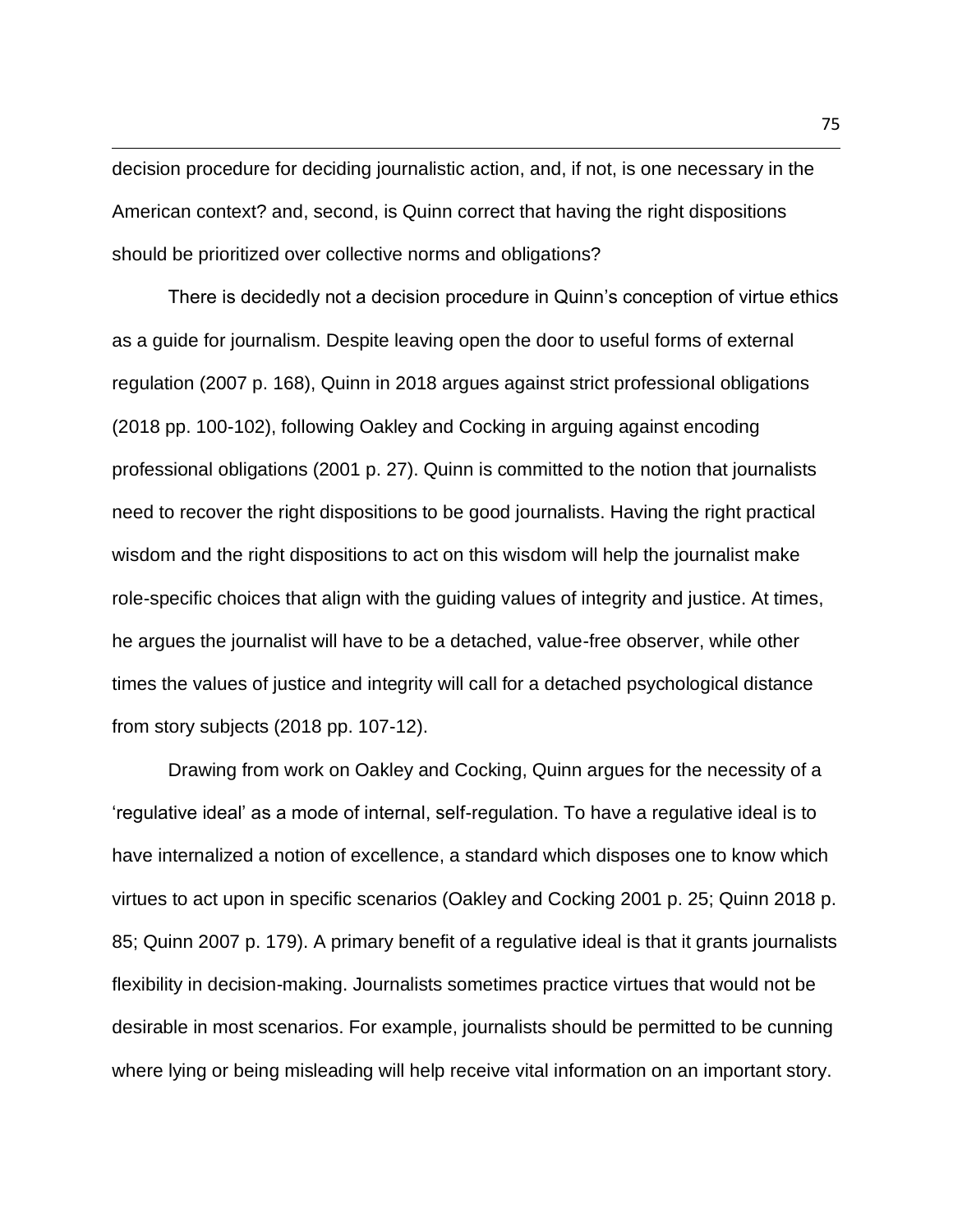This flexibility is permitted because the person habituated to act excellently will know when acting against their normal dispositions would be the best choice.

Without decision procedures and norms to guide conduct in questions of moral conflict, journalists are left to make choices based on guidance from moral values. One problem with this is the occurrence of value conflicts between the professional and personal moral domains. Quinn presumes that journalists habituated to practice the values of integrity and justice will come to uniform moral choices in cases of internal moral conflict (2018 p. 102). A problem that emerges is that Quinn appeals to a quasiconsequentialist take in discussing cases where there are severe harms of publishing a story that can outweigh the benefits of publishing. This is a small but serious problem, showing that consequences can outweigh otherwise virtuous action in severe circumstances. We see here that a virtue ethics approach will need defined duties and other limits or it will not be desirable as a guide to journalistic practice.

The take against decision procedures is grounded in the idea that virtuous journalists will normally be disposed to make the right moral decisions, and they do not need a decision procedure. The caveat is that in cases of extreme internal moral conflicts, the cases where journalists should be able to consult their values, journalists must default to utilitarian justifications due to the lack of a decision-procedure in virtue ethics. Journalistic practice guided by virtue ethics thus will sometimes have to appeal to utilitarian grounding in cases of moral conflict or severe consequences. This is a problematic notion considering that the figurative marketplace of ideas is a norm of American political discourse and enjoys de jure institutionalization, and reverting to utilitarian justifications turns the ethical turf back to this unregulated market.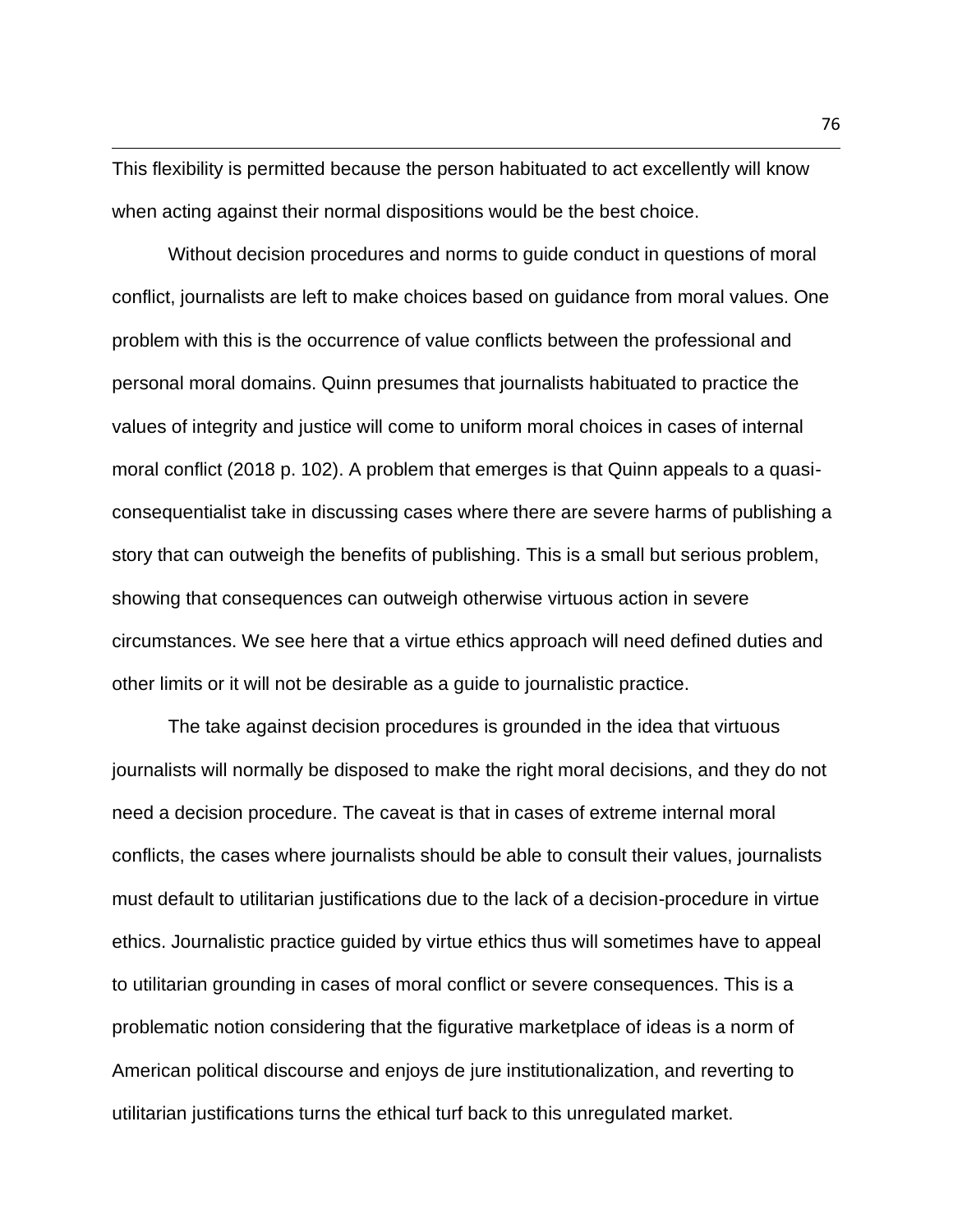A second problem with virtue ethics being the philosophical grounding of journalism is the American public sphere cannot wait for journalists to be habituated to act ethically. Journalism in the United States needs accountability now, considering the severe lack of critical journalistic inquiry associated with *performative objectivity*-led journalism. Journalism's necessary epistemic function calls out for clear professional commitments which are sustained by linguistic and ethical norms. Journalism is a fastpaced profession, with deadlines for procuring and printing information. There is a necessity for firm guidelines, not just firm principles. Virtue ethicists are right that journalists have a set of role-specific responsibilities, though these responsibilities call out for specific guides for action, and Quinn has no interest in firm commitments being written into professional ethical codes, which bind professionals to good norms of practice.

In conclusion, I have argued that American journalism needs more than a new value system. Quinn argued that external regulation of journalists was ineffective and that journalists need to be trained in the virtues of journalism to be well-disposed professionals. Quinn's argument seems to miss the mark though; there has never been a universal regulator of journalistic ethics, nor a universal code of journalistic ethics in the United States. Instead, journalism has been guided by a norm of *performative objectivity* and has been practiced as a value (and being habituated to follow this value has conferred a sense of public integrity on journalists). Journalists have largely been self-regulated as professionals; returning to more self-regulation would not prioritize accountability and change, both of which are necessary if journalism is to fulfill its necessary epistemic function in the American public sphere. Journalists should learn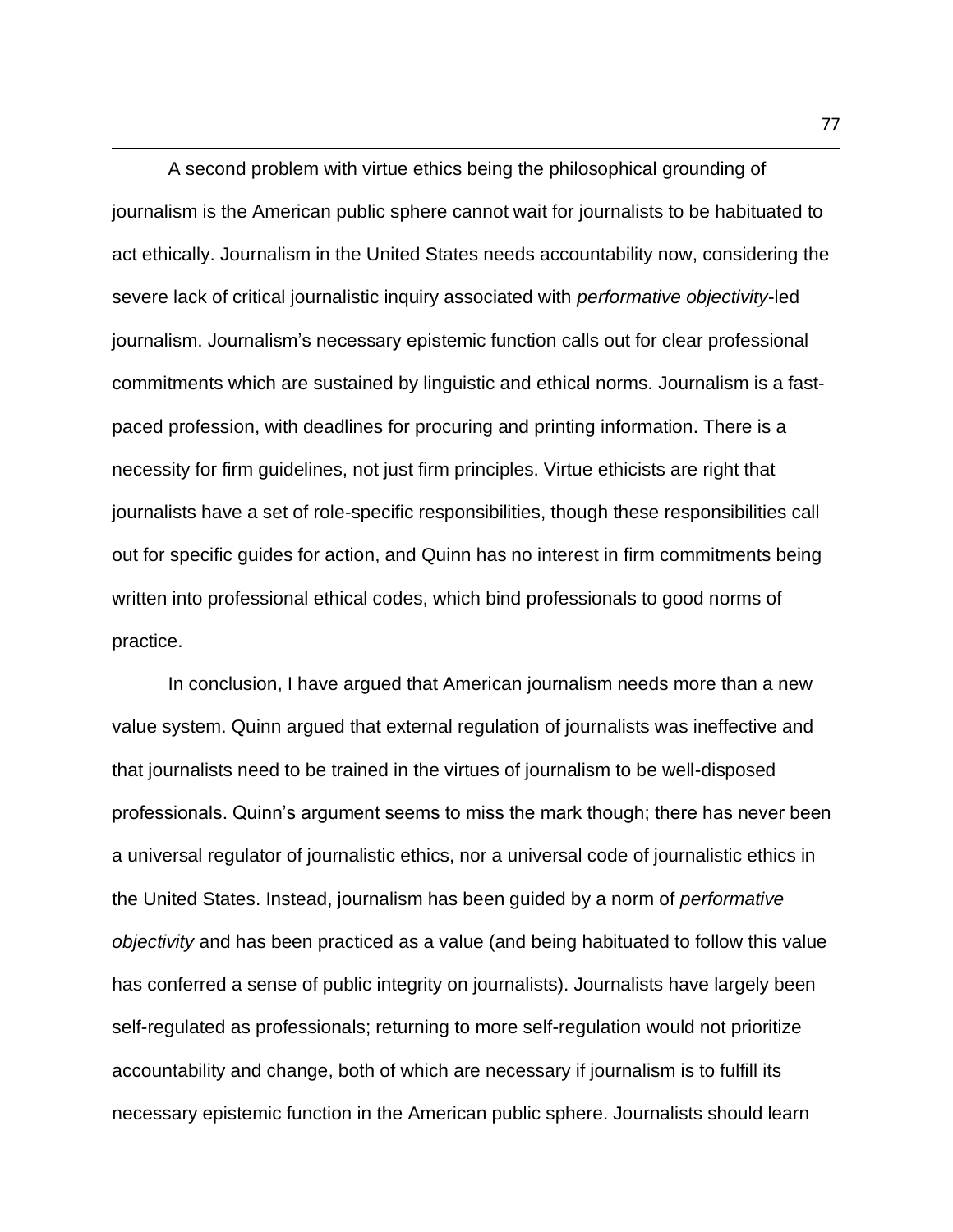and practice good value systems in universities and professional training, so that future journalists are habituated to act in the right way, but new norms and professional obligations are needed immediately for journalism to incentivize against bad communicative practices and to fulfill its necessary epistemic function.

#### **Section 3.6: Utilitarianism and Journalism**

I will draw down Chapter 3 by examining utilitarianism as the ethical theory that has served as the philosophical basis for the figurative marketplace of ideas and *performative objectivity*-led journalism. I will proceed to argue what utilitarianism broadly consists of, how this relates to *performative objectivity* and market failures in the 'marketplace of ideas', and the harms of such unchecked market failures of speech. Finally, I will argue that a modified utilitarian approach would lose the roots to Mill's ideas, which have guided jurisprudence on political speech and journalism's role in regulating political speech in the American public sphere. Journalism cannot be rooted in utilitarian, Millian ideas, particularly given that the figurative 'marketplace of ideas' will necessarily stay ingrained in American politics and culture.

Utilitarian thinking broadly argues that the right act is the one that creates the most utility for the greatest number of people. This idea undergirds the 'marketplace of ideas' (detailed in Chapter 1, Section 1.5), which argues that unfettered access to speech markets allows all speech to be examined publicly, and the best and most truthful arguments will win in the court of public opinion where all ideas can compete freely (Mill 1859; Milton 1894 p. 561; Goldman 2003 p. 192). The underlying bit of economic theory here is that the free trading of ideas, without any regulation (i.e. censorship, regulation of speech), provides a competitive market mechanism with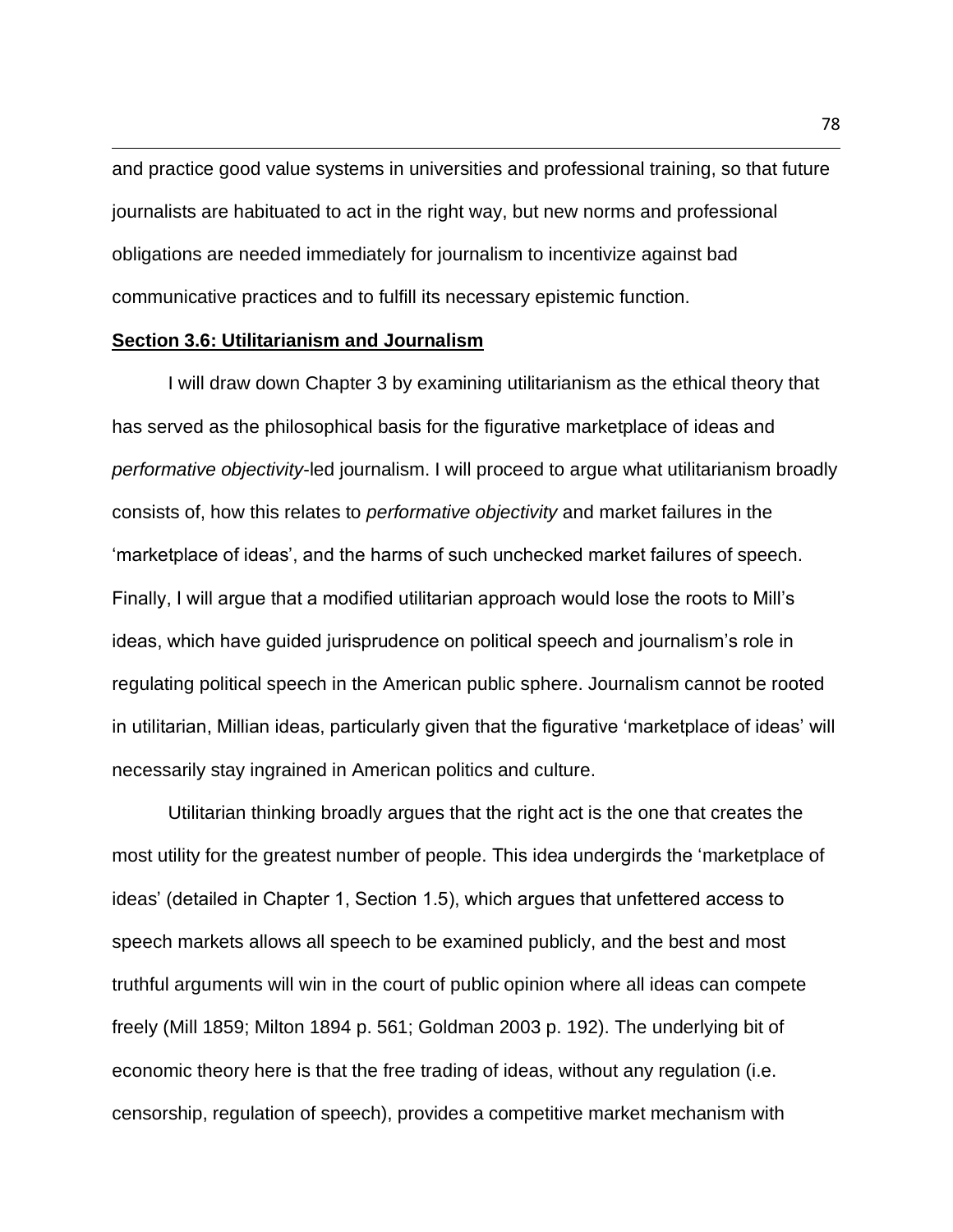incentives that promote truth (p. 192 Goldman; Hayek 1948 pp. 85-86; Schauer 1982 p.1*)*. Frederick Schauer argued that "an invisible hand will ensure that the best ideas emerge when all opinions are permitted freely" (1982 p. 1). Utilitarians argue that epistemically problematic political speech may exist within a system of completely open free speech, but good communicative practices will win out in the court of public opinion.

I detailed the figurative marketplace of ideas as a virtually unregulated market in Chapter 1, Section 1.5. The marketplace of ideas ethos guiding speech has heavily influenced American journalistic practices. Communications theorists readily agree that the neutral portrayal of information is central to the notion of objectivity as practiced by journalists in the United States (Chalaby p. 304; Glasser and Ettema p. 343; Munoz-Torres p. 569). Journalists have adopted *performative objectivity* as a guiding norm. The neutrality of *performative objectivity* has the same philosophical underpinning of the 'marketplace of ideas', as there is a belief that the neutral portrayal of political information will allow the political actor with the best argument to win the debate, and by extension to earn popular support. Journalists view themselves and act as a conduit of information rather than someone who contextualizes and analyzes information in the news production process. The use of words like 'allegedly' for clear actions, lack of context and analysis in 'News' sections, and sourcing subjects as equally valid viewpoints even on subjects where there is one clearly more truthful side to a story are but three common practices of neutrality which have led to journalism failing in its role as a check on bad political speech.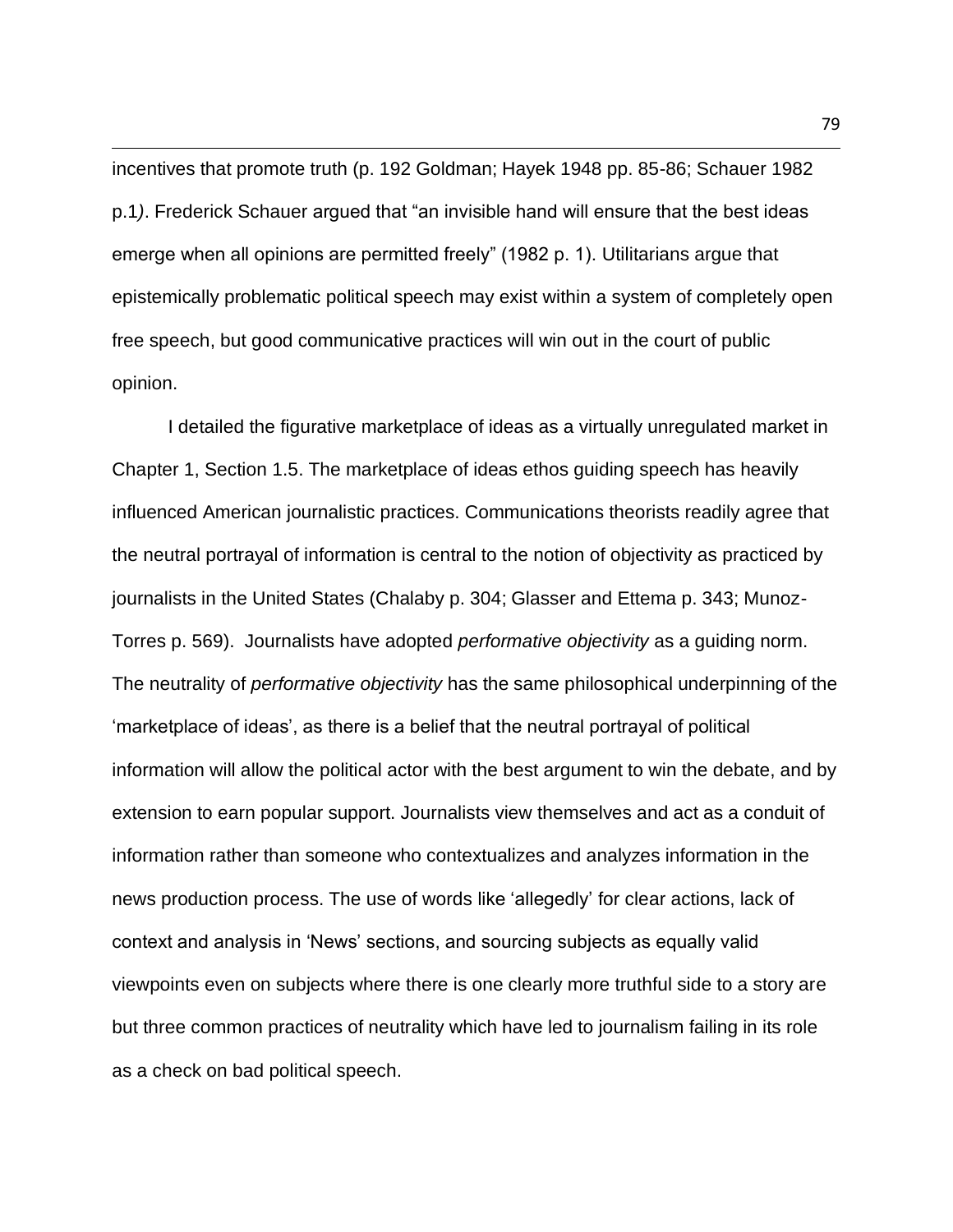The mass media's failure to fulfill its necessary epistemic function in the public sphere has coincided with a lack of trust in journalism. This lack of trust in mass media journalism has contributed to a movement of readers and viewers to media sources outside of mass media. What is interesting is that mass media sources often provide the on-the-ground reporting that smaller outlets pick up. Given that mass media outlets take it as a journalistic credo to not properly contextualize and analyze bad communicative practices in the public sphere, smaller outlets are given implicit license to put spin or misleading perspectives on information and repackage it as news. Mass media journalism led by *performative objectivity* has thus outsourced news contextualizing and analyzing to smaller media outlets who do not possess the necessary money to do proper on-the-ground reporting.

The harmful effects of journalism being guided by *performative objectivity* can be seen as a two-fold issue. First, the issue of the current state of public deliberation and political discourse in the public sphere among political actors, and then the impact of this interaction on local political speech markets in online fora and the public sphere. With political actors, misleading speech is left unchecked as a rule of the neutrality inherent in *performative objectivity*. Political actors have an incentive to create narratives where this kind of speech is believed and this belief is politically advantageous, as there is no effective check on their bad communicative practices. The epistemic harms of engaging in bad communicative practices can be outweighed by the political benefits of misleading speech. Such utilitarian thinking leads to bad communicative practices, which break down norms of truthfulness and cooperation which underpin effective political communication. The breakdown of these norms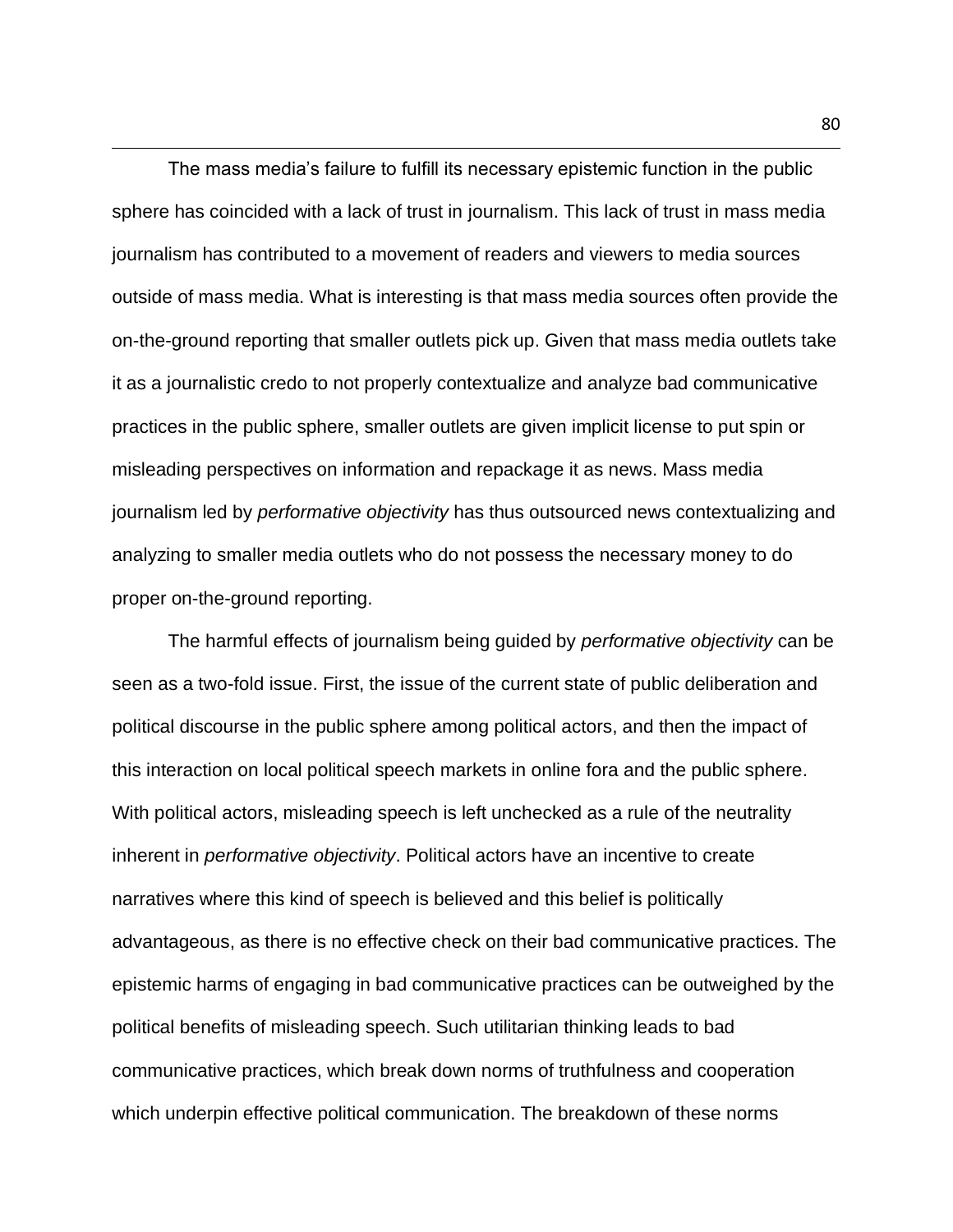contributes to a breakdown in trust in political communication generally, harms the functioning of political institutions, and creates downstream polarization.

There is a downstream polarization effect of political actors being increasingly polarized and engaging in misleading speech practices which journalism does not effectively incentivize against. The actions of political actors inevitably influence political discourse in the United States. By engaging in bad communicative practices, political actors signal a model of ideal political communication to constituents. A previous study by political scientist Tetsuya Matsubayashi has found that messages from Democratic politicians shift opinions of supporters in a more liberal, pro-Democratic direction, while messages from Republicans shift opinions of supporters to be more conservative, and pro-Republican (2013). Matsubayashi found that messages from representatives had a stronger effect as constituents are more often exposed to messages (2013). This study is not a conclusive decider on the impact of political speech on constituents, though it is indicative that political actors influence the viewpoints and beliefs of their strongest supporters. As misleading language has proliferated and American politicians have increasingly denounced the news, the public has grown increasingly distrustful of the news media and has moved to more polarizing settings of information sharing. They have been given license to make this move by political actors who increasingly do not follow norms of good political communication and share information from these smaller news sources themselves.

What has emerged from this distrust in political news, fueled by some political actors themselves, are echo chambers of information amongst the general public, where people are often divided into reading news sources that align with their viewpoint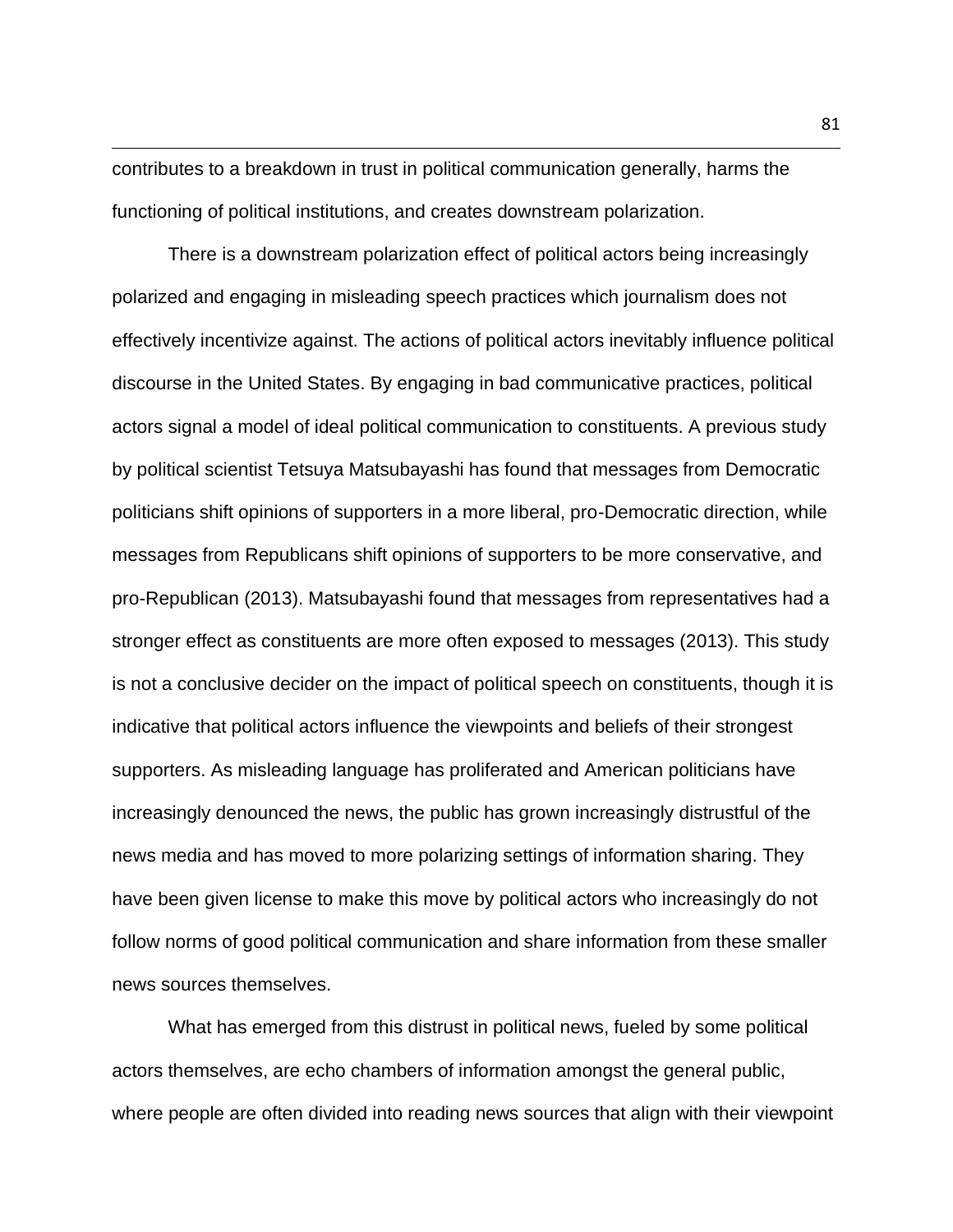and they rarely interact with viewpoints and information that goes against their preconceived political notions. Members of echo chambers systematically distrust sources outside of the bubble of information they are in (Forestal p. 28; Nguyen 2020 p. 141). Such online bubbles incentivize (in the form of likes, shares, and such) staking out polarized positions. Increasing political polarization and feckless *performative objectivity-*led journalism have incentivized political actors to increasingly engage in bad communicative practices, epistemic consequences be damned. The result has been a fragmentation of information sharing, creating distinct narratives around politics based on one's political tribe.

I hope to have made it clear by now that the figurative marketplace of ideas in the United States needs regulation from journalists, since jurisprudence in the United States has decided that the U.S. Constitution does not permit state coercion of virtually any political speech, and further has granted strong libel and printing protections to journalists. Acknowledging that the political will does not exist for political or constitutional changes to political speech markets, I have argued that utilitarian thinking cannot be the right guide for journalism in the future. The Utilitarian approach is inextricably linked to the marketplace of ideas ethos, which has been enshrined de jure by SCOTUS, become an accepted norm of political discourse (accepting 'all sides'), and led journalism to neutral *performative objectivity*.

In the end, Utilitarianism cannot be a guide for good journalistic practices because it has historically weighed speech as a positive consequence always, and argues that more speech in the public sphere will result in the further positive consequence of bad speech practices being dis-incentivized, and will incentivize good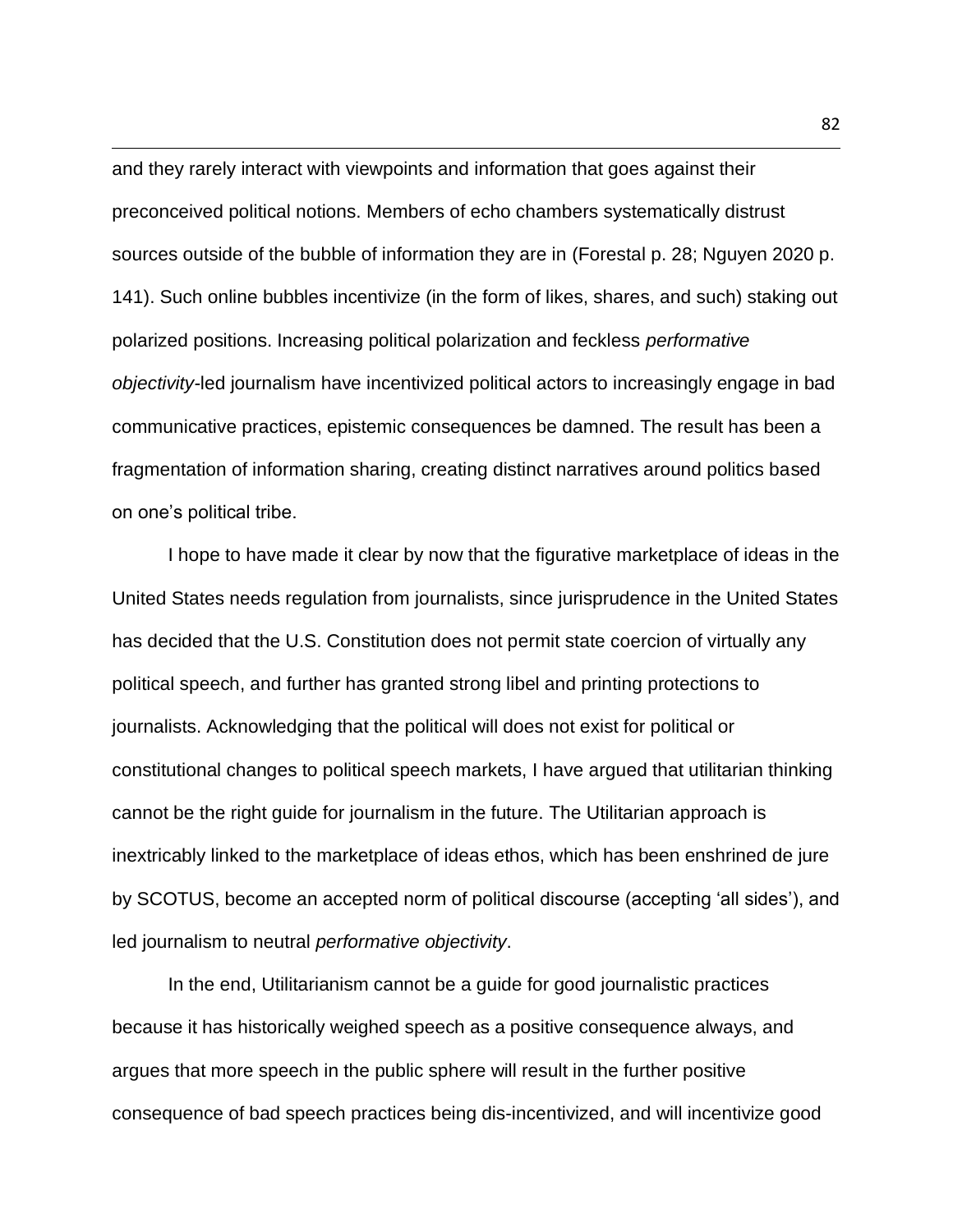political communication norms. Practical experience has shown that this unregulated market theory is not a good guide for political communicative and journalistic practices. Some may want to argue that Mill would throw up his hands (from the grave) to argue that the consequences of unregulated free speech have had a net-negative effect on the public sphere in society and as such utilitarianism can provide a stronger grounding for checking bad communicative practices. This neglects the fact that Mill was committed to truth's supremacy in the public sphere over falsehoods; his retort would likely be that there is not enough good information to outweigh fallacious information, or that such information is not being conveyed clearly. The marketplace of ideas may be able to be regulated, but this is not what Mill had in mind, and this is not what American journalists and the jurisprudence regulating political speech have had in mind. A new utilitarian approach would not truly be a Millian 'marketplace of ideas' approach.

# **Section 3.7: My Path Forward**

I examined Kantian, virtue ethics, and utilitarian viewpoints as guides to journalistic practice in the United States. I found each wanting as a unitary ethical grounding for modern American journalistic practice. The Korsgaard-inspired Kantian perspective would commit journalists to too strong of obligations, though a less-rigid duties-inspired account may be promising. The virtue ethics perspective lacks a decision procedure and the necessary norms that American journalism needs to serve its epistemic function, though journalists having good value systems is desirable. Utilitarians have led American journalism into its current messy state, and Millianinspired journalism is not capable of helping journalism fulfill its necessary epistemic function in the American public sphere. Recognizing that none of these major ethical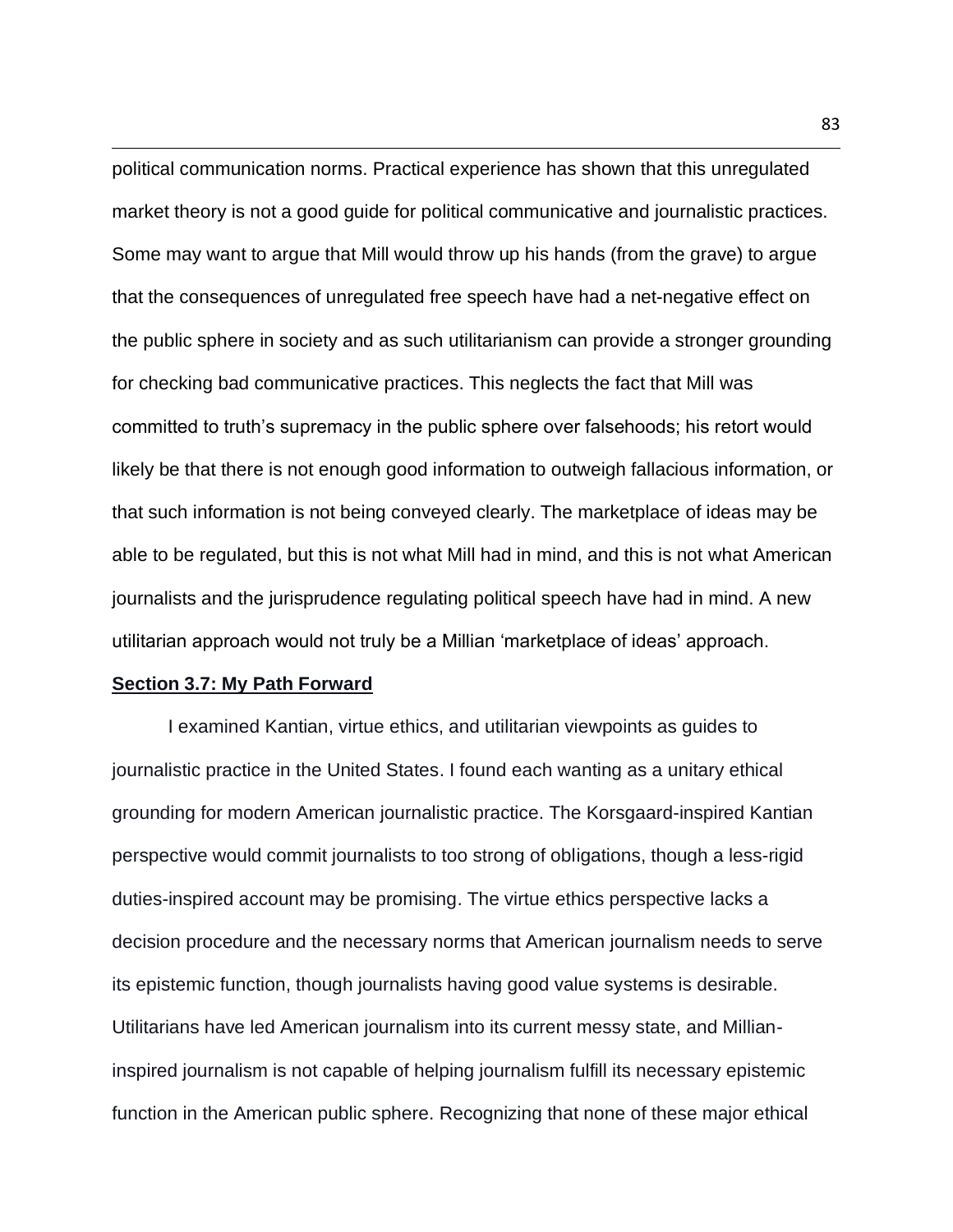approaches alone provide the right grounding for journalistic practice, I will turn in Chapter 4 to build out a new conception of journalistic ethics grounded in the epistemic function of journalists.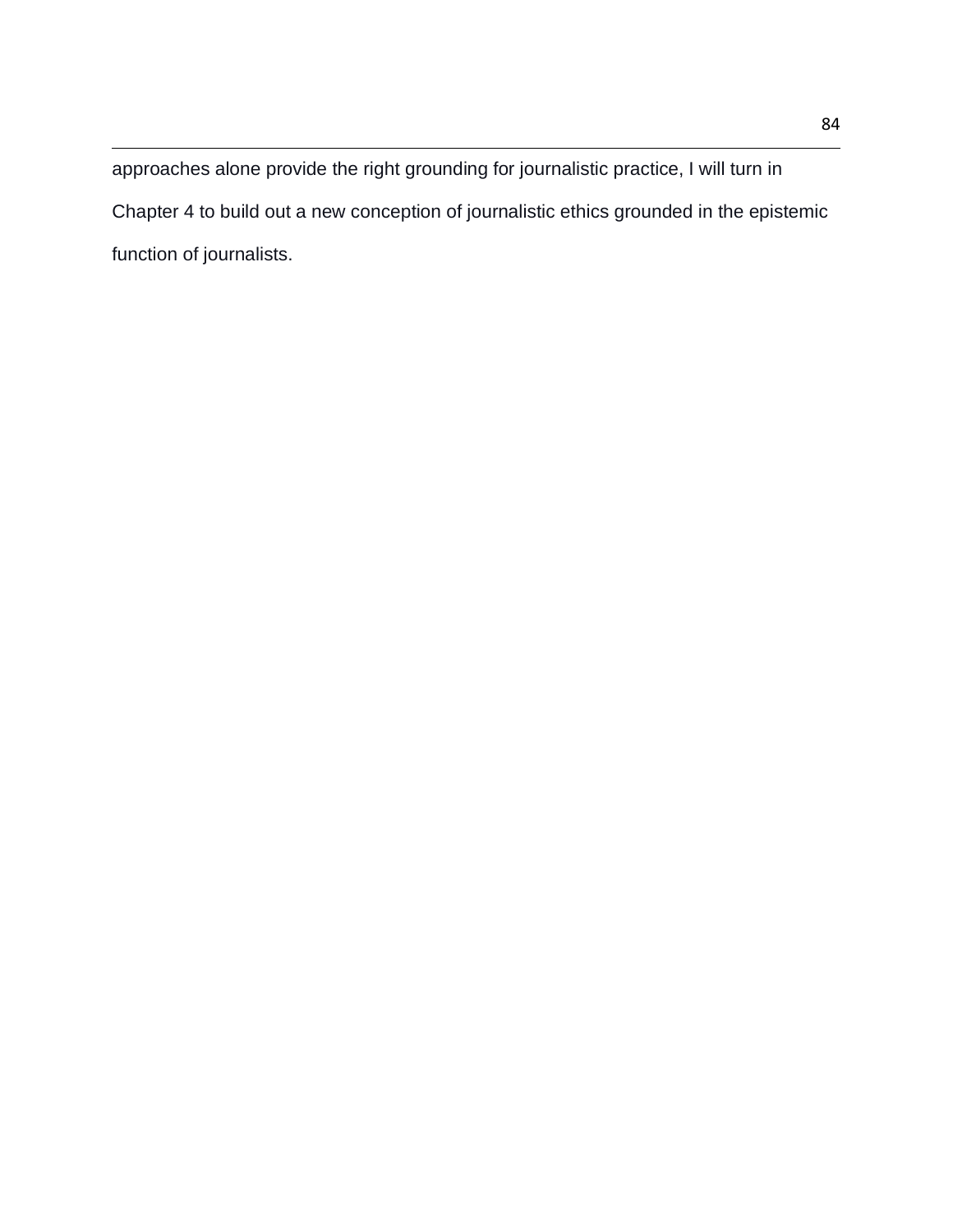# **Bibliography**

- Adler, Jonathan E. (1997). Lying, deceiving, or falsely implicating. *Journal of Philosophy* 94 (9):435-452.
- Aristotle, W D. Ross, and Lesley Brown. The Nicomachean Ethics. Oxford: Oxford University Press, 2009.
- Cicero. (1931). *De Finibus Bonorum et Malorum* . LacusCurtius Cicero De Finibus, Book I.

[https://penelope.uchicago.edu/Thayer/E/Roman/Texts/Cicero/de\\_Finibus/1\\*.html](https://penelope.uchicago.edu/Thayer/E/Roman/Texts/Cicero/de_Finibus/1*.html) #42.

- Chalaby, Jean K. "Journalism as an Anglo-American Invention: A Comparison of the Development of French and Anglo-American Journalism, 1830s-1920s." European Journal of Communication, vol. 11, no. 3, Sept. 1996, pp. 303–326, doi:10.1177/0267323196011003002.
- *Declassification Frequently Asked Questions*. The United States Department of Justice. (2020, November 6).

[https://www.justice.gov/archives/open/declassification/declassification-f](https://www.justice.gov/archives/open/declassification/declassification-)aq.

- *Deontological Code for the Journalistic Profession*. Ethicnet. (1993, November 28). [https://research.tuni.fi/ethicnet/country/spain/deontological-code-for-the](https://research.tuni.fi/ethicnet/country/spain/deontological-code-for-the-)journalistic-profession/.
- Forestal, Jennifer. "Constructing Digital Democracies: Facebook, Arendt, and the Politics of Design." Political Studies, vol. 69, no. 1, Feb. 2021, pp. 26–44, doi:10.1177/0032321719890807.
- Galston, William. "Toughness as a Political Virtue." *Social Theory and Practice*, vol. 17, no. 2, 1991, pp. 175–197. *JSTOR*, www.jstor.org/stable/23560249. Accessed 3 May 2021.
- Gerstein, J. (2009, June 2). *Judge rules against sealing Gitmo info*. POLITICO. <https://www.politico.com/story/2009/06/judge-rules-against-sealing-gitmo-info->023215.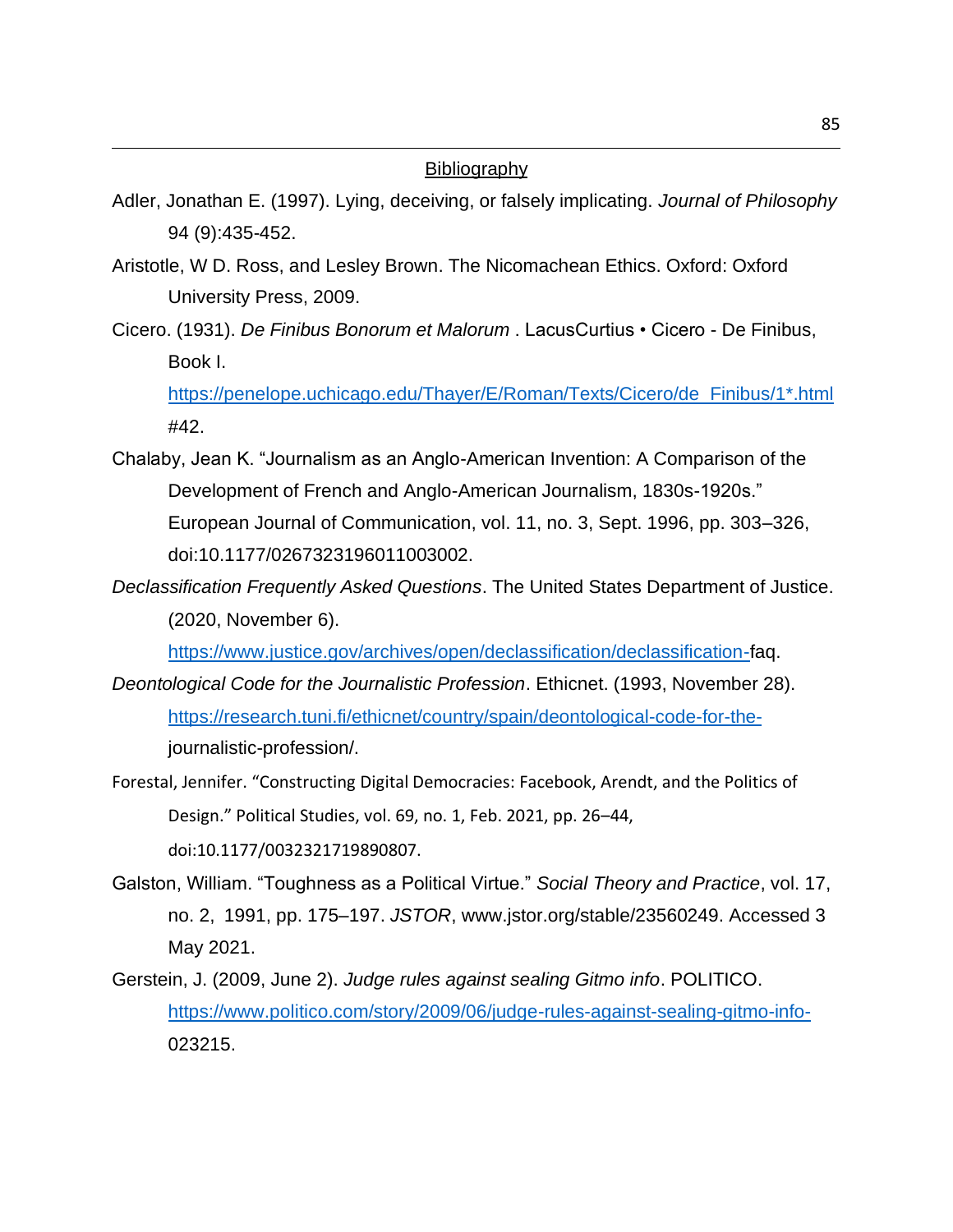- Giglio, M. (2019, October 3). *The U.S. Government Keeps Too Many Secrets*. The Atlantic. [https://www.theatlantic.com/politics/archive/2019/10/us-government-has](https://www.theatlantic.com/politics/archive/2019/10/us-government-has-secrecy-)[secrecy-p](https://www.theatlantic.com/politics/archive/2019/10/us-government-has-secrecy-)roblem/599380/.
- Glasser, T. L., & Ettema, J. S. (1994). The language of news and the end of morality. *Argumentation*, *8*(4), 337-344. https://doi.org/10.1007/BF00733477
- Goldman, Alvin I. "Speech Regulation and the Marketplace of Ideas." Knowledge in a Social World. : Oxford University Press, November 01, 2003. Oxford Scholarship Online. Date Accessed 3 May. 2021 <https://oxford.universitypressscholarship.com/view/10.1093/0198238207.001.00 01/acprof-9780198238201-chapter-7>.
- Hayek, Friedrich A. *Individualism and Economic Order: [essays]*. Chicago: Univ. of Chicago Press, 1948. Print.
- Illing, S. (2020, January 16). *"Flood the zone with shit": How misinformation overwhelmed our democracy*. Vox. [https://www.vox.com/policy-and](https://www.vox.com/policy-and-)politics/2020/1/16/20991816/impeachment-trial-trump-bannon-misinformation.
- Isenberg, Arnold. "Deontology and the Ethics of Lying." Philosophy and Phenomenological Research, vol. 24, no. 4, 1964, pp. 463–480. JSTOR, [www.jstor.org/stable/2104756.](http://www.jstor.org/stable/2104756) Accessed 20 Mar. 2021.
- Kant, I., Beck, L. W., & Kant, I. (1995). Foundations of the metaphysics of morals: And, What is enlightenment?. Upper Saddle River, NJ: Prentice Hall.
- Klaidman, S., & Beauchamp, T. L. (1987). *The virtuous journalist*. New York: Oxford University Press.
- Korsgaard, Christine M. "The Right to Lie: Kant on Dealing with Evil." *Philosophy & Public Affairs*, vol. 15, no. 4, 1986, pp. 325–349. *JSTOR*, [www.jstor.org/stable/2265252.](http://www.jstor.org/stable/2265252) Accessed 6 July 2021.
- Korsgaard, C.M. Two arguments against lying. *Argumentation* **2,** 27–49 (1988). <https://doi.org/10.1007/BF00179139>
- Machiavelli, Niccolò, 1469-1527. The Prince. Harmondsworth, Eng. ; New York, N.Y. :Penguin Books, 1981.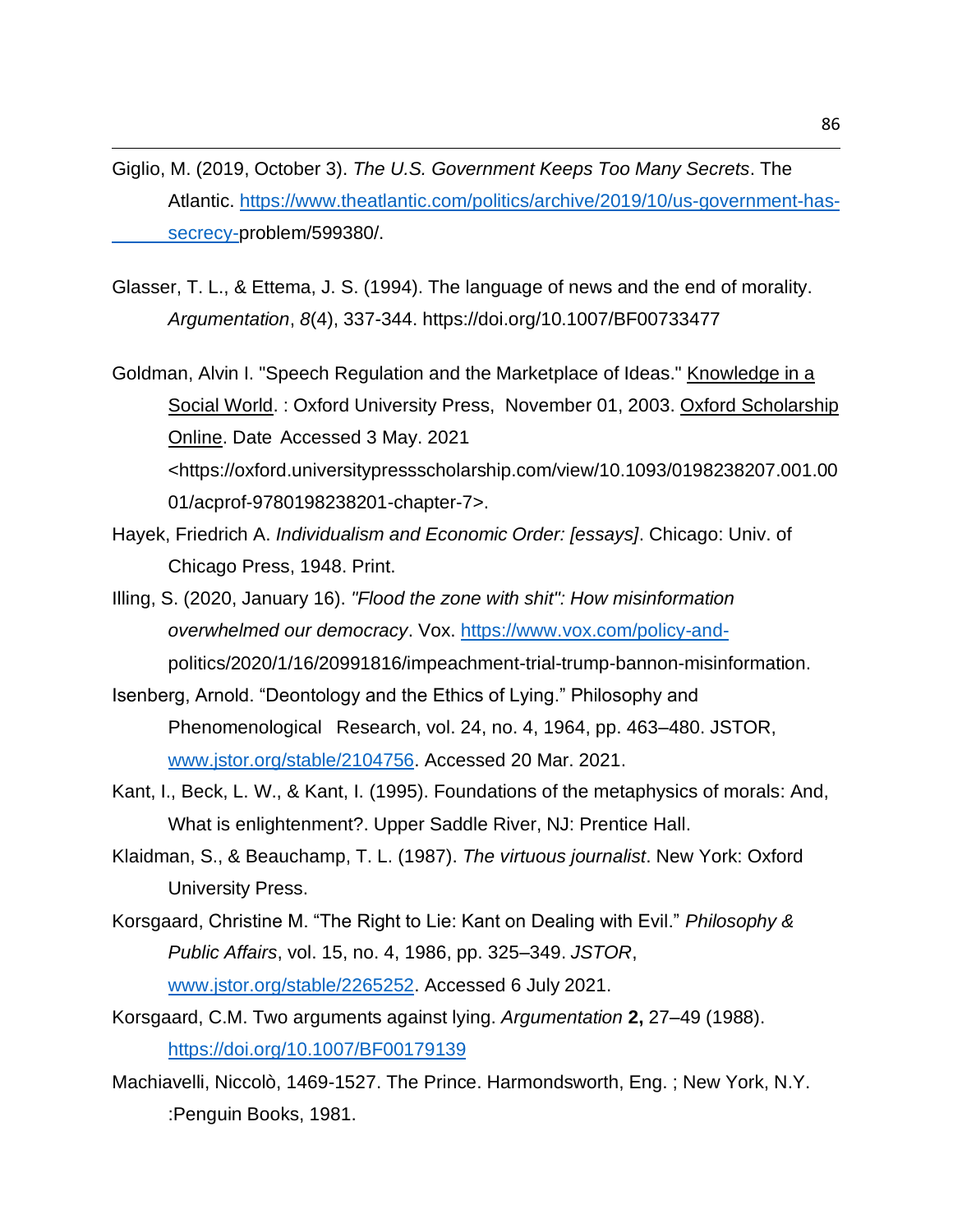MacIntyre, Alasdair. *Truthfulness, Lies, and Moral Philosophers: What Can We Learn from Mill and Kant?* The Tanner Lectures on Human Values. Princeton: Princeton University Press, 1994.

- MacKenzie, A., Bhatt, I. Lies, Bullshit and Fake News. *Postdigit Sci Educ* **2,** 1–8 (2020). <https://doi.org/10.1007/s42438-019-00085-4>
- Matsubayashi, T. (2013). Do Politicians Shape Public Opinion? *British Journal of Political Science, 43*(2), 451-478. doi:10.1017/S0007123412000373

Milton, John. *Areopagitica*. Oxford: Clarendon Press, 1894. Print.

- Munoz-Torres, Juan Ramón (2012) TRUTH AND OBJECTIVITY IN JOURNALISM, Journalism Studies, 13:4, 566-582, DOI: [10.1080/1461670X.2012.662401](https://doi.org/10.1080/1461670X.2012.662401)
- Nguyen, C. Thi (2020). Echo chambers and epistemic bubbles. *Episteme* 17 (2):141- 161.
- Oakley, Justin & Cocking, Dean (2001). *Virtue Ethics and Professional Roles*. Cambridge University Press.
- Quinn, Aaron (2007). Moral virtues for journalists. *Journal of Mass Media Ethics* 22 (2- 3):168 –186.
- Quinn, Aaron. (2018). Virtue Ethics and Professional Journalism. Springer, 2018.
- Savage, C. (2021, May 25). *Justice Dept. Fights to Keep Secret a Memo on Clearing Trump in Russia Inquiry*. The New York Times.

[https://www.nytimes.com/2021/05/25/us/politics/justice-department-trump](https://www.nytimes.com/2021/05/25/us/politics/justice-department-trump-)obstruction.html.

Walzer, Michael, 1973, "Political Action: The Problem of Dirty Hands", *Philosophy and Public Affairs*, 2 (2): 160–180.

Weber, Max. Politics As a Vocation. Philadelphia: Fortress Press, 1965. Print. Williams, Bernard, 1978, "Politics and Moral Character", in Stuart Hampshire (ed.),

*Public and Private Morality*, Cambridge: Cambridge University Press, pp. 55–73.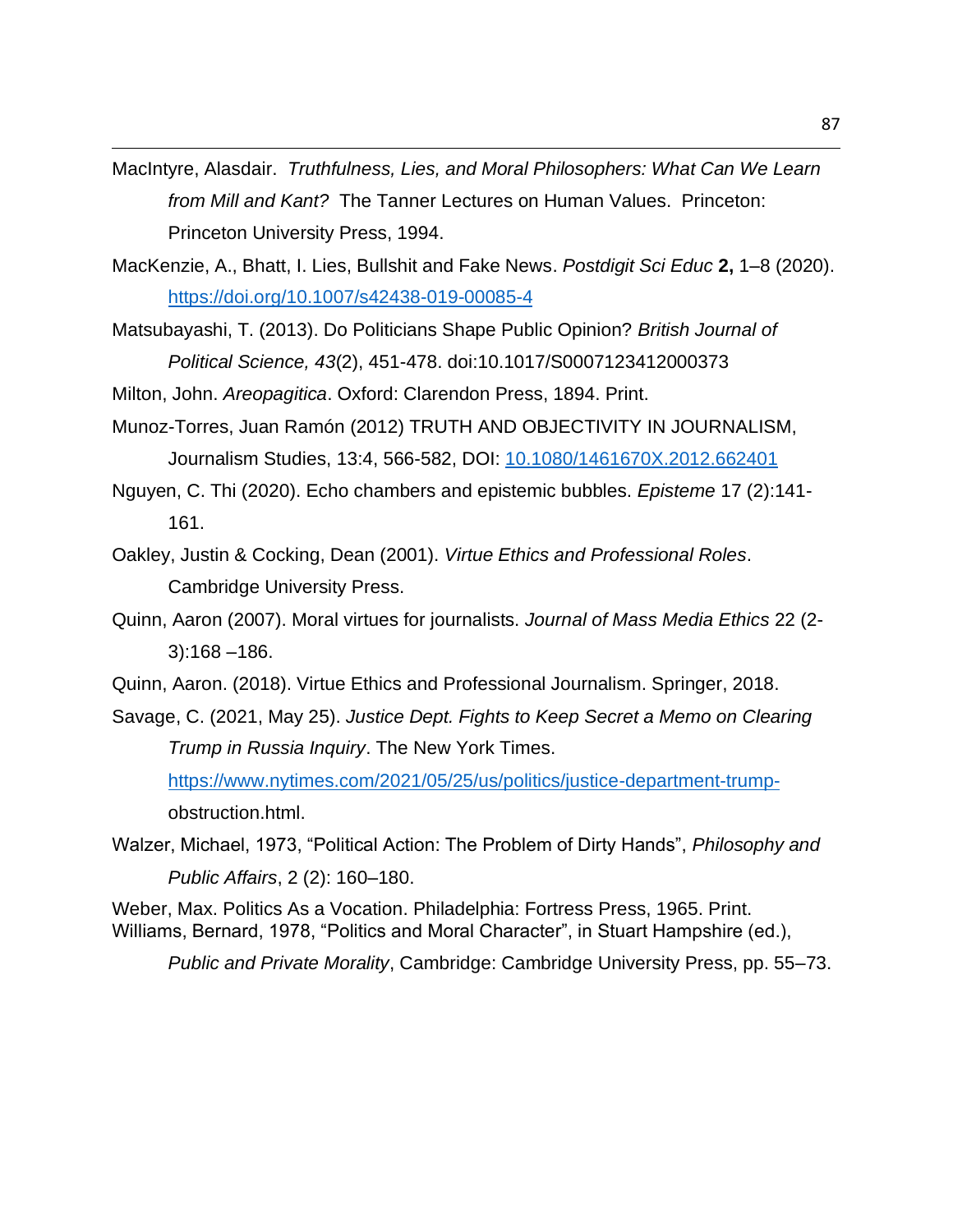<sup>1</sup> A power inequality that MacKenzie and Bhatt argued for in instances of lying in political speech. MacKenzie and Bhatt 2020.

<sup>ii</sup> Arguments for virtue ethics as a guide for journalism come in Klaidman and Beauchamp 1987; Quinn 2007; Quinn 2018; while Oakley and Cocking 2001 argue for role-based morality in professional roles broadly in 'Virtue Ethics and Professional Roles').

iii Quinn wrote his 2007 essay from Australia while completing his PhD at Charles Sturt University and then wrote his book while based in the United States in 2018. Both contain contiguous ideas that are relevant to journalism in the United States.

iii Klaidman and Beauchamp also made this argument. 1987 p. 19.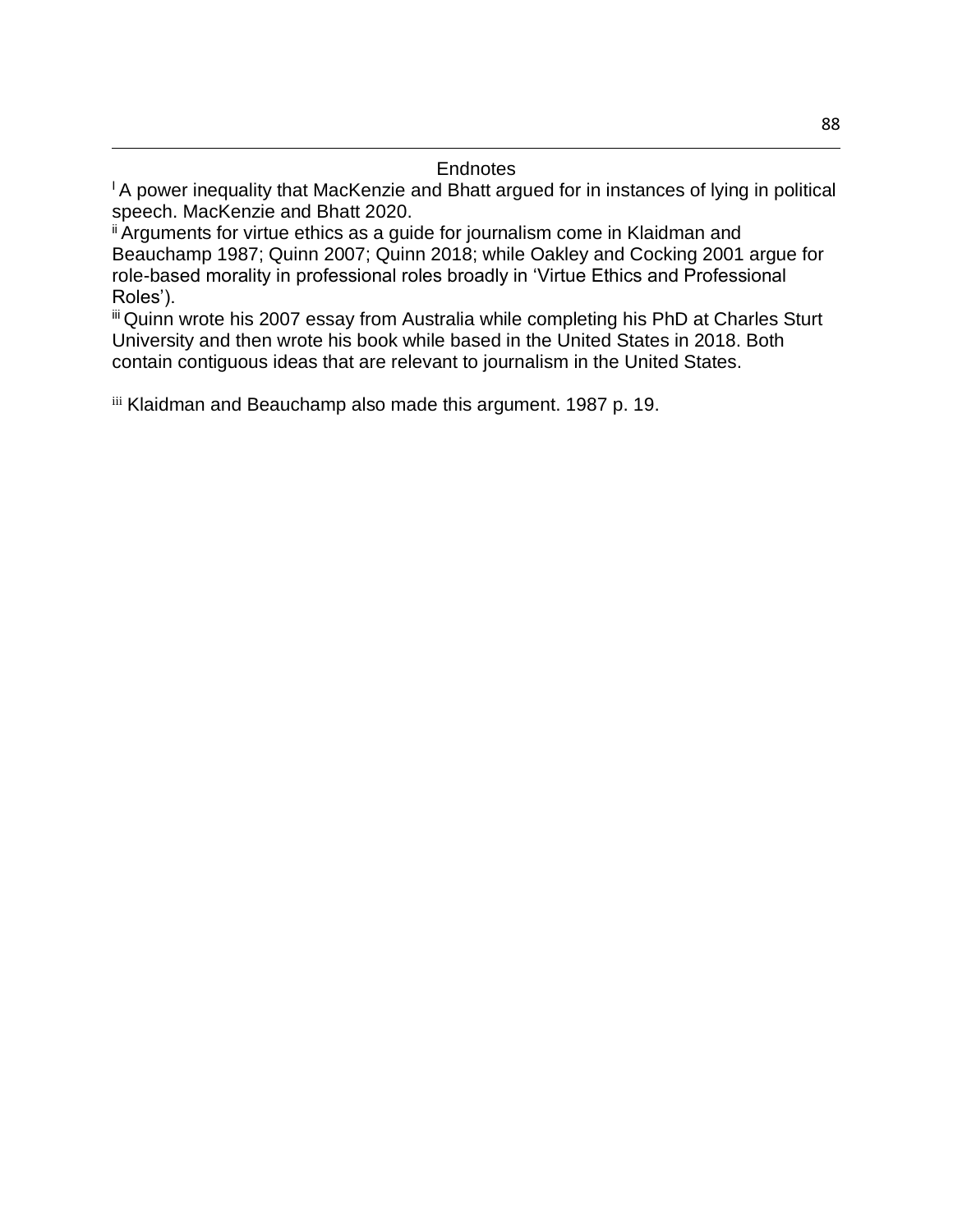### **Chapter 4: An Epistemic Foundation: A New Guide for Journalism**

American political journalism needs new ethical guidance; I will begin this chapter by arguing in Section 4.1 that new ethical guidance for journalism should be grounded in journalism's necessary epistemic function to American democracy. Then, Section 4.2 will argue for beginning journalistic inquiry from the standpoint of those marginalized by political news and political action and consulting a wide-range of diverse sources in the course of reporting, drawing from standpoint epistemology. Inquiring from the point of marginalized communities is not enough though; Section 4.3 will argue that journalists should be encouraged to recognize and incorporate their standing in news production. Then, Section 4.4 argues that creating professional codes of conduct and institutionalizing specific good norms of communication will help political journalism serve its necessary epistemic function. Section 4.5 will examine how my new proposal for journalistic ethics would guide journalism in their interactions with lying, spin, and bullshit. Section 4.6 will briefly touch the limits of journalism, while Section 4.7 will provide concluding thoughts.

## **Section 4.1: An Epistemic Foundation**

Journalists have a necessary epistemic function to play in the validity of democratic processes in the United States. This epistemic function is necessitated by de jure institutionalization of the figurative 'marketplace of ideas' and the frequent incentive for politicians to engage in bad communicative practices which contribute to epistemic harms. This function entails that political journalism must incentivize good communicative practices through critical analysis of lying, spin, bullshit, and other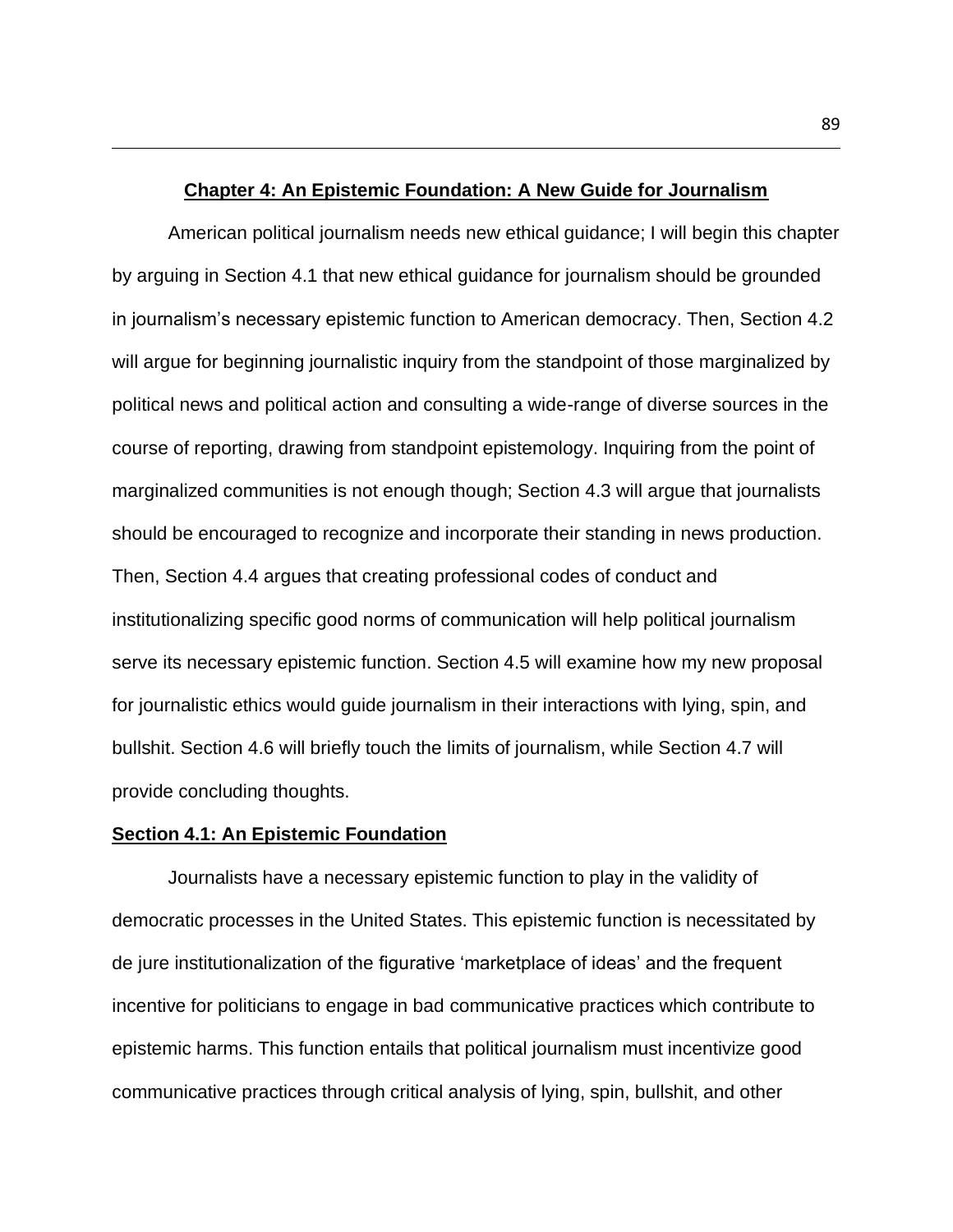harmful communicative practices. In addition to reporting on political speech, journalists must also report on political action. The reporting of political journalists provides the information which is then disseminated throughout blogs, social media, and smaller, regional publications. The information is viewed, assessed, and used by the public to form public opinion, deliberate, and take collective political action.

The figurative 'marketplace of ideas' refers to the idea that all political actors should be allowed to present their ideas in the public sphere, without coercion or censorship. The 'marketplace of ideas' argument is that allowing all speech to be included in the marketplace will result in well-reasoned, truthful arguments gaining more support than bad, poorly reasoned ideas. The utilitarian, Millian rationale for permitting all political speech in the public sphere rather than allowing censorship or coercion against forms of speech is given validation by F.A. Hayek's theory of institutional epistemology<sup>i</sup>. Hayek argued that economic markets with no significant burdens to entry operate most efficiently without interference in private transactions (Hayek). Resource allocation should be left to markets, rather than states which use central planning. Regardless of the social function of the good, Hayek's argument implies that markets will best regulate the good. Mapped onto speech, we can see the Millian-inspired, Supreme Court validated argument that unregulated speech markets will operate best without government or journalistic interference, as the public can assess and deliberate political speech and actions. This argument provided the grounding for the figurative 'marketplace of ideas', and further for the emphasis on neutrality in *performative objectivity.*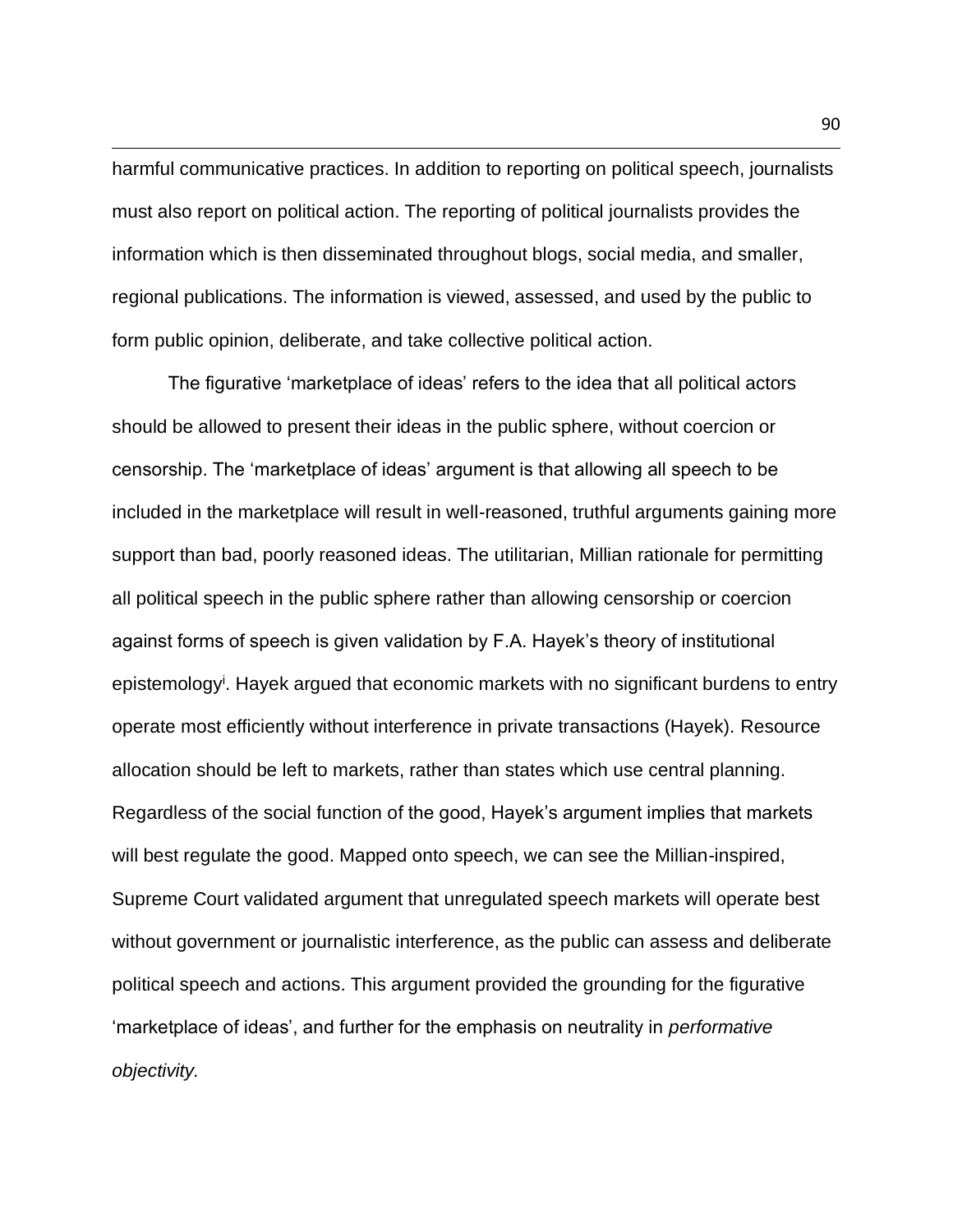I have argued throughout my thesis that there is a market failure in the marketplace of ideas. American journalism, practicing the norm of and guided by *performative objectivity*, has not effectively analyzed or contextualized harmful communicative practices from political actors. 'Analysis' of news has been made distinct from 'News'; 'Analysis' analyzes and contextualizes speech, claims, and the fulfilling of commitments, which help form the basis of assessing the trustworthiness of political actors. 'News' reports information neutrally, allowing the public to assess the information reported. The lack of analysis and contextualization in news production, and political incentives to engage in harmful communicative practices has led to a market failure wherein political actors have incentives to lie, spin, and bullshit and there is no penalty for doing so. Because virtually no state coercion of political speech is permitted constitutionally and journalists enjoy strong constitutional protections, there is a necessity for American journalism to help correct market failures in political speech.

A proper ethical grounding of journalism can be found in the epistemic function of journalism to American democracy. In thinking about why journalism has a commitment to fulfill an epistemic function in the United States, I will consult Elizabeth Anderson's argument for the social distribution of information in institutional epistemology. Anderson identifies three ways that socially dispersed information can be distributed: talk, votes, and market prices (pp. 8-9). Anderson argues that markets respond to price information, while democratic states respond to talk and votes (p.9). Democratic states are needed to solve problems "(a) of public interest, the efficient solution to which requires (b) joint action by citizens, (c) through the law" (p. 9). Anderson argues that public interest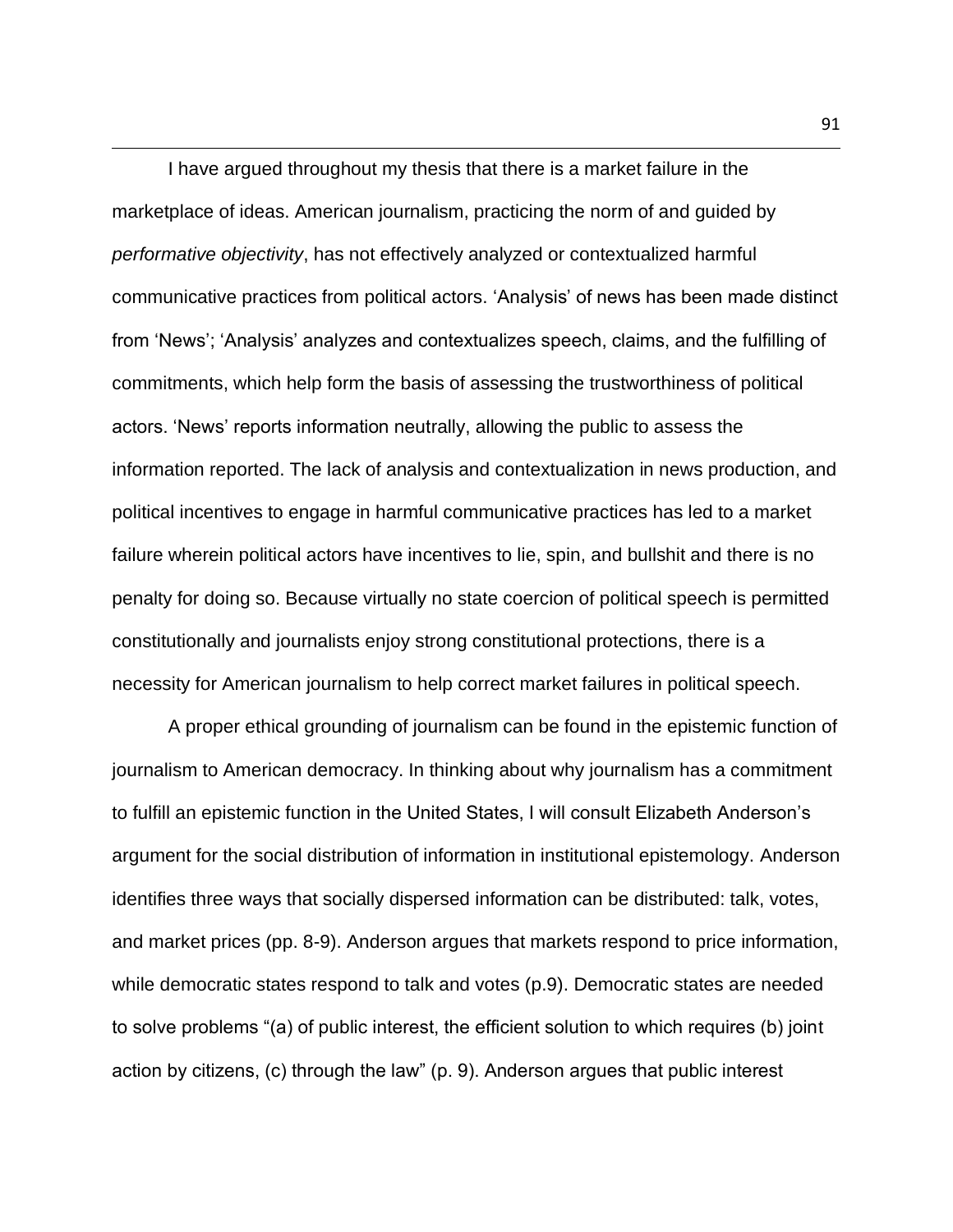problems should not be left up to markets and unregulated choice because efficient solutions to public interest problems requires joint action enacted through laws.

Drawing back to Anderson's framework, the American public has a vested interest in having good information as the public deliberates, votes, and forms public opinion that influences collective action. The market failure in political speech is thus a public interest problem because it results in bad information sharing practices and this can create inequalities in information sharing which harm democratic processes. Joint action by citizens through the law to coerce political actors into good information sharing practices or to compel either journalists or political actors to be good communicators and responsible epistemic actors is a virtual impossibility in the United States. Given this, it is clear that journalism must fulfill a necessary function helping to fix the discord between an institutional market failure of information sharing which American democracy is incapable and unwilling to respond to. Journalism must do this without coercive means.

American journalism is in a slight bind as it sets out on this task because journalism must respond to price information while trying to fulfill a public interest function. A basic reality of American journalism is that most major political news media outlets operate as for-profit companies in the United States. According to Harvard's "The Future of Media" project frequented news, 17 of the 20 outlets with the highest monthly internet views in the United States (Harvard University 2021). Further, more than half of the 382 major daily newspapers in the United States are owned by seven for-profit companies. Mass media is largely composed of for-profit entities, and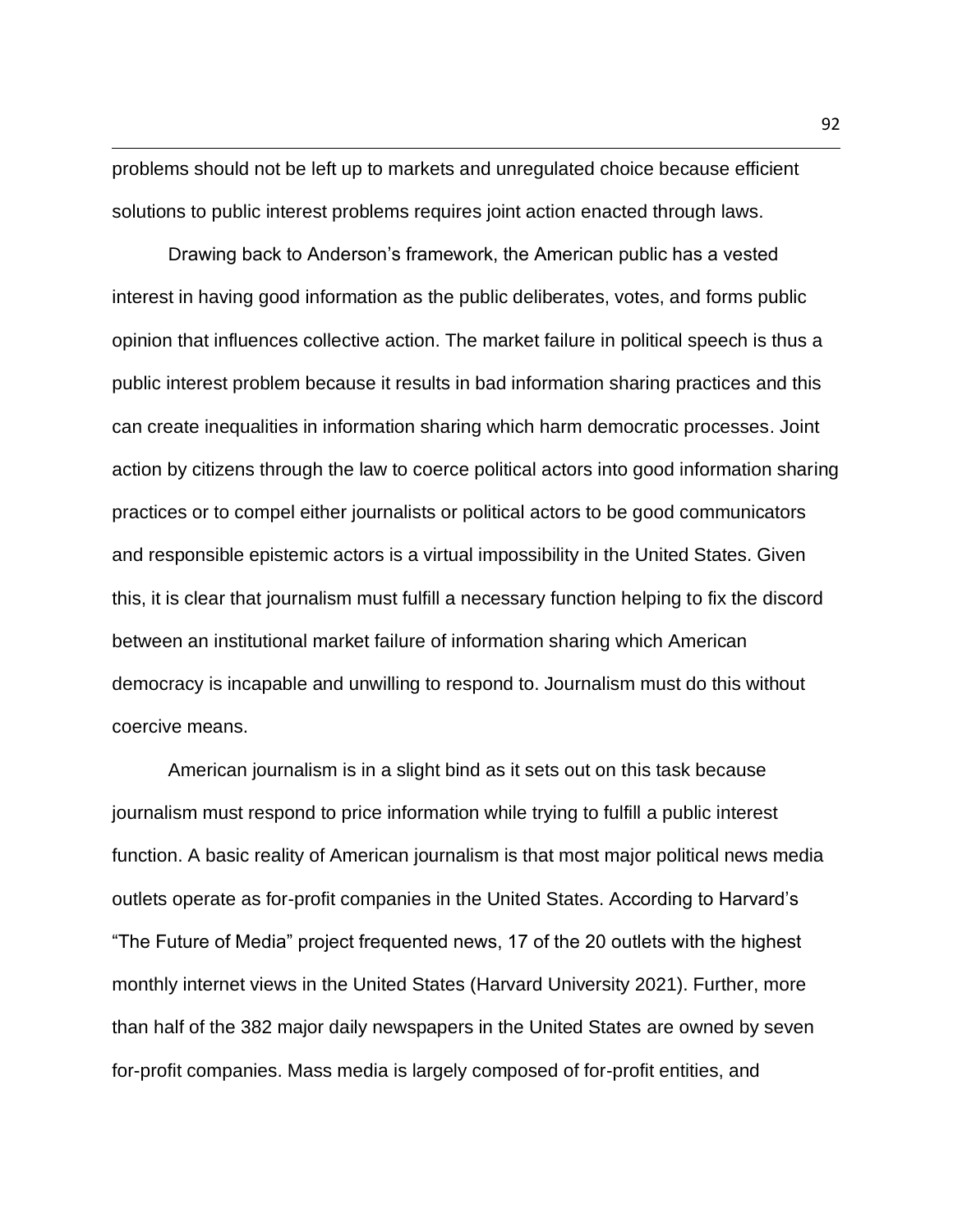journalism will need to find a way to act in the public function while producing economically viable news.

There is a conflict between journalist's public interest and professional functions which draws back to my discussion of professional and normative commitments in Chapter 1. As professionals, journalists work within an organization, producing news that seeks to be professionally respected but which also needs to garner page views and contribute to reader subscriptions. As epistemic actors, American journalists need good norms and practices of reporting to incentivize good political speech and information sharing practices in the public sphere. Journalism guided by *performative objecti*vity has not distinguished between these two commitments; neutral information is viewed as both an ethical imperative and guiding value, and some have argued that the neutral portrayal of news was developed to attract subscriber money across the ideological spectrum (Chalaby p. 319). Professional and normative commitments are not delineated here. Journalism grounded in an epistemic function to democracy but privy to market prices will have to delineate professional and normative commitments. Normative commitments should ground the ethical norms, obligations, and values which guide journalists, which I will elucidate further in the coming sections. Professional commitments should stem from these normative commitments.

Political journalists must be prepared to work in a non-ideal world, working for outlets that respond to market prices on a professional level while trying to also fulfill an epistemic function to democracy. Currently, journalism led by *performative objectivity*  does not have the professional tools to check market failures in the Hayek-inspired, Millian 'marketplace of ideas'. State coercion against bad information sharing practices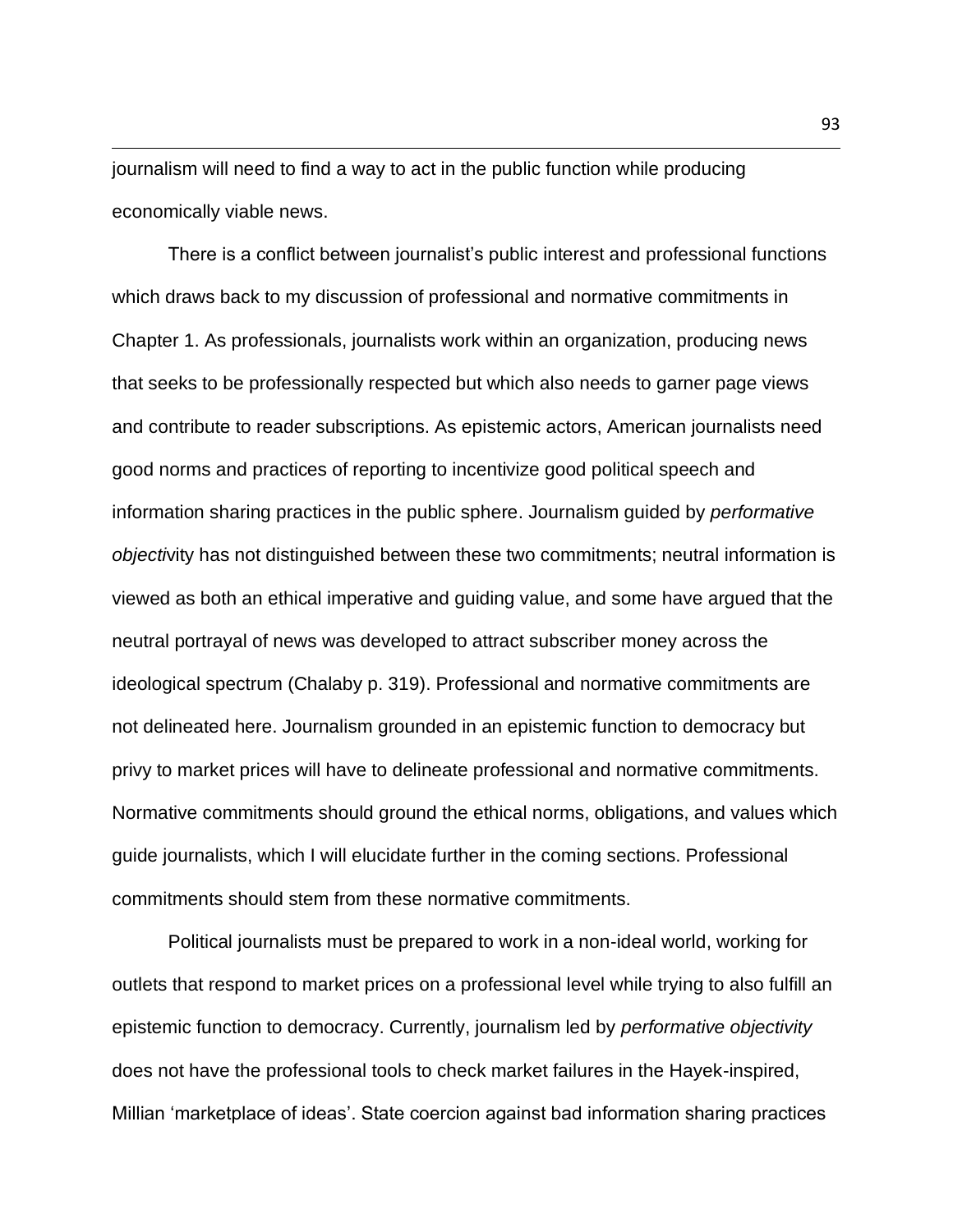in the American public sphere is a practical impossibility; journalists must incentivize good communicative practices, and call out bad practices and their epistemic and political consequences. Journalistic commitments are necessary to fulfill this function, and they must be grounded in the epistemic duties of American journalists. American democracy will need to ground professional commitments in the normative commitments that stem from journalists' epistemic function.

# **Section 4.2: What is Standpoint Epistemology?**

I have established that the epistemic function of journalists should ground the ethical duties that journalists have in the public sphere. Now, I will turn to considering the kind of epistemology that should guide the American journalist. I will argue that journalistic exploration should be grounded in the standpoint of marginalized groups. Let's start with a definition: standpoint epistemology refers to epistemology grounded in the experience of a particular group who has been marginalized in society and has suffered epistemically as a result of this marginalization<sup>ii</sup>. For example, feminist standpoint epistemology has argued for an epistemology grounded in women's lives, experiences, and the forms of oppression that women universally face (Hartsock; Harding p. 442). Feminist standpoint epistemologists often argue that men at the top of stratified societies' socioeconomic food chain dictate what those at the socioeconomic bottom can understand about themselves and the world around them (Harding p. 442 1992). In this perspective, men are primarily at the top and women at the bottom, the former controlling discourse, information sharing, and power. As a result of this social stratification which contributes to knowledge inequities, feminist standpoint epistemologists in support of beginning inquiry from the perspective of women in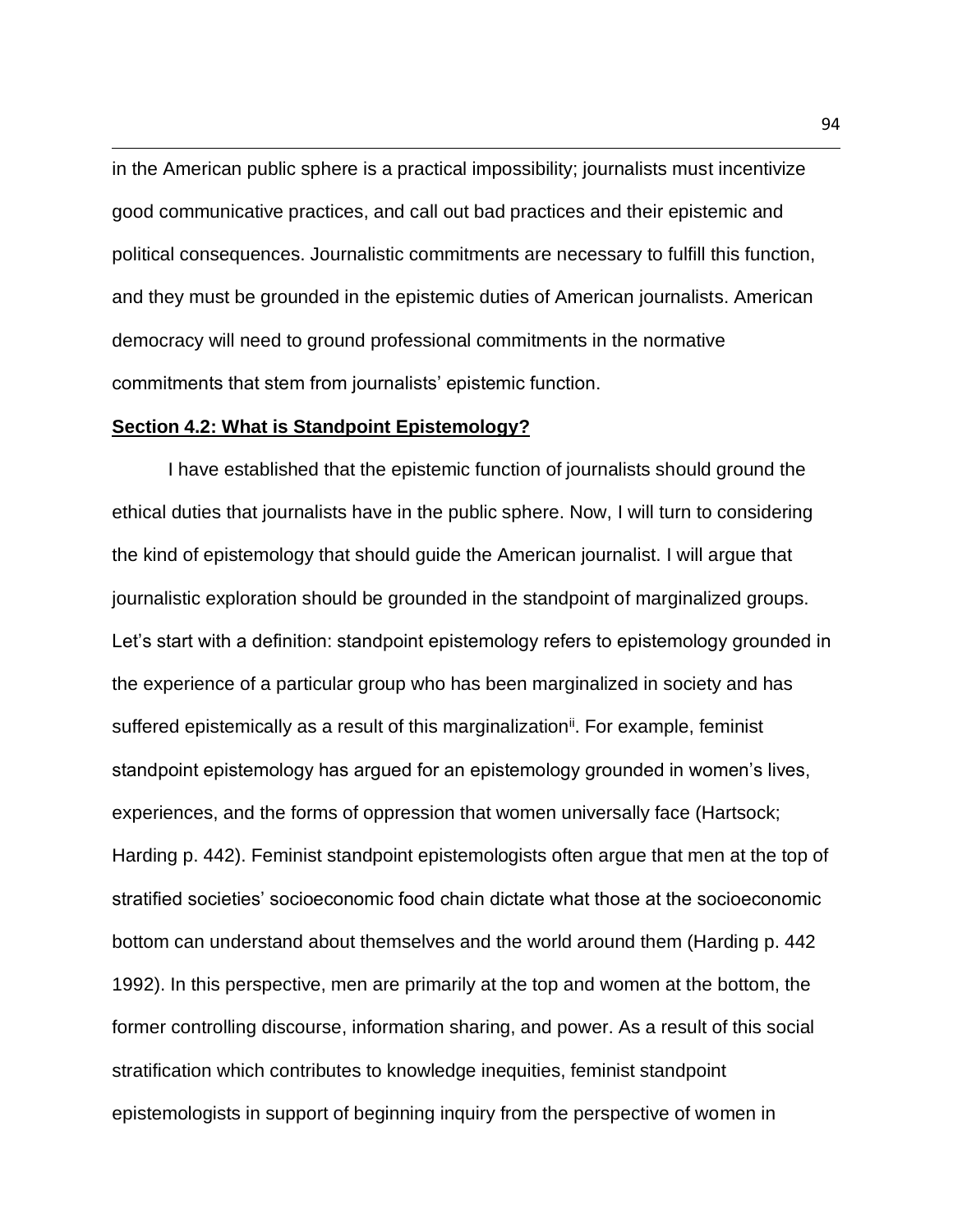science, politics, and other areas. The positive argument is that beginning inquiry from this standpoint can correct epistemic injustices via grounding inquiry in normally ignored perspectives.

Standpoint epistemology has been explored previously in journalistic ethics (Durham; Ryan). Journalistic standpoint epistemology argues that news gathering should begin from the perspective of marginalized groups (Durham pp. 131-134; Ryan p. 13). M.G. Durham argues that occupying the standpoint of marginalized groups in the production of news acknowledges that news stories are a second or third-order reconstruction of events. Durham argues that starting from the standpoint of marginalized groups would necessarily entail that journalists incorporates reflexive thinking into producing news. These are two examples of how standpoint epistemology as the basis of journalistic inquiry attempts to reckon with bias by incorporating the view of marginalized groups into the structure of the methodology of journalism. Durham argues that this move helps incorporate bias "into the structure of the scientific method" and that this approach creates stronger standards for objectivity than value-free models of science (Durham p. 127). This stands in stark contrast to journalism led by *performative objectivity*, which tried to portray journalists as neutral, disinterested communicators of information.

As I take it, American journalism must move on from *performative objectivity*, and must take a more proactive role in combatting harmful communicative practices in the public sphere. Where I will differ from Durham, and other standpoint epistemologists, is in her emphasis on retaining a notion of objectivity in journalism. Durham argues that objectivity as impartiality allows pluralist societies to have the views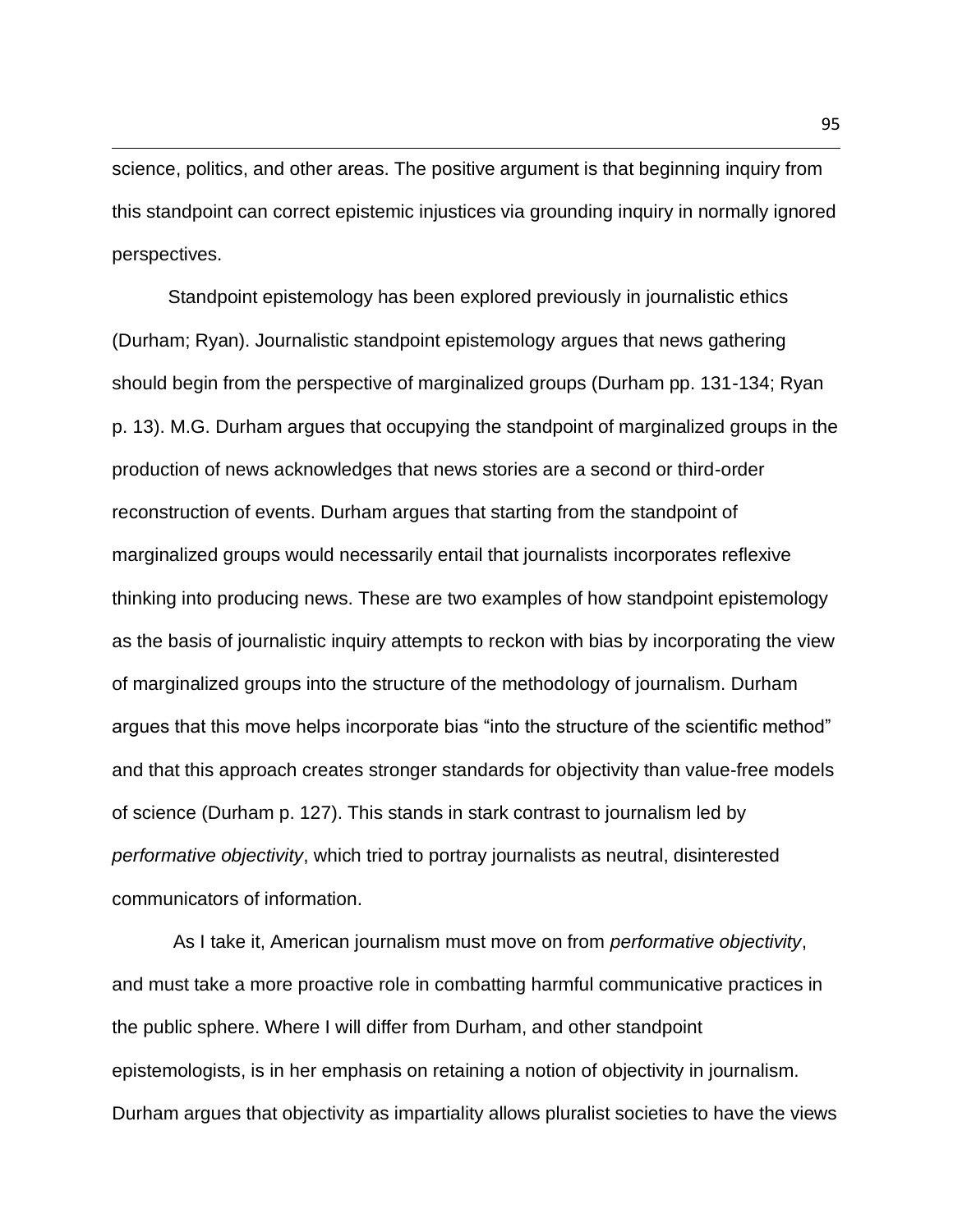of various standpoints represented (p. 119). I disagree with the notion that news production should be impartial. The idea of taking up a marginalized standpoint in the production of news explicitly takes a subjective point of view. The idea of taking a particular point of view is to rectify epistemic inequalities and other harms of bad communicative practices. The point is to be partial to a particular group precisely because that group has been treated unfairly and suffered epistemically.

Prioritizing the perspective of marginalized group as reporters cultivate sources, gather information, and contextualize and analyze information in written or spoken words would have three distinct positive implications for journalistic practice. First, journalists will be required to understand how specific groups are marginalized by current information sharing practices, which will necessitate a good education for journalists and reflection on harmful practices. Second, journalists will have to modify how they gather news to follow the first condition, which will lead to changes in sourcing, information gathering, and other professional norms. Third, the combination of the first two conditions will entail that communicative norms and practices are modified, and a diverse collection of perspectives will be represented in popular political discourse. I will elucidate each of these three implications further below.

Starting from the perspective of marginalized groups creates a strong requirement that political journalists should be well-educated in politics and related fields such as philosophy history, and economics. We should further expect that journalists should have specific knowledge of the sub-domain they cover; for example, we might think that national outlets would have journalists who are well-qualified on issues such as voting rights, women's reproductive issues, and child-tax credits.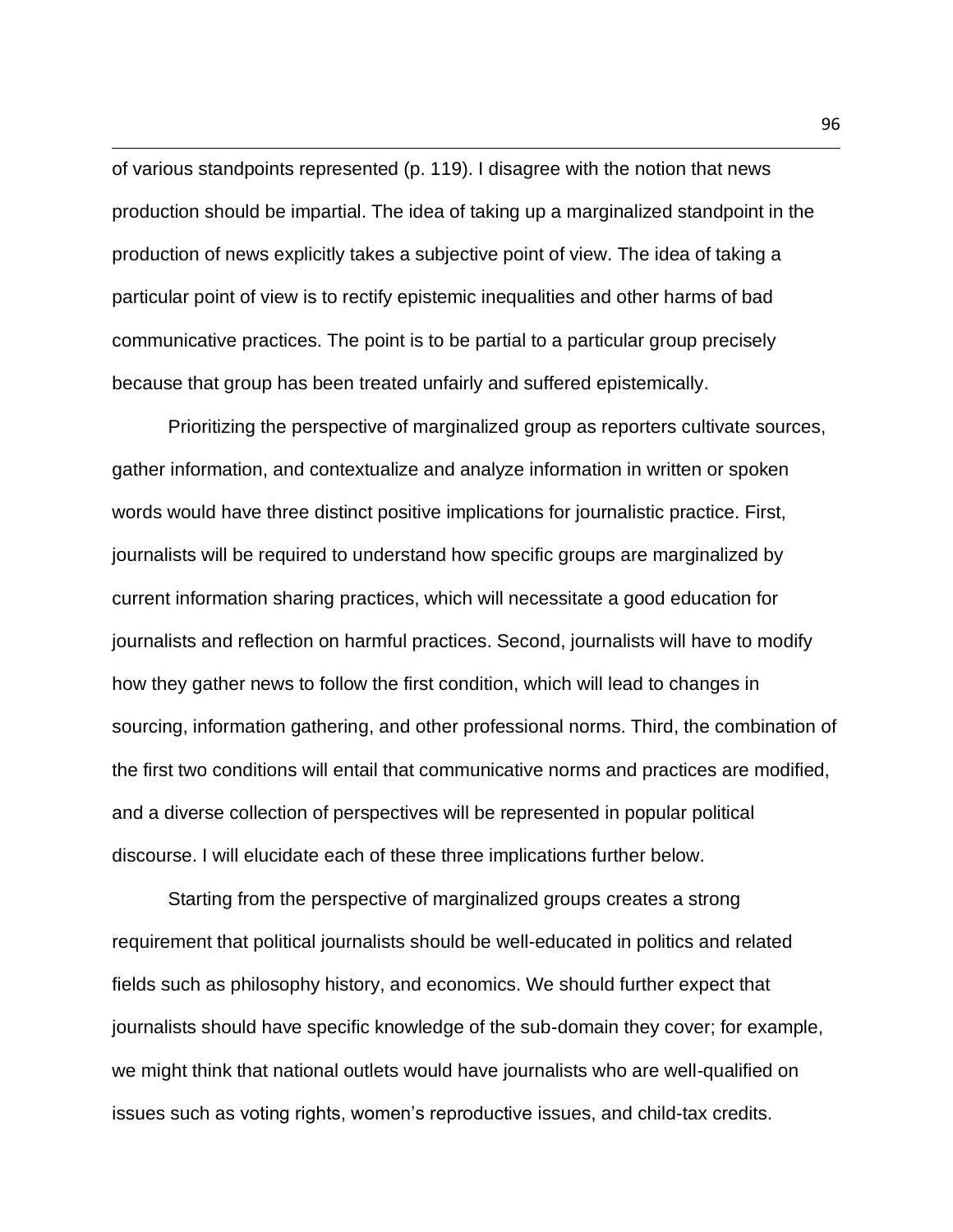Journalists should be knowledgeable about the actors being covered, and their communal histories and traumas. The knowledge and learning requirements associated with prioritizing considering the standpoint of marginalized groups forces journalist to learn which groups have historically been harmed by bad information sharing practices and how bad communicative practices are often exhibited. The benefit of this is that the harms of ignored groups, and their ignored linguistic and social practices, become a central point of news stories.

Journalism that contains a wide variety of educated, well-reasoned people will have a diversity of thought within the profession. Not all journalists will agree on what constitutes marginalized groups or why groups are marginalized. The idea of marginalized, as I take it, refers to groups who have suffered from political action and poor information sharing practices in the public sphere. Neither political liberals nor conservatives are immune from suffering at the hands of these bad practices. Both political liberals and conservatives can be marginalized. Marginalized groups from all over the United States should be reported on, cultivated as sources of news, and have the circumstances of their collective condition learned about.

The kind of standpoint theory that I am arguing for requires taking the standpoint of marginalized groups as a primary focus in producing news, but allows latitude in considering who is marginalized. Considering the standpoint of a wide berth of groups and learning more continuously in the process will require consulting a wide array of sources in the construction of news. Political news journalists often operate on tight timelines, and they often rely on a list of reputable sources—academics, ex-politicians, current politicians, activists—who they trust to provide a quote, perspective, or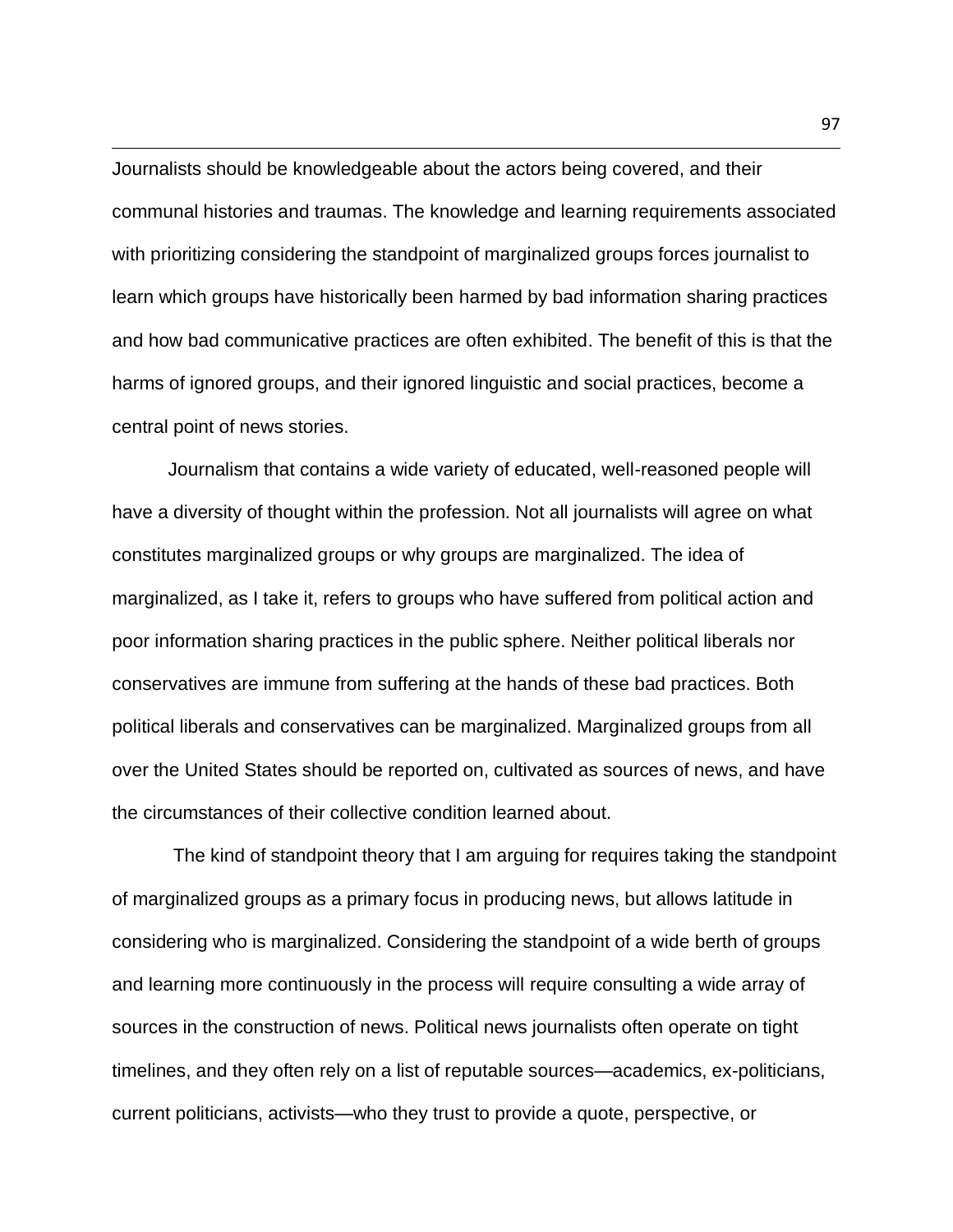clarification on particular issues. The journalist should be expected to reach out to a diverse group of people. Diversity here refers to intellectual, political, racial, ethnic, and gender diversity. There may be limits to the role that political news journalists can play here; they cannot reach out to a diverse set of politicians if there is not a diverse set of politicians to reach out to in reporting on a particular issue. We may think in this instance that the reporter will reach out to parties who are harmed by issues and policies being reported on first, and that there is a normative commitment to consult a diverse group of sources to properly consider the perspective of marginalized groups.

Prominently consulting the perspective of marginalized groups in the production of news will impose new communicative requirements. One such requirement will regard the selection of words used in reporting information. Some of the selection of words requirements may include using preferred pronouns, spelling names in their preferred manner (where there are multiple translations or multiple spellings). These are ways to treat subjects of stories with the respect they deserve, thus identifying them as people who are worthy of being learned about. Another requirement will be to describe information concisely and precisely, and to use language that is accessible to the diverse audience present in a pluralist democracy like the United States. The journalist must contend with editors who might help to undermine these linguistic requirements, which likely entails further commitments on others involved in the production of news, commitments for non-journalists which I will place aside.

Journalism guided by standpoint epistemology theory's emphasis on initially considering the perspective of marginalized groups in the production of news places the journalist under more taxing requirements than *performative objectivity*-led journalism.

98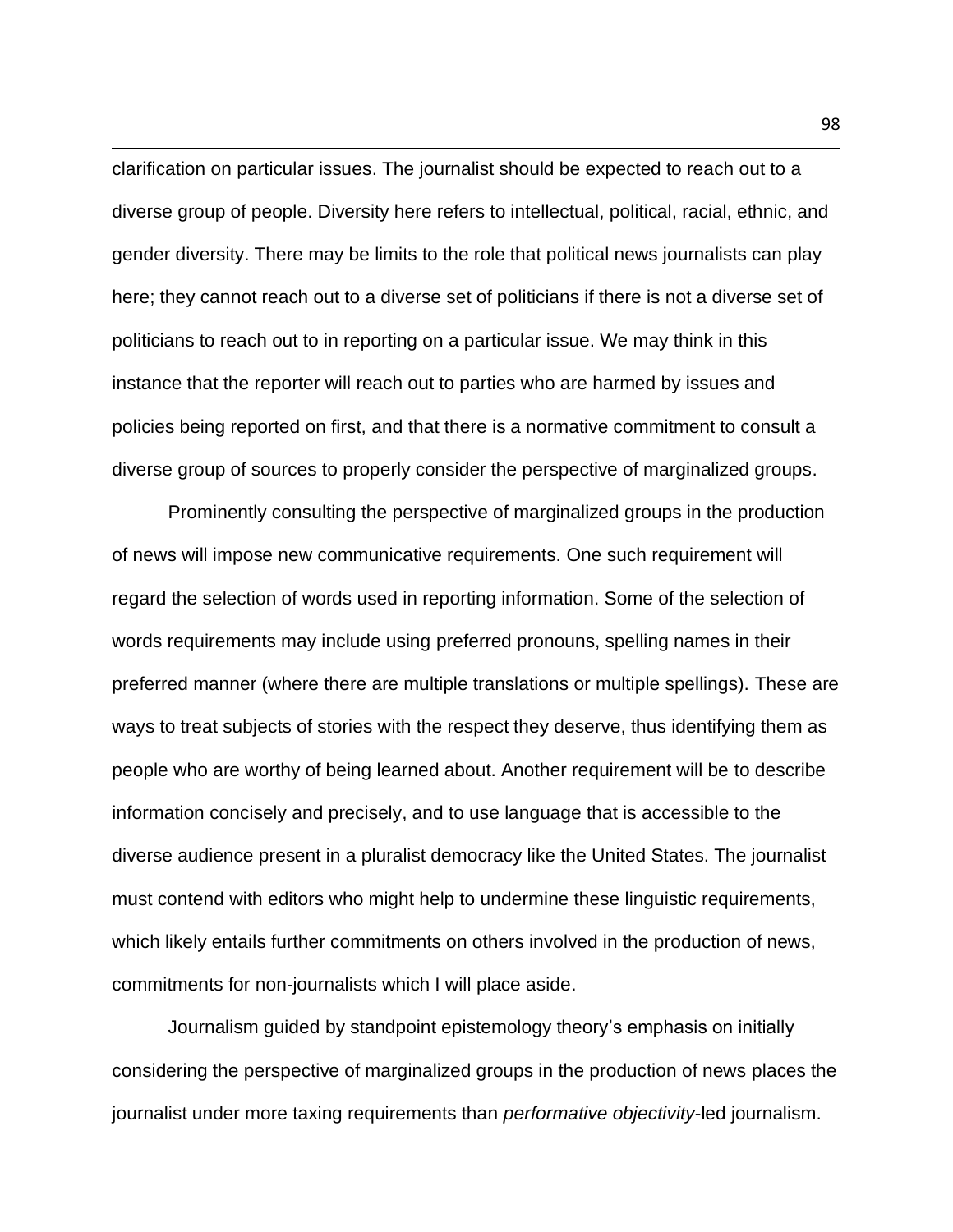Placing more requirements on journalists and slowing down the production of news would be a positive thing for American news production. News production in the digital age has created faster news cycles than ever before. By this, I mean that topics being discussed for less frequent periods in previous eras. The rise of cable created the 24 hour news cycle and social media has put this news cycle into overdrive. With more information being pumped into the public sphere, the political news journalist has often followed, surely at the behest of editors and news executives. Beginning news production from the perspective of marginalized groups will not commit editors and executives to slowing down the production of news, though it will slow down the production process by itself by placing strong requirements on cultivating background knowledge, gathering more diverse sources, learning continuously, and using good language in the production of news.

# **Section 4.3: The Journalist's Perspective**

Incorporating the perspective of marginalized groups in the production of news leaves open the question of whether journalists should incorporate their own standpoint into the production of news. M.G. Durham argued that standpoint epistemology as a guide for journalism requires incorporating reflexivity into the production of news. Durham argues the journalist should examine their own position in the production of news, namely, their position between the news being presented, political actors involved, and groups marginalized by news stories (Durham p. 134). Durham argues that acknowledging and investigating the perspective, implicit biases, and epistemic inequalities between journalists and marginalized groups will help to acknowledge and incorporate bias into the production of news, leading to less partial news.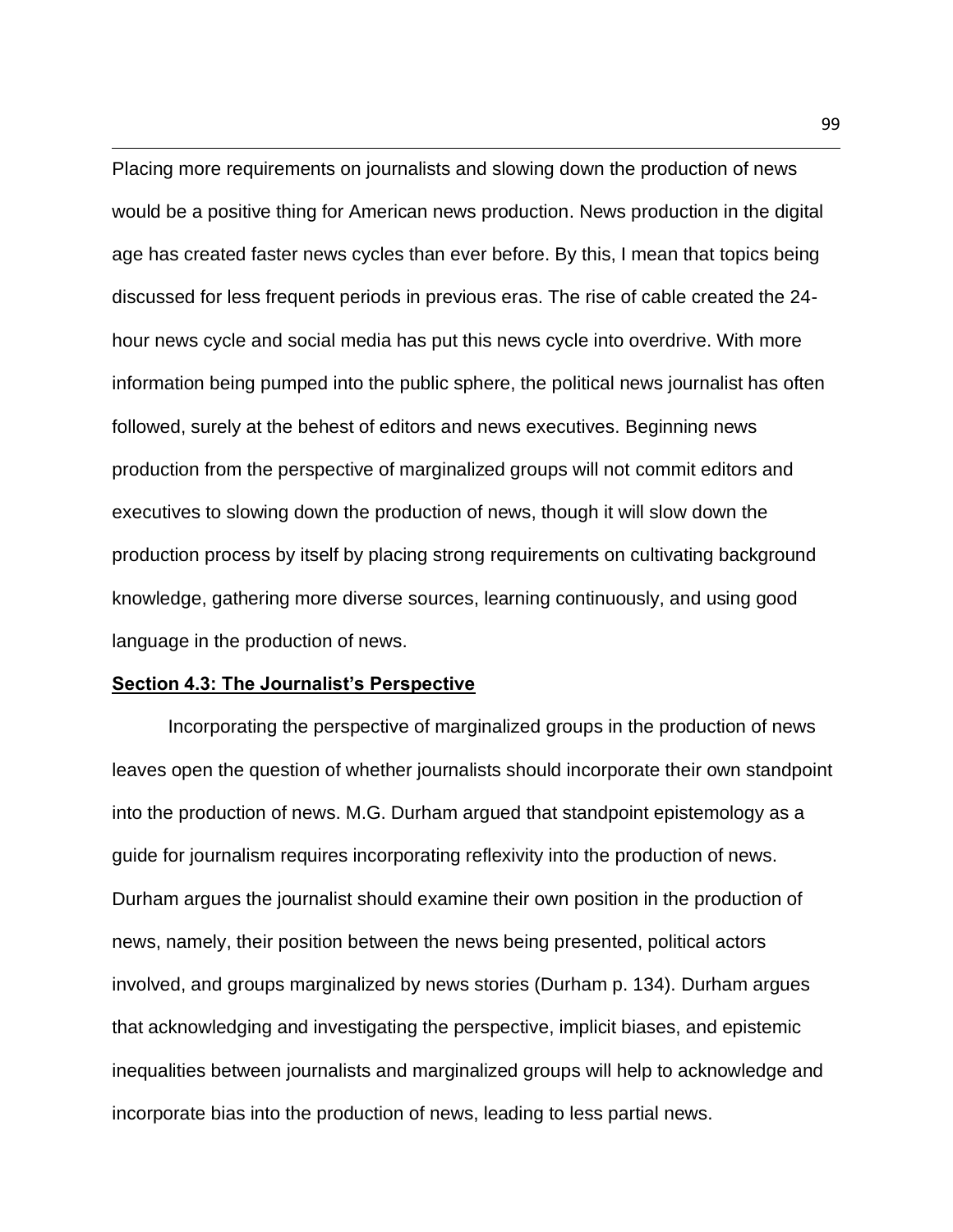The standpoint epistemologist compels journalistic reflexivity through the examining of one's position in between news stories, political actors, and marginalized groups; I would go a step further and have journalists both acknowledge and encourage them to feature their perspective in the news production process. The journalist has a personal standpoint that affects how they produce news. This unique standpoint creates differences of perspective in the reporting of news, which includes perspectives on which groups are marginalized or what constitutes being a marginalized group. The idea of marginalized, as I take it, refers to groups who have systematically suffered from political actions and information sharing practices. Neither political liberals nor conservatives are immune from these bad practices, and both political liberals and conservatives can be marginalized. We should welcome journalism that is reported on from a wide array of political perspectives. Cultivating a diverse set of reporters and viewpoints will better represent the culturally, politically, and socially diverse set of perspectives that is present in the United States, in turn exposing readers to a wider range of cultural narratives. Having a wider set of viewpoints represented in mass media news validates a wider range of perspectives, and ways of thinking, discussing, and acting within the world. Exposing people to new and more diverse viewpoints can help facilitate political discussion, break down cultural barriers, and generally lead to more a more inclusive public sphere and more inclusive institutions.

News is not presented in a vacuum. Journalists are humans and as such their gathering and communicating of news content is inextricably linked to their perspective. Journalists acknowledging their perspective in the contextualizing and presenting of news will require newspapers permitting reporters to use their personal perspective in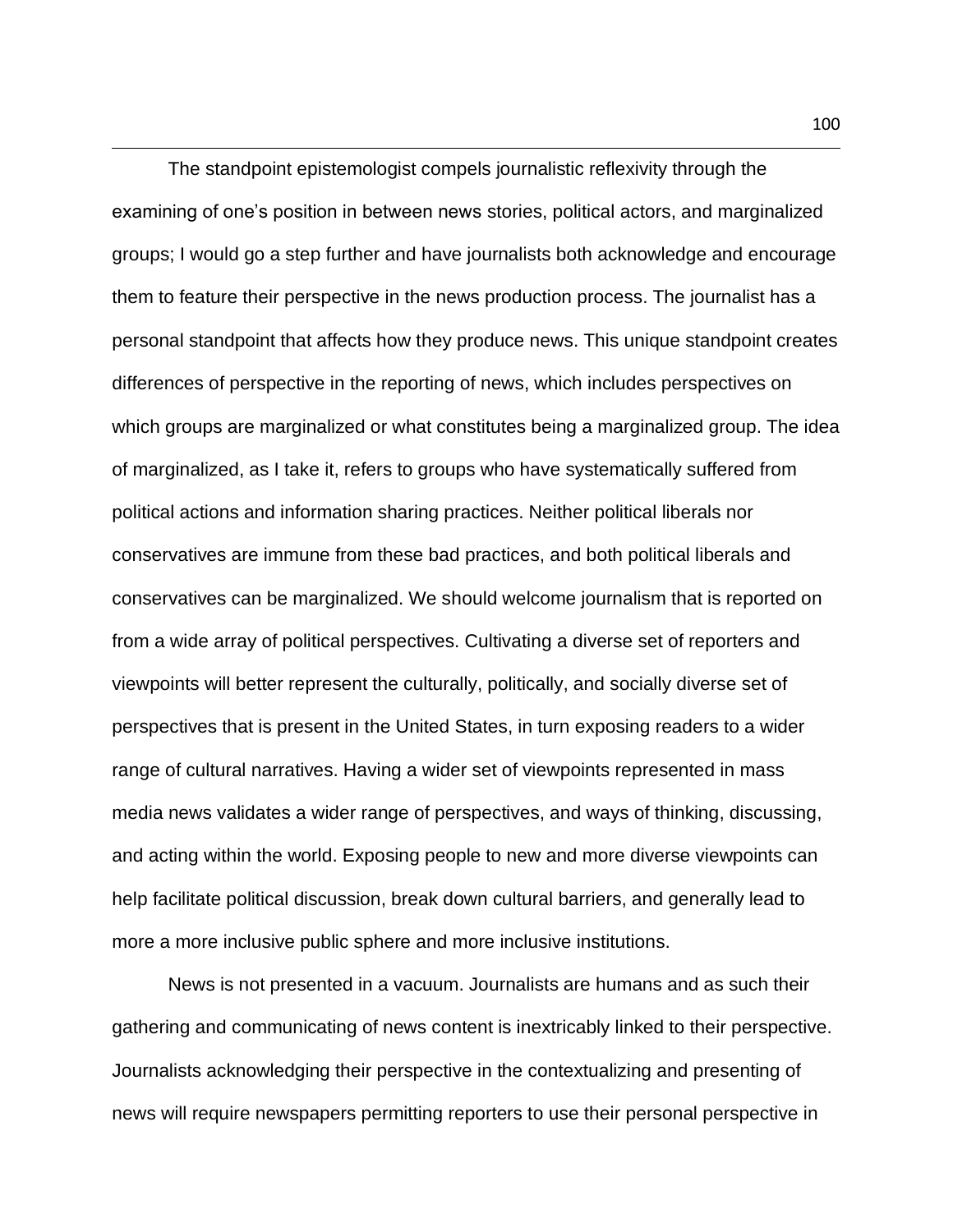reporting news; i.e. women should be allowed to use their perspective as a woman to report on how abortion restrictions affect particular communities. Further, newspapers should encourage reporters to cover matters that affect their personal communities, and ideally publications would have a diverse set of political reporters to report on the diverse set of issues that face different groups in a national news setting. Some may view this approach as permitting journalists to become editorialists, although it would really permit news to reflect the standpoint of a more diverse set of perspectives rather than acting as if journalists were able to take a view-from-nowhere approach to journalistic inquiry. By being permitted to make their standpoint public in the course of producing news, journalists can produce news that is more cognizant of the effect of news on various groups. Journalists will be more trustworthy actors because they will have clearer commitments to acknowledge and incorporate their biases and standing into the process of news production. The public benefits by being exposed to a diverse sets of viewpoints, increasing information flows, stimulating public debate, and hopefully serving as the basis of inclusive collective action.

## **Section 4.4: New Ethical Norms for Epistemic Success**

I have identified taking the perspective of marginalized groups as a starting point of journalistic inquiry and emphasized the necessity of incorporating journalist's own perspective into the production of news. These are two epistemic commitments that will require ethical norms and professional commitments to be sustained as a trusted mode of journalistic inquiry. I will use Section 4.4 to consider which norms should guide American journalism and why these norms need to be coupled with strong professional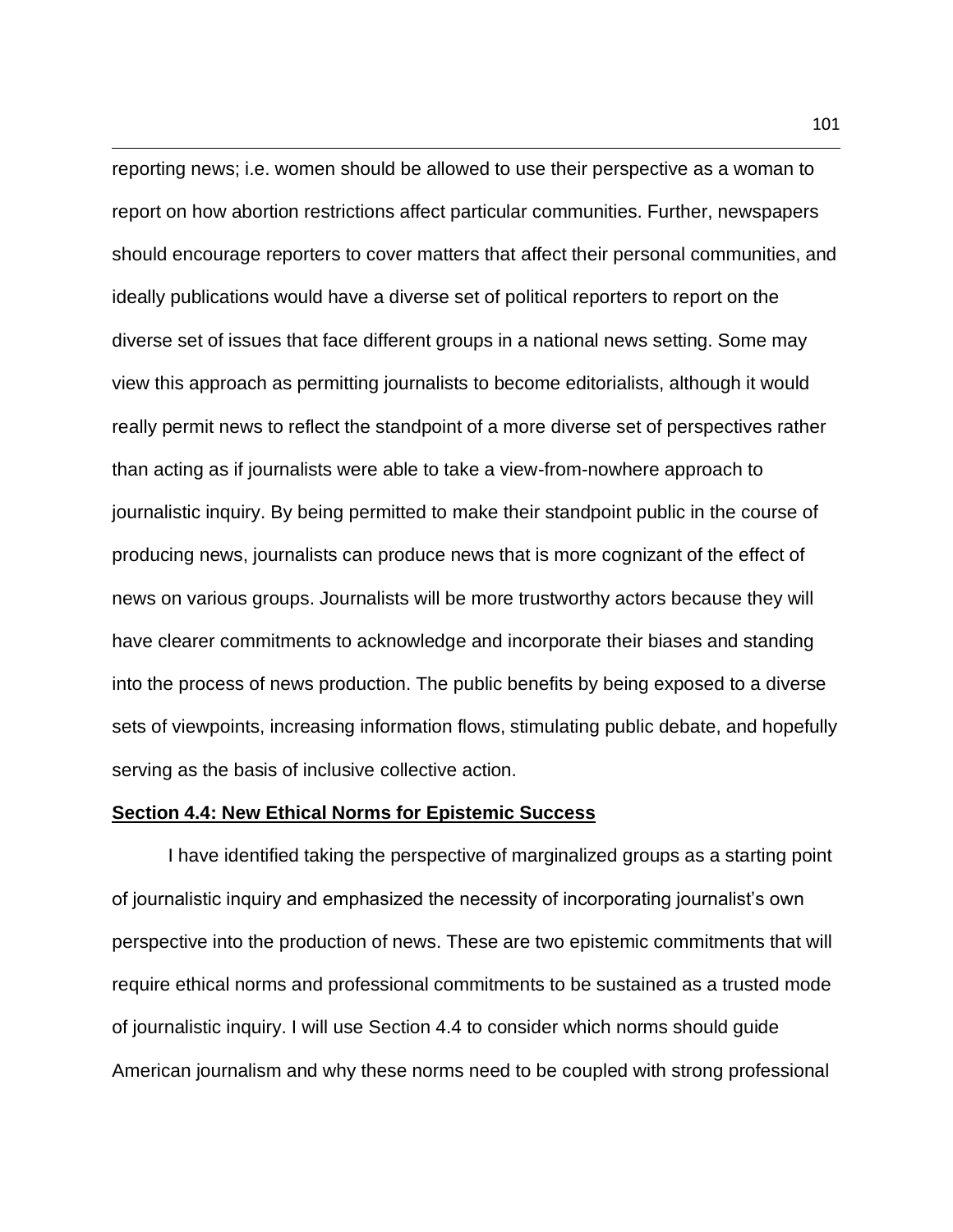commitments to be practically successful. Before diving into this discussion, I would like to take a step back to think about how journalistic norms are fostered.

I will begin my inquiry by taking up Cristina Bicchieri's definition of social norms. Bicchieri argues that societies create rules to curb the effects of negative externalities, rules such as those of cooperation and reciprocation that facilitate social interactions (p. 30). People follow social norms because they both believe others in their network will follow them and that everyone ought to follow these norms (p. 33). Social norms thus tell us how people normally act, and also how people normally ought to act. Bicchieri argues that compliance with norms will depend on the combination of punishment and a person's sensitivity to the norms (p. 38). Sanctions are needed to enforce social norms because there is a temptation to not follow the norm, and following of a social norm is both ethically desirable and will help to curb negative externalities.

We can see journalistic professional norms as a social norm. American journalists have followed the norm of *performative objectivity* because other journalists follow the norm and because it was argued that rigid neutrality aligned with how journalists should operate in a marketplace of ideas. New journalistic norms should solve negative externalities in political speech markets, as well as to help ensure that journalism can provide its proper information sharing function to the American public sphere. The norms would be most likely to succeed if many journalists adopted the norms and journalists were convinced that they should adopt the norms, which would be made easier by a universal ethical code that could be enforced across newsrooms.

In thinking about the kinds of ethical norms that will help journalism fulfill its necessary epistemic function in the American public sphere, I will return to the norms of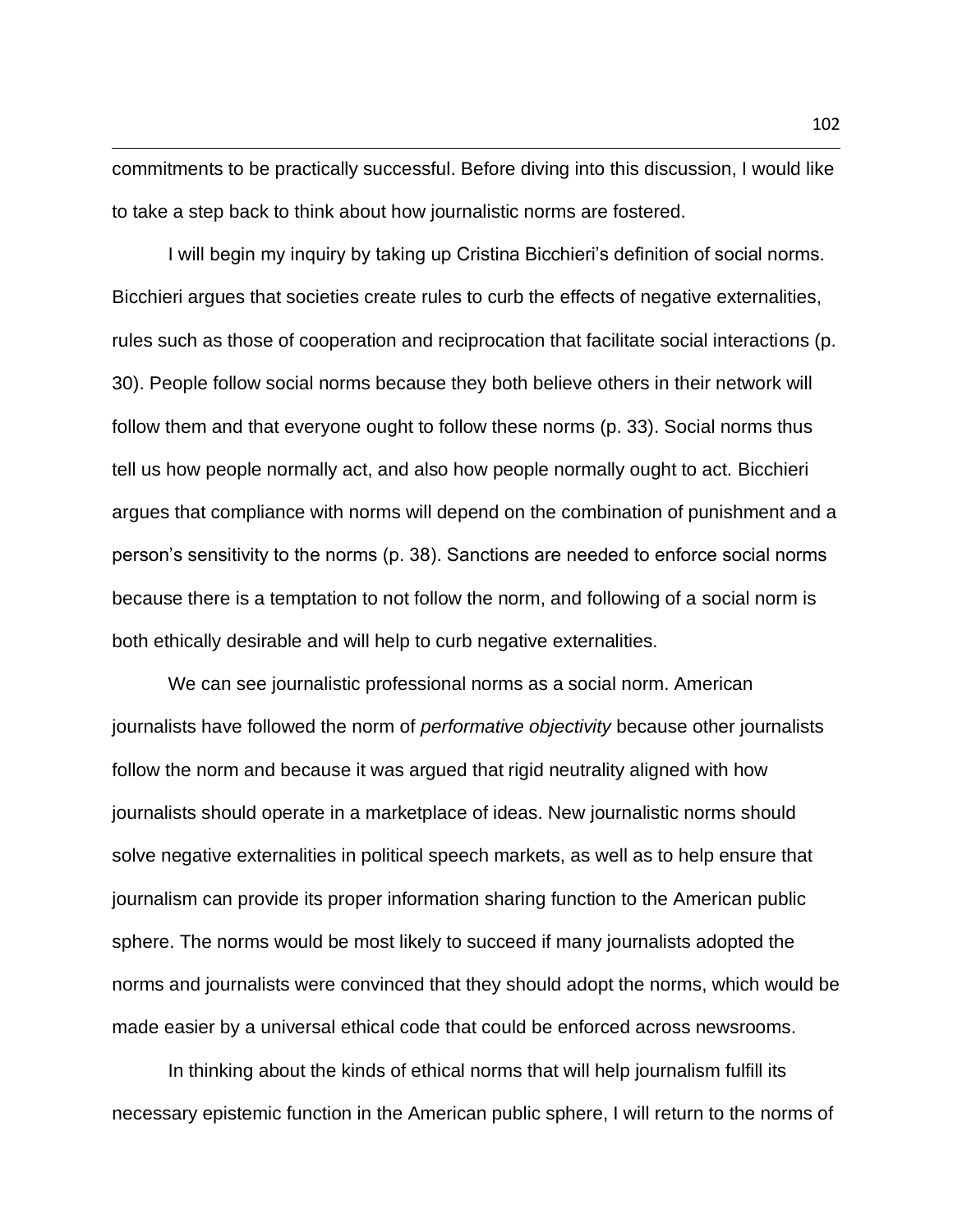truthfulness and cooperation, and the commitment to democratic legitimacy. The norm of truthfulness is undergirded by norms of accuracy and decency. Accuracy entails that journalists will accurately report the information given to them. The norm of decency can be seen as permitting journalists to incorporate their own standpoint and to consider the standpoint of marginalized groups in the course of reporting. While journalists are permitted to incorporate their standpoint into the production of news, journalists will not be permitted professionally to spin information with the intent of garnering personal gain or with the sole intention of harming the reputation or personal standing of a subject of a story. To produce news effectively, journalists will need to be decent, empathetic people, who are capable and willing to learn about politics and society, and to locate their own biases and standpoint in reporting information.

The norm of cooperation works to undergird the norm of truthfulness. The norm of cooperation compels journalists to consult and report on a diverse set of voices and political perspectives. Cooperation should not be achieved via neutrality, even if this neutrality makes it easier to cultivate political sources. Instead, the cooperation between journalists and readers necessitates that journalists should be skeptical of the political actors they cover. Cooperation requires contextualizing who is harmed by news stories and political action, as well as by historical trends and multi-generational harms. By cultivating journalism with more diverse representation of journalists, sources of information, and consideration of social perspectives, journalists can help cultivate an inclusive public sphere with a diverse set of voices.

The norms of good journalistic speech certainly entail professional obligations. For example, the norm of truthfulness, specifically notions of sincerity and accuracy that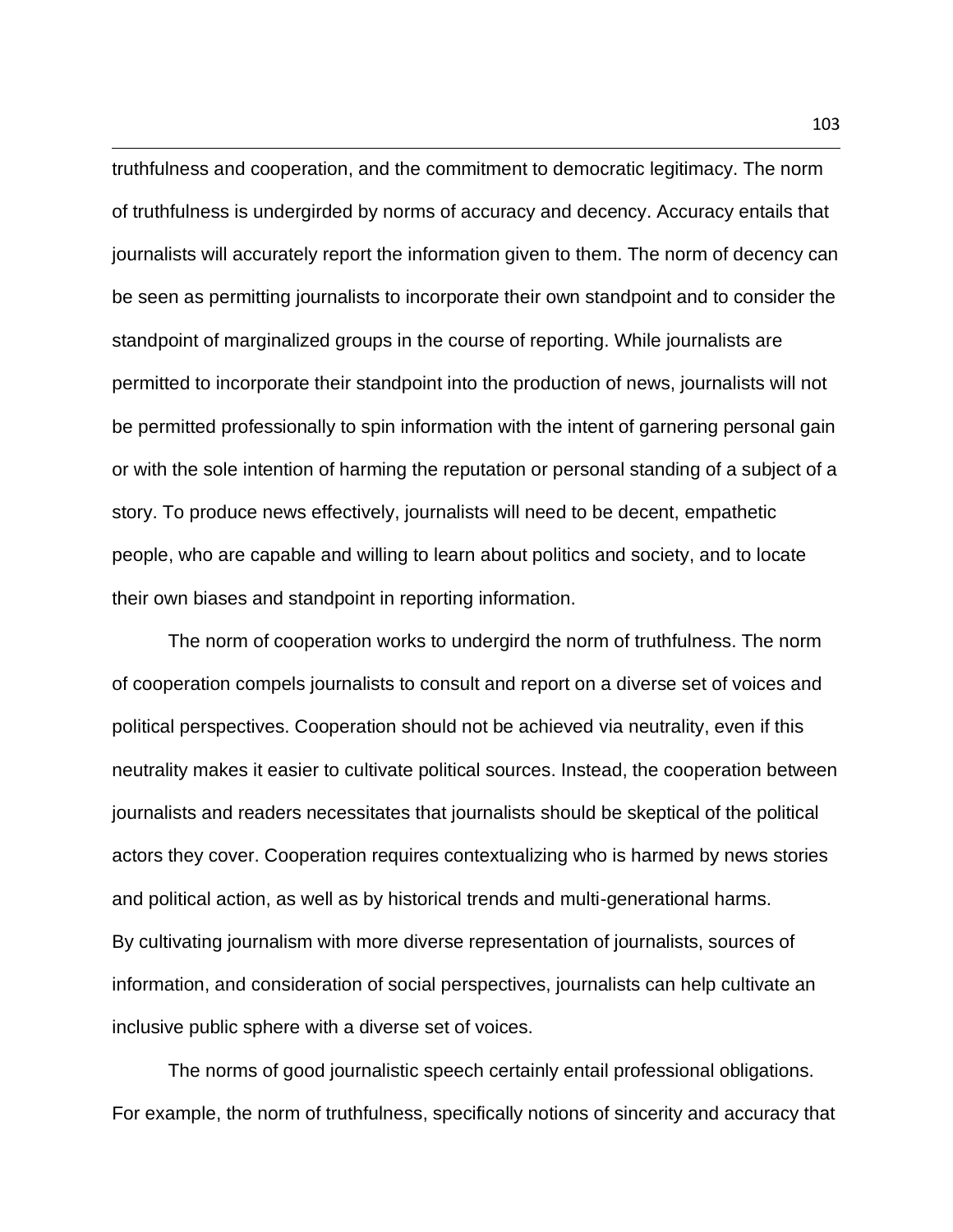undergird this norm, may entail an obligation to publish the names of all people involved in the production of news (even if only in a little button next to the journalist's name). Making this change would allow the public to become better acquainted with the news production process. Enumerating the role of the journalist would ideally lead to less interference from editors who will have to publicly account for their role in the production of news. Enumerating the journalist's professional commitments would help the public have a firmer account of what journalists should do and this firmer account would provide a good gauge to judge journalists' trustworthiness against.

The internalization of good norms by journalists would best be regulated, enforced, and habituated if accompanied by codified obligations that the norms commit journalists to. The most desirable mechanism would be a professional organization with support from major mass media organizations, which establishes good norms of journalistic communication and a set of obligations for the craft. Such a universal code could easily accommodate a mechanism wherein one would incur workplace penalties for breaking their obligations. Workplace penalties could take the form of losing assignments from editors or being reassigned to a different beat. Regardless of their specific forms, I believe that a set of obligations with an enforcement mechanism is necessary for providing incentivizes to follow good norms of journalism. Codifying norms and the obligations they entail would help create an incentive for journalists to act well regardless of whether they are penalized in the public sphere by other journalists or the public.

Incentivizing good norms of journalistic practice through institutionalization will also help to establish conditions of trust with the public. The public will find it easier to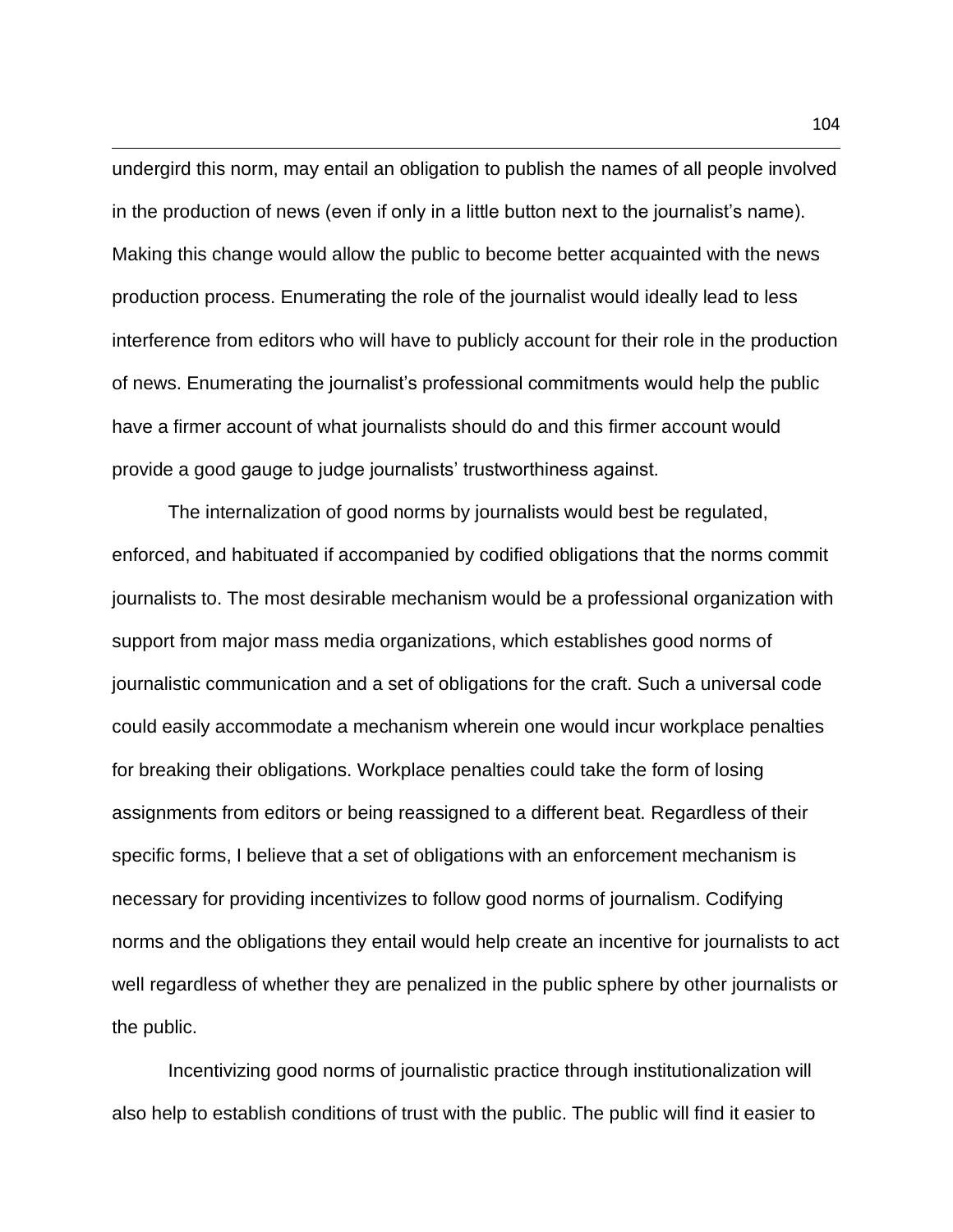identify bad journalistic practices where conditions of good practice are established. If journalism follows desirable norms and the commitments that follow, journalism will be more trustworthy to the public because it will have clear commitments. The public can easily assess and penalize bad actors by calling. Penalizing bad journalists in the social sphere could come via social media, not buying newspapers and magazines, and discussing bad journalists and correcting their information practices in public fora such as Parent-Teachers' Associations, local Rotary clubs, and other areas of public discussion both large and small. This would come in addition to desired professional penalties, and the two would work together to incentivize good journalistic practices.

I argued that trustworthy political communication requires an iterative track record of (1) making reliable and truthful claims, (2) carrying through professional and normative commitments, and (3) being competent to carry through commitments. I have argued that the norms of truthfulness and cooperation should guide journalism, and following these norms will require that journalists be decent, accurate, sincere, and empathetic. Journalists have an overriding commitment to democratic legitimacy in the United States. Through these norms, firm commitments can be drawn, which include a commitment to be truthful. The trustworthiness of journalists can be assessed based off how they follow these norms, as well their practice of the two epistemic commitments identified in sections 4.2 and 4.3.

Clearer norms and commitments, combined with stronger measures of accountability, should contribute to more trustworthy journalism in the United States. A better trust relationship between journalists and the public will facilitate better information sharing practices, and by extension will help facilitate better public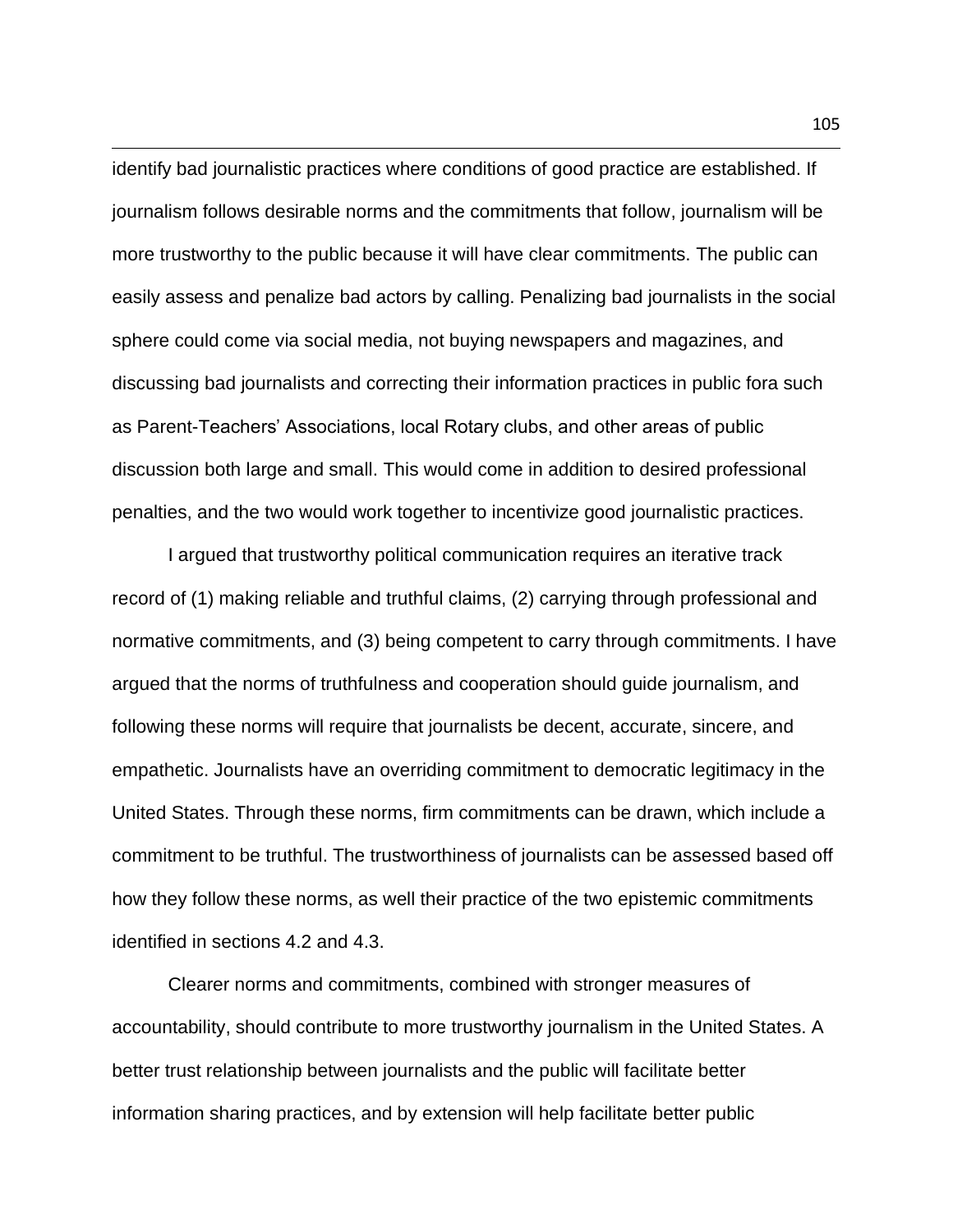deliberation and a more efficient democratic process. Trust is an essential part of information sharing. O'Neill and Manson have argued that a radical shrinking of knowledge will occur without shared norms and trust in information sharing (2007 p. 61). This is particularly true in the case of political journalism. The ecosystem of political information sharing begins with mass media; filtering down to strictly partisan websites (think Breitbart, The American Prospect, Mother Jones), small blogs, and information sharing on social media that functions as news for many people. The information that is publicly deliberated on before collective decisions are made comes from a small groups of sources, and it is thus critical that mass media political journalism is trustworthy. The political news media should contextualize and analyze and information before it is passed on and analyzed by regional and partisan news sources. Political news outlets should be a space of news presentation from a diverse group of sources, fostering a healthy space of pluralist debate.

The United States' functioning as a pluralist democratic state necessitates good, trustworthy journalism. Good journalism requires good norms of the craft, particularly in the context of the United States, where state regulation is not compatible with the nation's constitution. The United States has historically never had a centralized, universal professional ethical guideline which was widely accepted by mass media outlets. Ideally, there would be the will to create a national organization of journalists that establishes ethical guidelines and obligations for the craft. In lieu of such an organization, journalists themselves would do well to establish good norms into their practice, thereby helping to foster better communicative conditions, and putting pressure on bad actors. Journalists have a necessary epistemic function to fulfill in the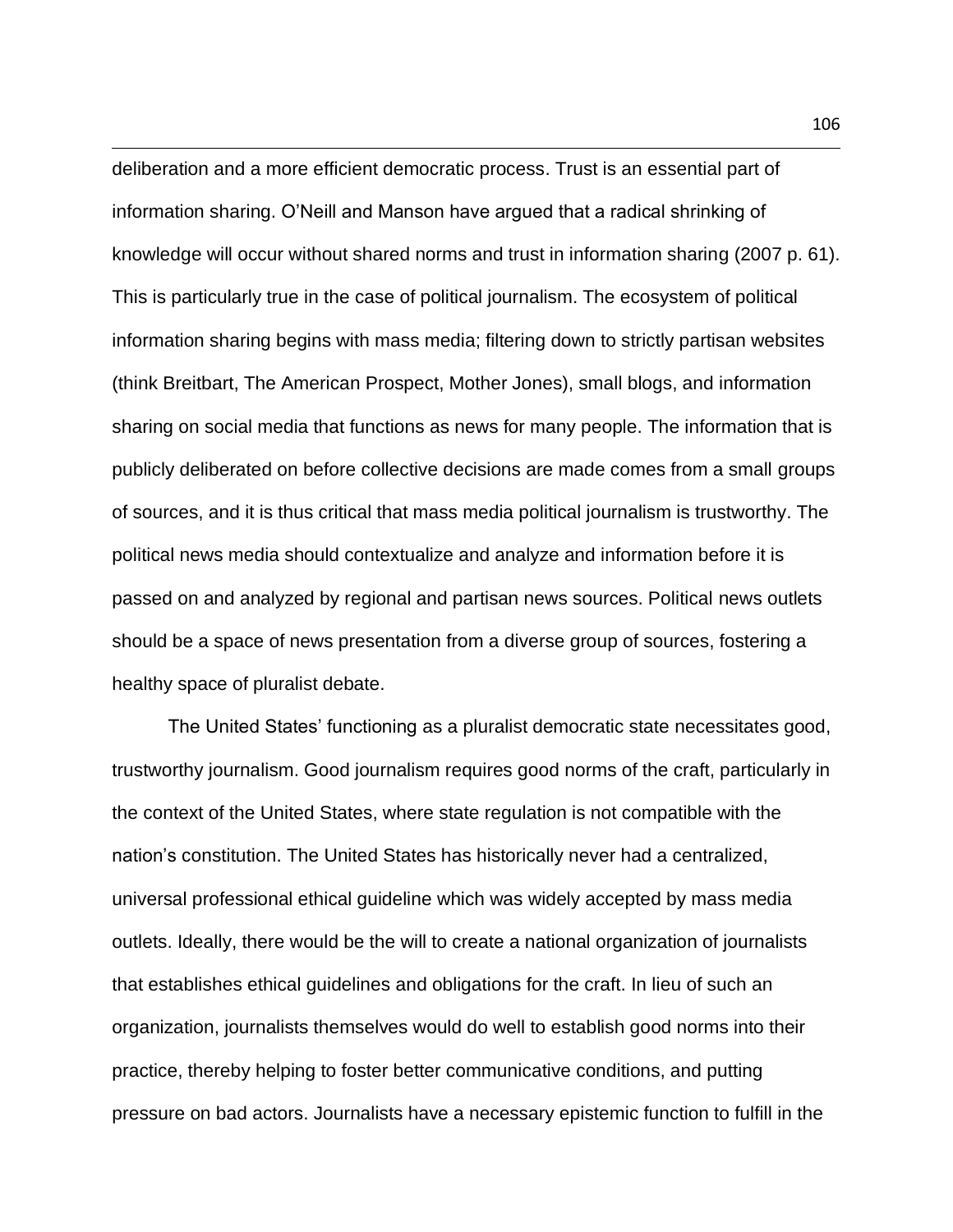American public sphere, a function that must be matched with obligations that help facilitate the practice of good norms and the habituation of good values.

### **Section 4.5: Back to Lying, Spin, and Bullshit**

I identified unchecked lying, spin, and bullshit as three prevalent and problematic forms of political communication in Chapter 2, and argued in Chapter 3 that these communicative forms cause severe epistemic harms when left unchecked. I will now consider what my arguments would entail for journalistic interaction with lying, bullshit, and spin. How would a theory that is guided by norms of cooperation and truthfulness, and further by a commitment to upholding the value of journalism to democratic legitimacy, deal with lying, spin, and bullshit? Would such an approach be a positive step forward from journalism guided by *performative objectivity*?

I will start by commenting that I do argue for a norm of truthfulness which creates a commitment to check lying, bullshit, and spin, though this is not a perfect duty journalists are always committed to follow. I want to appeal to a more flexible notion of duties than Kantian perfect duties. I avoided taking a solely Kantian approach in Chapter 3 because of the rigidity of such an approach. I argued then that journalists need to be flexible actors. As an arbiter of harmful political speech and information sharing practices, journalists must be cognizant of the motives of political actors in using bad communicative practices. Political actors may choose to use bad communicative practices to create cycles of news coverage to create distracting news cycles. Journalists have limited resources (print space, time to interview, gather information, pitch articles, and write them, energy, and cellphone battery space), and must decide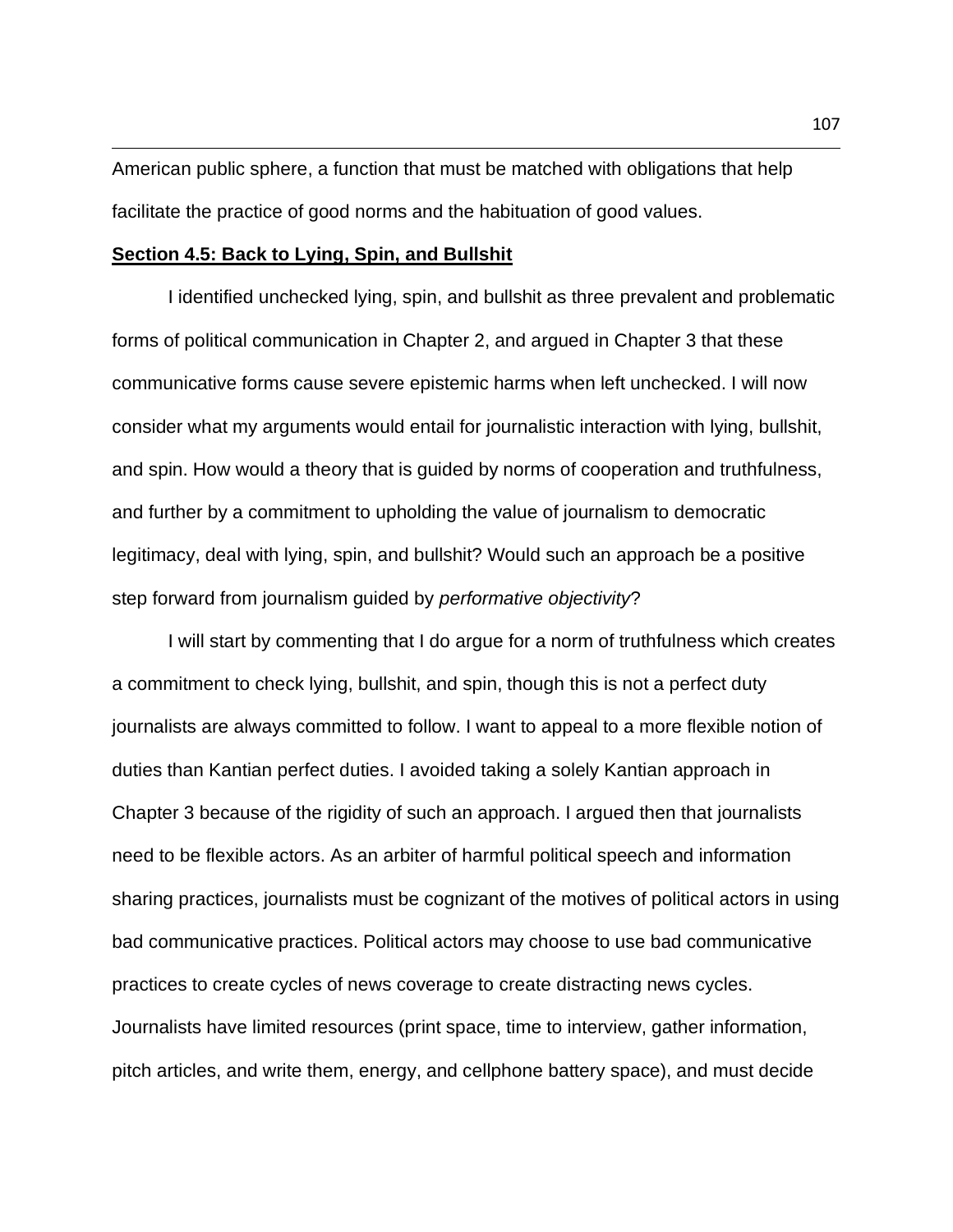what news is most valuable to cover. Sometimes that will mean ignoring lying, bullshit, or spin.

Journalists have flexibility through a norm of truthfulness that creates a commitment rather than a perfect duty<sup>iii</sup>, though this commitment does mean that journalists should normally check bad communicative practices, including lying, spin, and bullshit. It is important that journalism calls out bad communicative practices, and also how journalism calls out bad communicative practices. My proposal implies that journalism should initially focus on epistemic and social harms to marginalized groups in reporting political news, and should choose language, consult sources, and emphasize specific pieces of information in consideration with this. In conjunction with this process, one's own perspective should be incorporated in the news production process, while being guided by professional norms of truthfulness and cooperation and a commitment to the value of democratic legitimacy. Checking bad communicative practices requires not only identifying bad practices, but providing context for the harm that they caused. Considering the perspective of marginalized groups will impose the requirement that harms accrued by harmful language, both to discourse and resulting public policy, will be put to the forefront of the reporting process. By making public who is harmed in a national, shared public forum of information sharing, journalists can alert the general public to bad information sharing practices among politicians and to the harms of bad epistemic practices.

Consistently and effectively checking liars, spinsters, and bullshitters creates a near-constant penalty for engaging in bad communicative practices. By calling these practices out routinely, journalists signal their cooperation with the audience.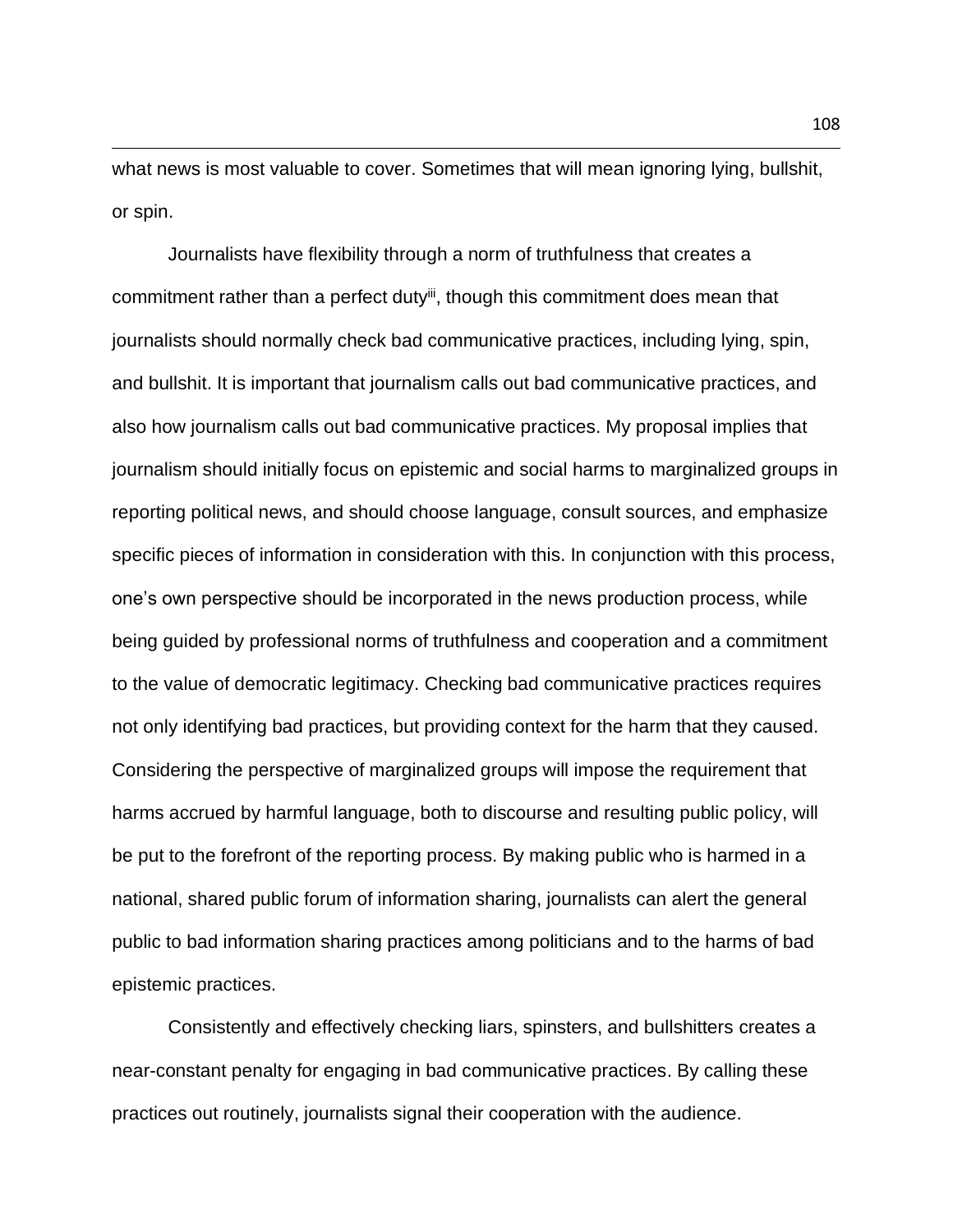Establishing cooperation with the audience by consistently calling out bad communicative practices, and expressing good reasons for not calling out some bad communicative acts, helps to establish trustworthiness of journalists for the public. This is because the public can see that journalists are committed to making truthful claims, they carry through on their commitments (and norms) as journalists, and they have done the necessary educational and background work to speak effectively on their reporting topic. Consistently practicing good norms and fulfilling professional and normative commitments helps journalists establish trustworthiness, helping give more credence to the work of journalism and securing journalism's place as a trusted check on political speech.

## **Section 4.6: The Limits of Journalism**

My proposals for new ethical norms and resulting professional and normative commitments will have limits. Three limits become obvious. First, my proposal will not incentivize all political actors to engage in good communicative practices. Making routine the calling out of bad communicative practices in the production of news does not entail that all political actors suffer from bad communicative practices. Some actors will have supporters privy to their bad communicative practices who receive a thrill out of the bad acts. Other times political actors will dupe the press and the public. My proposal must be content not being perfect. By creating a near-universal penalty on bad communicative acts, my proposal creates a social penalty for epistemic harms while also making clear who is being harmed. This penalty will work at dissuading political actors from harmful communicative practices, if journalists are trustworthy in the eyes of the public.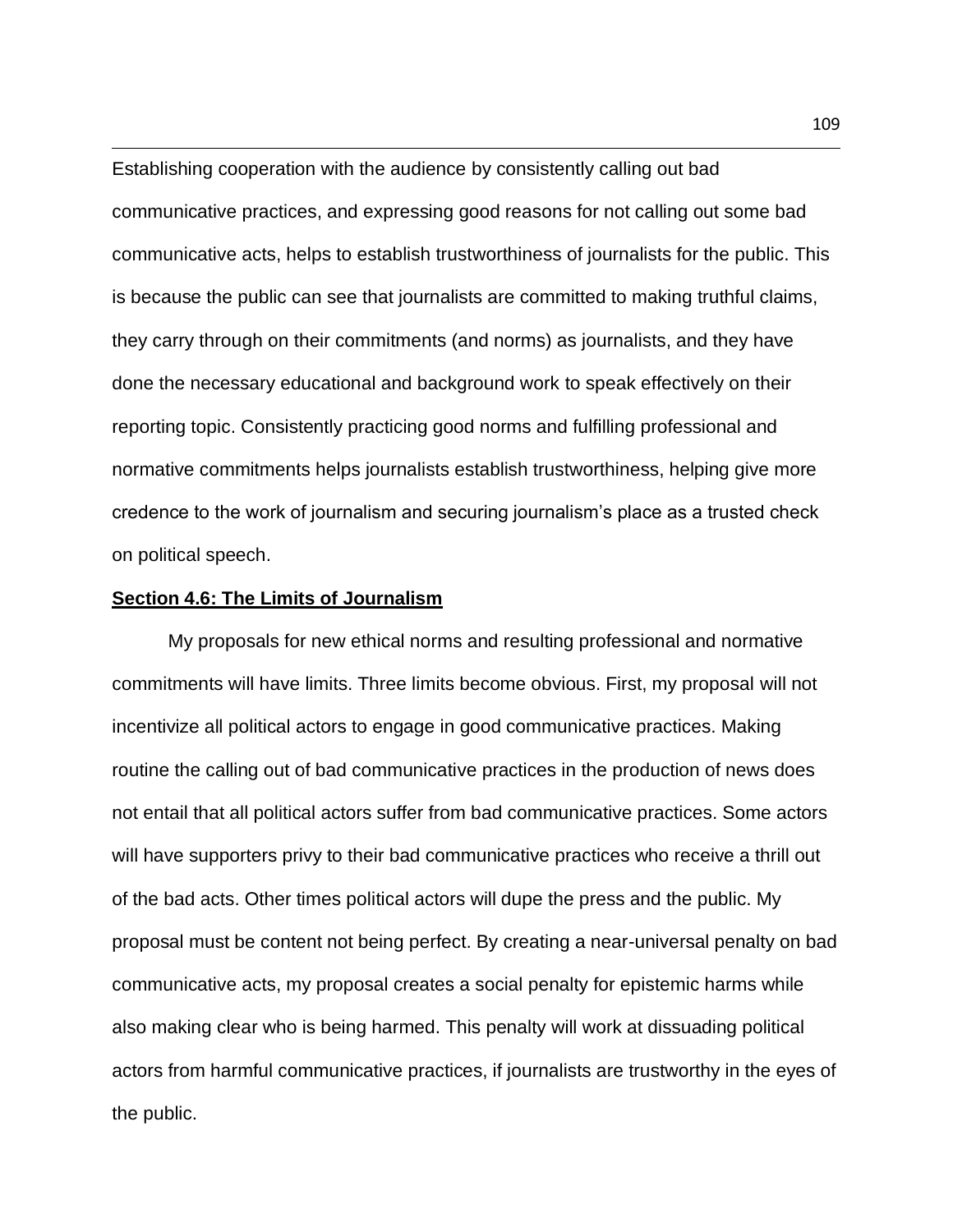Second, journalism cannot do any work at the ballot box; voters in the United States can elect harmful political actors if they wish. What journalism can do is provide information that can be debated in the public sphere and used as a reason to vote for or against a particular candidate. Part of the function of knowing how to use the information that journalists present is going to need to be fulfilled by better political education in schools and other formal institutions, as well as through associations and organizations where good civic virtues are learned and practiced. We might think that there is a necessity to educate the public of the production of news itself. Being transparent about the production of news will help elucidate the role of journalists and others in the production of news, and should help to build trust in the institution of national news media itself. Trustworthy journalism cannot remove bad actors from office, though it can make clear patterns of bad communication and political actions, the resulting epistemic and social harms, and this information function should limit the chances that non-democratic actors are successful in conditions of trustworthy journalism.

The third limit of my approach will be imposed by the structure of newsrooms themselves. Journalists often deal with editors who give the go-ahead to a story and guide the direction of journalists, copy-editors who read and edit copy, and publishers who decide where to place stories in both print and online formats. Journalists do not operate in a vacuum; the words and structure of their reporting is often altered after submitting a story for final review. Journalists are not feckless though; journalists can and should develop norms that permit being vocal where reporting and stories were distorted after a journalists' work is finished. Journalists are future editors and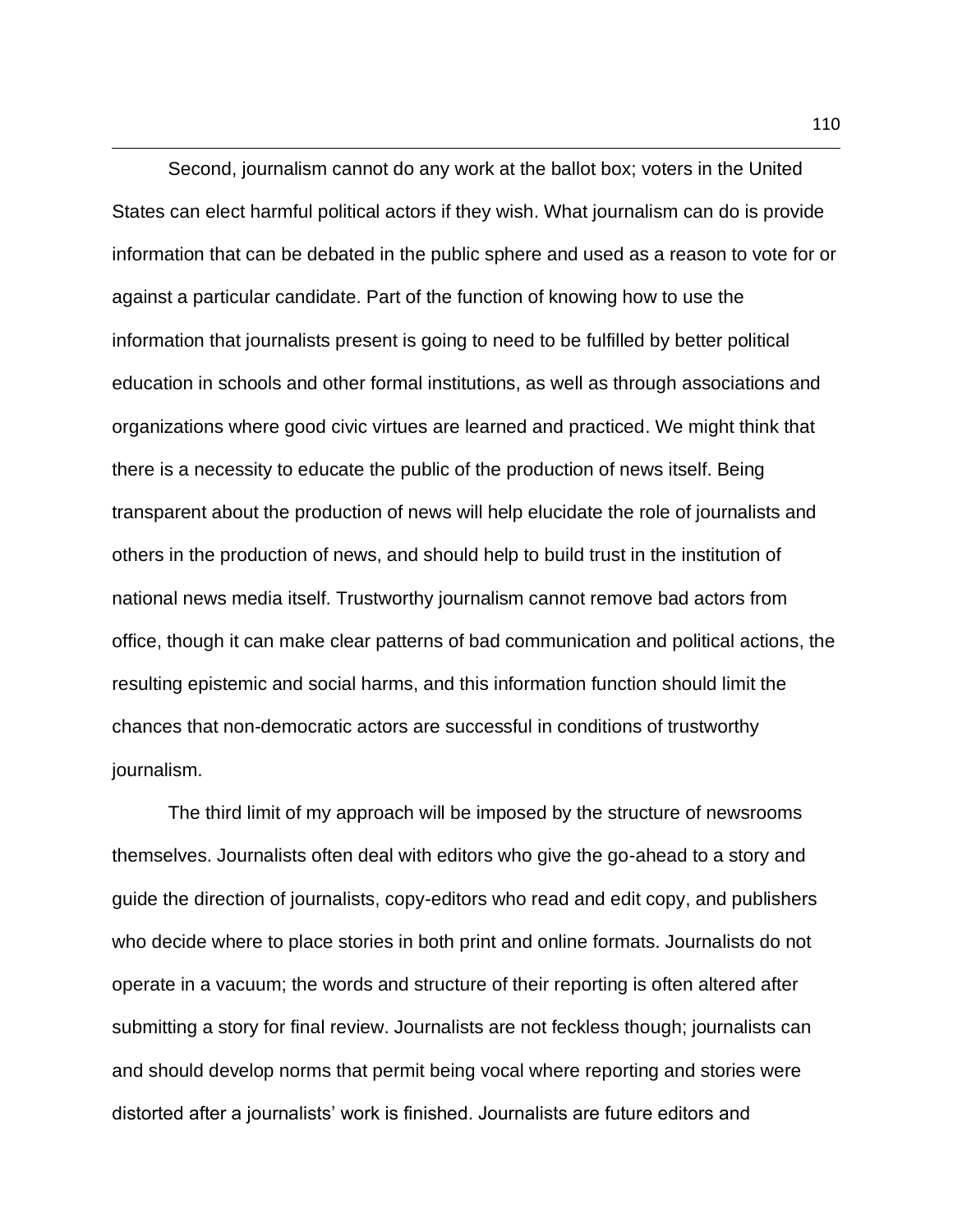publishers themselves, and need to have the individual and collective will to work together to practice, enforce, and codify norms and resulting commitments. Journalists also desirably should habituate performing the right kinds of actions based on having desirable values, though American journalism does not have the time to wait for habituating the right moral character to be disposed to make good choices (as the virtue ethicist would argue for).

The structure of newsrooms is inextricably linked to the economic side of news production. If I were to further explore journalistic ethics in the United States, I would investigate the interaction between economic markets of publishing and the figurative 'marketplace of ideas'. Some of the interesting questions that emerge would best be answered solely by or in conjunction with economists, sociologists, communications theorists, and political scientists while other questions will be left to philosophers. Questions of inquiry include: what should the role of advertisers in the news production process be? Would mass media conglomerates allow their corporations to engage in the kind of socially critical journalism that I have proposed? Can my conception of journalism produce news that is financially viable in for-profit outlets? How would political news media organizations be organized and how would they function in an ideal world? How should figurative political speech markets be regulated in an ideal world?

## **4.7: Conclusion**

If journalism is going to fulfill its necessary epistemic function, then journalists must serve as an effective intermediary of political speech in the public sphere. My goal in Chapter 4 was to build up ethical norms and commitments for journalists which can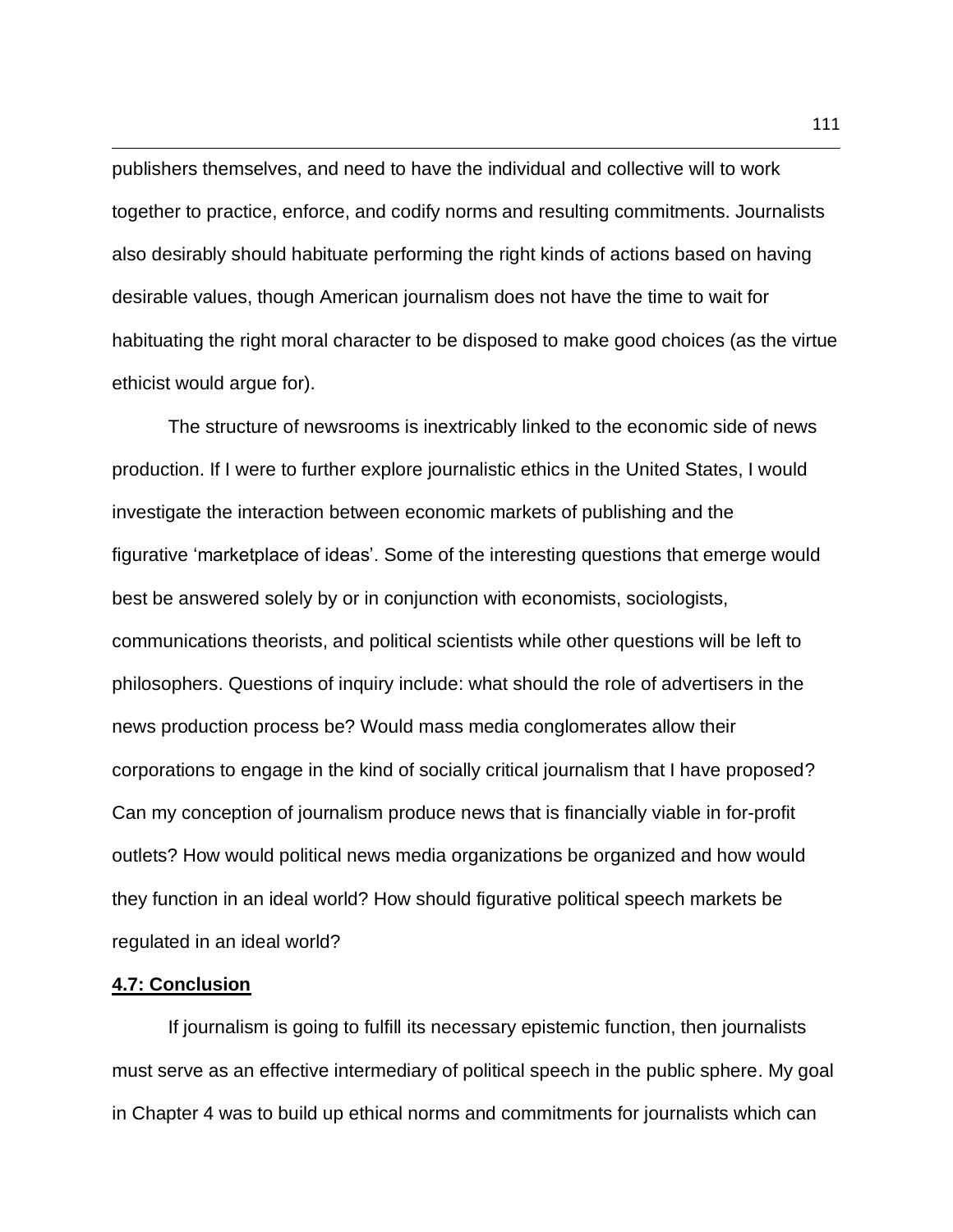help journalism fulfill its necessary epistemic function in the American public sphere. I argued that norms and commitments should be grounded in journalism's epistemic function to American democracy. I argued for norms of truthfulness and cooperation, and a commitment to upholding the value of democratic legitimacy. Further, journalism has two epistemic commitments: (1) to begin inquiry from the standpoint of marginalized groups and (2) to acknowledge and incorporate one's own perspective into the reporting process. I have argued that the proposed changes would contribute to a correction in the market failure of speech, enable journalism to build trustworthiness as an actor who fulfills their normative and professional commitments, and help journalism fulfill its proper epistemic function to American democracy.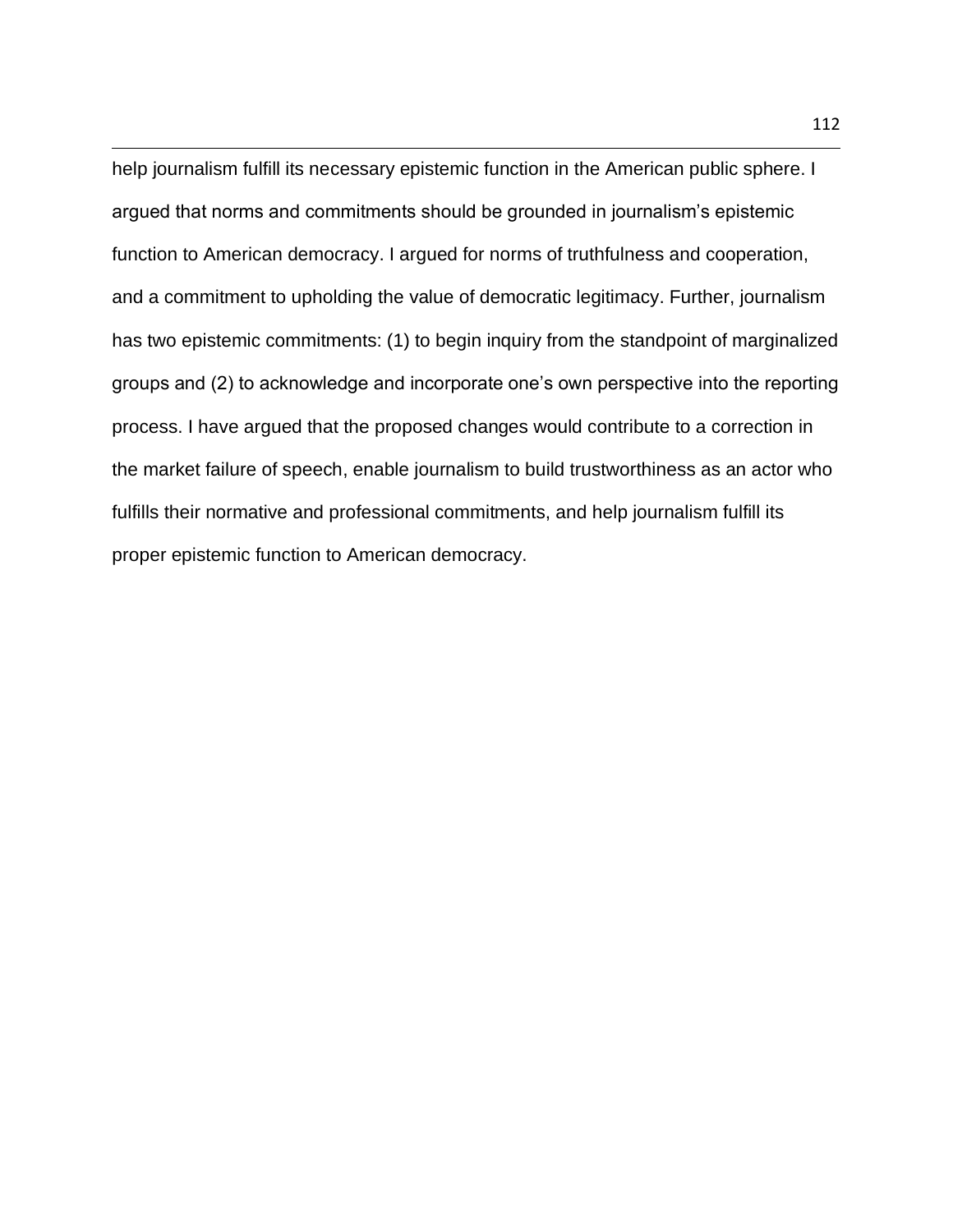## **Bibliography**

- Anderson, Elizabeth. "The Epistemology of Democracy." Episteme: A Journal of Social Epistemology 3, no. 1 (2006): 8-22. [doi:10.1353/epi.0.0000](https://eur01.safelinks.protection.outlook.com/?url=http%3A%2F%2Fdoi.org%2F10.1353%2Fepi.0.0000&data=04%7C01%7C%7C6dc0f1019b6247d9084708d8a19f2a85%7C1faf88fea9984c5b93c9210a11d9a5c2%7C0%7C0%7C637437052539164927%7CUnknown%7CTWFpbGZsb3d8eyJWIjoiMC4wLjAwMDAiLCJQIjoiV2luMzIiLCJBTiI6Ik1haWwiLCJXVCI6Mn0%3D%7C1000&sdata=YWh%2BtGEIiW3WbuOzQJOo8uFSg%2FSWsj7L%2F4ok1DWUhlo%3D&reserved=0)
- Chalaby, Jean K. "Journalism as an Anglo-American Invention: A Comparison of the Development of French and Anglo-American Journalism, 1830s-1920s." European Journal of Communication, vol. 11, no. 3, Sept. 1996, pp. 303–326, doi:10.1177/0267323196011003002.
- Durham, M.G. (1998), On the Relevance of Standpoint Epistemology to the Practice of Journalism: The Case for "Strong Objectivity". Communication Theory, 8: 117- 140.<https://doi.org/10.1111/j.1468-2885.1998.tb00213.x>
- Harding, Sandra. "RETHINKING STANDPOINT EPISTEMOLOGY: WHAT IS 'STRONG OBJECTIVITY?"." The Centennial Review, vol. 36, no. 3, 1992, pp. 437–470. JSTOR, www.jstor.org/stable/23739232. Accessed 17 Aug. 2021.
- Hartsock N.C.M. (1983) The Feminist Standpoint: Developing the Ground for a Specifically Feminist Historical Materialism. In: Harding S., Hintikka M.B. (eds) Discovering Reality. Synthese Library, vol 161. Springer, Dordrecht. [https://doi.org/10.1007/0-306-4](https://doi.org/10.1007/0-306-)8017-4\_15
- Harvard University. (2021). *Index of US mainstream media ownership*. Index of US Mainstream Media Ownership. Retrieved September 9, 2021, from [https://projects.iq.harvard.edu/futureofmedia/index-us-mainstream-media](https://projects.iq.harvard.edu/futureofmedia/index-us-mainstream-media-)ownership.
- Hayek, Friedrich A. *The Use of Knowledge in Society*. Menlo Park, CA: Institute for Humane Studies, 1945. Print.
- Manson, N., & O'Neill, O. (2007). *Rethinking Informed Consent in Bioethics*. Cambridge: Cambridge University Press. doi:10.1017/CBO9780511814600
- Ryan M. (2001) Journalistic Ethics, Objectivity, Existential Journalism, Standpoint Epistemology, and Public Journalism, Journal of Mass Media Ethics, 16:1, 3-22, DOI[:10.1207/S15327728JMME1601\\_2](https://doi.org/10.1207/S15327728JMME1601_2)